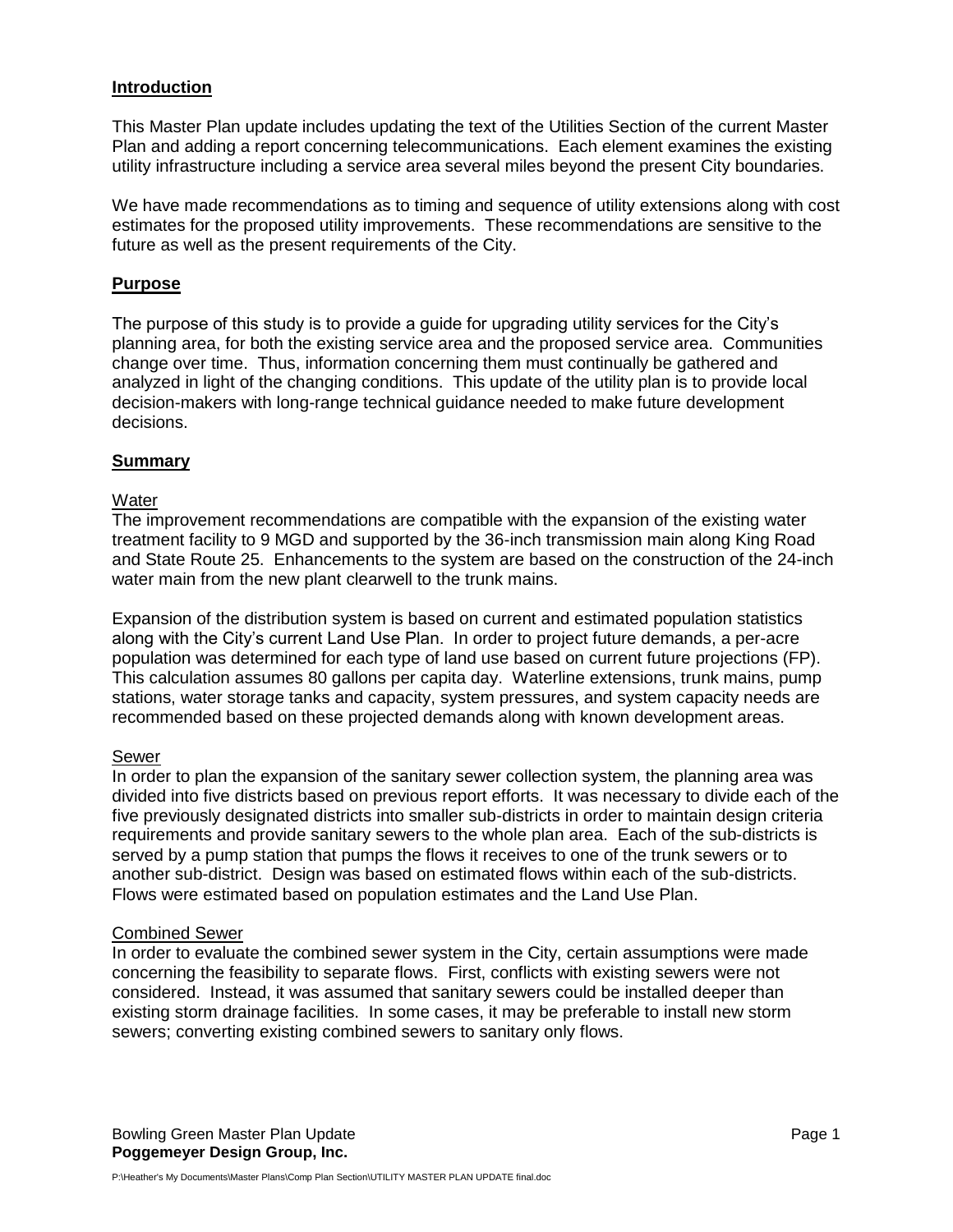# **Water Treatment and Distribution Systems**

## Existing Water Facilities

The existing water treatment plant for the City of Bowling Green is located northeast of the intersection of King Road and State Route 65 in Middleton Township. The facility has been in operation since the early 1950's. The nominal treatment capacity of the facility as originally constructed was 3.0 MGD. Subsequently, improvements have increased the plant capacity to 6 MGD. The plant draws its raw water supply directly from the Maumee River via an 8.5 MGD raw water pumping station. The raw water pumping station feeds a 170 million gallon above ground reservoir. Raw water flows from the reservoir to the plant by gravity or by two (2) 6 MGD pumps. The City is investigating the option of a second raw water intake in the Maumee River and increasing the raw water pumping capacity. The station has a submerged channel inlet along the river's edge and has four low service pumps of the following capacities:

- 1 3 MGD (electric driven)
- 2 3 MGD (electric driven)
- 1 2 MGD (electric or natural gas driven unit)

The water treatment plant consists of a chain of treatment units used in purifying the raw water to a potable state. The unit processes applied are chemical coagulation and sedimentation, lime-soda softening, recarbonation, filtration, fluoridation, and chlorination (disinfection) and carbon filtration. The plant has a one million gallon treated water clearwell from which the high service pumps are capable of delivering a total nominal flow of 6 MGD to the distribution system. The pump capacities are the following:

- 1 2 MGD (electric driven)
- 2 1 MGD (electric driven)
- 1 2 MGD (electric or natural gas driven)

After treatment, the high service pumps deliver the finished water to the distribution system via a 20-inch transmission main. Along the transmission main route, there exists a booster pumping station with an elevated 1/2 million gallon water storage tank. The booster station houses two booster pumps, which can increase the pressure of the potable water as it is delivered to the City. The pumping capacity of the station is approximately 6.0 MGD and it has two 6.0 MGD pumps. The 1/2 million gallon water storage tank acts as a fluctuating water reservoir from which the booster pumps draw their supply. (This booster pump station is not currently in service. The need for it was reduced by the construction of the transmission main from the plant.) The transmission main also serves the Villages of Haskins and Tontogany, which are served upstream of the booster pump station location.

A second 36-inch transmission main was constructed in 1995. This transmission main connects to the 20-inch water main at the Village of Haskins, and runs east along King Road, then south along State Route 25 to the City, connecting to the existing distribution system south of Newton Road. This line is fed from the existing 20-inch line from the water treatment plant.

A second clearwell was constructed in 2003 at the water treatment plant. This second clearwell holds 1 million gallons of treated water. Three (3) vertical turbine pumps in the clearwell provide an additional 19 MGD capacity to serve the system. Water from the second clearwell discharges through a new 24-inch trunk main that connects to the existing 20-inch and 36-inch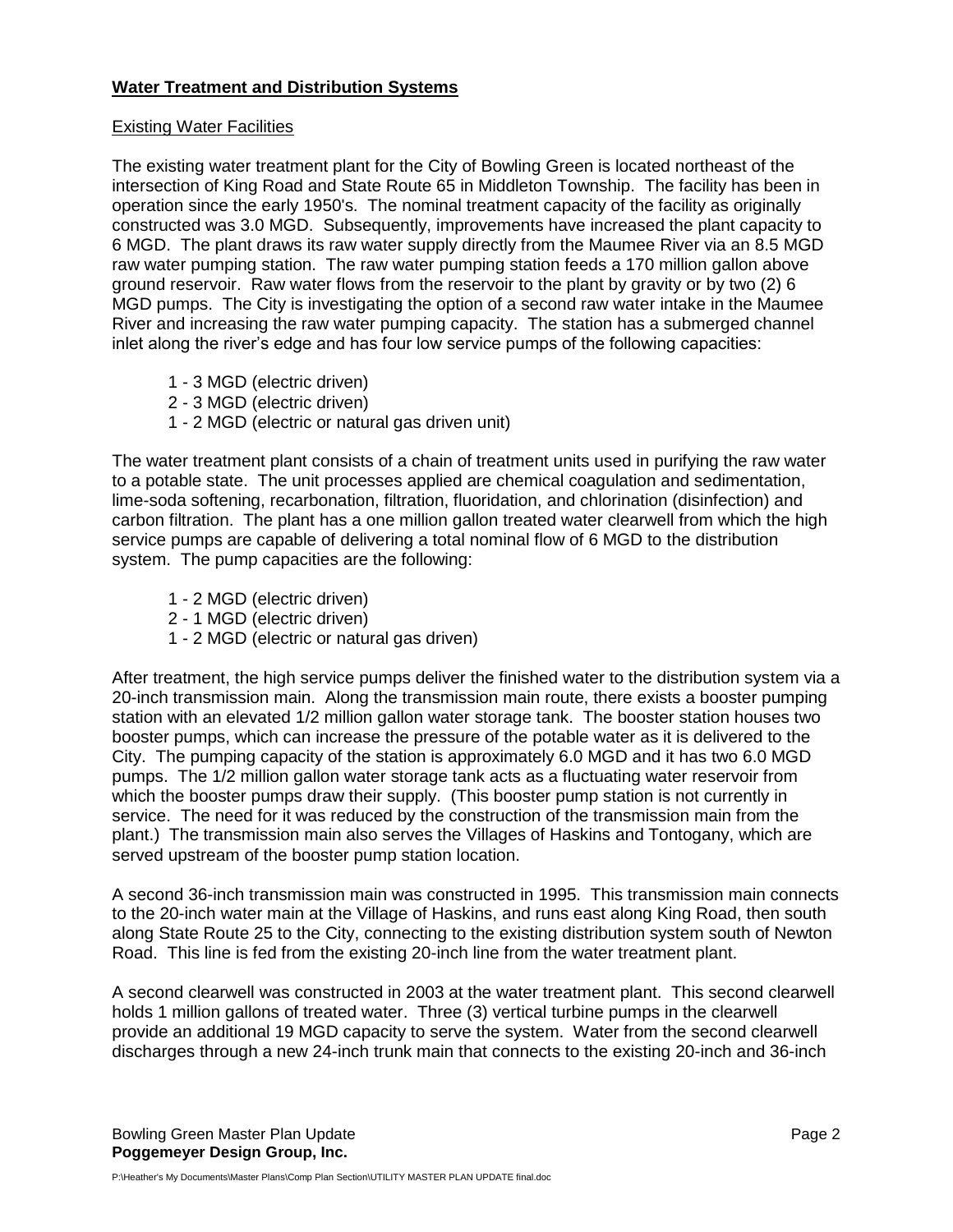trunk mains at the Village of Haskins. These flows will augment the capacity available to the City of Bowling Green both for inside sales and for contract sales to outside customers.

In regard to the distribution system, the City currently operates and maintains approximately 82 miles of waterlines locally -- ranging from 3-inch to 36-inch in diameter. The system includes a one-half million gallon elevated water storage water tank located near the intersection of Clough and Manville Streets, a 1.5 million gallon elevated water storage tank located in Carter Park, and a 1.5 million gallon elevated water storage tank located near the intersection of Mitchell and Sand Ridge Roads. In addition to the City's own distribution system, there are also approximately 17 miles of 8-inch through 16-inch diameter waterlines connected to the Bowling Green system that serve the Villages of Tontogany, Haskins, Weston, Portage, and Rudolph, as well as the Miltonville water service area, the Wood County Landfill and Euler Road service area, and the Arlington Woods service area. The City provides maintenance services to these non-City owned waterlines on a requested, case-by-case basis. There are three (3) elevated water tanks serving the communities of Portage, Grand Rapids, and Weston. A fourth tank will be constructed on State Route 25 to serve the Jerry City area.

In regard to system performance, the system has performed reasonably well over the years. Recent improvements to the plant and distribution system have alleviated many of the shortcomings noted in earlier reports and studies and today no major deficiencies in the system remain.

Past water demands placed on the Bowling Green system had historically gradually increased on an annual basis as cited in previous water studies. This generalization held true until 1975 when the system's average daily demand dropped significantly and remained lower through 1976. It is believed this decrease in water demand corresponded to the departure of the Heinz canning operations from the water system during 1975.

Recognizing the fact that the water system did not meet the standards recommended by both the Ohio EPA and the ISO of Ohio, the City commissioned studies in 1975 and 1983, to determine the most appropriate action for the City to take to improve the water system. It was hoped that these studies would provide a satisfactory solution to the City's water system deficiencies without requiring the construction of a new water transmission main. The studies met this problem by recommending upgrading and additions to the water distribution system and the addition of finished water storage facilities.

Subsequently, the City made extensive improvements to the water distribution system. The updated system now consists of a main water loop surrounding the City, which provides improved coverage for the entire City. The City also constructed two 1.5 million gallon capacity water towers. These towers, along with the previously existing storage facilities, provide an elevated storage capacity of 4 million gallons. This is slightly more than a one-day supply of finished water storage and meets the recommendation of the Ohio EPA.

Appendix A contains figures showing the location of the existing waterlines, the booster station, and the storage towers.

Since the 1983 Water Distribution System Master Plan was issued, the City has completed virtually all of the immediate improvements recommended in that report. Those improvements, as well as the proposed waterline improvements on Dunbridge Road, have and will greatly enhance the City's ability to distribute water throughout the system.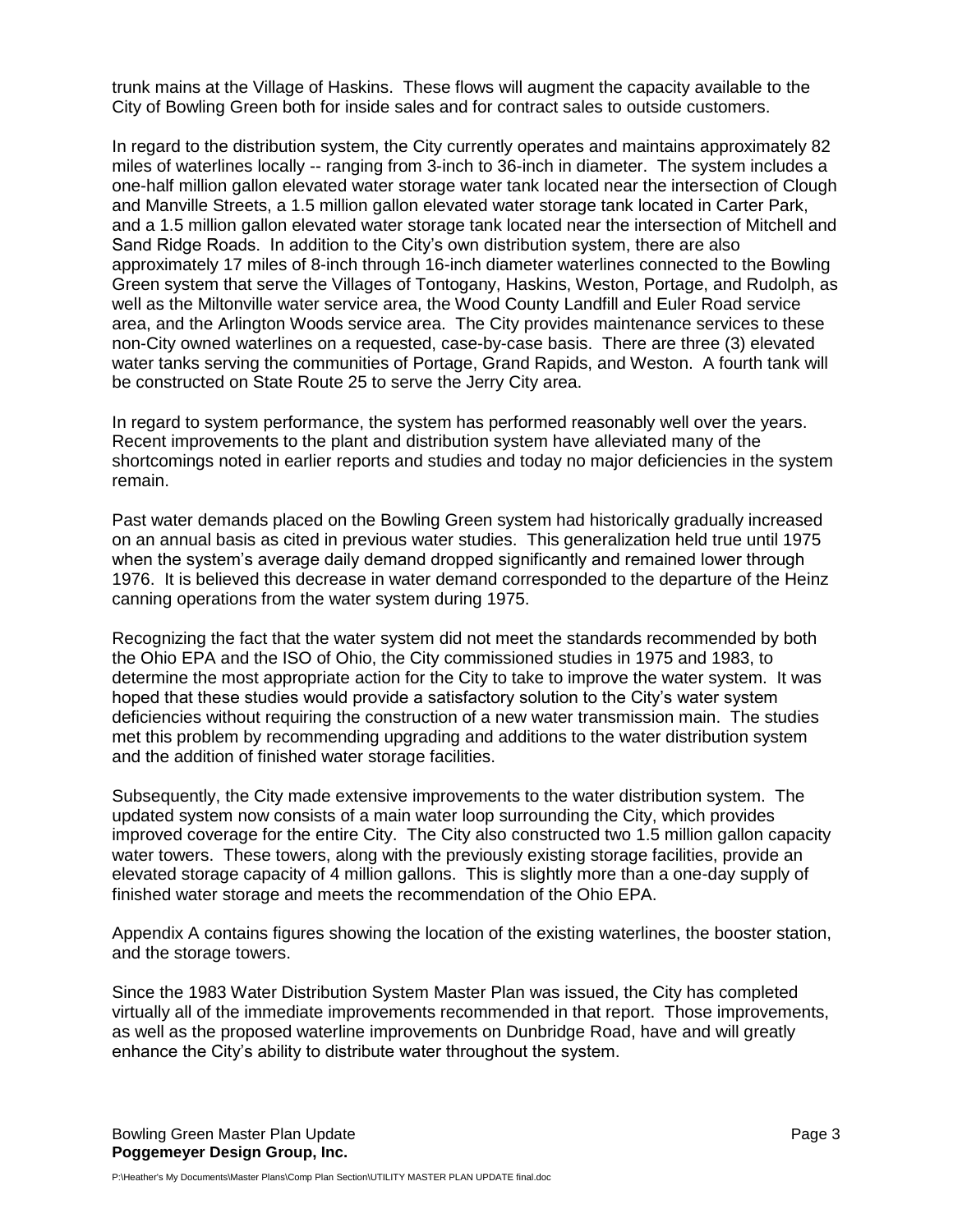To ensure that the water distribution system is able to provide acceptable levels of service in the future, it is necessary to predict future water requirements. The following maximum day water demands have been projected for the Bowling Green Water System:

|      | Maximum Day  |
|------|--------------|
| Year | Demand (MGD) |
| 2010 | 6.46         |
| 2020 | 7.14         |
| 2035 | 8.17         |

At the time of the previous report, it was anticipated that between the year 2000 and 2010 the system's maximum day usage would exceed the present capacity of the Bowling Green Water Treatment Plant, as well as the reliability of the existing 20-inch transmission main to deliver treated water to the City. Therefore, the City upgraded the water treatment plant and constructed the additional transmission main.

The second transmission main is a 36-inch trunk main that extends from the Village of Haskins east along King Road and then south along State Route 25 connecting to the 20-inch main on North Main Street south of Newton Road. A 24-inch extension to the water treatment plant is being planned. This new 24-inch main will connect to the existing 20-inch and 36-inch mains at Haskins and will parallel the existing 20-inch main to the water treatment plant. Flow to the 24 inch will be provided by the high service pumps in the new clearwell. This new construction is planned for completion in 2004.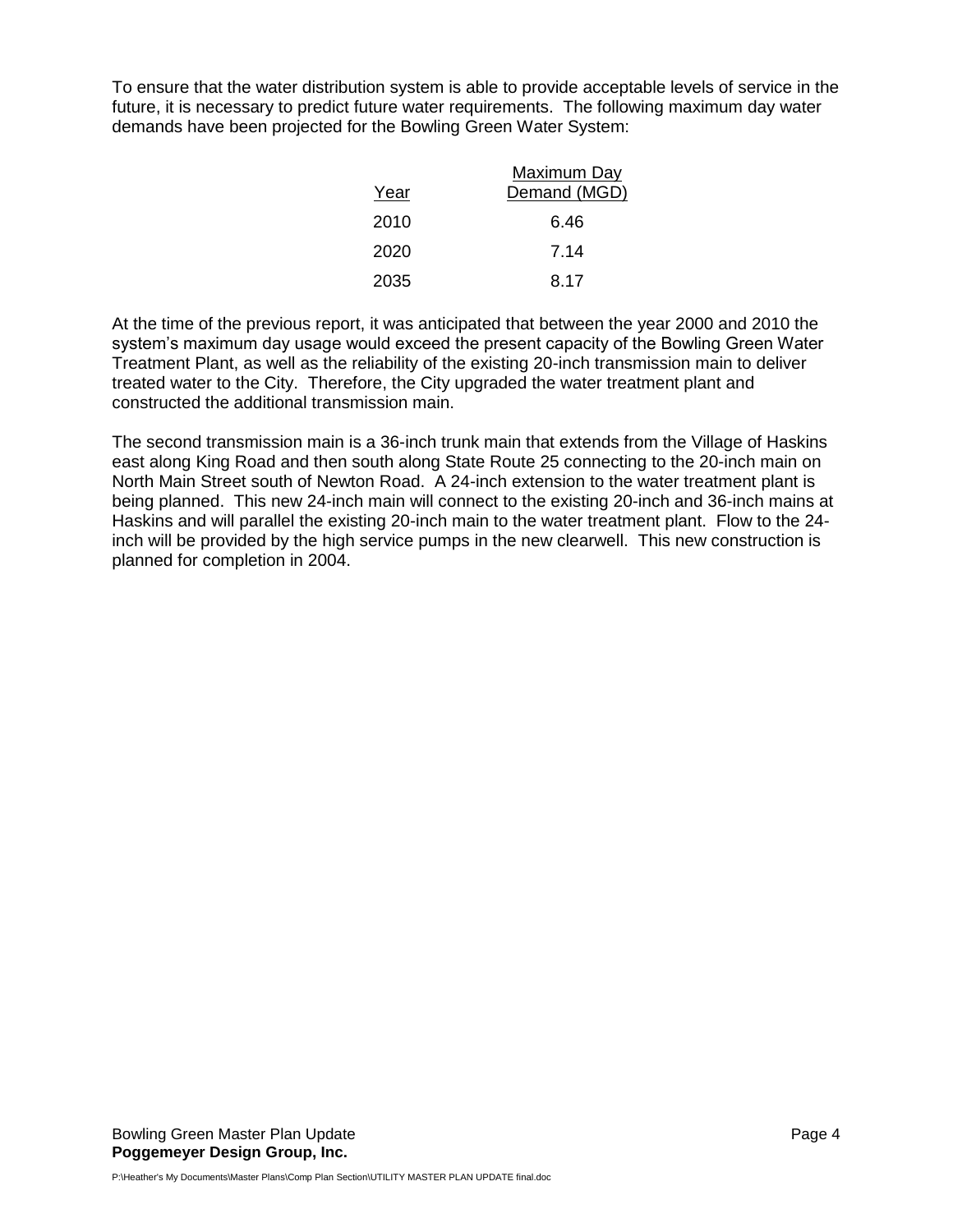## **Proposed Water Distribution System Improvements**

The planning area for the water distribution system is bounded on the north by Bishop Road and Newton Road, on the west by Mitchell Road, on the south by Kramer Road, and on the east by Huffman Road and Carter Road. Additional extensions to the north, east, and west are examined in relation to a recently completed Land Use Study.

The recommended size of future and proposed water main improvements are listed by quadrants (northwest, southwest, southeast, and northeast). As development occurs within the planning area, the distribution system should be expanded using the sizes shown. All areas that cannot be served by the future trunk mains outlined in this report will be served by 8-inch waterlines. The future and proposed distribution system improvements are compatible with the expansion of the existing water treatment facility to 9 MGD and supported by the recent construction of the 36-inch transmission main along King Road and State Route 25. It will be further enhanced by the construction of the 24-inch water main from the new plant clearwell to the trunk mains.

## Northwest Quadrant

The proposed water main improvements for the Northwest Quadrant of the City are as follows:

- 1) A 20-inch trunk water main along Bishop Road between the existing 20-inch main at State Route 64 (Haskins Road) and the 36-inch main at U.S. Route 25 (North Main Street).
- 2) A 20-inch trunk water main along Bishop Road between the existing 20-inch main at State Route 64 (Haskins Road) and a future 12-inch main at Mitchell Road.
- 3) A 20-inch trunk water main along Brim Road between the proposed 20-inch main at Bishop Road and the existing 12-inch main at Newton Road.
- 4) A 12-inch trunk water main along Mitchell Road between the future 20-inch main at Bishop Road and the 12-inch County main at Bowling Green Road West.
- 5) A 12-inch trunk water main along West Poe Road between the 12-inch County water main at Liberty Hi Road and the existing 12-inch water main at the west corporation line on west Poe Road.
- 6) A 8 -inch water main along Gorrell Avenue between the proposed 12-inch water main along Mitchell Road to the existing water main on Gorrell Avenue. A portion of this extension was completed in 2003 to serve the Church of the Nazarene.
- 7) Additional 12-inch and 8-inch water main extensions west to Liberty High Road, North of Bishop Road, and west to Range Line Road are also indicated on the Distribution Map. Connections in the area of the County Landfill would be to existing County mains in the area of the landfill. The necessity of completing these extensions and connection to County lines will depend on future development in these areas.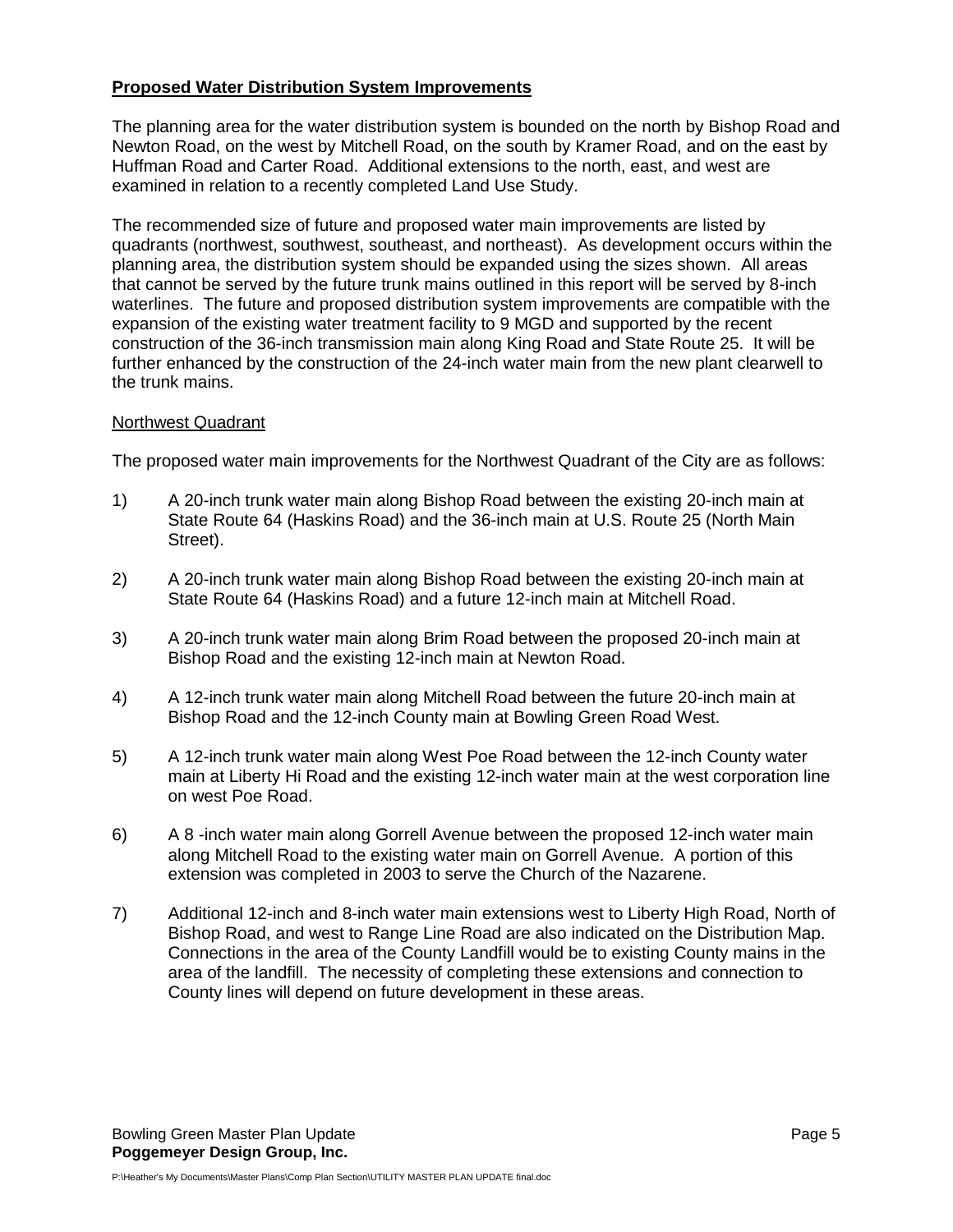## Southwest Quadrant

The proposed water main improvements for the Southwest Quadrant of the City are as follows:

- 1) A 12-inch trunk water main along Mitchell Road between the existing 12-inch water main at Sand Ridge Road and the future 12-inch water main at Kramer Road.
- 2) A 12-inch trunk water main along Bowling Green Road West between the future 12-inch water main at Mitchell Road connecting to the County mains on West Bowling Green Road and South Mitchell Road, and the existing 12-inch water main at the intersection of Pearl Street and Muirfield Drive.
- 3) A 12-inch trunk water main along Kramer Road between the future 12-inch at Mitchell Road and the existing 16-inch at U.S. Route 25 (South Main Street).
- 4) Additional waterlines shown on the Distribution Map extending west to Range Line Road between Kramer Road and Bowling Green Road West would be added as requested to support future development. These waterlines would connect to existing County water mains at Sand Ridge Road, Euler Road, and Bowling Green Road West.

## Southeast Quadrant

The proposed water main improvements for the Southeast Quadrant of the City are as follows:

- 1) A 12-inch trunk water main along Napoleon Road between the existing water main at Campbell Hill Road and the existing 16-inch water main at Dunbridge Road.
- 2) A 12-inch trunk water main along Napoleon Road between the existing 16-inch water main at Dunbridge Road and the future 12-inch water main at Huffman Road.
- 3) A 16-inch trunk water main along East Gypsy Lane Road between the existing 16-inch main at U.S. Route 25 (South Main Street) and the 12-inch main at Campbell Hill Road.
- 4) A 16-inch trunk water main along East Gypsy Lane Road between the 12-inch main at Campbell Hill Road and the existing 16-inch water main west of Dunbridge Road.
- 5) A 12-inch trunk water main along East Gypsy Lane Road between the existing 16-inch water main at Dunbridge Road and the future 12-inch water main at Huffman Road.
- 6) A 12-inch trunk water main along Kramer Road between the existing 16-inch water main at U.S. Route 25 (South Main Street) and the future 12-inch water main at County Home Road.
- 7) A 12-inch trunk water main along Kramer Road between the future 12-inch water main at County Home Road and the future 12-inch water main at Huffman Road.
- 8) A 12-inch trunk water main along County Home Road between the existing 16-inch water main at U.S. Route 6 and Dunbridge Road and the future 12-inch water main at Kramer Road.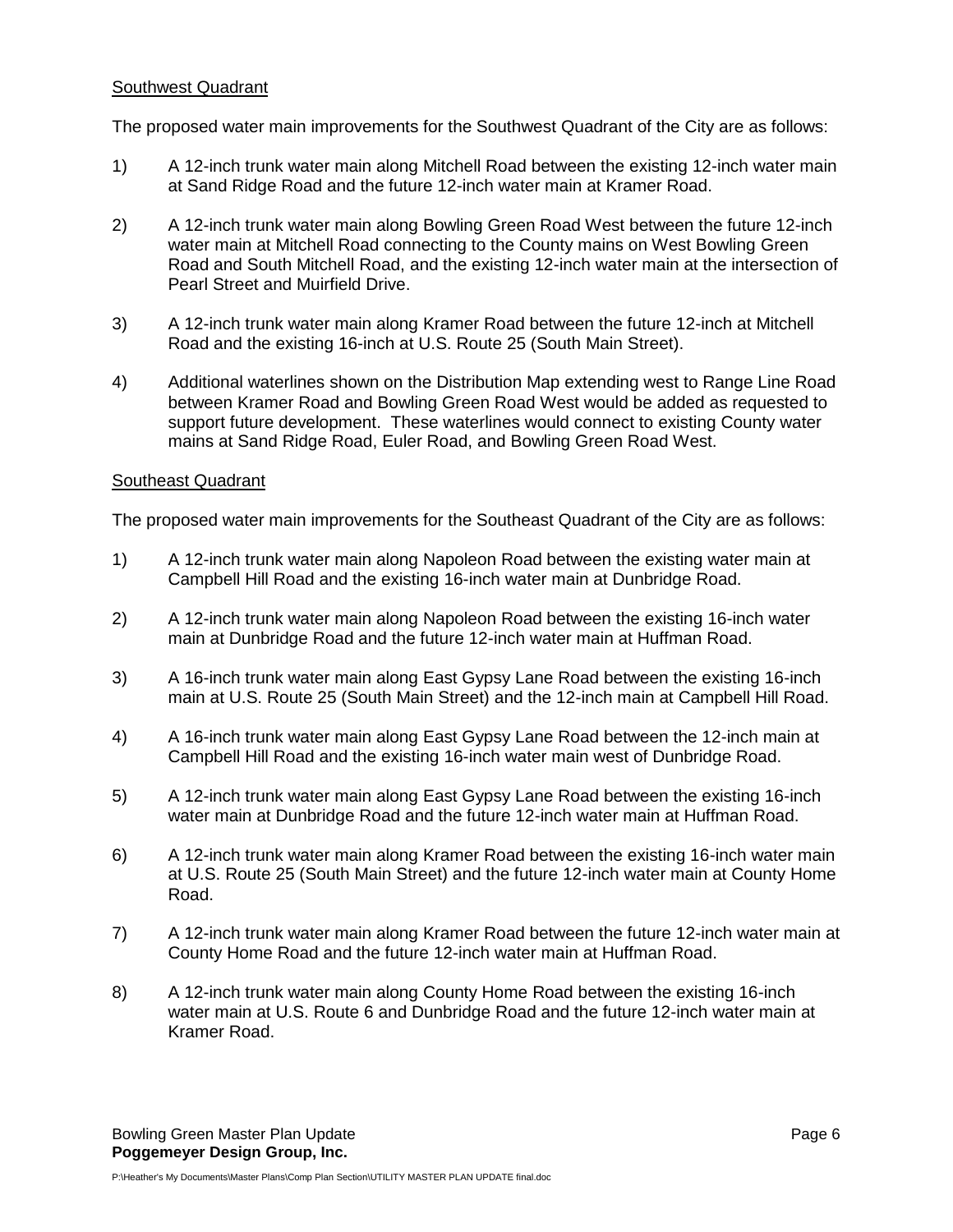- 9) A 12-inch trunk water main along Huffman Road between the future 12-inch water main at Napoleon Road and the future 12-inch water main at Kramer Road.
- 10) Additional waterline extensions north of Kramer Road, east of Silverwood Road, and south of State Route 105 are indicated on the Distribution Map. The necessity of these improvements will be determined by future development in the area.

## Northeast Quadrant

The proposed water main improvements for the Northeast Quadrant of the City are as follows:

- 1) A 30-inch trunk water main along Newton Road between the existing 36-inch transmission main at U.S. Route 25 (North Main Street) and the future 24-inch water main at Dunbridge Road.
- 2) A 12-inch trunk water main along Newton Road between the future 24-inch water main at Dunbridge Road and the future 12-inch water main at Carter Road.
- 3) A 24-inch trunk water main along Dunbridge Road between the future 30-inch main at Newton Road and the existing 24-inch main south of East Poe Road.
- 4) A 12-inch trunk water main along Carter Road between the future 12-inch water main at Newton Road and the future 12-inch water main at State Route 105 (Bowling Green Road East).
- 5) A 12-inch trunk water main along State Route 105 (Bowling Green Road East) between the future 12-inch water main at Carter Road and the existing water main on State Route 105 (Bowling Green Road East).
- 6) In addition, the Distribution Map indicates the interconnection and extension of the above, north to Sugar Ridge Road and east to Anderson Road, in accordance with the land use plan (2001). The necessity of these additional extensions will be dependant on development that may occur in these areas.

## Long Range Infrastructure Improvements

In addition to the long-range proposals called for above, the City is also pursuing a plan to update the existing waterlines. Currently, there are several miles of waterlines in service within the City that do not meet recommended standards for water distribution systems consisting of approximately ½ mile of 3-inch service line on South Main Street from Lehman Avenue to Napoleon Road, 2 miles of 4-inch diameter pipe, and 23 miles of 6-inch diameter pipe. At the present time, the City is developing a plan for the improvement of the distribution system to eliminate the substandard waterlines in a logical and prioritized method.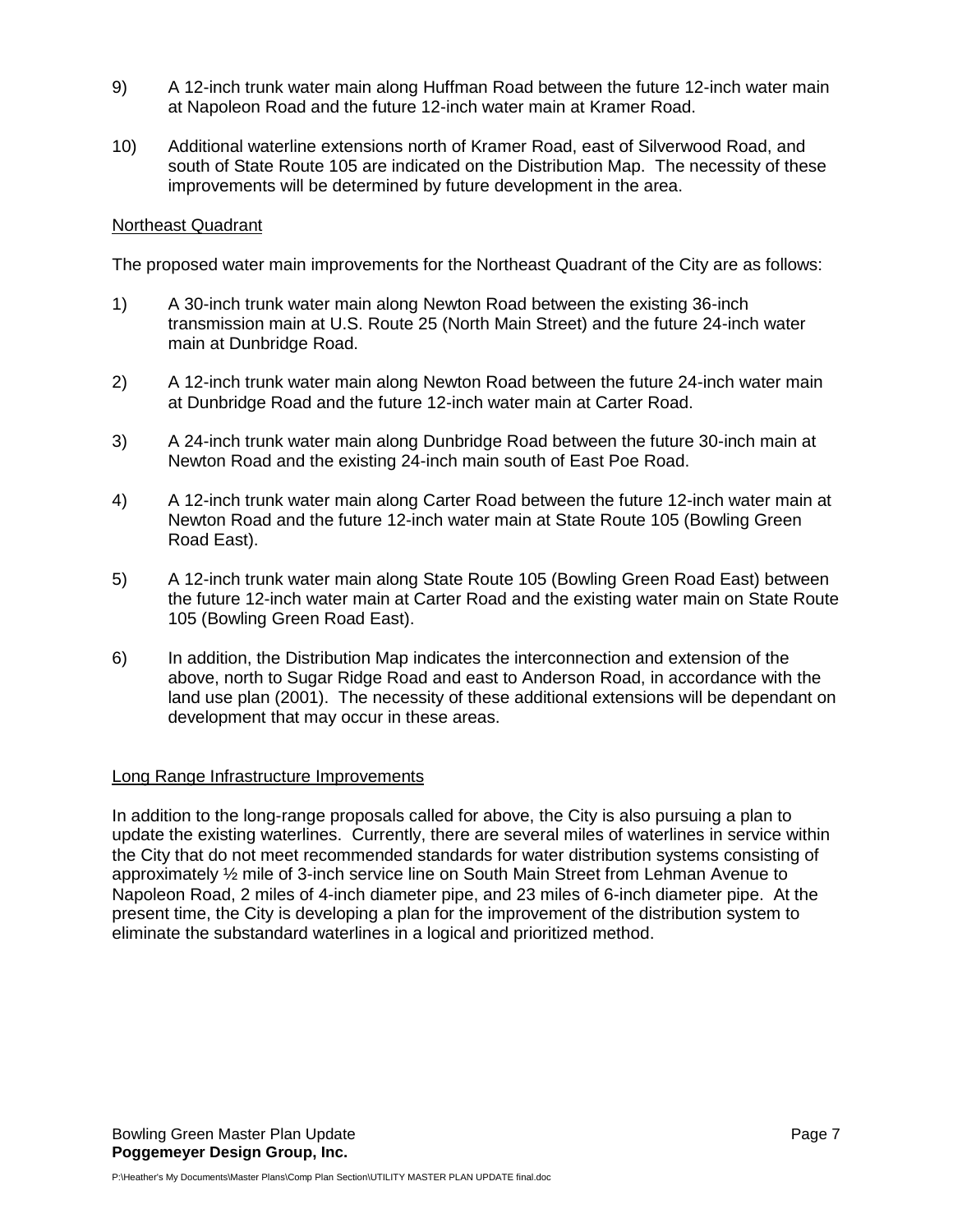# Estimated Costs of Construction

The estimated costs of the proposed water system improvements are based on current prices as of the 2001 construction season and include all fittings, valves, hydrants, etc. Where indicated, costs to bore and jack at highway and railroad crossings have been included. No costs have been included for pavement replacement or easement acquisition. Unit costs for construction used in calculating these totals are as follows:

| 8-inch waterline                                |       | \$50 | /ft |       |     |             |
|-------------------------------------------------|-------|------|-----|-------|-----|-------------|
| 12-inch waterline                               |       | \$65 | /ft |       |     |             |
| 16-inch waterline                               |       | \$85 | /ft |       |     |             |
| 20-inch/24-inch waterline                       | \$110 |      | /ft |       |     |             |
| 30-inch waterline                               | \$135 |      | /ft |       |     |             |
| Bore & Jack                                     | \$150 |      | /ft |       |     |             |
| <b>Northwest Quadrant</b>                       |       |      |     |       |     |             |
| <b>Bishop Road</b>                              |       |      |     |       |     |             |
| 1. 20-inch waterline Haskins Rd to Brim Rd      | 5320  | lf   |     | \$110 | /ft | \$585,200   |
| 2. 20-inch waterline Brim Rd to N Main St       | 3780  | If   |     | \$110 | /ft | \$415,800   |
| 3. 20-inch waterline Mitchell Rd to Haskins Rd  | 1190  | lf   |     | \$110 | /ft | \$130,900   |
| Sub-Total                                       |       |      |     |       |     | \$1,131,900 |
| <b>Brim Road</b>                                |       |      |     |       |     |             |
| 1. 20-inch waterline Newton Rd to Bishop Rd     | 2520  | lf   |     | \$110 | /ft | \$277,200   |
| Sub-Total                                       |       |      |     |       |     | \$277,200   |
| <b>Mitchell Road</b>                            |       |      |     |       |     |             |
| 1. 12-inch waterline Bishop Rd to W Poe Rd      | 7840  | lf   |     | \$65  | /ft | \$509,600   |
| 2. 12-inch waterline W Poe Rd & BG Rd W         | 5180  | lf   |     | \$65  | /ft | \$336,700   |
| Sub-Total                                       |       |      |     |       |     | \$846,300   |
| <b>W Poe Road</b>                               |       |      |     |       |     |             |
| 1. 12-inch waterline Mitchell Rd to Corp limits | 2590  | lf   |     | \$65  | /ft | \$168,350   |
| Sub-Total                                       |       |      |     |       |     | \$168,350   |
| <b>Total Northwest Quadrant Costs</b>           |       |      |     |       |     | \$2,423,750 |

Bowling Green Master Plan Update **Page 8** and the Page 8 and the Page 8 and the Page 8 and the Page 8 and the Page 8 **Poggemeyer Design Group, Inc.**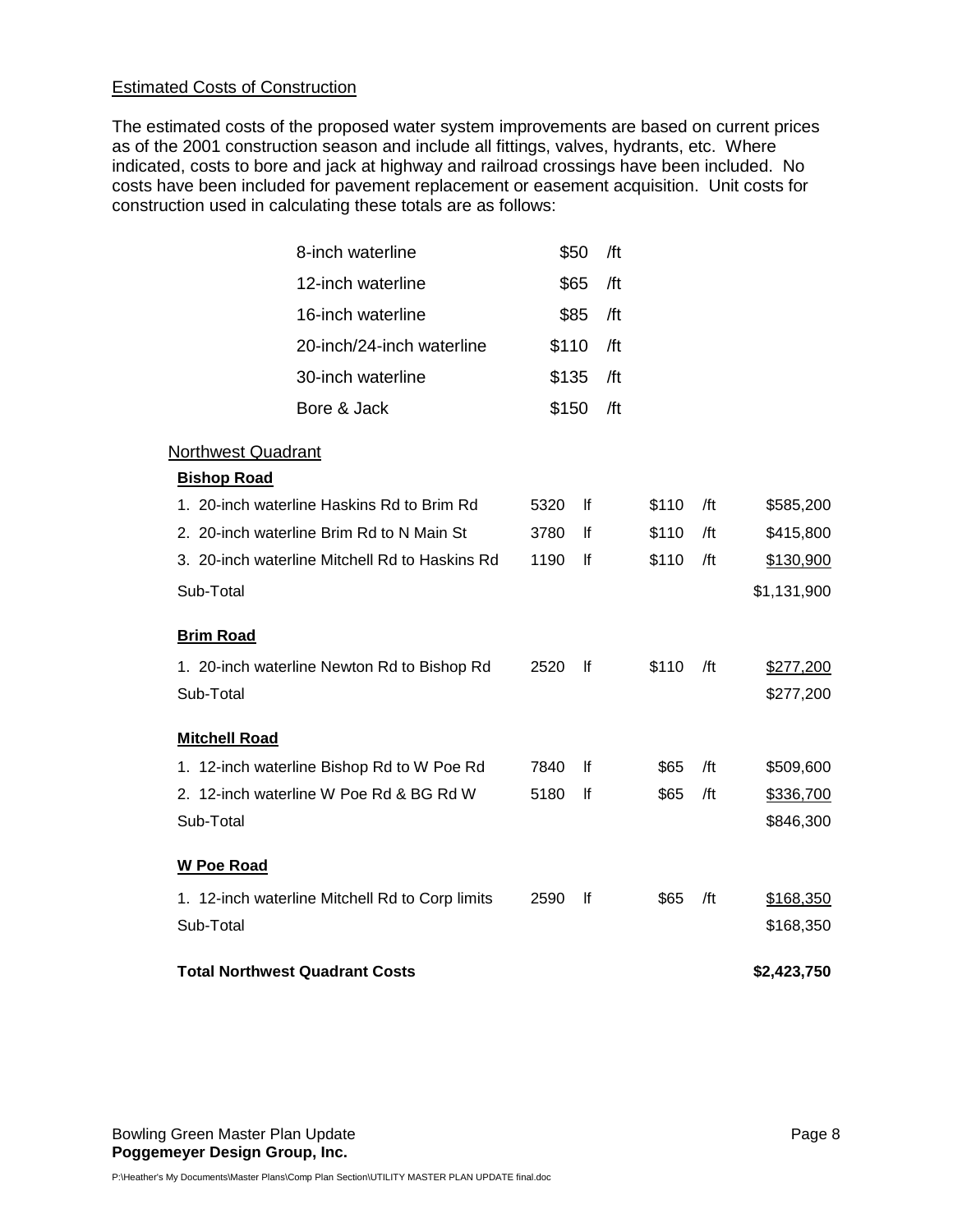| <b>Southwest Quadrant</b>                                |       |           |       |     |             |
|----------------------------------------------------------|-------|-----------|-------|-----|-------------|
| <b>Mitchell Road</b>                                     |       |           |       |     |             |
| 1. 12-inch waterline Mitchell Rd to Haskins Rd           | 4620  | Ιf        | \$65  | /ft | \$300,300   |
| 2. Bore & Jack U.S. Route 6                              | 120   | lf        | \$150 | /ft | \$18,000    |
| Sub-Total                                                |       |           |       |     | \$318,300   |
| <b>Bowling Green Road West</b>                           |       |           |       |     |             |
| 1. 12-inch waterline Mitchell Rd to Muirfield Dr         | 1540  | <b>If</b> | \$65  | /ft | \$100,100   |
| Sub-Total                                                |       |           |       |     | \$100,100   |
| <b>Kramer Road</b>                                       |       |           |       |     |             |
| 1. 12-inch waterline Mitchell Rd to S Main St            | 10500 | <b>If</b> | \$65  | /ft | \$682,500   |
| Sub-Total                                                |       |           |       |     | \$682,500   |
| <b>Total Southwest Quadrant Costs</b>                    |       |           |       |     | \$1,100,900 |
| <b>Southeast Quadrant</b>                                |       |           |       |     |             |
| <b>Napoleon Road</b>                                     |       |           |       |     |             |
| 1. 12-inch waterline<br>Campbell Hill Rd to Dunbridge Rd | 4032  | <b>If</b> | \$65  | /ft | \$262,080   |
| 2. Bore & Jack Interstate 75                             | 120   | <b>If</b> | \$150 | /ft | \$18,000    |
| 3. 12-inch waterline<br>Dunbridge Rd to Huffman Rd       | 5320  | lf        | \$65  | /ft | \$345,800   |
| Sub-Total                                                |       |           |       |     | \$625,880   |
| <b>E Gypsy Lane Road</b>                                 |       |           |       |     |             |
| 1. 16-inch waterline<br>S Main to Campbell Hill Rd       | 5600  | lf        | \$85  | /ft | \$476,000   |
| 2. Bore & Jack Railroad                                  | 80    | lf        | \$150 | /ft | \$12,000    |
| 3. 16-inch waterline<br>Campbell Hill Rd to Dunbridge Rd | 3780  | lf        | \$85  | /ft | \$321,300   |
| 4. Bore & Jack Interstate 75                             | 120   | lf        | \$150 | /ft | \$18,000    |
| 5. 12-inch waterline<br>Dunbridge Rd to Huffman Rd       | 5320  | lf        | \$65  | /ft | \$345,800   |
| Sub-Total                                                |       |           |       |     | \$1,173,100 |

Bowling Green Master Plan Update Page 9 and the State Page 9 and the Page 9 and the Page 9 and the Page 9 and the Page 9 **Poggemeyer Design Group, Inc.**  $\blacksquare$  **February 5, 2004**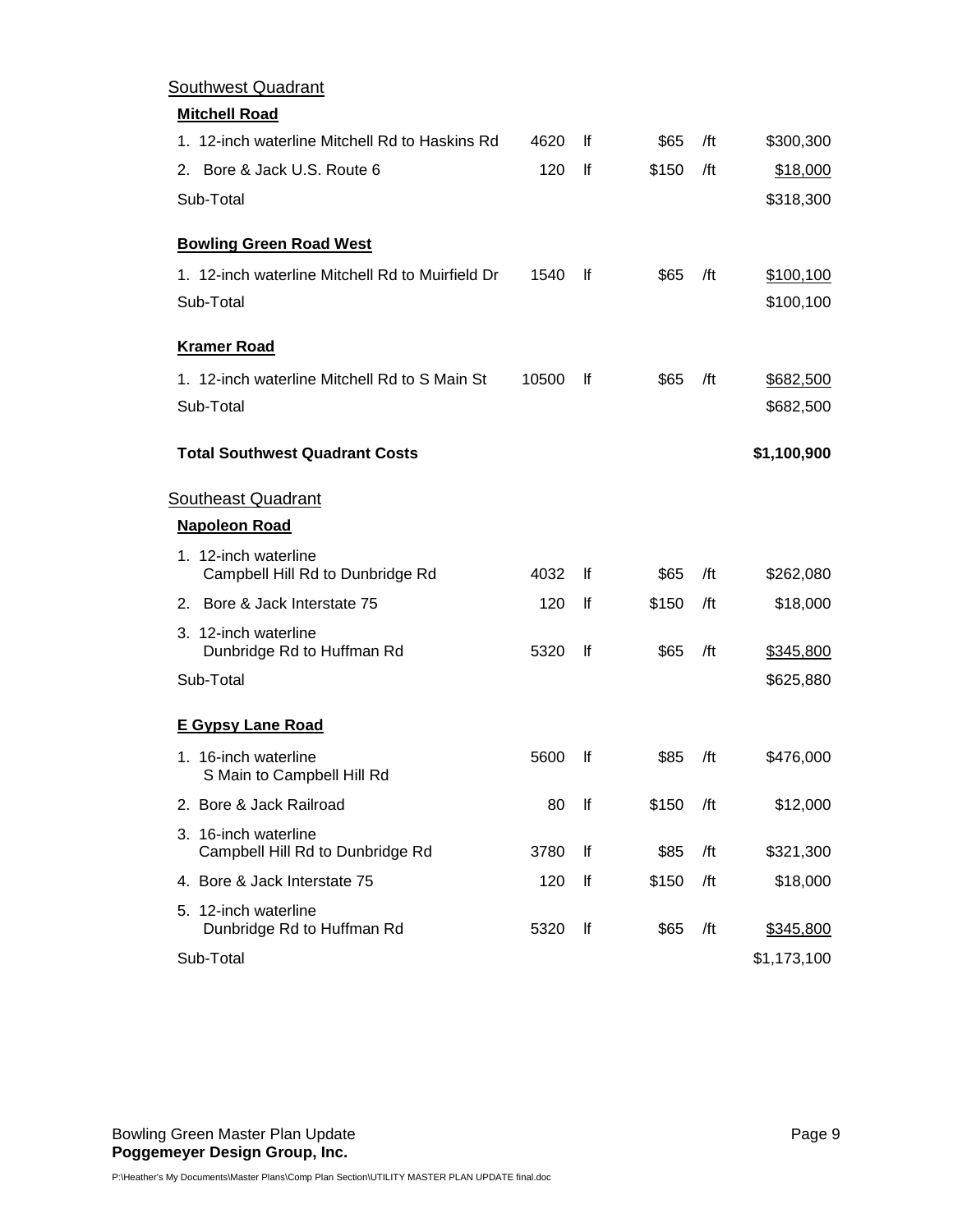# **Kramer Road**

| 1. 12-inch waterline<br>S Main St to County Home Rd    | 7280  | lf  | \$65  | /ft | \$473,200   |
|--------------------------------------------------------|-------|-----|-------|-----|-------------|
| 2. Bore & Jack Interstate 75                           | 120   | lf  | \$150 | /ft | \$18,000    |
| 3. 12-inch waterline<br>County Home Rd to Huffman Rd   | 8960  | lf  | \$65  | /ft | \$582,400   |
| Sub-Total                                              |       |     |       |     | \$1,073,600 |
| <b>County Home Road</b>                                |       |     |       |     |             |
| 1. 12-inch waterline<br>Dunbridge/US Rt 6 to Kramer Rd | 6160  | lf. | \$65  | /ft | \$400,400   |
| Sub-Total                                              |       |     |       |     | \$400,400   |
| <b>Huffman Road</b>                                    |       |     |       |     |             |
| 1. 12-inch waterline<br>Napoleon Rd to Kramer Rd       | 7280  | lf  | \$65  | /ft | \$473,200   |
| 2. Bore & Jack U.S. Rt 6                               | 120   | lf  | \$150 | /ft | \$18,000    |
| Sub-Total                                              |       |     |       |     | \$491,200   |
| <b>Total Southeast Quadrant Costs</b>                  |       |     |       |     | \$3,764,180 |
| <b>Northeast Quadrant</b>                              |       |     |       |     |             |
| <b>Newton Road</b>                                     |       |     |       |     |             |
| 1. 30-inch waterline<br>N Main St to Dunbridge Rd      | 10920 | lf  | \$135 | /ft | \$1,474,200 |
| 2. Bore & Jack I-75                                    | 120   | Ιf  | \$150 | /ft | \$18,000    |
| Bore & Jack Railroad<br>3.                             | 80    | lf  | \$150 | /ft | \$12,000    |
| 4. 12-inch waterline<br>Dunbridge Rd to Carter Rd      | 5180  | lf  | \$65  | /ft | \$336,700   |
| Sub-Total                                              |       |     |       |     | \$1,840,900 |
| <b>Dunbridge Road</b>                                  |       |     |       |     |             |
| 1. 24-inch waterline Newton Rd to S of Poe<br>Rd       | 5040  | lf  | \$110 | /ft | \$554,400   |
|                                                        |       |     |       |     |             |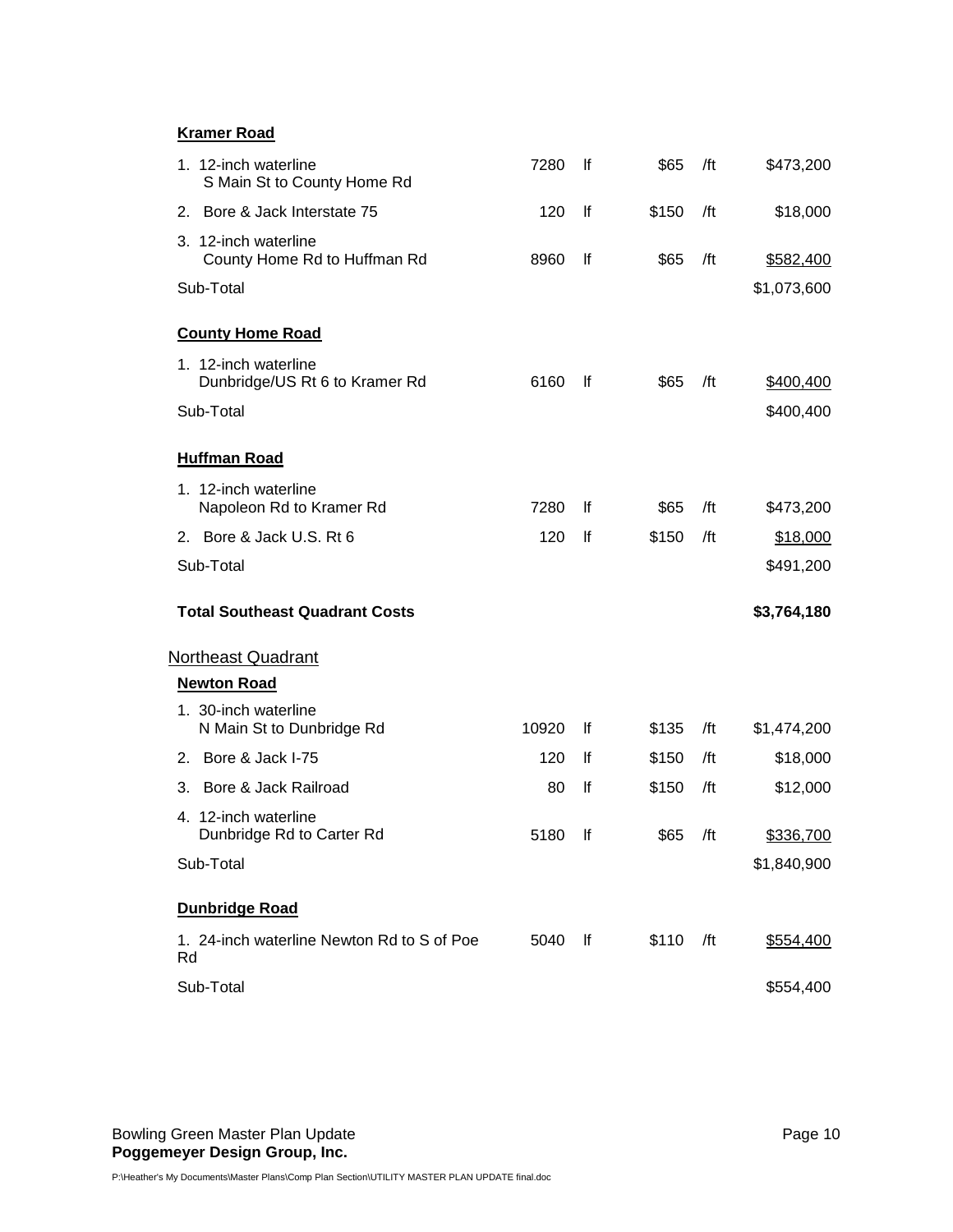| <b>Total Northeast Quadrant Costs</b>                 |      |     |      |     | \$3,309,850            |
|-------------------------------------------------------|------|-----|------|-----|------------------------|
| Sub-Total                                             |      |     |      |     | \$332,150              |
| 1. 12-inch waterline<br>Dunbridge Rd to Carter Rd     | 5110 | -lf | \$65 | /ft | \$332,150              |
| State Route 105 (Bowling Green Road East)             |      |     |      |     |                        |
| 1. 12-inch waterline Newton Rd to SR 105<br>Sub-Total | 8960 | lf  | \$65 | /ft | \$582,400<br>\$582,400 |
| <b>Carter Road</b>                                    |      |     |      |     |                        |

# **Trunk Waterline System Cost Summary**

| <b>Northwest Quadrant Total</b>        | \$2,423,750  |
|----------------------------------------|--------------|
| <b>Southwest Quadrant Total</b>        | \$1,100,900  |
| <b>Southeast Quadrant Total</b>        | \$3,764,180  |
| <b>Northeast Quadrant Total</b>        | \$3,309,850  |
| <b>Trunk System Construction Total</b> | \$10,598,680 |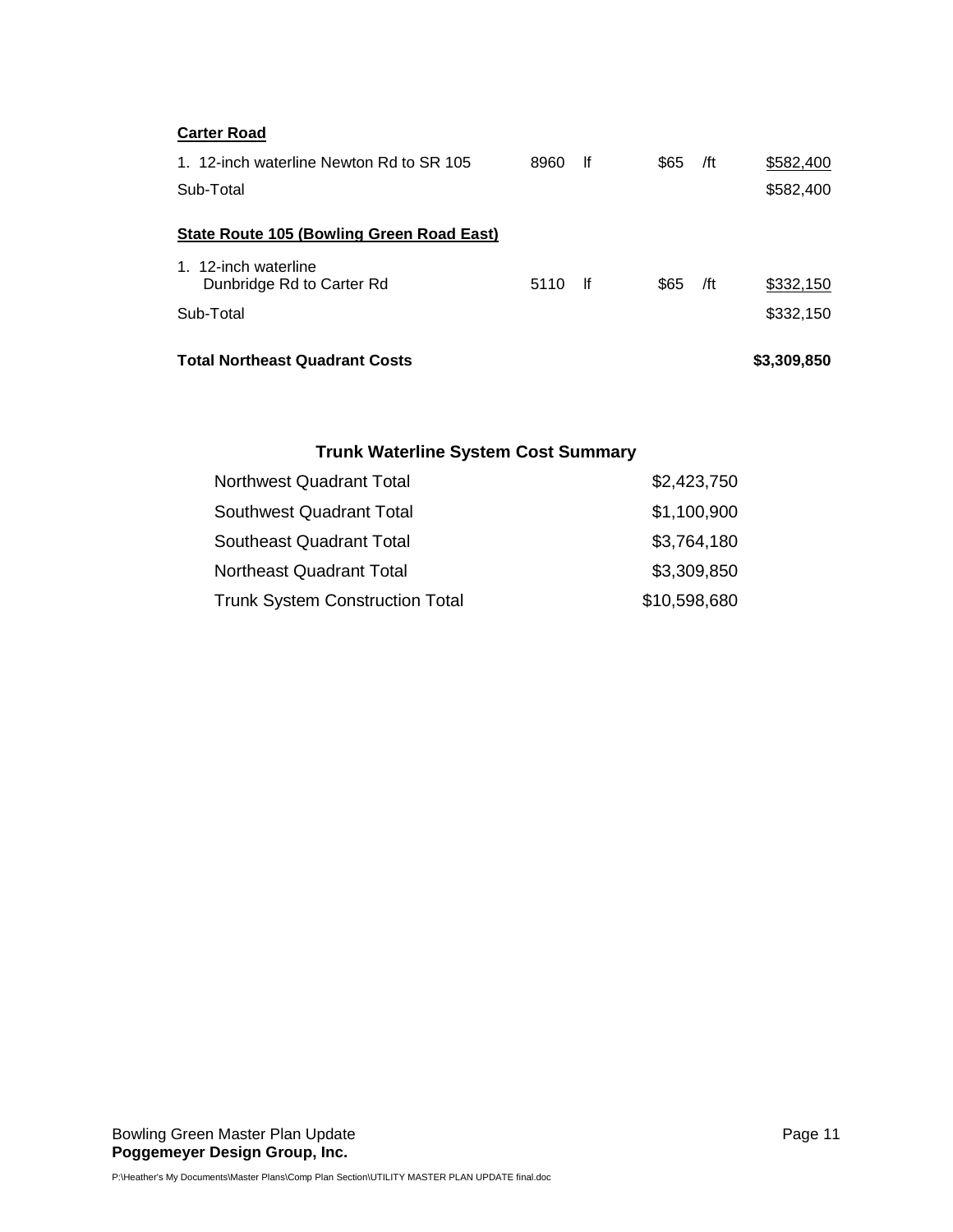## **Proposed Wastewater Collection System Improvements**

The proposed improvements to the wastewater collection system consist primarily of the development of a plan to provide sanitary sewer service to those portions of the plan area currently without such service and separating existing combined sanitary sewers from storm water sewers. The City's previous Master Plan was used as a basis for this plan. Improvements completed since the previous Plan was completed, growth, usage, and the City's current Zoning Plan determined the improvements suggested in this plan.

The five service areas designated in the previous plan were used to aid in the development of this plan. As in the previous plan, these areas are designated as the Northern Sanitary Sewer District, the Southwestern Sanitary Sewer District, the South Central Sanitary Sewer District, the Southeastern Sanitary Sewer District, and the Dunbridge Road Sanitary Sewer District.

Flows from the five designated sanitary sewer districts are carried to one of two pumping stations that pump the wastewater to the treatment plant. The wastewater is brought to the pumping stations by three trunk sewers.

The pumping station located at the northwest corner of Poe and Mercer Roads receives the flows of the Western Trunk and Eastern Trunk sanitary sewers. The designated Northern, South Central, and Southwestern Sanitary Sewer Districts flow into the Western Trunk, while the Southeastern Sanitary Sewer District will flow east to Dunbridge Road.

A pumping station at the southwest corner of Poe and Dunbridge Roads receives flows from the Dunbridge Road Trunk Sanitary Sewer. The Dunbridge Road Trunk Sanitary Sewer lies within the boundaries of the designated Dunbridge Road Sanitary Sewer District. The wastewater flows of this district, as well as those from the proposed Southeastern District, are carried by this trunk sewer.

This plan also uses the sub-district established in the previous plan. It is necessary to divide each of the five previously designated districts into smaller sub-districts in order to maintain design criteria requirements and provide sanitary sewers to the whole plan area. Each of these sub-districts is served by a pump station that pumps the flows it receives to one of the trunk sewers or to another sub-district.

The following text describes the proposed improvements to each of the five sanitary sewer districts.

## **Northern District**

The Northern District includes the lands within the plan area primarily without sanitary sewer service. This area is located north of the City. It extends north to Newton Road east of Main Street, north to Bishop Road west of Main Street, west to Liberty Hi Road, and east to Interstate 75. This district is further divided into six sub-districts.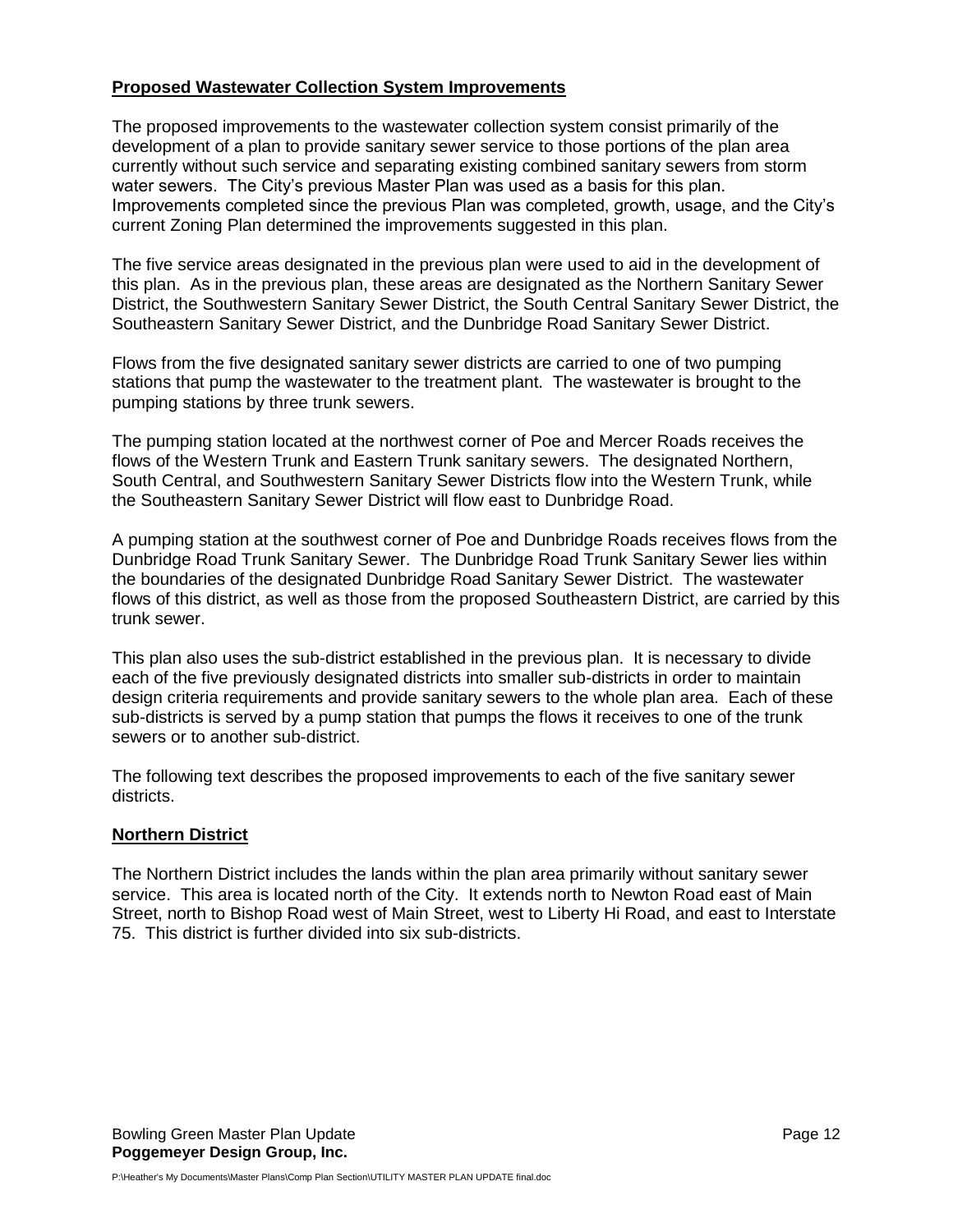## Sub-District #1

The proposed sewers for Sub-District #1 include a 12-inch sewer that will flow south along Mitchell Road from Bishop Road to a point 2600' south of Bishop Road. At this point, the sewer will increase in size to 18-inches and continue south along Mitchell Road to Poe Road. From a point 1300' south of Poe Road, an 8-inch sewer will flow north along Mitchell Road to Poe Road where it will meet the previously mentioned 18-inch sewer. A 21-inch sewer will flow east along Poe Road from the intersection of the 18-inch and 8-inch sewers to the existing West Poe Road Pump Station.

The remainder of Sub-District #1 is currently served by sanitary sewers. These sewers carry flows to the West Poe Road Pump Station. Current flows to this pump station do not exceed its operating capacity. However, to accommodate the anticipated increase of flows to the pump station from the improvements proposed in this plan, the pump station will have to be upgraded. The upgrade necessary for this pump station would make the new design capacity 2210 gallons per minute (gpm).

## Sub-District #1A

The proposed sewers for Sub-District #1A include an 8-inch sewer that will flow east along Bishop Road from Mitchell Road to Haskins Road, and a 10-inch sewer that will flow west along Bishop Road from a point 2400' east of Haskins Road where it will meet the proposed 8-inch sewer. From that point, a 15-inch sewer will flow south along Haskins Road for 3000'. At this point, the sewer will increase in size to an 18-inch sewer and will flow south along Haskins Road to the proposed Haskins Road Pump Station.

The Haskins Road Pump Station will receive the flows from the sub-district and will pump these flows to Sub-District #1 via the existing 21-inch sewer located along Haskins and West Poe Roads. The design capacity for this pump station is 556 gpm.

## Sub-District #2

The proposed sewer for Sub-District #2 will include a 15-inch sewer beginning 3000' west of Brim Road (which will flow east along Bishop Road to Brim Road) and another 15-inch sewer that will flow west along Bishop Road from North Main Street to Brim Road and the previously mentioned 15-inch sewer. These two 15-inch sewers will join an existing 18-inch sewer that flows south along Brim Road to Van Camp Road where it joins an existing 18-inch sewer that flows east along Van Camp Road to the existing Van Camp Road Pump Station.

The Van Camp Road Pump Station pumps through a force main south to the Western Trunk Sanitary Sewer located on West Poe Road via a 18-inch sewer located along the west line of the Bowling Green High School property. The capacity of this pump station is 1835 gpm.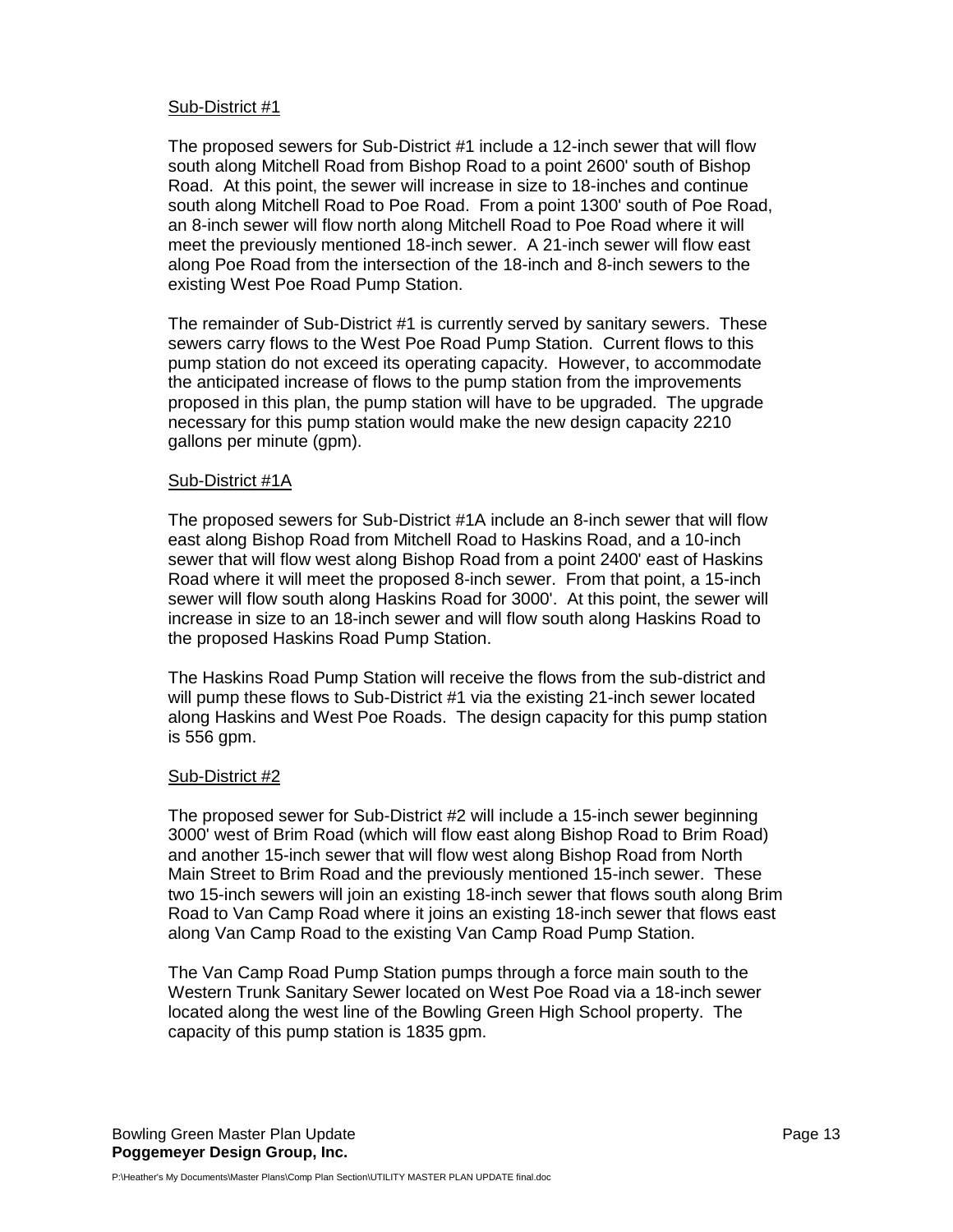## Sub-District #3

The proposed sewers for Sub-District #3 will include a 12-inch sewer that will flow along North Main Street from Bishop Road to an existing 12-inch sewer, which flows south to Newton Road, and a 15-inch sewer that will flow along Newton Road from the Conrail Railroad Tracks to North Main Street where it will join the existing 12-inch sewer on North Main Street. The flows from Sub-District #3 will flow to the North Main Street Pump Station via an existing sewer on Main Street.

## Sub-District #4

The proposed sewers for Sub-District #4 include a 12-inch sewer along Newton Road beginning approximately 900' east of North College Drive and flowing west to North College Drive and continues south along North College Drive approximately 2300'. A 12-inch sewer will flow west from the 12-inch sewer on North College Drive crossing the railroad and connecting to the existing 12-inch sewer on Industrial Park Drive. An 8-inch sewer will flow north along North College Drive beginning approximately 2000' south of the Industrial Park Drive/North College Drive connection point.

Flows from Sub-District #4 will discharge via existing sewers on Industrial Parkway and North Main Street to the Existing North Main Street Pump Station. The design capacity of the proposed North College Drive Pump Station is 800 gpm.

## Sub-District #5

The proposed sewers for Sub-District #5 include an 8-inch sewer along Conneaut Avenue that begins approximately 2000' east of Liberty Hi Road and flows west to a proposed 8-inch sewer on Liberty Hi Road. The proposed 8-inch sewer on Liberty Hi Road will flow north from the 8-inch sewer on Conneaut Avenue to the proposed Liberty Hi Road pump station near the intersection of Liberty Hi and Poe Roads. An 8-inch sewer along Poe Road will begin approximately 3200' west of Liberty Hi Road and flow west to the proposed Liberty Hi Road pump station. An 8-inch force main along Poe Road will carry the flows from the Liberty Hi Road Pump station to a proposed 8-inch sewer along Poe Road that begins 2000' west of Mitchell Road and flows east to the proposed 21-inch sewer on Poe Road in Sub-District #1. The capacity of this pump station is 310 gpm.

This sub-district also includes an 8-inch sewer along Mitchell Road that begins approximately 1200' north of Conneaut Avenue and flows south to a proposed pump station near the intersection of Conneaut Avenue and Mitchell Road. An 8 inch sewer along Mitchell Road that begins approximately 1200' south of Conneaut Avenue will flow north to the proposed Conneaut Avenue pump station and a 10-inch sewer along Conneaut Avenue (Gorrill Road) that begins approximately 3000' west of Mitchell Road will flow east to the Conneaut Avenue pump station. A 4-inch force main along Conneaut Avenue will carry the flows from the Conneaut Avenue pump station to an existing 10-inch sewer on Conneaut Avenue. The capacity of this pump station is 200 gpm.

Bowling Green Master Plan Update **Page 14** and the Page 14 and the Page 14 and the Page 14 and the Page 14 **Poggemeyer Design Group, Inc.**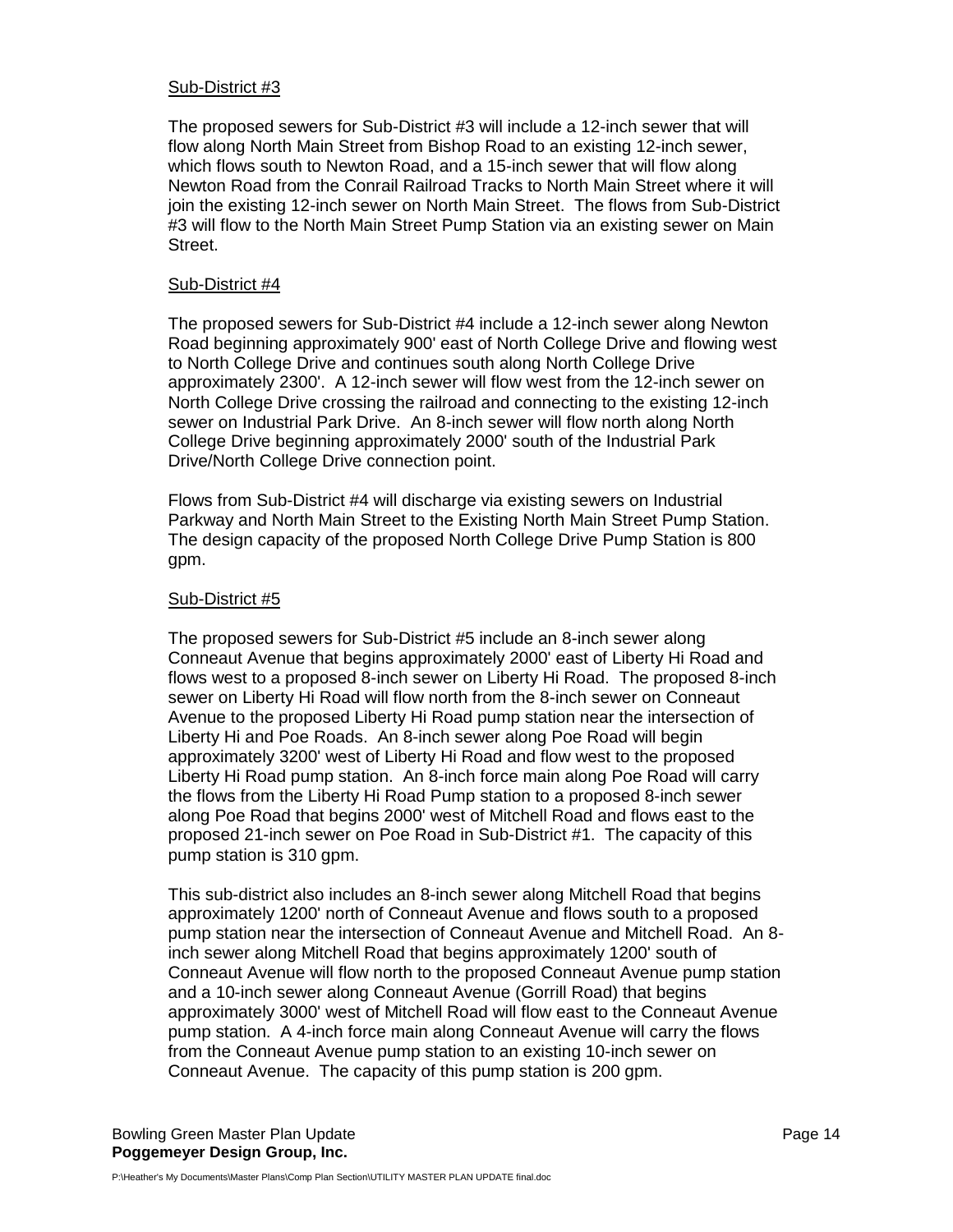In addition to the above-proposed improvements to the Northern Sanitary Sewer District, the existing North Main Street Pump station will need to be upgraded. At the present time, this pump station does not have the capacity to handle the additional flows that are anticipated from the proposed improvements in Sub-Districts #3 and #4. The new design capacity for the North Main Street Pump Station is 2565 gpm.

## Estimated Costs of Construction

**Northern Sub-District #1**

The estimated costs of the proposed Wastewater Collection System Improvements to the Northern District are based on current prices as of the 2003 construction season. No costs are included for pavement replacement, easement acquisition, contingencies, or project costs. Typically, contingencies would add 10% to the total project cost and project costs would add 15% to the total project cost.

| <b>Mitchell Road Sewers</b>      |      |    |          |     |             |
|----------------------------------|------|----|----------|-----|-------------|
| 1. 18-inch Sewer                 | 5100 | Ιf | \$110    | /ft | \$561,000   |
| 2. 12-inch Sewer                 | 2600 | lf | \$95     | /ft | \$247,000   |
| 3. 8-inch Sewer                  | 1300 | lf | \$85     | /ft | \$110,500   |
| Sub-Total                        |      |    |          |     | \$918,500   |
| <b>West Poe Road Sewers</b>      |      |    |          |     |             |
| 1. 21-inch Sewer                 | 2500 | lf | \$125    | /ft | \$312,500   |
| 2. Pumping Sta. Modification     | 1    | ls | \$12,500 | ls  | \$12,500    |
| Sub-Total                        |      |    |          |     | \$325,000   |
|                                  |      |    |          |     |             |
| <b>Sub-District #1 Total</b>     |      |    |          |     | \$1,243,500 |
| <b>Northern Sub-District #1A</b> |      |    |          |     |             |
| <b>Bishop Road Sewers</b>        |      |    |          |     |             |
| 1. 8-inch Sewer W of Haskins Rd  | 1200 | Ιf | \$85     | /ft | \$102,000   |
| 2. 10-inch Sewer E of Haskins Rd | 2500 | lf | \$90     | /ft | \$225,000   |
| Sub-Total                        |      |    |          |     | \$327,000   |
| <b>Haskins Road Sewers</b>       |      |    |          |     |             |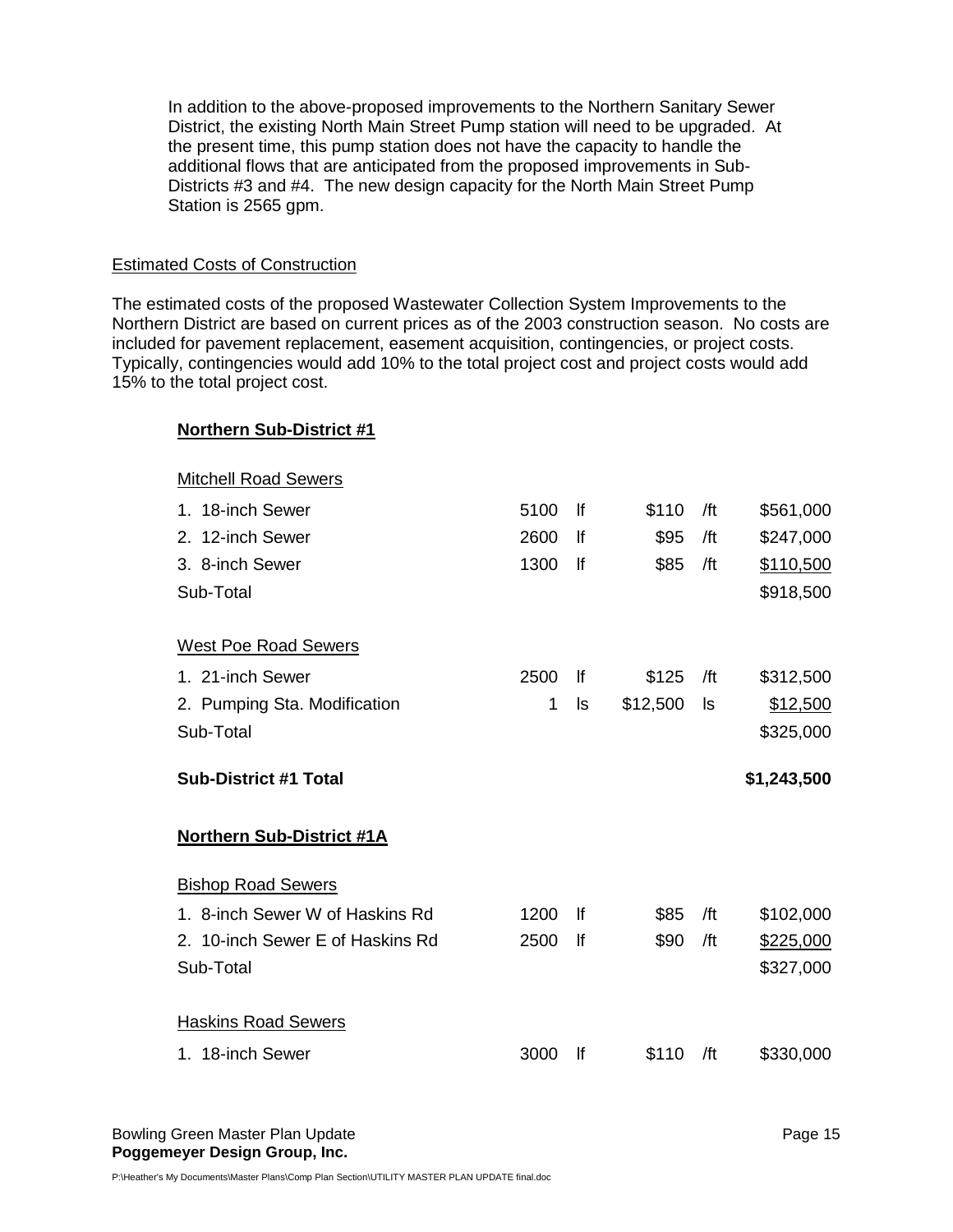| 2. 15-inch Sewer                  | 3000 | lf        | \$105     | /ft | \$315,000   |
|-----------------------------------|------|-----------|-----------|-----|-------------|
| 3. Pumping Station 556 gpm        | 1    | ls        | \$100,000 | ls  | \$100,000   |
| Sub-Total                         |      |           |           |     | \$745,000   |
| <b>Sub-District #1A Total</b>     |      |           |           |     | \$1,072,000 |
|                                   |      |           |           |     |             |
| <b>Northern Sub-District #2</b>   |      |           |           |     |             |
| <b>Bishop Road Sewers</b>         |      |           |           |     |             |
| 1. 15-inch Sewer W of Brim Rd     | 2600 | lf        | \$105     | /ft | \$273,000   |
| 2. 15-inch Sewer E of Brim Rd     | 3800 | lf        | \$105     | /ft | \$399,000   |
| Sub-Total                         |      |           |           |     | \$672,000   |
| <b>Sub-District #2 Total</b>      |      |           |           |     | \$672,000   |
| Northern Sub-District #3          |      |           |           |     |             |
| <b>North Main Street Sewer</b>    |      |           |           |     |             |
| 1. 12-inch Bishop Rd to Dayspring | 800  | lf        | \$95      | /ft | \$76,000    |
| Sub-Total                         |      |           |           |     | \$76,000    |
|                                   |      |           |           |     |             |
| <b>Newton Road Sewer</b>          |      |           |           |     |             |
| 1. 15-inch Sewer E of N Main St   | 2800 | f         | \$105     | /ft | \$294,000   |
| Sub-Total                         |      |           |           |     | \$294,000   |
| <b>Sub-District #3 Total</b>      |      |           |           |     | \$370,000   |
|                                   |      |           |           |     |             |
| <b>Northern Sub-District #4</b>   |      |           |           |     |             |
| <b>Newton Road Sewers</b>         |      |           |           |     |             |
| 1. 12-inch Sewer                  | 900  | lf        | \$95      | /ft | \$85,500    |
| Sub-Total                         |      |           |           |     | \$85,500    |
|                                   |      |           |           |     |             |
| <b>Mercer Road Sewer</b>          |      |           |           |     |             |
| 1. 10-inch Sewer                  | 2500 | <u>lf</u> | \$90      | /ft | \$225,000   |
| Sub-Total                         |      |           |           |     | \$225,000   |
|                                   |      |           |           |     |             |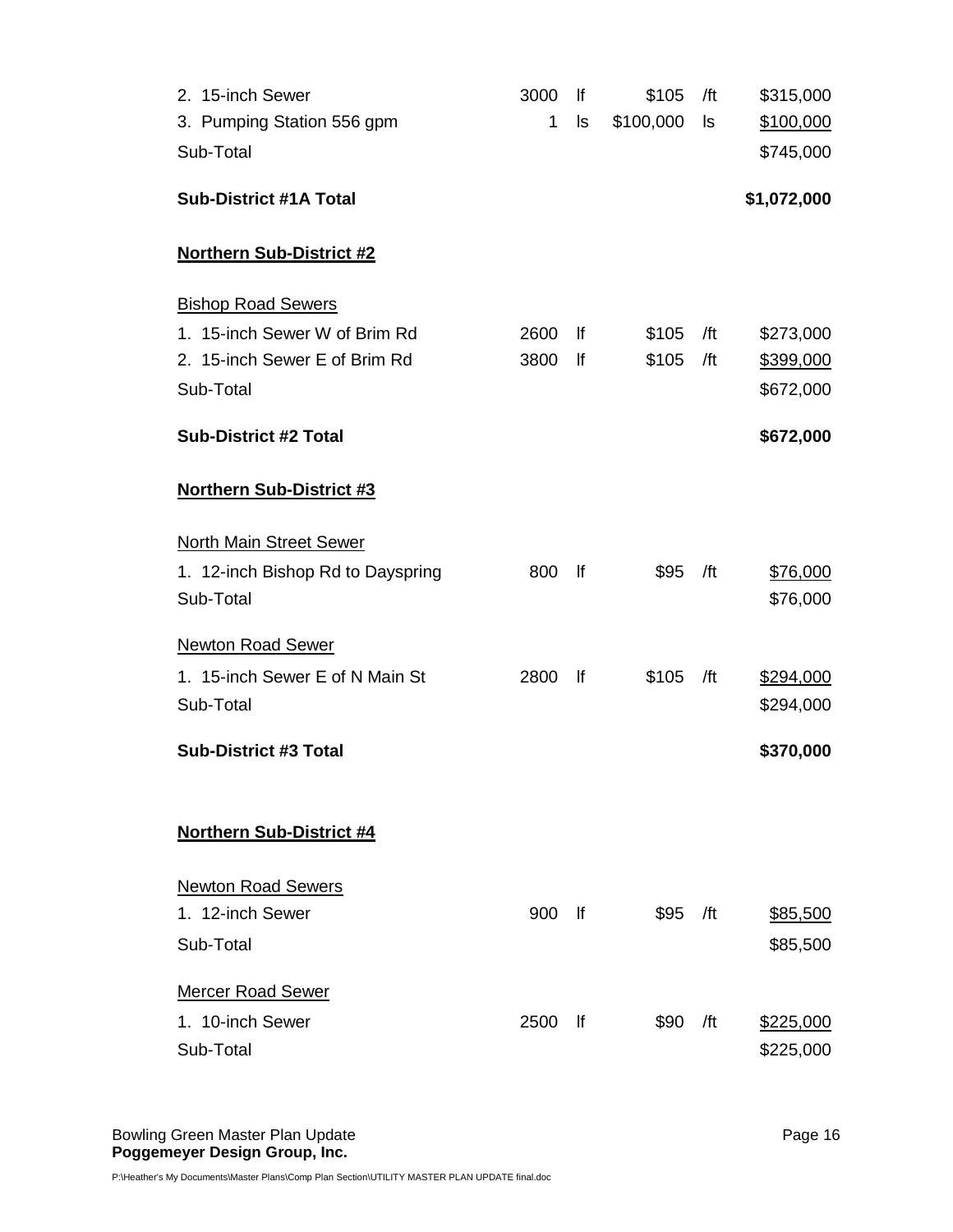| <b>North College Drive /Industrial Parkway Sewers</b> |      |      |          |     |             |
|-------------------------------------------------------|------|------|----------|-----|-------------|
| 1. 12-inch Sewer                                      | 2600 | lf   | \$95     | /ft | \$247,000   |
| 2. 8-inch Sewer                                       | 2000 | lf   | \$85     | /ft | \$170,000   |
| Sub-Total                                             |      |      |          |     | \$417,000   |
| <b>Sub-District #4 Total</b>                          |      |      |          |     | \$727,500   |
| <b>Northern Sub-District #5</b>                       |      |      |          |     |             |
| <b>Conneaut Avenue Sewers</b>                         |      |      |          |     |             |
| 1. 10-inch Sewer                                      | 3000 | lf   | \$90     | /ft | \$270,000   |
| 2. 8-inch Sewer                                       | 2000 | lf   | \$85     | /ft | \$170,000   |
| 3. 4-inch Force Main                                  | 900  | lf   | \$45     | /ft | \$40,500    |
| 4. Pump Station 200 gpm                               | 1    | ls   | \$75,000 | ls  | \$75,000    |
| Sub-Total                                             |      |      |          |     | \$555,500   |
| <b>Liberty Hi Road Sewer</b>                          |      |      |          |     |             |
| 1. 8-inch Sewer                                       | 2600 | lf   | \$85     | /ft | \$221,000   |
| 2. Pump Station 310 gpm                               | 1    | ls   | \$65,000 | ls  | \$65,000    |
| Sub-Total                                             |      |      |          |     | \$286,000   |
| Poe Road Sewers                                       |      |      |          |     |             |
| 1. 8-inch Sewer                                       | 5200 | lf   | \$85     | /ft | \$442,000   |
| 2. 8-inch Force Main                                  | 3300 | lf   | \$55     | /ft | \$181,500   |
| Sub-Total                                             |      |      |          |     | \$623,500   |
| <b>Mitchell Road Sewers</b>                           |      |      |          |     |             |
| 1. 8-inch Sewer                                       | 2400 | - If | \$85     | /ft | \$204,000   |
| Sub-Total                                             |      |      |          |     | \$204,000   |
| <b>Sub-District #5 Total</b>                          |      |      |          |     | \$1,669,000 |
| <b>Improvements to N Main St Pump Sta</b>             |      |      |          |     | \$250,000   |
|                                                       |      |      |          |     |             |
| <b>Total Cost for Northern District</b>               |      |      |          |     | \$6,004,000 |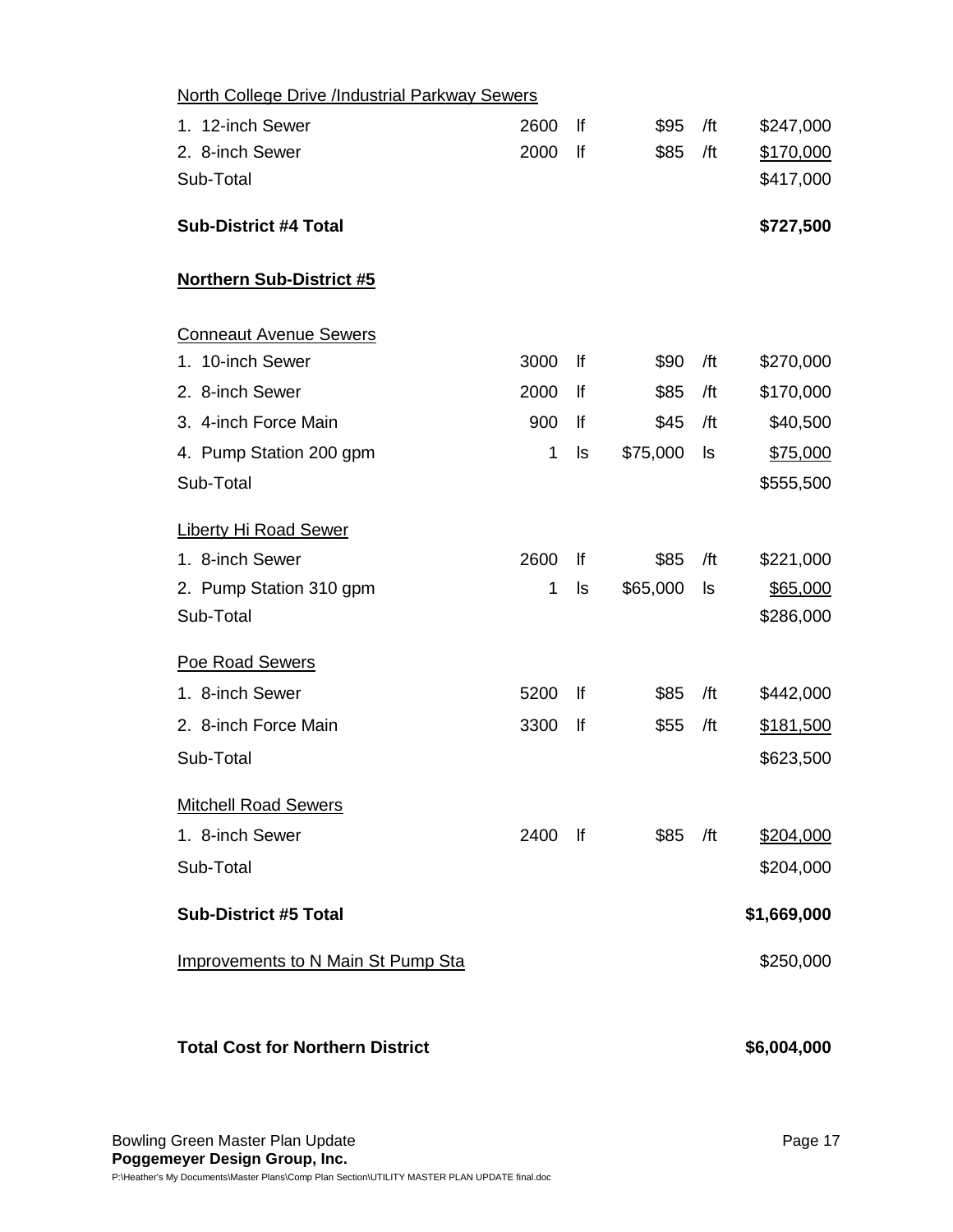# **Southwestern District**

The Southwestern District includes the lands within the plan area primarily without sanitary sewer service. This area is located south of the corporation limits and extends west to Liberty Hi Road south to Kramer Road and east to the old B & O Railroad right-of-way. This district is divided into six sub-districts.

## Sub-District #1

The proposed sewer for Sub-District #1 is a 10-inch sewer along Sand Ridge Road 800' west of Wintergarden Road, which will intersect the existing 21-inch sewer at Wintergarden Road.

## Sub-District #2A

The proposed sewers for Sub-District #2A will include an 8-inch sewer flowing north along Mitchell Road from 900 feet south of Bowling Green Road west to a 10-inch sewer on Bowling Green Road west to an existing pump station near Stonegate Boulevard. It also includes an 8-inch sewer along Bowling Green Road from the existing West Wooster Street Pump Station to Wintergarden Road. This sub-district includes an 8-inch sewer along Mitchell Road that begins 1300' north of Bowling Green Road and flows south to join the previously mentioned 10-inch sewer at the intersection of Bowling Green Road and Mitchell Road.

## Sub-District #2B

The southern portion of Sub-District #2B will drain to the existing Stone Ridge Pump Station through a proposed 12-inch sewer through the Stone Ridge Subdivision and an 8-inch sewer along Sand Ridge Road. This 8-inch sewer begins 3250' east of Mitchell Road and will flow westerly to Mitchell Road, then continue north along Mitchell Road for 1100' and then flows east and north to the existing sewers in the Stone Ridge Subdivision. The middle portion of Mitchell Road will flow through the Stone Ridge Subdivision to the existing pump station in Stone Ridge. 8-inch sewers will flow south and north along Mitchell Road to the midpoint where they will flow east to Stone Ridge.

## Sub-District #3

The proposed sewers for Sub-District #3 will drain to the existing Gypsy Lane Road Pump Station located near the intersection of Rudolph Road and Gypsy Lane Road.

The proposed improvements for this sub-district include an 8-inch sewer beginning on Avery Drive south of Sand Ridge Road that will flow south to Gypsy Lane Road, and an 8-inch sewer beginning at the abandoned B & O Railroad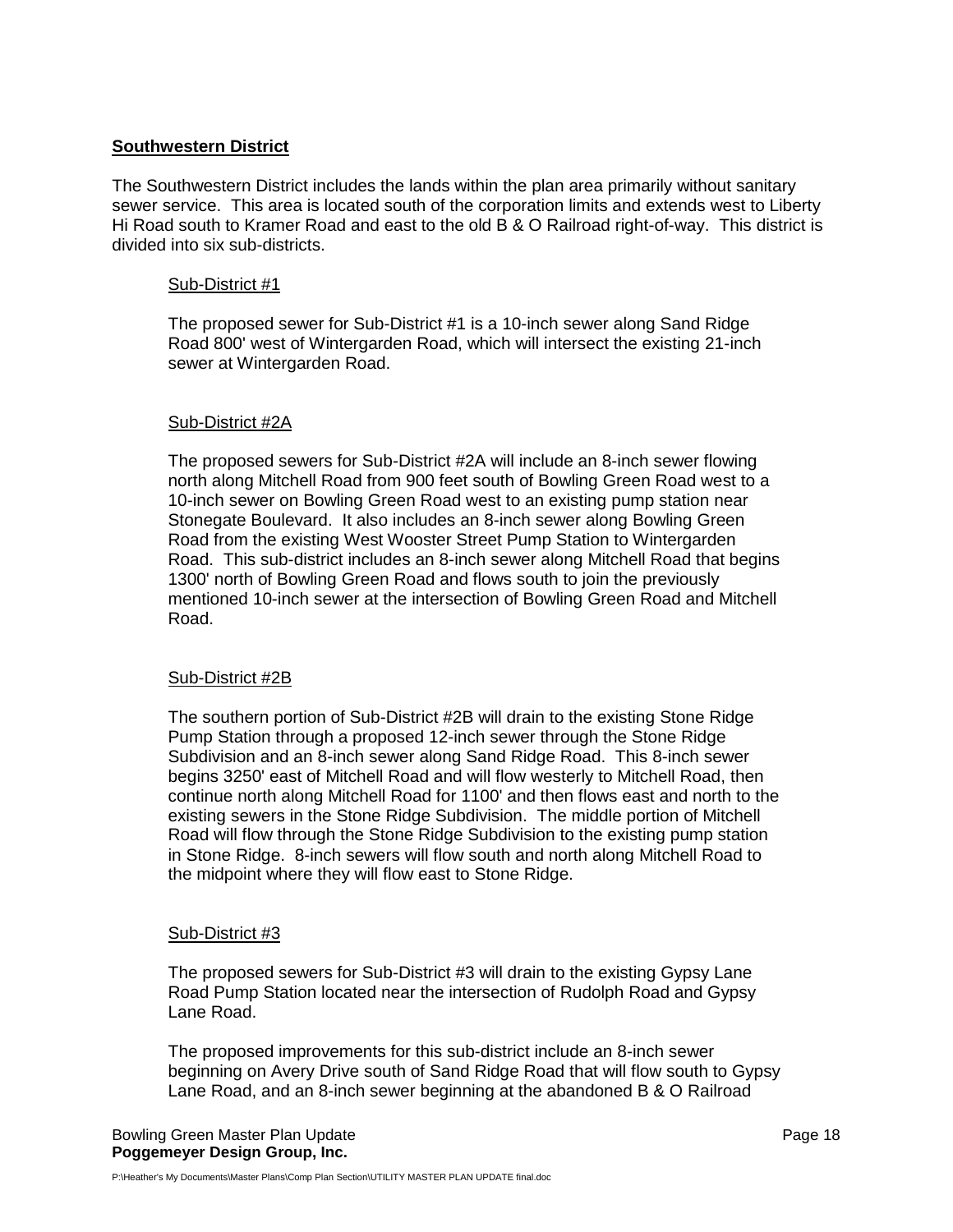that will flow west along Gypsy Lane Road to the Gypsy Lane Road Pump Station, and an 8-inch sewer along Gypsy Lane Road that will flow east from Sand Ridge Road to the Gypsy Lane Road Pump Station. The Gypsy Lane Road Pump Station pumps flows west through a 10-inch force main that discharges to an existing 21-inch sewer on Sand Ridge Road. Also intersecting this 21-inch sewer is an 8-inch sewer that flows south along Sand Ridge Road from Rudolph Road.

## Sub-District #4

The proposed sewers for Sub-District #4 will include an 8-inch sewer along Rudolph Road, beginning approximately 750' south of Gypsy Lane Road, that will flow south to the proposed pump station on Rudolph Road, just north of the U.S. Route 6 bypass.

The area of Sub-District #4, south of the U.S. Route 6 bypass, will be served by a proposed 10-inch sewer along Kramer Road that begins just west of the abandoned B & O Railroad right-of-way and flows west to a 10-inch sewer along Rudolph Road, and a 10-inch sewer that begins approximately 2600' west of Rudolph Road that flows east along Kramer Road to the 10-inch sewer at Rudolph Road. From the intersection of Kramer Road and Rudolph Road, a 10 inch sanitary sewer will carry flows north along Rudolph Road to the previously mentioned proposed pump station north of the U.S. Route 6 bypass.

The proposed U.S. Route 6 pump station will discharge through a 10-inch force main along Rudolph Road, Gypsy Lane Road, and Sand Ridge Road to the existing 21-inch sewer at the intersection of Wintergarden and Sand Ridge Roads. The design capacity for this pump station is 569 gpm.

## Sub-District #5

The proposed sewers for Sub-District #5 will include a 10-inch sewer beginning 2600' east of Mitchell Road on Kramer Road that flows west to Mitchell Road and then north along Mitchell Road approximately 2150' to the proposed Mitchell Road Southern Pump Station. The northern area of Sub-District #5 will drain to the proposed pump station through a proposed 8-inch sewer along Mitchell Road that begins approximately 1500' north of the proposed pump station and flows south to the pump station.

The sewage flows for Sub-District #5 will be pumped north by the Mitchell Road Southern Pump Station through a 6-inch force main along Mitchell Road that extends to Sand Ridge Road, then continues east along Sand Ridge Road to an existing 10-inch sewer approximately 800' west of Wintergarden Road. The design capacity for this pump station is 250 gpm.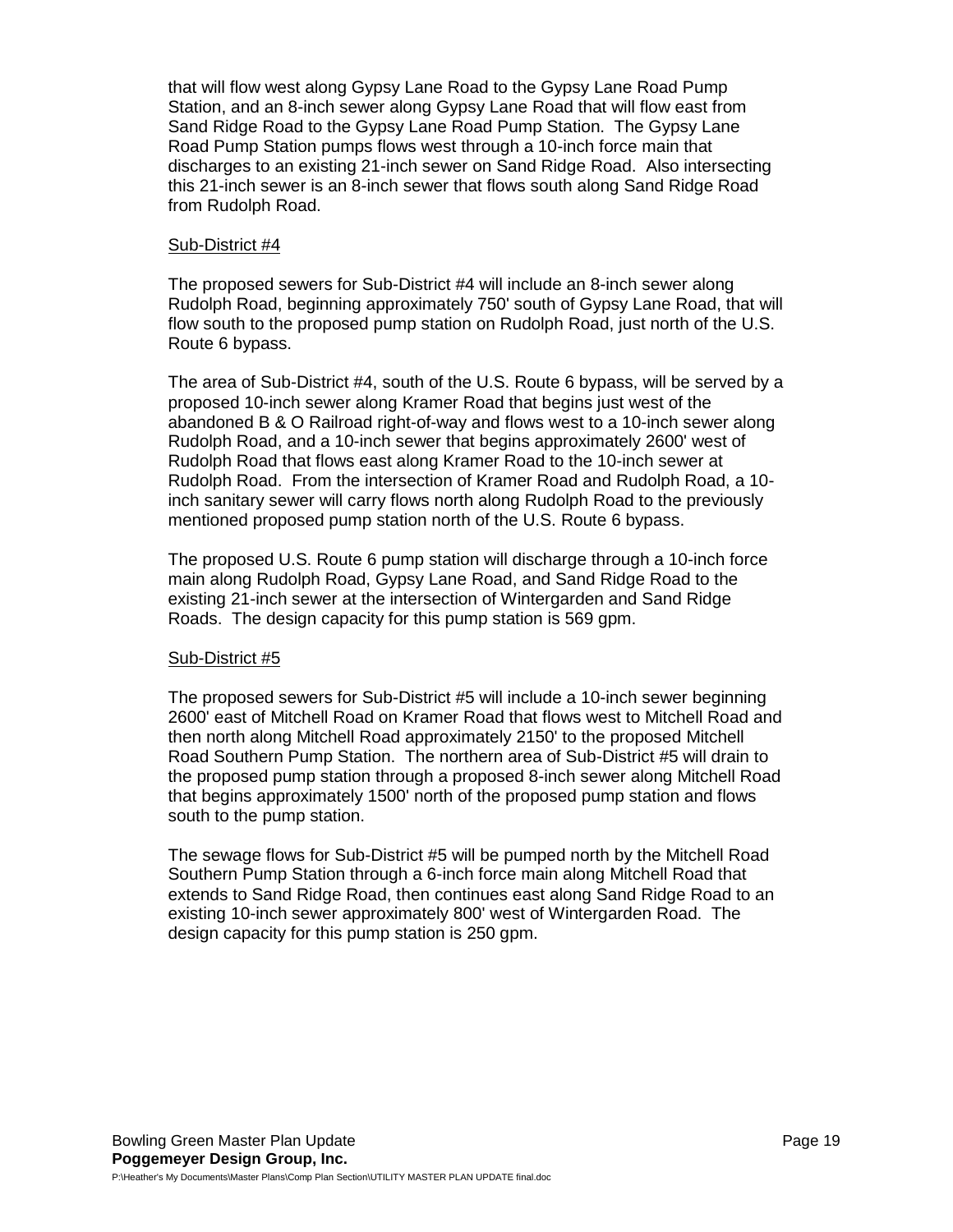## Sub-District #6

The proposed sewers for Sub-District #6 will include an 8-inch sewer along Liberty Hi Road that begins approximately 2100' north of Bowling Green Road West and flows south to a proposed pump station near the intersection of Liberty Hi Road and Bowling Green Road West. An 8-inch sewer along Liberty Hi Road that begins near the intersection of U.S. Route 6 will flow north to the proposed Bowling Green Road West Pump Station and an 8-inch sewer along Bowling Green Road West will begin approximately 3200' east of Liberty Hi Road and flow west to the proposed Bowling Green Road West pump station. An 8-inch force main will carry the flows east along Bowling Green Road West from the Bowling Green Road West pump station to a proposed 10-inch sewer along Bowling Green Road West that begins approximately 2000' west of Mitchell Road and flows east to the proposed 12-inch sewer along Mitchell Road in Sub-District #2A. The design capacity for this pump station is 520 gpm.

## Rudolph Sanitary Force Main

The Northwestern Water & Sewer District is constructing a sanitary sewer system in the Village of Rudolph. Wastes collected from the Village will flow by gravity sewers to a pump station located in the central part of the Village. This pump station will pump wastes north through a proposed 6-inch force main along Rudolph Road where it will connect to the City's collection system at the intersection of Gypsy Lane Road and Wintergarden Road. Flows from the Village of Rudolph are projected at approximately 63,000 gpd. The Rudolph system will be owned and operated by the Northwest Water and Sewer District.

## Estimated Costs of Construction

The estimated costs of the proposed Wastewater Collection System Improvements to the Southwestern District are based on current prices as of the 2003 construction season. No costs are included for pavement replacement, easement acquisition, contingencies, or project costs. Typically, contingencies would add 10% to the total project cost and project costs would add 15% to the total project cost.

| <b>Southwestern Sub-District #1</b> |        |      |     |          |
|-------------------------------------|--------|------|-----|----------|
| <b>Sand Ridge Road Sewers</b>       |        |      |     |          |
| 1. 10-inch Sewer                    | 800 lf | \$90 | /ft | \$72,000 |
| Sub-Total                           |        |      |     | \$72,000 |
| <b>Sub-District #1 Total</b>        |        |      |     | \$72,000 |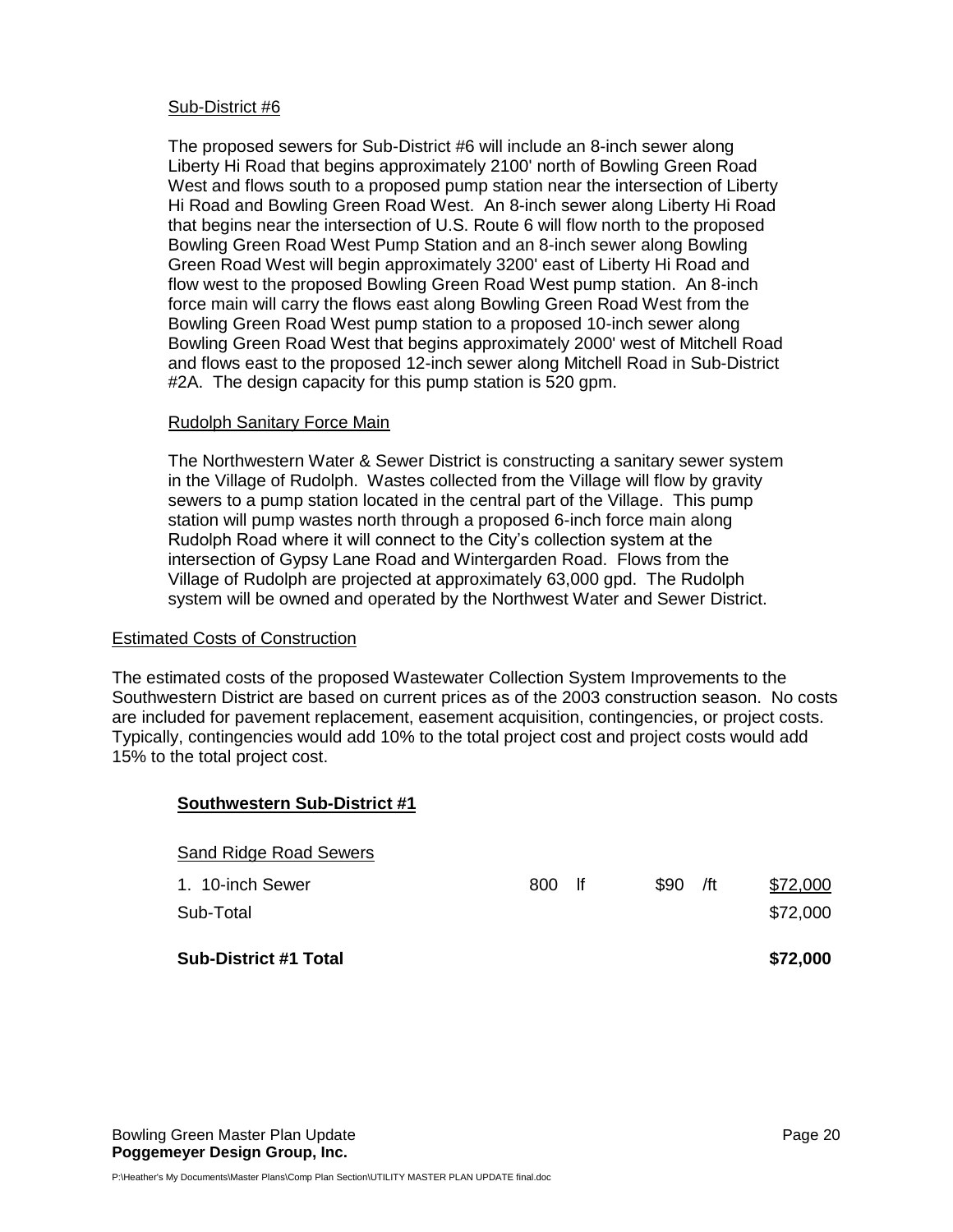# **Southwestern Sub-District #2**

# Bowling Green Road Sewers

| 1. 8-inch Sewer W of Wintergarden Rd   | 300  | lf | \$85 | /ft | \$25,500    |
|----------------------------------------|------|----|------|-----|-------------|
| 2. 10-inch Sewer W of Wintergarden Rd  | 2500 | lf | \$90 | /ft | \$225,000   |
| Sub-Total                              |      |    |      |     | \$250,500   |
| <b>Mitchell Road Sewers</b>            |      |    |      |     |             |
| 1. 8-inch Sewer N of BG                | 1300 | lf | \$85 | /ft | \$110,500   |
| 2. 8-inch Sewer S of BG Road           | 900  | lf | \$85 | /ft | \$76,500    |
| 3. 8-inch Sewer middle of Mitchell Rd  | 2500 | lf | \$85 | /ft | \$212,500   |
| 4. 12-inch Sewer middle of Mitchell Rd | 1500 | lf | \$95 | /ft | \$142,500   |
| 5. 8-inch Sewer South Mitchell Rd      | 1700 | lf | \$85 | /ft | \$144,500   |
| 6. 12-inch Sewer South Mitchell Rd     | 3600 | lf | \$95 | /ft | \$342,000   |
| Sub-Total                              |      |    |      |     | \$1,028,500 |
| <b>Sand Ridge Road Sewer</b>           |      |    |      |     |             |
| 1. 8-inch Sewer E of Mitchell Rd       | 3250 | lf | \$85 | /ft | \$276,250   |
| Sub-Total                              |      |    |      |     | \$276,250   |
| <b>Sub-District #2 Total</b>           |      |    |      |     | \$1,555,250 |
| <b>Southwestern Sub-District #3</b>    |      |    |      |     |             |
| <b>Avery Drive Sewer</b>               |      |    |      |     |             |
| 1. 8-inch Sewer                        | 1000 | lf | \$85 | /ft | \$85,000    |
| Sub-Total                              |      |    |      |     | \$85,000    |
| <b>Gypsy Lane Road Sewer</b>           |      |    |      |     |             |
| 1. 8-inch Sewer                        | 3500 | lf | \$85 | /ft | \$297,500   |
| Sub-Total                              |      |    |      |     | \$297,500   |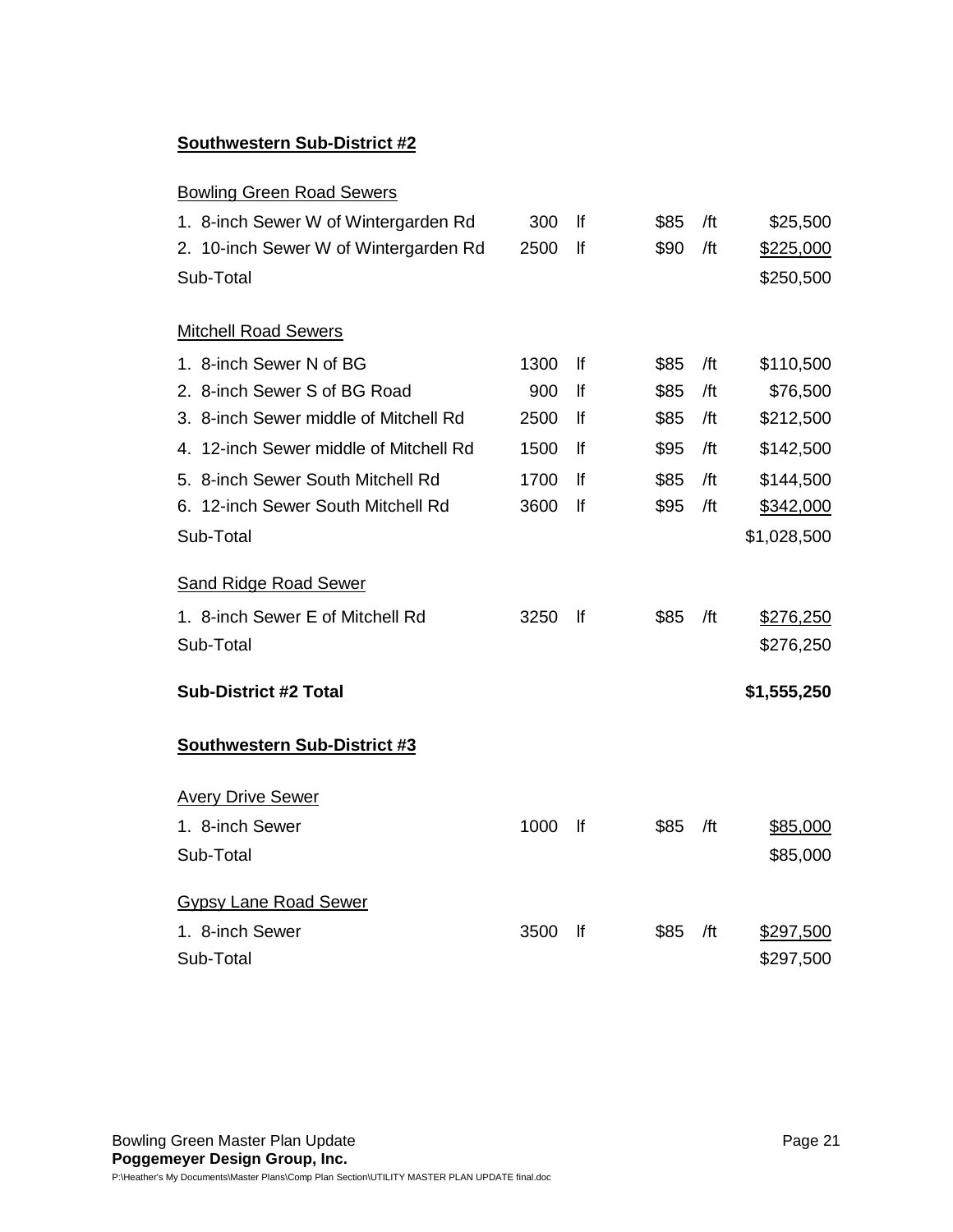| <b>Sand Ridge Road Sewer</b>           |           |           |                  |           |                       |
|----------------------------------------|-----------|-----------|------------------|-----------|-----------------------|
| 1. 8-inch Sewer                        | 1000      | lf        | \$85             | /ft       | \$85,000              |
| Sub-Total                              |           |           |                  |           | \$85,000              |
| <b>Sub-District #3 Total</b>           |           |           |                  |           | \$467,500             |
| <b>Southwestern Sub-District #4</b>    |           |           |                  |           |                       |
| <b>Kramer Road Sewers</b>              |           |           |                  |           |                       |
| 1. 10-inch E of Rudolph Rd             | 2700      | <u>lf</u> | \$90             | /ft       | \$243,000             |
| 2. 10-inch W of Rudolph Rd             | 2600      | lf        | \$90             | /ft       | \$234,000             |
| Sub-Total                              |           |           |                  |           | \$477,000             |
| <b>Rudolph Road Sewers</b>             |           |           |                  |           |                       |
| 1. 8-inch Sewer N of US Rt 6           | 1900      | lf        | \$85             | /ft       | \$161,500             |
| 2. 10-inch Sewer S of US Rt 6          | 3000      | lf        | \$90             | /ft       | \$270,000             |
| 3. Pumping Station 569 gpm             | 1         | ls        | \$100,000        |           | \$100,000             |
| 4. 10-inch Force Main (w/US Rt 6 Bore) | 3600      | lf        | \$65             | /ft       | \$234,000             |
| Sub-Total                              |           |           |                  |           | \$765,500             |
| <b>Sub-District #4 Total</b>           |           |           |                  |           | \$1,242,500           |
|                                        |           |           |                  |           |                       |
| Southwestern Sub-District #5           |           |           |                  |           |                       |
| <b>Kramer Road Sewer</b>               |           |           |                  |           |                       |
| 1. 10-inch Sewer E of Mitchell Rd      | 2600      | lf        | \$90             | /ft       | \$234,000             |
| Sub-Total                              |           |           |                  |           | \$234,000             |
|                                        |           |           |                  |           |                       |
| <b>Mitchell Road Sewers</b>            |           |           |                  |           |                       |
| 1. 8-inch Sewer<br>2. 10-inch Sewer    | 1500      | lf        | \$85             | /ft       | \$127,500             |
| 3. Pumping Station 250 gpm             | 2600<br>1 | lf<br>ls  | \$90<br>\$65,000 | /ft<br>ls | \$234,000<br>\$65,000 |
| 4. 6-inch Force Main                   | 5100      | lf        | \$45             | ls        |                       |
| Sub-Total                              |           |           |                  |           | \$229,500             |
|                                        |           |           |                  |           | \$656,000             |
| <b>Sub-District #5 Total</b>           |           |           |                  |           | \$890,000             |

Bowling Green Master Plan Update **Page 22 Page 22 Poggemeyer Design Group, Inc.**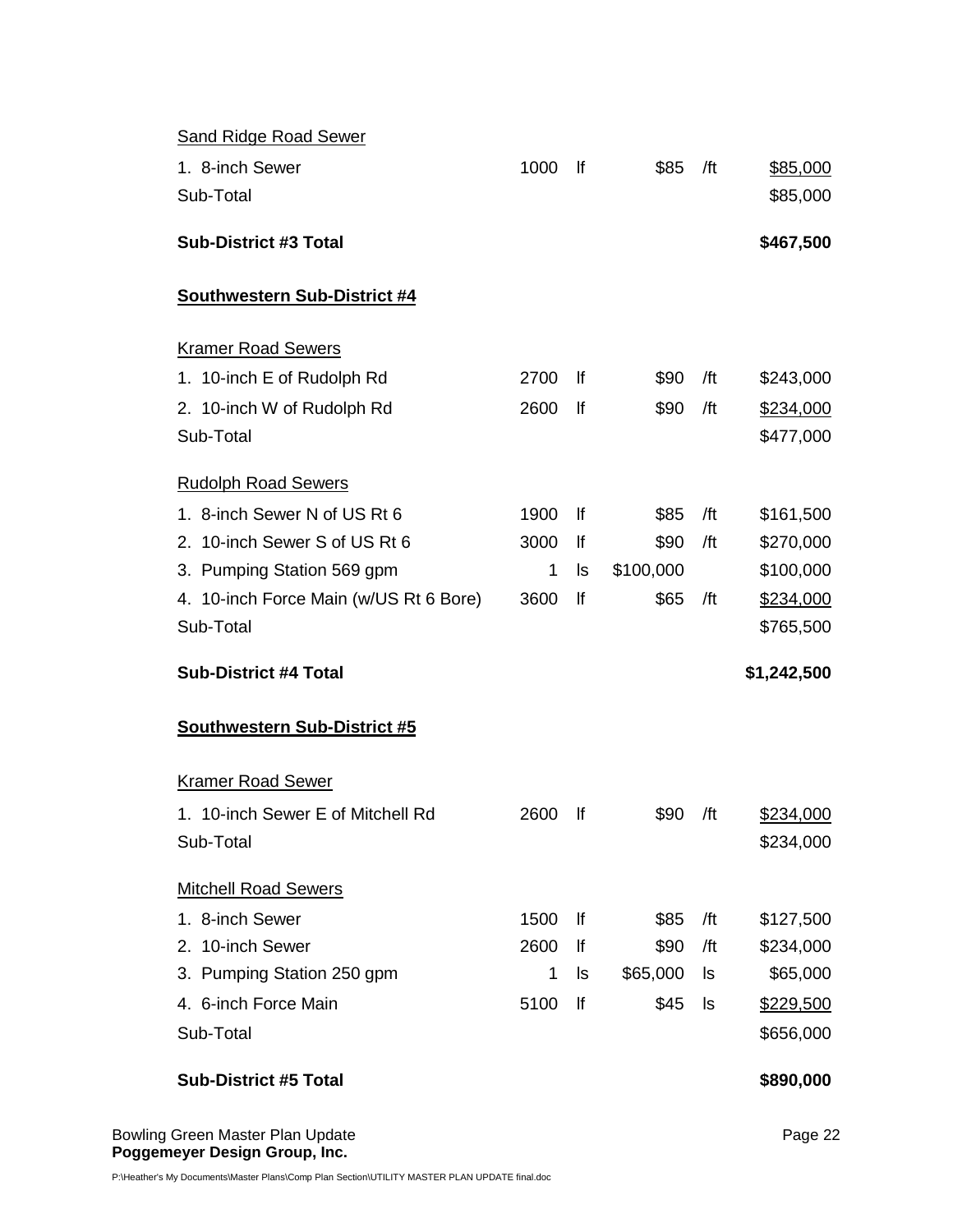# **Southwestern Sub-District #6**

## Bowling Green Road W Sewers

| 1. 8-inch Sewer                                        | 3200 | lf | \$85      | /ft | \$272,000              |
|--------------------------------------------------------|------|----|-----------|-----|------------------------|
| 2. 10-inch Sewer                                       | 2000 | lf | \$90      | /ft | \$180,000              |
| 3. 8-inch Force Main                                   | 3300 | lf | \$55      | /ft | \$181,500              |
| 4. Pump Station 520 gpm                                | 1    | ls | \$100,000 | ls  | \$100,000              |
| Sub-Total                                              |      |    |           |     | \$733,500              |
| Liberty Hi Road Sewers<br>1. 8-inch Sewer<br>Sub-Total | 3500 | lf | \$85      | /ft | \$297,500<br>\$297,500 |
| <b>Sub-District #6 Total</b>                           |      |    |           |     | \$1,031,000            |
| <b>Total Cost for Southwestern District</b>            |      |    |           |     | \$5,258,250            |

## **South-Central District**

The South-Central District includes the lands within the plan area primarily without sanitary sewer service. This area is located south of Gypsy Land Road and is bounded on the west by the abandoned B & O Railroad right-of-way, on the south by U.S. Route 6, and on the east by the Conrail Railroad right-of-way. The sewage flows from this district will ultimately drain to the Eastern Trunk Sanitary Sewer via the existing South Main Street Pump Station, to Napoleon Road, to South College Drive, and then to Scott Hamilton Avenue.

Currently, flows in this area (from South Main Street to Colony Lane) enter the Colony Lane Pump Station and are pumped north to the existing South Main Street Pump Station. To serve this area, an 8-inch sewer extension along South Main Street from U.S. Route 6 would carry flows north to the Colony Lane Pump Station.

Additionally, a pump station to serve the Toledo Molding and Die facility on East Gypsy Lane Road, east of the Consolidated Railroad Tracks was constructed in 1999. This pump station directs flows from this facility to the South Main Street Pump Station via a force main along Gypsy Lane Road. Future development of this area and the subsequent installation of gravity sanitary sewers will collect flows from this facility and will allow the eventual abandonment of the Toledo Molding and Die Pump Station.

## Estimated Costs of Construction

The estimated costs of the proposed Wastewater Collection System Improvements to the southcentral District are based on current prices as of the 2003 construction season. No costs are included for pavement replacement, easement acquisition, contingencies, or project costs. Typically, contingencies would add 10% to the total project cost and project costs would add 15% to the total project cost.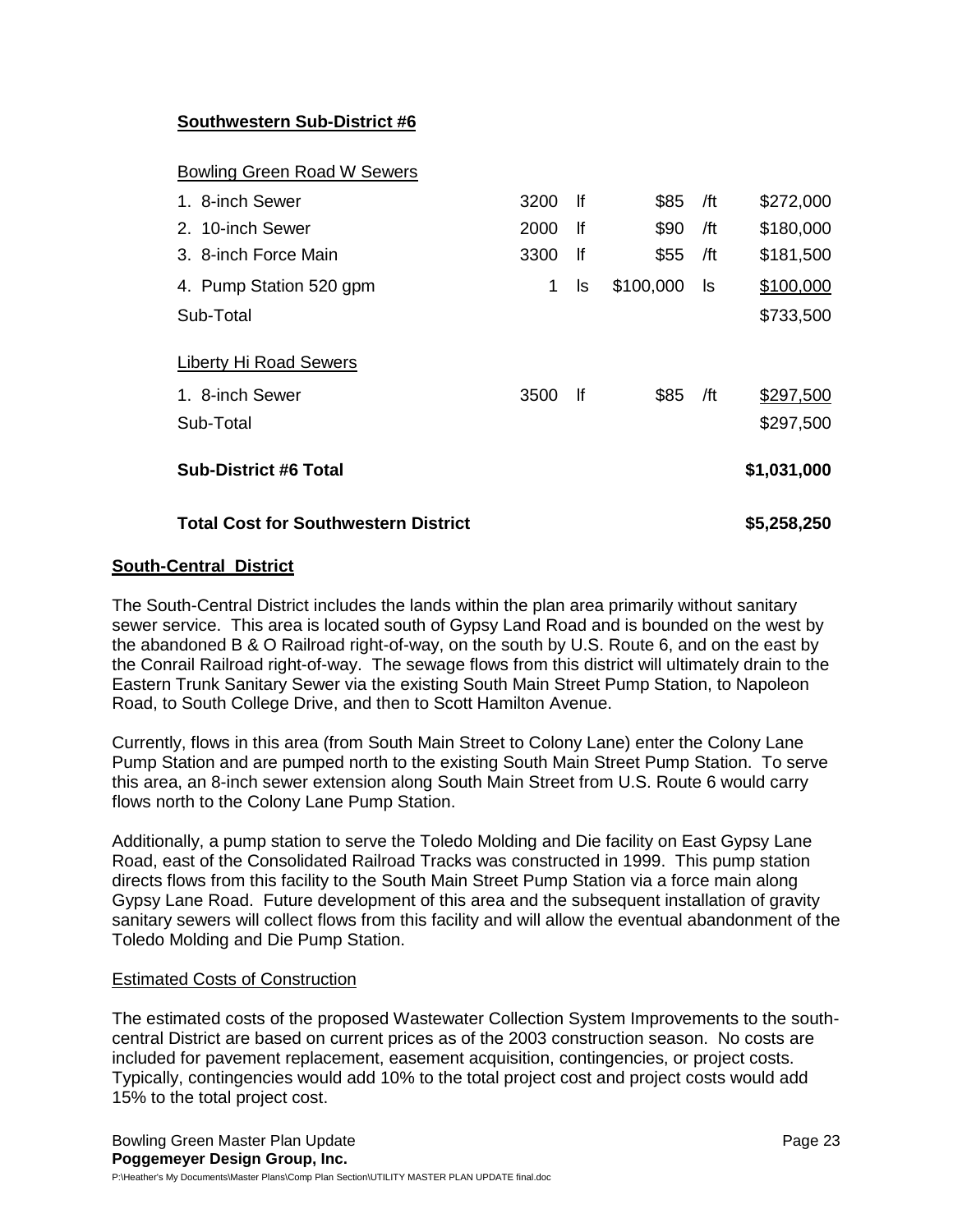# **South-Central District**

| <b>Total Costs for South-Central District</b> |           |           | \$93,500 |
|-----------------------------------------------|-----------|-----------|----------|
| Sub-Total                                     |           |           | \$93,500 |
| 1. 8-inch Sewer                               | $1100$ If | $$85$ /ft | \$93,500 |
| <b>South Main Street Sewer</b>                |           |           |          |

# **Southeastern District**

The Southeastern District includes the lands within the plan area currently without sanitary sewer service. This area is located south of the City in Sub-District #1, extending west to the Conrail Railroad Tracks, south to U.S. Route 6 and east to Interstate 75, and in Sub-District #2 that lies south of US Route 6, extending south to Kramer Road, east to Interstate 75, and west to the abandoned B & O Railroad right-of-way. The sewage flows from these two sub-districts will drain into the Dunbridge Road sanitary sewer.

The Dunbridge Road sanitary sewer is available as a 24-inch sewer at the intersection of Dunbridge and Gypsy Lane Roads, east of Interstate 75. The proposed sewer serving the Southeast District would cross Interstate 75 as a 21-inch sewer or as a 15-inch force main and connect to the 24-inch sewer at Dunbridge and Gypsy Lane Roads.

The extension of the 21-inch sewer along Gypsy Lane Road to Dunbridge Road would replace approximately 1800' of existing 10-inch and 15-inch sewers that currently serve County facilities in this area.

## Sub-District #1

The proposed sewers for Sub-District #1 will include a 10-inch sewer on Gypsy Lane Road beginning east of the railroad right-of-way (at Toledo Molding and Die) and flow east to a point determined as development occurs. At this point a temporary pump station (size to be determined) can be constructed which will pump east through a 6 to 10-inch diameter force main depending upon flow needs. As development dictates, the gravity sewer can be extended further east. The presence of high bedrock will add significantly to the cost of the gravity sewers. Eventually, 15-inch and 18-inch gravity sewers will be extended to I-75, where two options are available. A 2200 gpm pump station can be constructed which will pump across I-75 through a 15-inch force main to the existing 24-inch gravity sewer. The other option is to extend a 21-inch sewer across I-75. An 8 inch sewer is proposed along Klotz Road north of Gypsy Lane Road that will flow south to Gypsy Lane Road, and a 10-inch sewer is proposed along Klopfenstein Road that will flow north from U.S. Route 6 to Gypsy Lane Road. At the intersection of Klopfenstein and Gypsy Lane Roads, the proposed sewers will flow east along Gypsy Lane Road through a proposed 18-inch sewer to Campbell Hill Road.

Also, included in this sub-district is a proposed 225 gpm pump station at the intersection of Napoleon and Campbell Hill Roads. This pump station will collect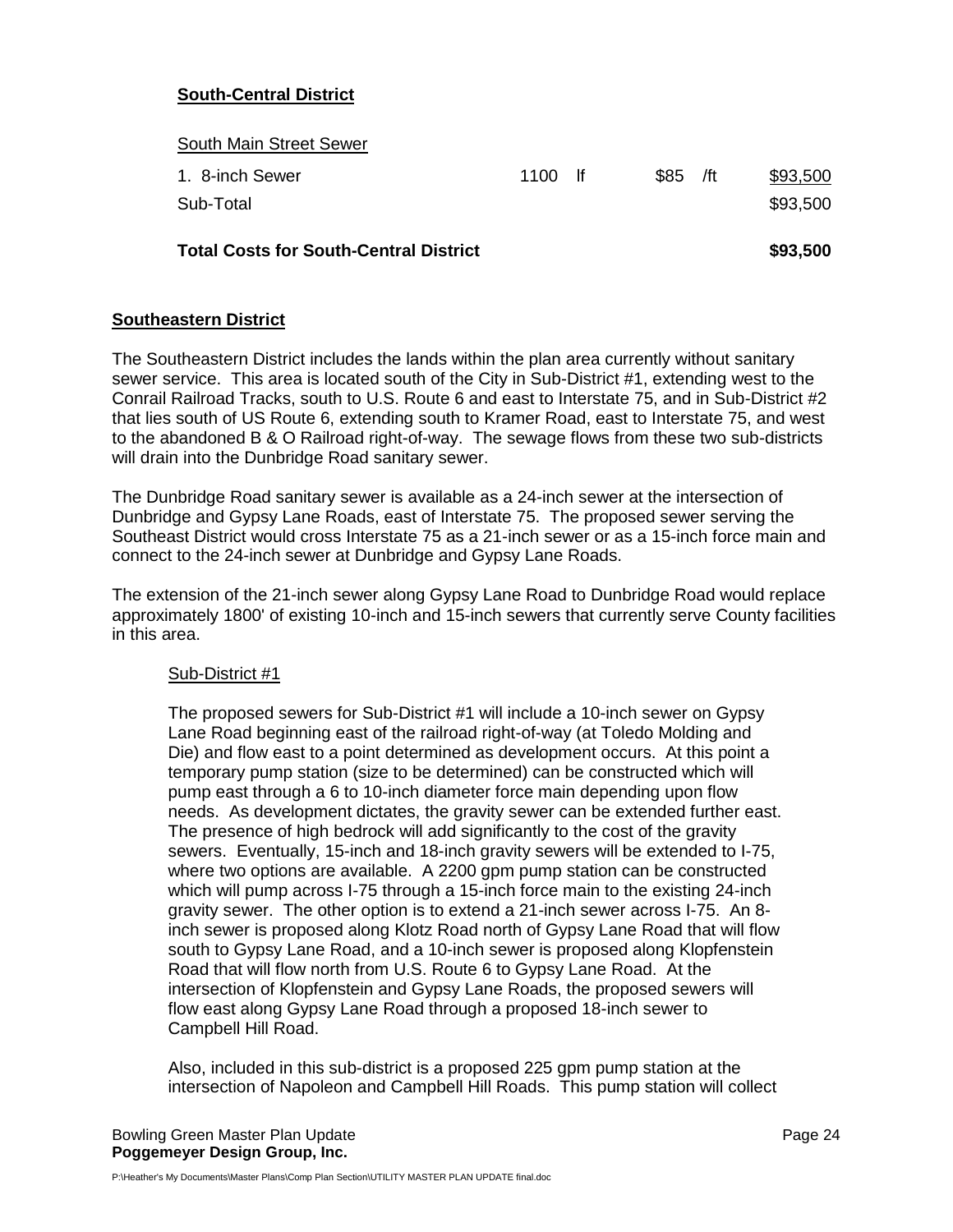flows from 8-inch sewers along Campbell Hill Road and Napoleon Road. The proposed sewers for this area include an 8-inch sewer that begins approximately 1000' north of Napoleon Road and flows south along Campbell Hill Road to Napoleon Road, an 8-inch sewer that begins north of Gypsy Lane Road and flows north along Campbell Hill Road to Napoleon Road, an 8-inch sewer that begins west of Interstate 75 and flows west along Napoleon Road to Campbell Hill Road, and an 8-inch sewer that begins approximately 1300' west of Campbell Hill Road and flows east along Napoleon Road to Campbell Hill Road. A 6-inch force main will carry the flows from the pump station at this intersection south and discharge to the proposed 21-inch sewer on Gypsy Lane Road.

## Sub-District #2

The proposed sewers for Sub-District #2 will include an 8-inch sewer that will flow east along Kramer Road from the abandoned B & O Railroad right-of-way to South Main Street and an 8-inch sewer that will flow south along South Main Street from U.S. Route 6 to Kramer Road. From the intersection of these 8-inch sewers, a 10-inch sewer will flow east along Kramer Road from South Main Street to Klopfenstein Road. An 8-inch sewer will flow west along Kramer Road from Interstate 75 to Klopfenstein Road. An 8-inch sewer will flow south along Klopfenstein Road to Kramer Road. Flows from these sewers will collect at a pump station at the intersection of Kramer and Klopfenstein Roads. The pump station would be sized to handle up to 600 gpm. Sewage from the pump station will be pumped north through a 6-inch force main along Klopfenstein Road, crossing U.S. Route 6, and discharge to the 10-inch sewer located north of U.S. Route 6.

## Estimated Costs of Construction

The estimated costs of the proposed Wastewater Collection System Improvements to the Southeastern District are based on current prices as of the 2003 construction season. No costs are included for pavement replacement, easement acquisition, contingencies, or project costs. Typically, contingencies would add 10% to the total project cost and project costs would add 15% to the total project cost.

# **Southeastern Sub-District #1**

| <b>Klotz Road Sewer</b>          |      |     |       |     |           |
|----------------------------------|------|-----|-------|-----|-----------|
| 1. 8-inch Sewer                  | 600  | f   | \$85  | /ft | \$51,000  |
| Sub-Total                        |      |     |       |     | \$51,000  |
| Klopfenstein Road Sewer          |      |     |       |     |           |
|                                  |      |     |       |     |           |
| 1. 10-inch Sewer                 | 2400 | lf  | \$90  | /ft | \$216,000 |
| Sub-Total                        |      |     |       |     | \$216,000 |
|                                  |      |     |       |     |           |
| Gypsy Lane Road Sewer (Option 1) |      |     |       |     |           |
| 1. 10-inch Sewer                 | 2700 | -lf | \$110 | /ft | \$297,000 |
| 2. 15-inch Sewer                 | 1800 | lf  | \$120 | /ft | \$216,000 |
|                                  |      |     |       |     |           |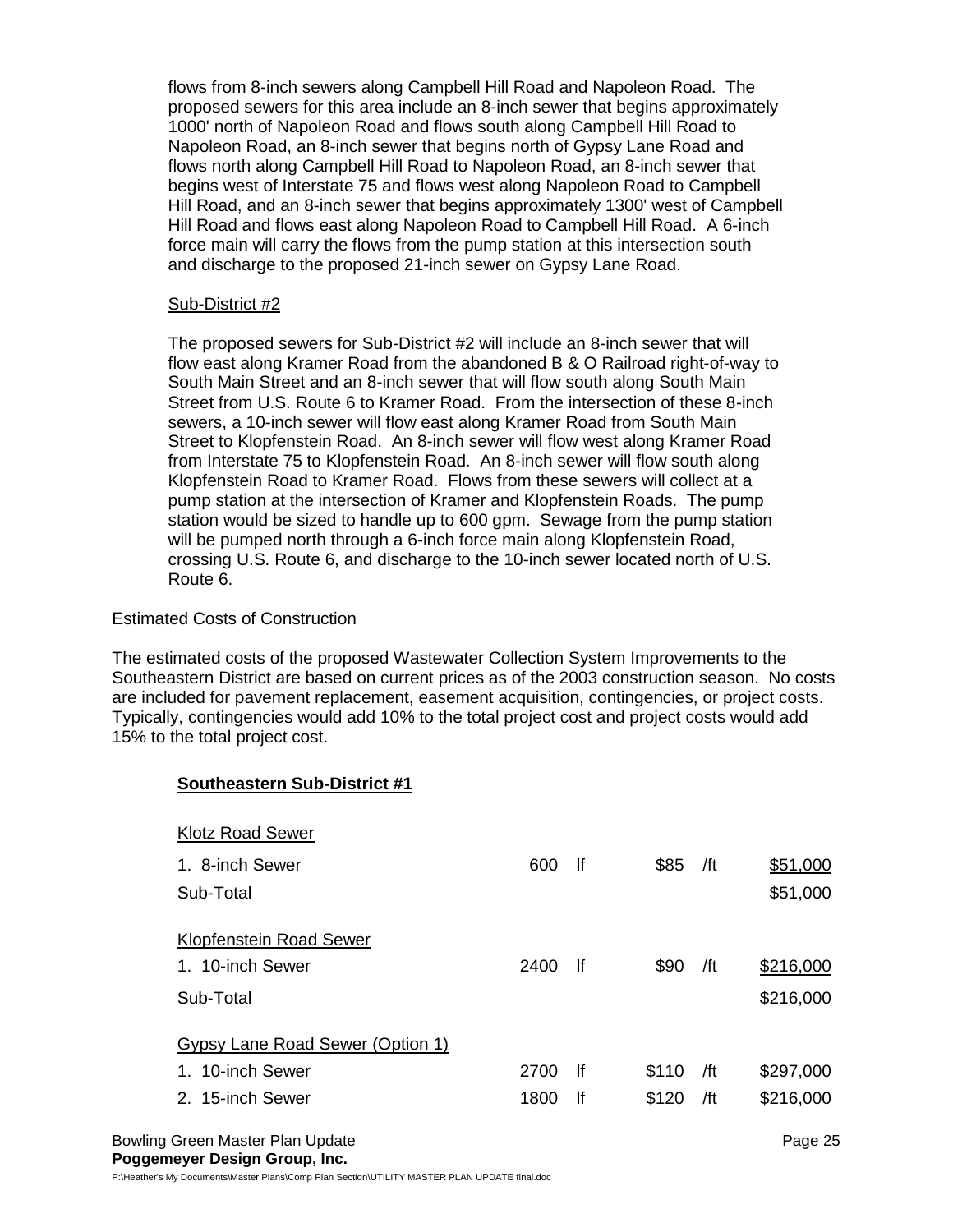| 3. 18-inch Sewer                                             | 1000 | lf | \$130     | /ft | \$130,000       |
|--------------------------------------------------------------|------|----|-----------|-----|-----------------|
| 4. 21-inch Sewer                                             | 800  | lf | \$145     | /ft | \$116,000       |
| 4. Pump Station                                              | 1    | ls | \$225,000 | ls  | \$225,000       |
| 4. I-75 Bore                                                 | 500  | lf | \$200     | /ft | \$100,000       |
| 5. 15-inch Force Main                                        | 1300 | lf | \$75      | /ft | \$97,500        |
| Sub-Total                                                    |      |    |           |     | \$1,181,500     |
| <b>Gypsy Lane Road Sewer (Option 2)</b>                      |      |    |           |     |                 |
| 1. 10-inch Sewer                                             | 2700 | lf | \$110     | /ft | \$297,000       |
| 2. 15-inch Sewer                                             | 1800 | lf | \$120     | /ft | \$216,000       |
| 3. 18-inch Sewer                                             | 1000 | lf | \$130     | /ft | \$130,000       |
| 4. I-75 Bore                                                 | 500  | lf | \$500     | /ft | \$250,000       |
| 5. 21-inch Sewer                                             | 2000 | lf | \$145     | /ft | \$290,000       |
| Sub-Total                                                    |      |    |           |     | \$1,183,000     |
| <b>Campbell Hill Road Sewers</b>                             |      |    |           |     |                 |
| 1. 8-inch Sewer                                              | 3700 | lf | \$85      | /ft | \$314,500       |
| 2. 6-inch Force Main                                         | 2500 | lf | \$45      | /ft | \$112,500       |
| 3. Pumping Station 225 gpm                                   | 1    | ls | \$65,000  | ls  | <u>\$65,000</u> |
| Sub-Total                                                    |      |    |           |     | \$492,000       |
| <b>Napoleon Road Sewers</b>                                  |      |    |           |     |                 |
| 1. 8-inch Sewer                                              | 2100 | lf | \$85      | /ft | \$178,500       |
| Sub-Total                                                    |      |    |           |     | \$178,500       |
| <b>Sub-District #1 Total</b>                                 |      |    |           |     | \$3,302,000     |
| <b>Southeastern Sub-District #2</b>                          |      |    |           |     |                 |
| <b>South Main Street Sewer</b>                               |      |    |           |     |                 |
| 1. 8-inch Sewer                                              | 2400 | lf | \$85      | /ft | \$204,000       |
| Sub-Total                                                    |      |    |           |     | \$204,000       |
| <b>Kramer Road Sewers</b>                                    |      |    |           |     |                 |
| 1. 8-inch Sewer E of Klopfenstein                            | 2100 | lf | \$85      | /ft | \$178,500       |
| 2. 8-inch Sewer W of S Main St                               | 2400 | lf | \$85      | /ft | \$204,000       |
| 3. 10-inch Sewer E of S Main St                              | 4000 | lf | \$90      | /ft | \$360,000       |
| Bowling Green Master Plan Update<br>aamayar Dacian Craun Ina |      |    |           |     | Page 26         |

**Poggemeyer Design Group, Inc.** 

P:\Heather's My Documents\Master Plans\Comp Plan Section\UTILITY MASTER PLAN UPDATE final.doc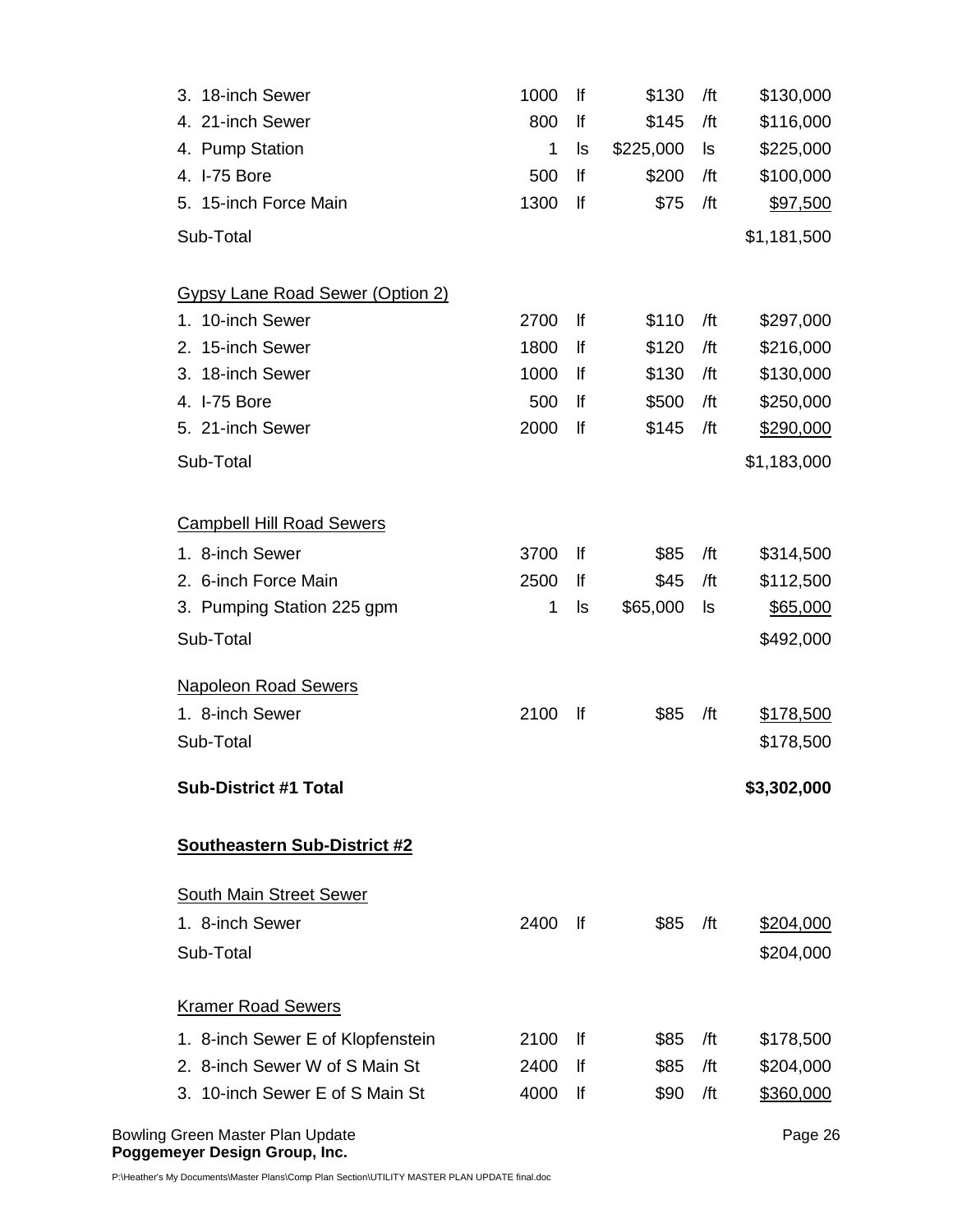## Klopfenstein Road Sewers

| <b>Total Cost for Southeastern District</b> |      |      |           |     | \$4,761,500 |
|---------------------------------------------|------|------|-----------|-----|-------------|
| <b>Sub-District #2 Total</b>                |      |      |           |     | \$1,459,500 |
| Sub-Total                                   |      |      |           |     | \$513,000   |
| 3. Pumping Station 600 gpm                  |      | ls   | \$135,000 | -ls | \$135,000   |
| 2. 6-inch Force Main                        | 2700 | -lf  | \$55      | /ft | \$148,500   |
| 1. 8-inch Sewer                             | 2700 | - If | \$85      | /ft | \$229,500   |

# **Dunbridge Road District**

The Dunbridge District includes the lands within the plan area primarily without sanitary sewer service. This area extends east of Interstate 75, north to Newton Road, south to Kramer Road and East to Huffman and Cloverdale Roads. This district is further divided into eleven subdistricts. Nine of these sub-districts will drain to pump stations that will pump the flows of the sub-district to either the proposed trunk sewer or another sub-district.

The proposed main pumping station, with an ultimate design capacity of 7440 gpm, is located at the southwest corner of Poe and Dunbridge Roads and currently receives flows from the southern branch of the Dunbridge Road Trunk Sanitary Sewer. This branch serves the area south of Poe Road and currently terminates just south of Gypsy Lane Road at the Wood County Detention Center. The Dunbridge Road District also receives flows from the Village of Portage and two (2) ODOT rest areas along I-75 south of U.S. Route 6.

## Sub-District #1

The southern branch of the Dunbridge Road Trunk Sewer begins at the intersection of Linwood Road and County Home Road as a 10-inch sewer and flows north and east along County Home Road to the north side of U.S. Route 6. From the north side of U.S. Route 6 it increases to a 21-inch sewer and continues north along County Home Road to an existing 24-inch sewer south of Gypsy Lane Road. The flows from the existing 24-inch sewer continue north along Dunbridge Road to Napoleon Road. At Napoleon Road the existing sewer increases in size to 27-inch and continues north along Dunbridge Road to Bowling Green Road. At Bowling Green Road the existing sewer increases in size to a 30-inch and continues north on Dunbridge Road to the Dunbridge Road Pump Station at the intersection of Dunbridge and Poe Roads. The Dunbridge Road Trunk Sewer also receives flows in this sub-district from an existing 10-inch sewer that flows east along Gypsy Lane Road from a point 1600' west of Dunbridge Road to the Dunbridge Road Trunk Sewer.

Additional improvements proposed within this sub-district include: a 18-inch sewer that begins approximately 700' east of Dunbridge Road and flows west along U.S. Route 6 to the Dunbridge Road Trunk Sewer; a 10-inch sewer that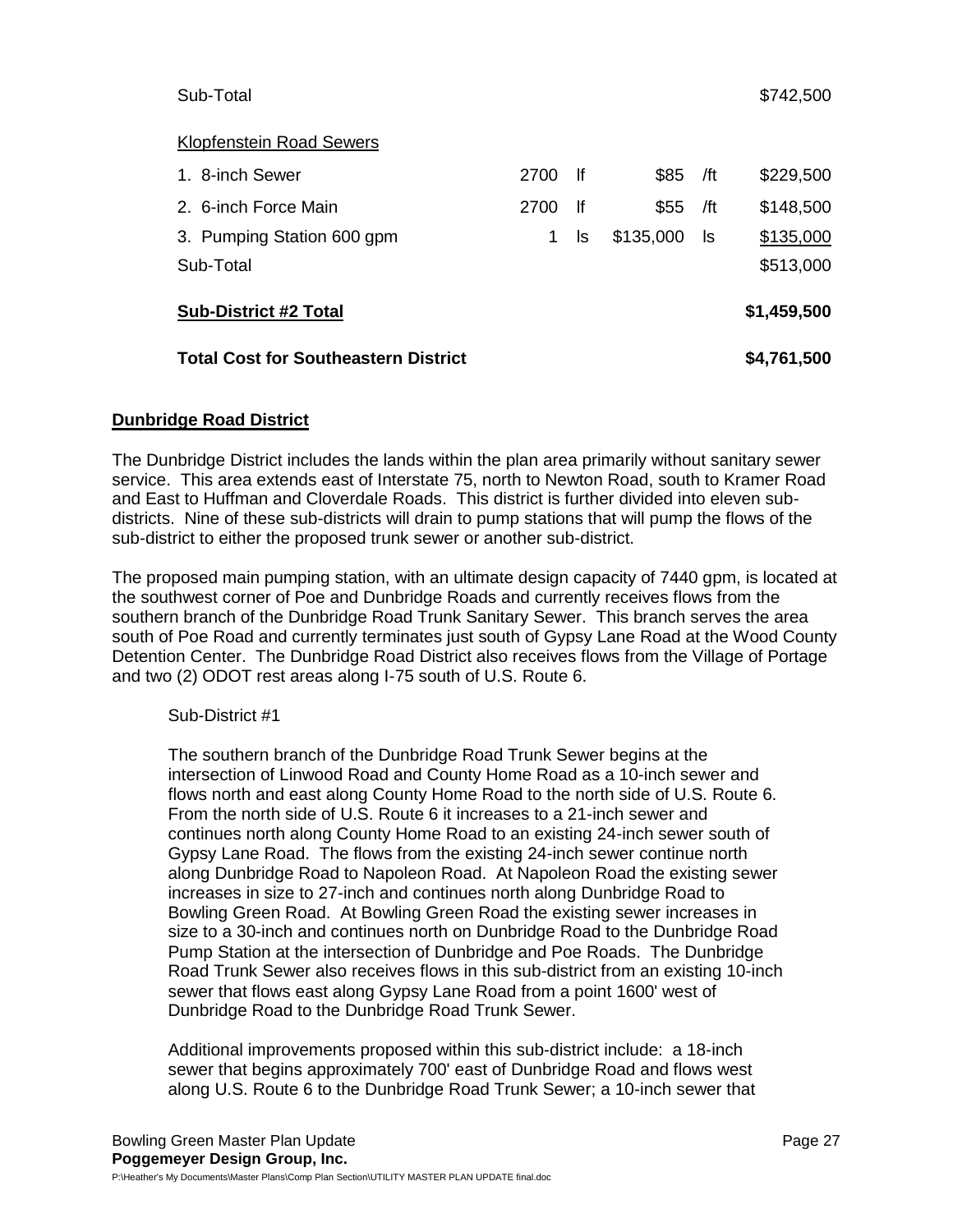begins approximately 1400' east of Dunbridge Road and flow west along Gypsy Lane Road to the Dunbridge Road Trunk Sewer; a 10-inch sewer that begins approximately 1250' west of Dunbridge Road and flow east along Napoleon Road to the Dunbridge Road Trunk Sewer; a 15-inch sewer will flow west along Napoleon Road from a point approximately 2700' east of Dunbridge Road to the Dunbridge Road Trunk Sewer. Also included in this sub-district is a 10-inch sewer that begins at the intersection of Carter Road and Bowling Green Road and flows west along Bowling Green Road approximately 1350' where it increases to a 12-inch sewer and continues west along Bowling Green Road approximately 1400' where it increases to a 18-inch sewer and continues west to the Dunbridge Road Trunk Sewer.

## Sub-District #1A

The sewage collected in Sub-District #1A will flow to Sub-District #1. The improvements in the sub-district include an 8-inch sewer along Cloverdale Road that begins approximately 1900' south of Bowling Green Road East and flows north to the proposed 8-inch sewer on Bowling Green Road East. An 8-inch sewer will continue west along Bowling Green Road East approximately 2500' from the Cloverdale Road sewer and flow west to a proposed pump station located approximately 264' east of Dirlam Road on Bowling Green Road East. The design capacity for the proposed Bowling Green Road East pump station is 330 gpm. An 8-inch force main will carry the flows from the pump station west along Bowling Green Road East to the proposed 10-inch sewer at the intersection of Bowling Green Road East and Carter Road.

An 8-inch sewer along Bowling Green Road East beginning approximately 1800' east of Dirlam Road will flow west to the Bowling Green Road East pump station. An 8-inch sewer that begins approximately 1700' southeast of Dirlam Road will flow north along Cuckle Creek Road approximately 1200' to a pump station. An 8-inch sewer beginning approximately 1600' south of Cuckle Creek Road will flow northeast along Dirlam Road to the intersection of Cuckle Creek and Dirlam Road and an 8-inch sewer that begins approximately 150' north of Cuckle Creek Road will flow southerly along Dirlam Road to the intersection of Cuckle Creek and Dirlam Roads. From the intersection of these sewers, an 8-inch sewer will flow southeasterly along Cuckle Creek Road approximately 500' to the Cuckle Creek Road pump station. An 6-inch force main will carry the flows from the Cuckle Creek Road pump station northwesterly along Cuckle Creek and Dirlam Roads to a proposed 8-inch sewer along Dirlam Road that begin approximately 1000' south of Bowling Green Road East and flows north to the proposed 8-inch sewer on Bowling Green Road East that flows to the Bowling Green Road East pump station. The design capacity for the proposed Cuckle Creek Road pump station is 210 gpm. 900' of 8-inch flows east along Bowling Green Road East to the proposed 10-inch at Carter Road.

#### Sub-District #2

The northern branch of the Dunbridge Road Trunk Sewer will begin at Newton Road as a 15-inch sewer and will flow south along Dunbridge Road to Gallier Road, where it will increase to a 18-inch sewer and continue south to the Dunbridge Road Pump Station at the intersection of Dunbridge and Poe Roads.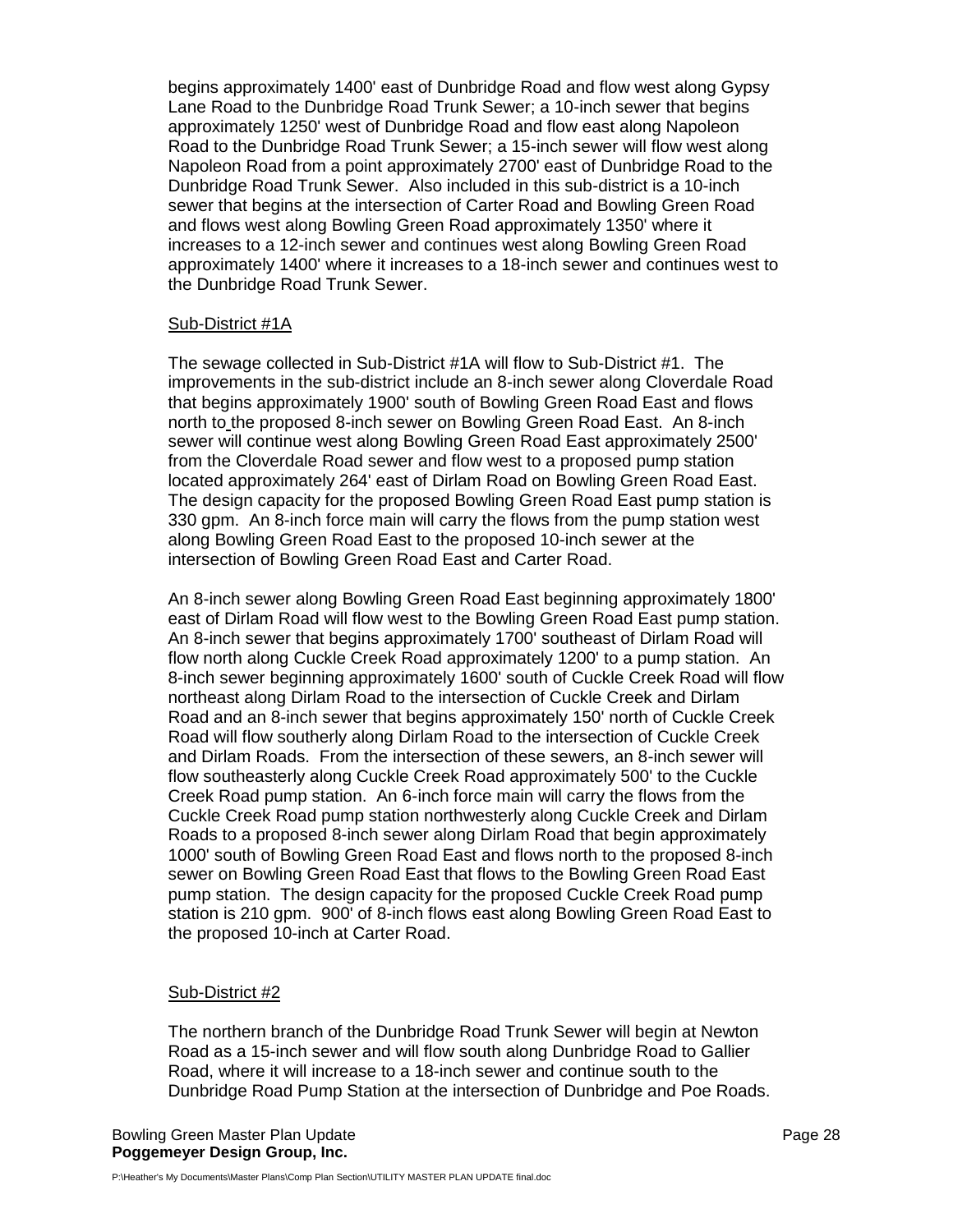Additional improvements proposed within this sub-district include a 15-inch sewer that will flow west along Newton Road from a point 1300' east of Dunbridge Road to the Dunbridge Road Trunk Sewer, 1300' of 8-inch that will flow east along Newton Road from I-75, a 12-inch sewer that will flow west along Gallier Road from a point 2700' east of Dunbridge Road to the Dunbridge Road Trunk Sewer, and a 15-inch sewer that will flow west along Poe Road from a point 2550' west of Dunbridge Road to the Dunbridge Road Trunk Sewer.

No individual pump station will be needed for Sub-District #2 since all flows will drain directly to the northern branch of the Dunbridge Road Trunk Sewer.

## Sub-District #3

The proposed sewer for Sub-District #3 will include a 10-inch sewer that will flow north along Huffman Road from Kramer Road to Linwood Road and an 8-inch sewer that begins approximately 800' west of Huffman Road and flows east along Linwood Road to Huffman Road. From the junction of the 8-inch and 10 inch sewers, the 10-inch sewer will continue north along Huffman Road to U.S. Route 6. An 8-inch sewer will flow south along Huffman Road from Gypsy Lane Road to U.S. Route 6 and the previously described 10-inch sewer.

From the junction of the 8-inch and 10-inch sewer located at U.S. Route 6 and Huffman Road, a 12-inch sewer will flow west along U.S. Route 6 approximately 1300' where it will increase in size to 15-inch and continue west for 2100' where it will increase to 18-inch and continue west along U.S. Route 6 to the proposed pump station.

A 10-inch sewer will flow east along Linwood Road from a point 2900' west of Dirlam Road to Dirlam Road. A 10-inch sewer will flow north along Dirlam Road from Kramer Road to the previously described 10-inch sewer on Linwood Road. From the intersection of these two 10-inch sewers, a 12-inch sewer continues east along Linwood Road approximately 450'. An 8-inch sewer will flow west along Linwood Road from a point 2700' east of the end of the 12-inch sewer to the 12-inch sewer. From this junction of the 8-inch and 12-inch sewer a 15-inch sewer will flow north to the junction of the previously described 15-inch and 18 inch sewer located along U.S. Route 6.

The design capacity for the proposed pump station located along U.S. Route 6 is 1110 gpm. This pump station will pump the flows it receives from Sub-District #3 and #3A to Sub-District #1 to the South Branch of the Dunbridge Road Trunk Sanitary Sewer.

## Sub-District #3A

The proposed sewers for Sub-District #3A will include a 10-inch sewer that will flow east along Kramer Road from a point 3500' west of Dirlam Road to a proposed pump station to be located at the intersection of Dirlam and Kramer Roads. An 8-inch sewer will flow west along Kramer Road from a point 3100' east of Dirlam Road to the proposed pump station.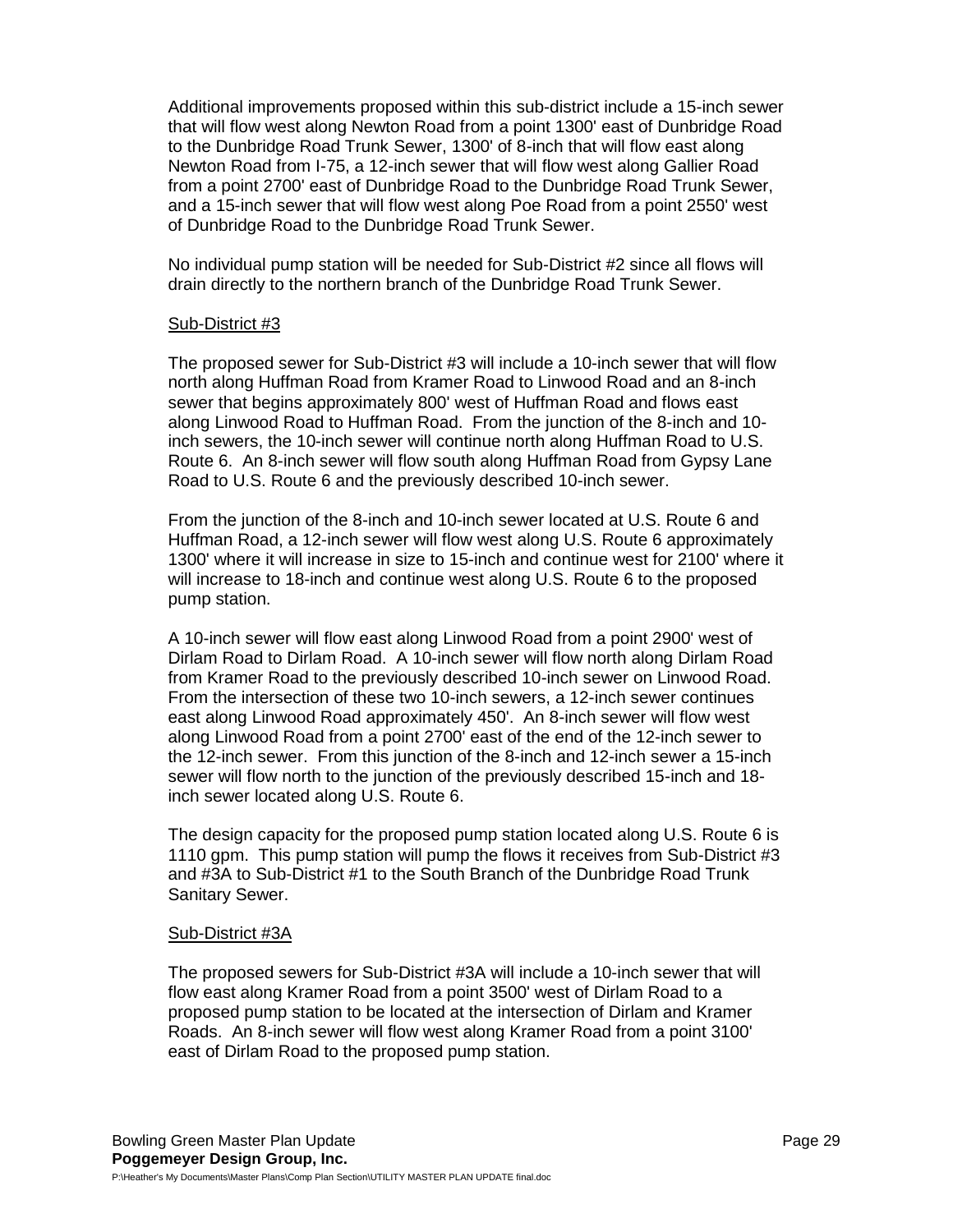The design capacity for the proposed pump station for Sub-District #3A is 225 gpm. This pump station will pump the flows it receives to Sub-District #3.

## Sub-District #4

The proposed sewers for Sub-District #4 include a 10-inch sewer that will flow west along Kramer Road from a point 900' east of County Home Road to County Home Road. The 10-inch sewer will continue north along County Home Road approximately 3800' to a proposed pump station located at the intersection of County Home and Linwood Roads.

The design capacity for the proposed pump station for Sub-District #4 is 85 gpm. This pump station will pump flows to Sub-District #1 at the South Branch of the Dunbridge Road Trunk Sanitary Sewer.

## Sub-District #5

The proposed sewers for Sub-District #5 include an 8-inch sewer that will flow north along Huffman Road from Gypsy Lane Road to Napoleon Road. This sewer will then flow west approximately 1300' along Napoleon Road, then increase in size to a 10-inch sewer, and continue west along Napoleon Road to Dirlam Road. From the intersection of Napoleon and Dirlam Roads, the 10-inch sewer will continue west along Napoleon Road approximately 600' to the proposed pump station for this district.

Additional improvements proposed within this sub-district include an 8-inch sewer that will flow west 1250' along Gypsy Lane Road from Huffman Road; an 8-inch sewer that will flow east along Gypsy Lane Road from a point 1750' west of the west end of the previously mentioned 8-inch sewer on Gypsy Lane Road; from the junction of these two 8-inch sewers, a 10-inch sewer that will flow north to the junction of the 8-inch and 10-inch sewers proposed along Napoleon Road; a 10 inch sewer that will flow northerly along Dirlam Road from Gypsy Lane Road to the 10-inch sewer proposed along Napoleon Road; a 10-inch sewer that will begin 3100' north of Napoleon Road and flow in a southerly direction along Dirlam Road to the 10-inch sewer proposed on Napoleon Road.

The design capacity for the proposed pump station for Sub-District #5 is 615 gpm. This pump station will pump flows to Sub-District #1 at the South Branch of the Dunbridge Road Trunk Sanitary Sewer.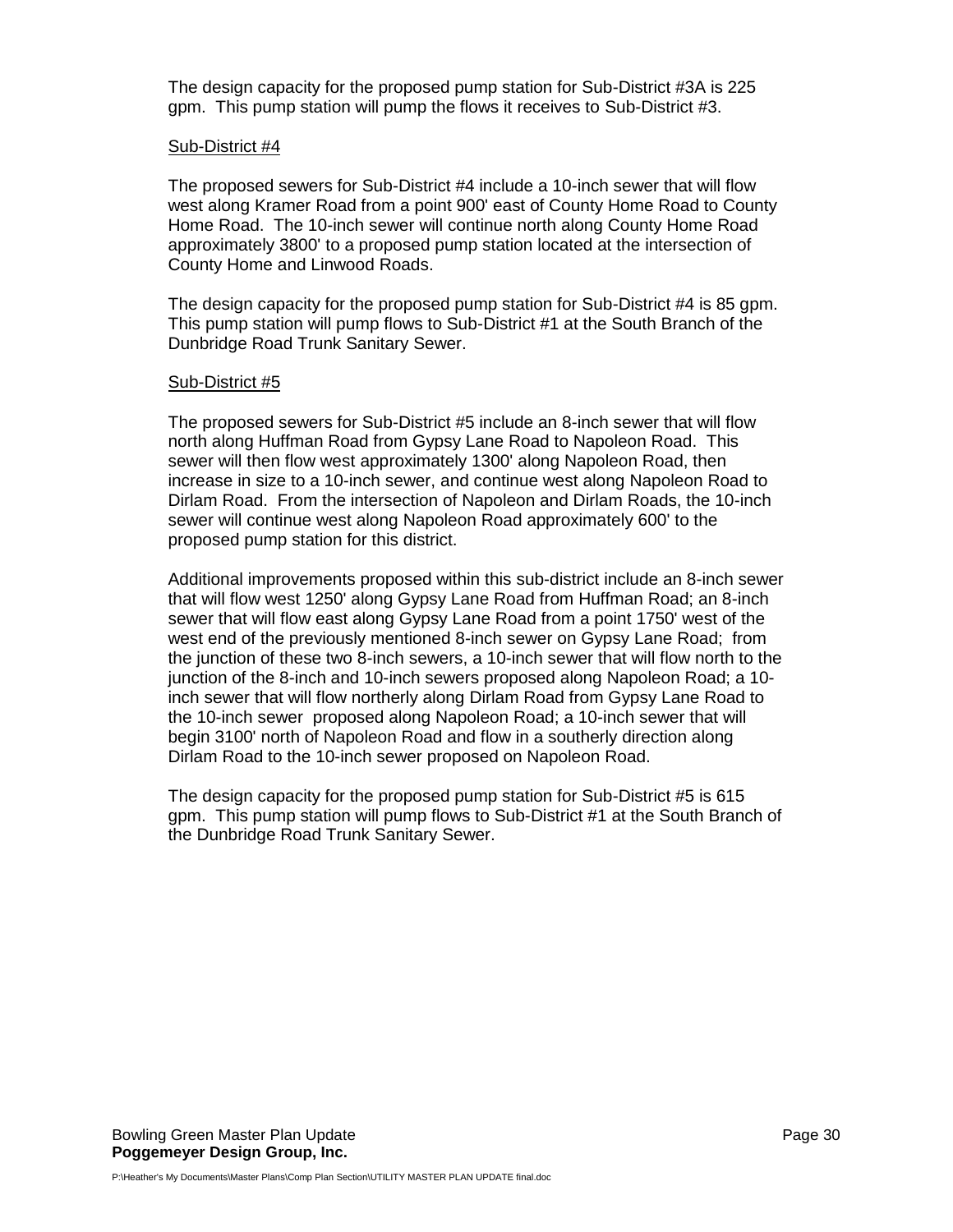## Sub-District #5A

The sewage collected in Sub-District #5A will flow to Sub-District #5. The proposed improvements for this sub-district include an 8-inch sewer that begins approximately 1200' north of the intersection of Cuckle Creek Road and Napoleon Road and flows south along Cuckle Creek Road to a proposed pump station at the intersection of Napoleon and Cuckle Creek Roads. An 8-inch sewer that begins approximately 700' south of Napoleon Road will flow north along Cuckle Creek Road to the Cuckle Creek Road pump station and an 8-inch sewer that begins approximately 1000' west of Cuckle Creek Road will flow east along Napoleon Road to the Cuckle Creek Road pump station. An 6-inch force main will carry the flows from the pump station west along Napoleon Road to a proposed 8-inch sewer that begins approximately 1500' east of Huffman Road and flows west along Napoleon Road to the intersection of Huffman and Napoleon Roads where it connects to the proposed 8-inch sewer along Napoleon Road in Sub-District #5. The design capacity for the proposed Cuckle Creek Road pump station is 210 gpm.

Additional improvements in this district include an 8-inch sewer that begins approximately 1900' north of Napoleon Road will flow south along Cloverdale Road to the intersection of Napoleon and Cloverdale Roads and an 8-inch sewer that begins approximately 1300' south of Napoleon Road will flow north along Cloverdale Road to the intersection of Napoleon and Cloverdale Roads. From this intersection, an 8-inch sewer will flow west along Napoleon Road approximately 1400' to a pump station. The design capacity for the proposed Napoleon Road pump station is 130 gpm. An 6-inch force main will carry the flows from the Napoleon Road pump station east to the Cuckle Creek Road pump station.

## Sub-District #5B

The sewage from Sub-District #5B will flow to Sub-District #5. The proposed sewers for this sub-district include an 8-inch sewer that beings approximately 1400' north of Gypsy Lane Road and flows south along Cuckle Creek Road to a proposed 8-inch sewer along Gypsy Lane Road. An 8-inch sewer that begins approximately 400' east of Cuckle Creek Road and flows west approximately 2300' along Gypsy Lane Road to a pump station and an 8-inch sewer that begins approximately 700' west of this pump station and flows east along Gypsy Lane Road to the pump station. An 8-inch force main will carry the flows from the proposed Gypsy Lane Road pump station west along Gypsy Lane Road to the proposed 8-inch sewer on Huffman Road in Sub-District #5. The design capacity for the proposed Gypsy Lane Road pump station is 100 gpm.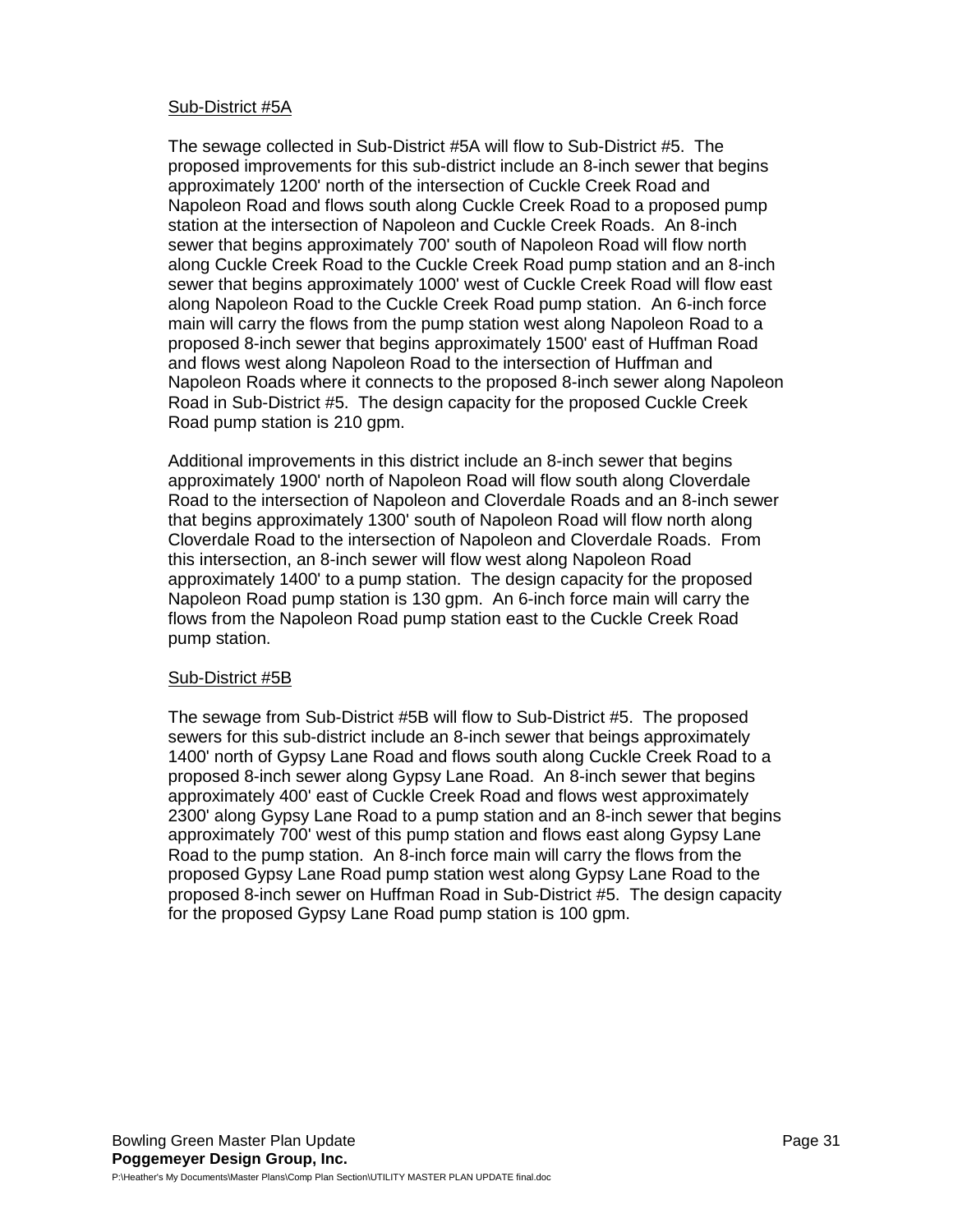## Sub-District #6

The proposed sewers for Sub-District #6 include a 10-inch sewer that will flow north along Carter Road from Bowling Green Road. 1300' north of Bowing Green Road, this 10-inch sewer will increase to 12-inch and continue north along Carter Road to Poe Road. An 8-inch sewer will flow south along Carter Road from Gallier Road for 1300', then increase in size to a 10-inch sewer, and continue south along Carter Road to the previously mentioned 12-inch sewer at the intersection of Carter and Poe Roads. From the junction of the 10-inch and 12-inch sewers at the intersection of Poe and Carter Roads, a 12-inch sewer will flow west along Poe Road to the proposed pump station for this sub-district.

An 8-inch sewer will flow west along Gallier Road from Carter Road and a 12 inch sewer will flow east along Gallier Road 1300' west of the previously described 8-inch sewer. From the junction of the 8-inch and 12-inch sewer, a 12 inch sewer will flow south to the proposed 12-inch sewer along Poe Road.

The design capacity for the proposed pump station for Sub-District #5 is 460 gpm. This pump station will pump flows to Sub-District #2 at the North Branch of the Dunbridge Road Trunk Sanitary Sewer.

## Sub-District #7

The proposed sewers for Sub-District #7 will includes a 10-inch sewer that will flow north along Carter Road from Gallier Road to Newton Road. At Newton Road this 10-inch sewer will flow west along Newton Road for approximately 2650' where it will increase in size to 12-inch and continue west along Newton Road to the proposed pump station for this sub-district.

The design capacity for the proposed pump station for Sub-District #7 is 230 gpm. This pump station will pump flows to Sub-District #2 at the North Branch of the Dunbridge Road Trunk Sanitary Sewer.

## Sub-District #8

The proposed sewer for Sub-District #8 includes 1600' of 10-inch east along Newton Road to the intersection of Newton and Mercer Road, and continues east as a 12-inch sewer along Newton Road approximately 3000' where it increases to a 15-inch sewer and continues east approximately 400' to the proposed Newton Road pump station. A 10-inch sewer 2600' along Mercer Road flows north to the proposed 12-inch sewer on Newton Road. The proposed pump station will discharge through a 10-inch force main that crosses I-75.

The design capacity for the proposed pump station for Sub-District #8 is 500 gpm. Flows from this sub-district will discharge to a proposed 15-inch sewer on Newton Road east of I-75 to the proposed sewer that flows south on Dunbridge Road to the existing Dunbridge Road pump station.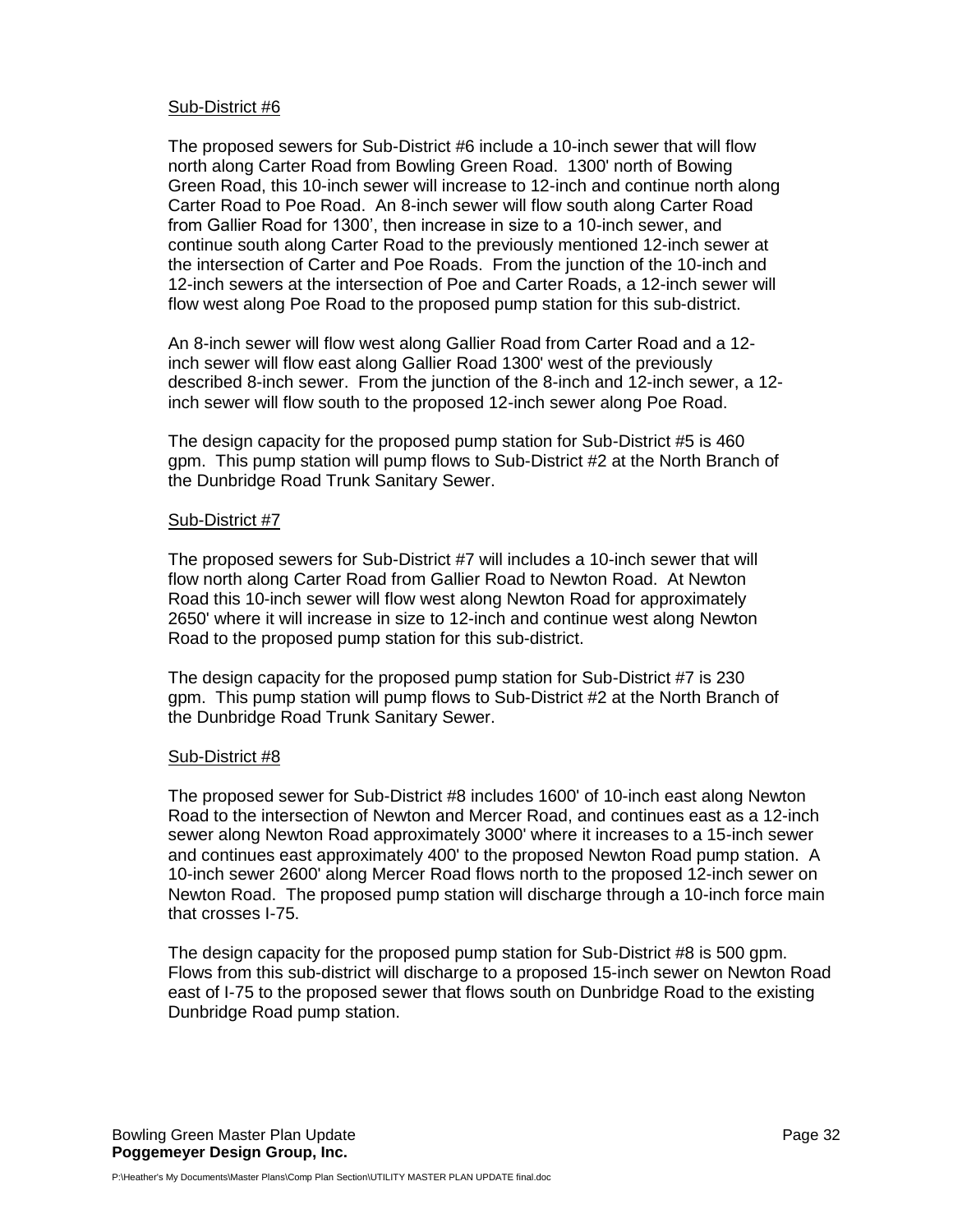# Portage and ODOT Rest Area Flows

The Village of Portage and two (2) ODOT rest areas located along I-75 south of U.S. Route 6 contribute to the Dunbridge Road interceptor via a force main, which currently discharges to a manhole located on Dunbridge Road north of U.S. Route 6 and south of Gypsy Lane Road. Flows from the Village of Portage average 70,000 gpd while flows from the rest areas average 15,000 gpd. Peak flows from the rest area can be as high as 125,000 gpd. In addition, flows from the Wood County Historical Society property also discharge to this force main. This flow is insignificant when compared to the flows from Portage and the ODOT rest areas. When gravity sewers are extended to Kramer and Huffman Roads, flows from the existing force main and the Historical Society will be diverted to the new gravity sewers. These systems are managed by the Northwest Water and Sewer District and ODOT.

## Estimated Costs of Construction

The estimated costs of the proposed Wastewater Collection System Improvements to the Dunbridge Road District are based on current prices as of the 2003 construction season. No costs are included for pavement replacement, easement acquisition, contingencies, or project costs. Typically, contingencies would add 10% to the total project cost and project costs would add 15% to the total project cost.

# **Dunbridge Road Trunk Sub-District #1**

| <b>Dunbridge Road Sewer</b>      |      |    |       |     |           |
|----------------------------------|------|----|-------|-----|-----------|
| 1. 21-inch Sewer                 | 1000 | lf | \$125 | /ft | \$125,000 |
| Sub-Total                        |      |    |       |     | \$125,000 |
|                                  |      |    |       |     |           |
| <b>County Home Road Sewers</b>   |      |    |       |     |           |
| 1. 10-inch Sewer                 | 2300 | f  | \$90  | /ft | \$207,000 |
| Sub-Total                        |      |    |       |     | \$207,000 |
|                                  |      |    |       |     |           |
| U.S. Route 6 Sewer               |      |    |       |     |           |
| 1. 18-inch Sewer                 | 700  | lf | \$110 | /ft | \$77,000  |
| Sub-Total                        |      |    |       |     | \$77,000  |
|                                  |      |    |       |     |           |
| <b>Gypsy Lane Road Sewers</b>    |      |    |       |     |           |
| 1. 10-inch Sewer                 | 1400 | lf | \$90  | /ft | \$126,000 |
| Sub-Total                        |      |    |       |     | \$126,000 |
|                                  |      |    |       |     |           |
| <b>Napoleon Road Sewers</b>      |      |    |       |     |           |
| 1. 10-inch Sewer                 | 1250 | lf | \$90  | /ft | \$112,500 |
|                                  |      |    |       |     |           |
| Bowling Green Master Plan Update |      |    |       |     | Page 33   |

**Poggemeyer Design Group, Inc.** P:\Heather's My Documents\Master Plans\Comp Plan Section\UTILITY MASTER PLAN UPDATE final.doc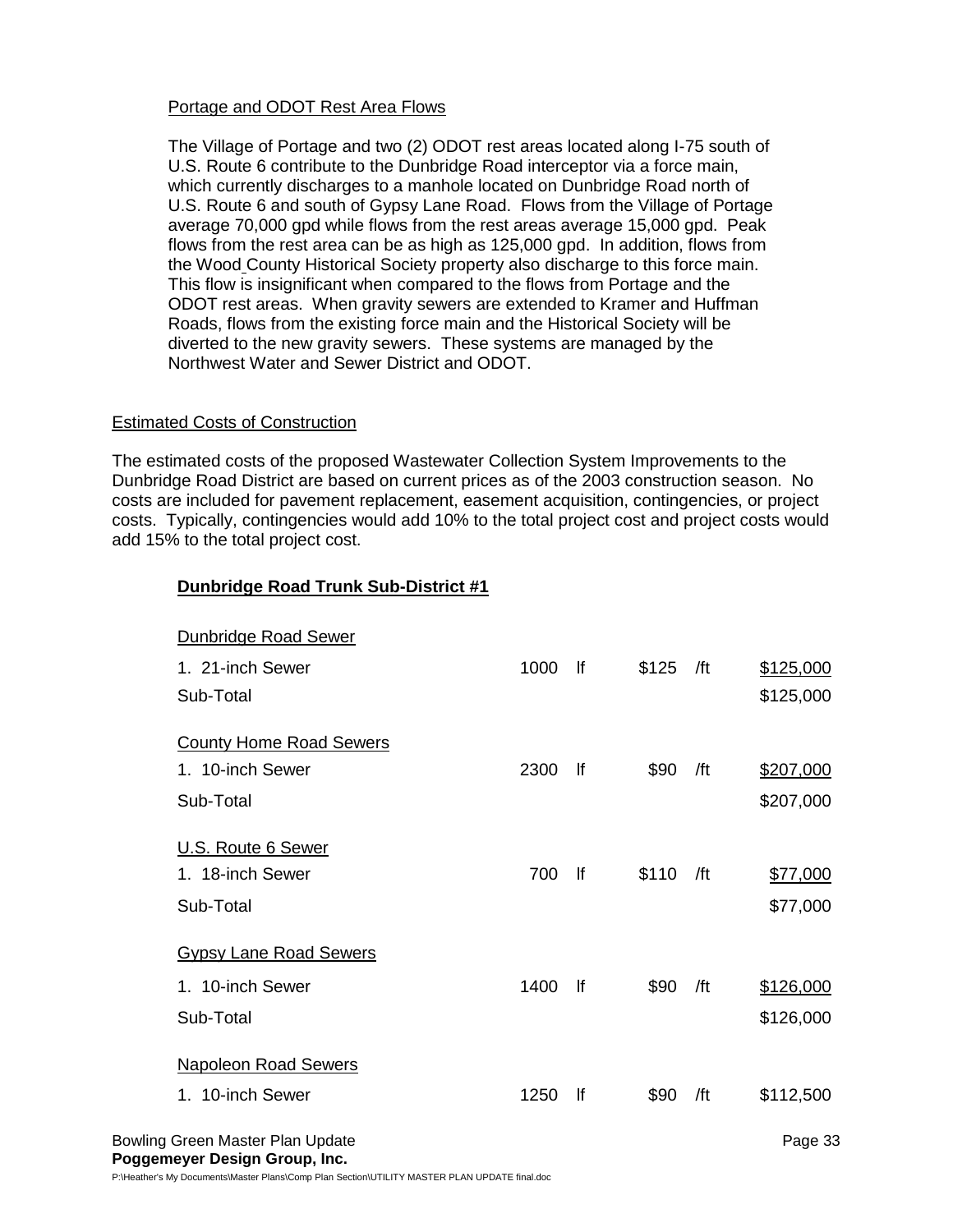| 2. 15-inch Sewer                      | 2700 | lf        | \$105    | /ft | \$283,500        |
|---------------------------------------|------|-----------|----------|-----|------------------|
| Sub-Total                             |      |           |          |     | \$396,000        |
| Bowling Green Road (SR 105) Sewers    |      |           |          |     |                  |
| 1. 10-inch Sewer                      | 1350 | lf        | \$90     | /ft | \$121,500        |
| 2. 12-inch Sewer                      | 1400 | lf        | \$95     | /ft | \$133,000        |
| 3. 18-inch Sewer                      | 2200 | lf        | \$110    | /ft | \$242,000        |
| Sub-Total                             |      |           |          |     | \$496,500        |
| <b>Sub-District #1 Total</b>          |      |           |          |     | \$1,427,500      |
| Dunbridge Road Trunk Sub-District #1A |      |           |          |     |                  |
| <b>Cloverdale Road Sewers</b>         |      |           |          |     |                  |
| 1. 8-inch Sewer                       | 1900 | <b>If</b> | \$85     | /ft | <u>\$161,500</u> |
| Sub-Total                             |      |           |          |     | \$161,500        |
| <b>Bowling Green Road East Sewers</b> |      |           |          |     |                  |
| 1. 8-inch Sewer                       | 5300 | lf        | \$85     | /ft | \$450,500        |
| 2. 8-inch Force Main                  | 3000 | lf        | \$55     | /ft | \$165,000        |
| 3. Pump Station 330 gpm               | 1    | ls        | \$65,000 | ls  | \$65,000         |
| Sub-Total                             |      |           |          |     | \$680,500        |
| <b>Dirlam Road Sewers</b>             |      |           |          |     |                  |
| 1. 8-inch Sewer                       | 2800 | <b>If</b> | \$85     | /ft | \$238,000        |
| 2. 6-inch Force Main                  | 250  | lf        | \$50     | /ft | \$12,500         |
| Sub-Total                             |      |           |          |     | \$250,500        |
| <b>Cuckle Creek Road Sewers</b>       |      |           |          |     |                  |
| 1. 8-inch Sewer                       | 1700 | lf        | \$85     | /ft | \$144,500        |
| 2. 6-inch Force Main                  | 600  | lf        | \$50     | /ft | \$30,000         |
| 3. Pump Station 210 gpm               | 1    | ls        | \$65,000 | lf  | \$65,000         |
| Sub-Total                             |      |           |          |     | \$239,500        |
| <b>Sub-District #1A Total</b>         |      |           |          |     | \$1,332,000      |

# **Dunbridge Road Trunk Sub-District #3**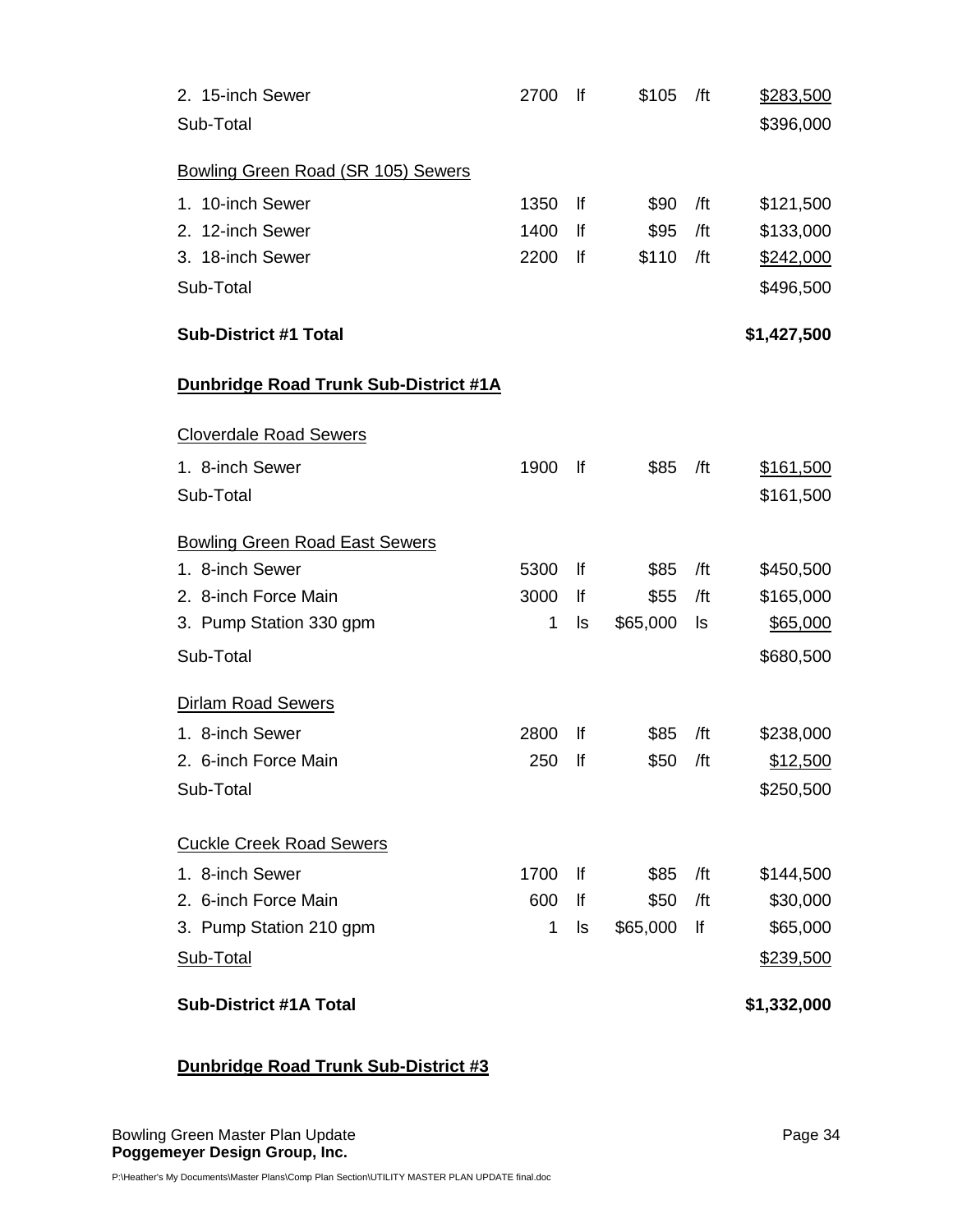| <b>Dirlam Road Sewers</b>                    |      |     |          |     |             |
|----------------------------------------------|------|-----|----------|-----|-------------|
| 1. 10-inch Sewer                             | 2800 | lf  | \$90     | /ft | \$252,000   |
| 2. 15-inch Sewer                             | 1300 | lf  | \$105    | /ft | \$136,500   |
| Sub-Total                                    |      |     |          |     | \$388,500   |
|                                              |      |     |          |     |             |
| <b>Huffman Road Sewers</b>                   |      |     |          |     |             |
| 1. 8-inch Sewer N of US Rt 6                 | 1300 | lf  | \$85     | /ft | \$110,500   |
| 2. 10-inch Sewer S of US Rt 6                | 1250 | lf  | \$90     | /ft | \$112,500   |
| 3. 10-inch Sewer S of Linwood Rd             | 2800 | lf  | \$90     | /ft | \$252,000   |
| Sub-Total                                    |      |     |          |     | \$475,000   |
| <b>Linwood Road Sewers</b>                   |      |     |          |     |             |
| 1. 10-inch Sewer                             | 2900 | lf  | \$90     | /ft | \$261,000   |
| 2. 12-inch Sewer                             | 450  | lf  | \$95     | /ft | \$42,750    |
| 3. 8-inch Sewer E of Dirlam Rd               | 2700 | lf  | \$85     | /ft | \$229,500   |
| 4. 8-inch Sewer W of Huffman Rd              | 800  | lf  | \$85     | ls  | \$68,000    |
| Sub-Total                                    |      |     |          |     | \$601,250   |
| U.S. Route 6 Sewers                          |      |     |          |     |             |
| 1. 18-inch Sewer                             | 1300 | lf  | \$110    | /ft | \$143,000   |
| 2. 15-inch Sewers                            | 2100 | lf  | \$105    | /ft | \$220,500   |
| 3. 12-inch Sewers                            | 1300 | lf  | \$95     | /ft | \$123,500   |
| 4. Pump Station                              | 1    | ls  | \$140,00 | ls  | \$140,000   |
| Sub-Total                                    |      |     |          |     | \$627,000   |
| <b>Sub-District #3 Total</b>                 |      |     |          |     | \$2,091,750 |
| <b>Dunbridge Road Trunk Sub-District #3A</b> |      |     |          |     |             |
| <b>Kramer Road Sewers</b>                    |      |     |          |     |             |
| 1. 10-inch W of Dirlam Rd                    | 3500 | lf. | \$90     | /ft | \$315,000   |
| 2. 8-inch E of Dirlam Rd                     | 3100 | lf  | \$85     | /ft | \$263,500   |
| 3. Pump Station 225 gpm                      | 1    | ls  | \$65,000 | ls  | \$65,000    |
| Sub-Total                                    |      |     |          |     | \$643,500   |
| <b>Sub-District #3A Total</b>                |      |     |          |     | \$643,500   |

# **Dunbridge Road Trunk Sub-District #4**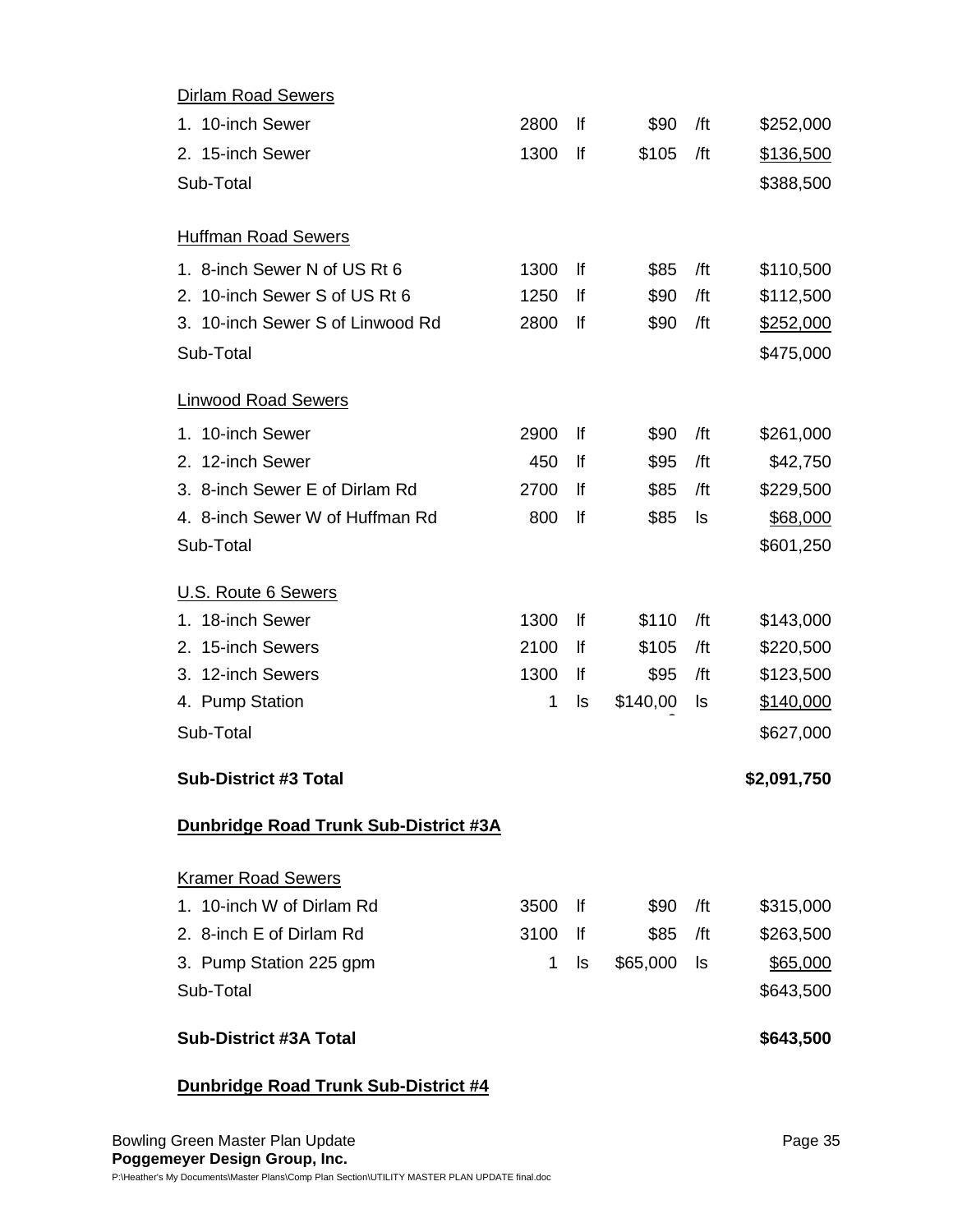| <b>County Home Road and Kramer Road Sewers</b> |      |              |          |     |             |
|------------------------------------------------|------|--------------|----------|-----|-------------|
| 1. 10-inch Sewer                               | 4700 | lf           | \$90     | /ft | \$423,000   |
| 2. Pumping Station 85 gpm                      | 1    | ls           | \$65,000 | ls  | \$65,000    |
| Sub-Total                                      |      |              |          |     | \$488,000   |
| <b>Sub-District #4 Total</b>                   |      |              |          |     | \$488,000   |
| Dunbridge Road Trunk Sub-District #5           |      |              |          |     |             |
| <b>Huffman Road Sewer</b>                      |      |              |          |     |             |
| 1. 8-inch Sewer                                | 1800 | lf           | \$85     | /ft | \$153,000   |
| Sub-Total                                      |      |              |          |     | \$153,000   |
| <b>Gypsy Lane Road Sewers</b>                  |      |              |          |     |             |
| 1. 8-inch Sewer W of 10-inch Sewer             | 1750 | lf.          | \$85     | /ft | \$148,750   |
| 2. 8-inch Sewer E of 10-inch Sewer             | 1250 | lf           | \$85     | /ft | \$106,250   |
| 3. 10-inch Sewer Gypsy Ln to Napoleon          | 1850 | lf           | \$90     | /ft | \$166,500   |
| Sub-Total                                      |      |              |          |     | \$421,500   |
| <b>Dirlam Road Sewers</b>                      |      |              |          |     |             |
| 1. 10-inch Sewer S of Napoleon Rd              | 2600 | lf           | \$90     | /ft | \$234,000   |
| 2. 10-inch Sewer N of Napoleon Rd              | 3100 | lf           | \$90     | /ft | \$279,000   |
| Sub-Total                                      |      |              |          |     | \$513,000   |
| <b>Napoleon Road Sewers</b>                    |      |              |          |     |             |
| 1. 8-inch Sewer                                | 1300 | lf           | \$85     | /ft | \$110,500   |
| 2. 10-inch Sewer                               | 1300 | lf           | \$90     | /ft | \$117,000   |
| 3. Pumping Station 615 gpm                     | 1    | ls           | \$85,000 | ls  | \$85,000    |
| Sub-Total                                      |      |              |          |     | \$312,500   |
| <b>Sub-District #5 Total</b>                   |      |              |          |     | \$1,400,000 |
| Dunbridge Road Trunk Sub-District #5A          |      |              |          |     |             |
| <b>Cloverdale Road Sewers</b>                  |      |              |          |     |             |
| 1. 8-inch Sewer                                | 3200 | $\mathsf{H}$ | \$85     | /ft | \$272,000   |
| Sub-Total                                      |      |              |          |     | \$272,000   |
| Bowling Green Master Plan Update               |      |              |          |     | Page 36     |

**Poggemeyer Design Group, Inc.** 

P:\Heather's My Documents\Master Plans\Comp Plan Section\UTILITY MASTER PLAN UPDATE final.doc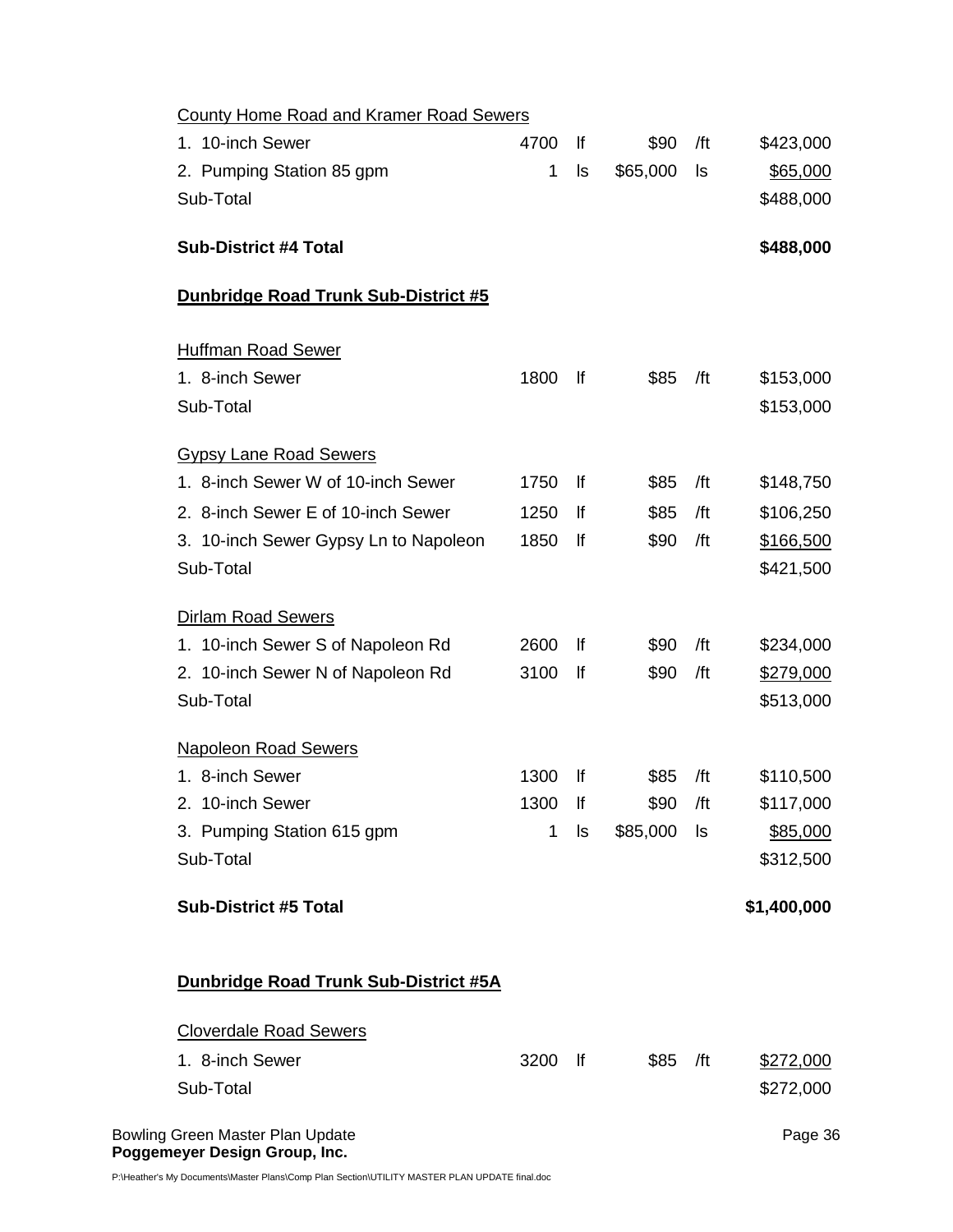| <b>Cuckle Creek Road Sewers</b>              |      |    |          |     |             |
|----------------------------------------------|------|----|----------|-----|-------------|
| 1. 8-inch Sewer                              | 1900 | lf | \$85     | /ft | \$161,500   |
| 2. Pump Station 210 gpm                      | 1    | ls | \$65,000 | ls  | \$65,000    |
| Sub-Total                                    |      |    |          |     | \$226,500   |
|                                              |      |    |          |     |             |
| <b>Napoleon Road Sewers</b>                  |      |    |          |     |             |
| 1. 8-inch Sewer                              | 4800 | lf | \$85     | /ft | \$408,000   |
| 2. 6-inch Force Main                         | 2200 | lf | \$50     | /ft | \$110,000   |
| 3. Pump Station 130 gpm                      | 1    | ls | \$65,000 | ls  | \$65,000    |
| Sub-Total                                    |      |    |          |     | \$583,000   |
| <b>Sub-District #5A Total</b>                |      |    |          |     | \$1,081,500 |
| <b>Dunbridge Road Trunk Sub-District #5B</b> |      |    |          |     |             |
|                                              |      |    |          |     |             |
| <b>Cuckle Creek Road Sewers</b>              |      |    |          |     |             |
| 1. 8-inch Sewer                              | 1400 | lf | \$85     | /ft | \$119,000   |
| Sub-Total                                    |      |    |          |     | \$119,000   |
| <b>Gypsy Lane Road Sewers</b>                |      |    |          |     |             |
| 1. 8-inch Sewer                              | 3000 | lf | \$85     | /ft | \$255,000   |
| 2. 6-inch Force Main                         | 800  | lf | \$50     | /ft | \$40,000    |
| 3. Pump Station 100 gpm                      | 1    | ls | \$65,000 | ls  | \$65,000    |
| Sub-Total                                    |      |    |          |     | \$360,000   |
|                                              |      |    |          |     |             |
| <b>Sub-District #5B Total</b>                |      |    |          |     | \$479,000   |
| Dunbridge Road District (South Branch) Total |      |    |          |     | \$8,943,250 |
| Dunbridge Road Trunk Sub-District #2         |      |    |          |     |             |
|                                              |      |    |          |     |             |
| <b>Dunbridge Road Sewers</b>                 |      |    |          |     |             |
| 1. 15-inch Sewer                             | 2640 | lf | \$105    | /ft | \$277,200   |
| 2. 18-inch Sewer                             | 2650 | lf | \$110    | /ft | \$291,500   |
| Sub-Total                                    |      |    |          |     | \$568,700   |
| <b>Newton Road Sewer</b>                     |      |    |          |     |             |
| 1. 15-inch Sewer                             | 2600 | lf | \$105    | /ft | \$273,000   |
|                                              |      |    |          |     |             |
|                                              |      |    |          |     |             |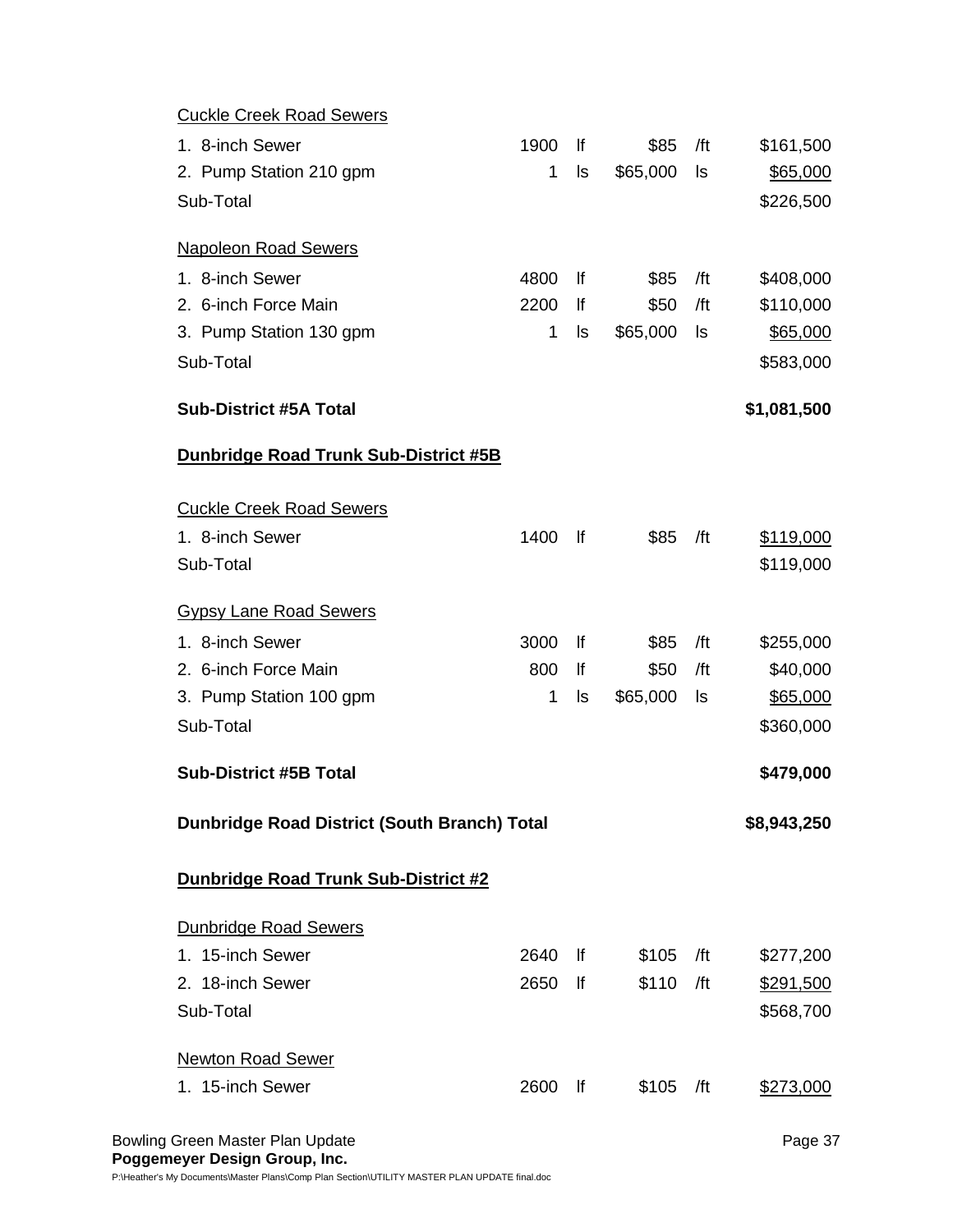| Sub-Total                                   |              |                  |          |     | \$273,000   |
|---------------------------------------------|--------------|------------------|----------|-----|-------------|
| <b>Gallier Road Sewer</b>                   |              |                  |          |     |             |
| 1. 12-inch Sewer                            | 2700         | f                | \$95     | /ft | \$256,500   |
| Sub-Total                                   |              |                  |          |     | \$256,500   |
| Poe Road Sewer                              |              |                  |          |     |             |
| 1. 15-inch Sewer                            | 2550         | lf               | \$105    | /ft | \$267,750   |
| Sub-Total                                   |              |                  |          |     | \$267,750   |
| <b>Sub-District #2 Total</b>                |              |                  |          |     | \$1,365,950 |
| <b>Dunbridge Road Trunk Sub-District #6</b> |              |                  |          |     |             |
| <b>Carter Road Sewers</b>                   |              |                  |          |     |             |
| 1. 8-inch Sewer                             | 1300         | lf               | \$85     | /ft | \$110,500   |
| 2. 10-inch Sewer                            | 2700         | lf               | \$90     | /ft | \$243,000   |
| 1. 12-inch Sewer                            | 1700         | lf               | \$95     | /ft | \$161,500   |
| Sub-Total                                   |              |                  |          |     | \$515,000   |
| <b>Cross-Country Sewer</b>                  |              |                  |          |     |             |
| 1. 12-inch Sewer                            | 2650         | lf               | \$95     | /ft | \$251,750   |
| Sub-Total                                   |              |                  |          |     | \$251,750   |
| <b>Gallier Road Sewers</b>                  |              |                  |          |     |             |
| 1. 12-inch Sewer                            | 1150         | lf               | \$95     | /ft | \$109,250   |
| 2. 8-inch Sewer                             | 1300         | lf               | \$85     | /ft | \$110,500   |
| Sub-Total                                   |              |                  |          |     | \$219,750   |
| <b>East Poe Road Sewers</b>                 |              |                  |          |     |             |
| 1. 12-inch Sewer                            | 2400         | lf               | \$95     | /ft | \$228,000   |
| 2. Pump Station 460 gpm                     | $\mathbf{1}$ | ls               | \$85,000 | ls  | \$85,000    |
| Sub-Total                                   |              |                  |          |     | \$313,000   |
| <b>Sub-District #6 Total</b>                |              |                  |          |     | \$1,299,500 |
| <b>Dunbridge Road Trunk Sub-District #7</b> |              |                  |          |     |             |
| <b>Carter Road Sewer</b>                    |              |                  |          |     |             |
| 1. 10-inch Sewer                            | 2400         | $  \mathsf{f}  $ | \$90     | /ft | \$216,000   |
| Bowling Green Master Plan Update            |              |                  |          |     | Page 38     |

**Poggemeyer Design Group, Inc.** 

P:\Heather's My Documents\Master Plans\Comp Plan Section\UTILITY MASTER PLAN UPDATE final.doc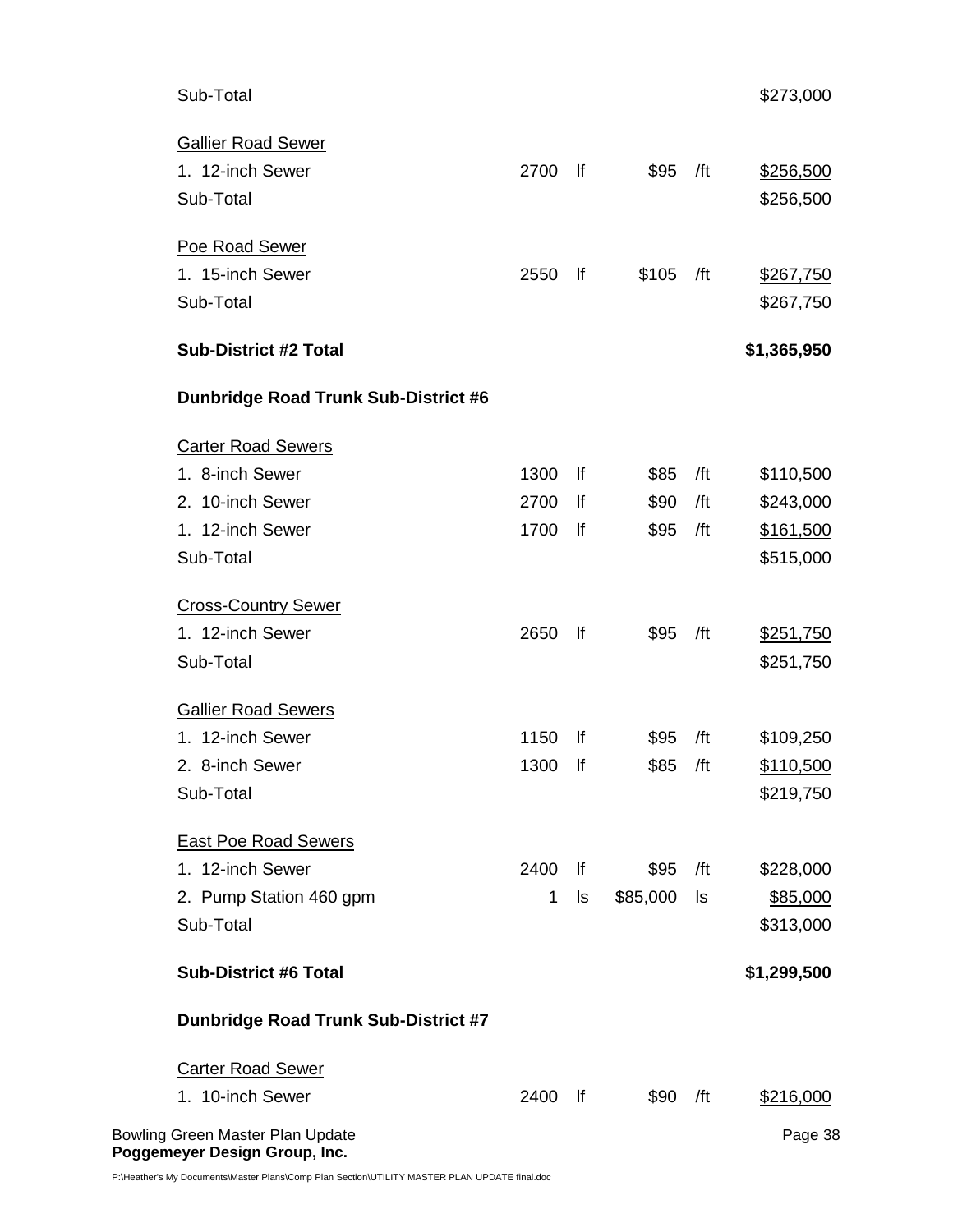# Sub-Total \$216,000

| <b>Newton Road Sewers</b>                           |      |    |          |     |              |
|-----------------------------------------------------|------|----|----------|-----|--------------|
| 1. 10-inch Sewer                                    | 2650 | lf | \$90     | /ft | \$238,500    |
| 2. 12-inch Sewer                                    | 1200 | lf | \$95     | /ft | \$114,000    |
| 3. Pump Station 230 gpm                             | 1    | ls | \$65,000 | ls  | \$65,000     |
| Sub-Total                                           |      |    |          |     | \$417,500    |
| <b>Sub-District #7 Total</b>                        |      |    |          |     | \$633,500    |
| <b>Dunbridge Road Trunk Sub-District #8</b>         |      |    |          |     |              |
| <b>Newton Road Sewers</b>                           |      |    |          |     |              |
| 1. 10-inch Sewer                                    | 1600 | lf | \$90     | /ft | \$144,000    |
| 2. 12-inch Sewer                                    | 3000 | lf | \$95     | /ft | \$285,000    |
| 3. 15-inch Sewer                                    | 400  | lf | \$105    | /ft | \$42,000     |
| 4. Pump Station 500 gpm                             | 1    | ls | \$85,000 | ls  | \$85,000     |
| Sub-Total                                           |      |    |          |     | \$556,000    |
| <b>Newton Road Sewers</b>                           |      |    |          |     |              |
| 1. 10-inch Sewer                                    | 2600 | lf | \$90     | /ft | \$234,000    |
| Sub-Total                                           |      |    |          |     | \$234,000    |
| <b>Sub-District #8 Total</b>                        |      |    |          |     | \$790,000    |
| <b>Dunbridge Road District (North Branch) Total</b> |      |    |          |     | \$4,088,950  |
| <b>Total Cost for Dunbridge Road Trunk District</b> |      |    |          |     | \$13,032,200 |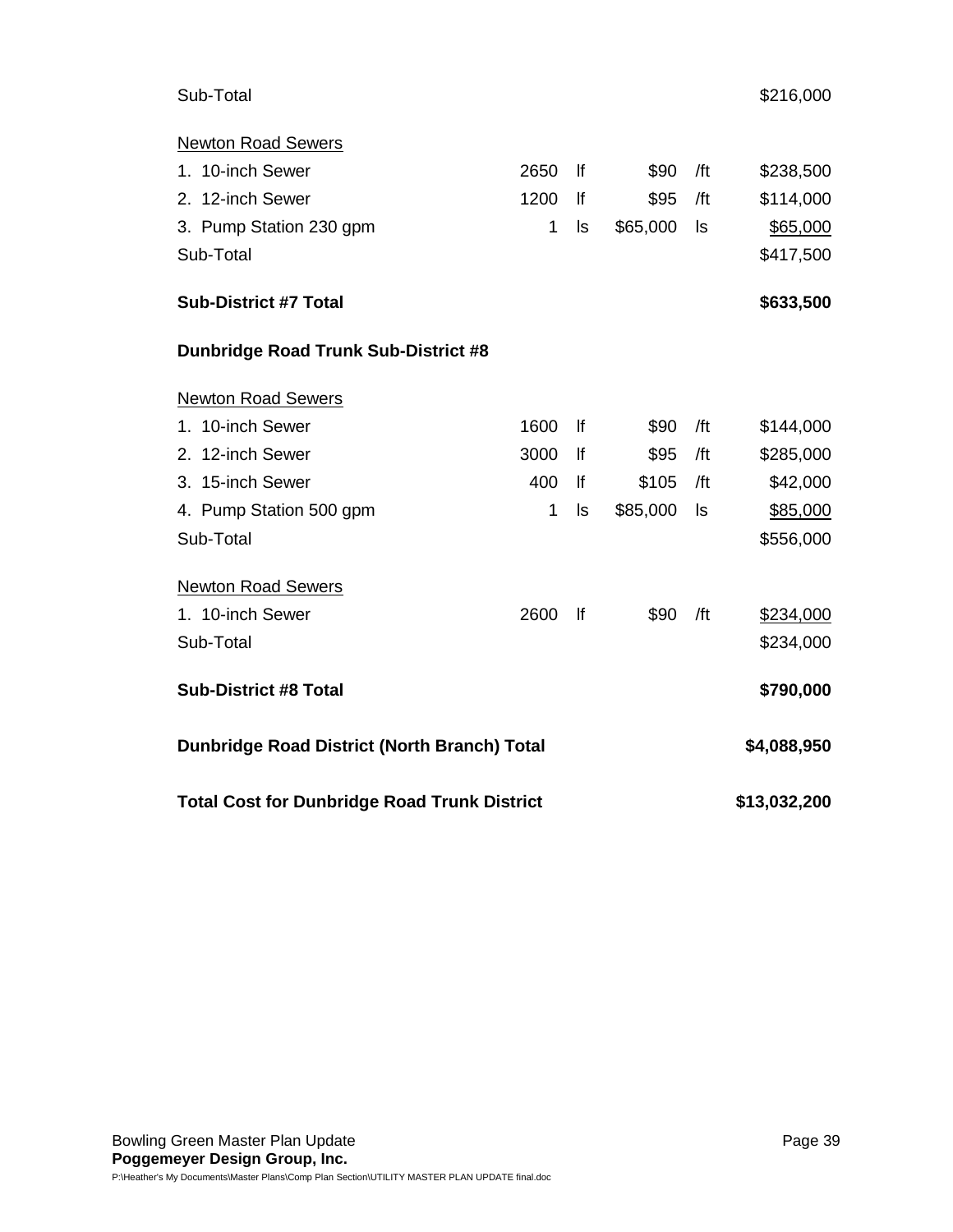## **Combined Sewer Service Areas**

Combined sewers service a large part of the community. These sewers convey collected wastewater to the Poe Road interceptor and storm water overflow and diversion structure located at Poe and Mercer Roads. The part of the City served by combined sewers, whose existence dates to the earliest provision of sanitary and storm water facilities, include Bowling Green State University, the Downtown Business District, the Main Street corridor from Poe Road to Napoleon Road, Clough Street south of the University, and the Country Club Area from Poe Road to Sand Ridge Road. For purposes of this study, the City's combined sewer collection areas have been divided into three districts, the University district, the Enterprise/Summit Street District, and the Grove Street District. In addition to these districts, the study also includes a new interceptor on Poe Road to serve the Grove Street and Enterprise/Summit Street Districts.

In order to evaluate the combined district in the City, certain assumptions were made concerning the feasibility to separate flows. First, conflicts with existing sewers were not considered. Instead, it was assumed that sanitary sewers could be installed deeper than existing storm drainage facilities. In some cases, it may be preferable to install new storm sewers, converting existing combined sewers to sanitary only flows.

Secondly, rock was not considered to be a limiting factor in the construction of new sewers. While this will not always be the case, rock would have little impact on location, but rather will influence the decision to use deeper sewers in lieu of shallower sewers and additional pump stations.

Finally, it was assumed that the existing storm water retention/overflow system would remain in service indefinitely, allowing the proposed system to be constructed in phases over the course of ten to fifteen years. In this way, construction can be phased to meet the economic and developmental needs of the community.

## **University District**

The University District includes the area generally east of the Consolidated Railroad right-ofway, bounded by Scott Hamilton Avenue on the south, Poe Road on the north, and Mercer Road on the east. Flows from the area would be further divided into the North, Central, Wooster Street, and Clough Street Sub-Districts as described below:

## University North District

The University North District includes the area north of Ridge Street along the Thurstin Avenue Corridor. A 12-inch collector sewer would run north from Ridge Street on Thurstin Street to Poe Road where it would discharge to a main separated collector along Poe Road. 8-inch and 10-inch lateral collectors would flow into the 12-inch trunk from the railroad to the west and from North College Drive to the east.

## University Central District

The University Central District includes the area along Ridge Street from the Consolidated Railroad right-of-way to the eastern interceptor on Mercer Road. Also included in this district is Merry Avenue, from 1100' west of Willard Drive east to Mercer Road. A 12-inch sewer would run east from Thurstin Street along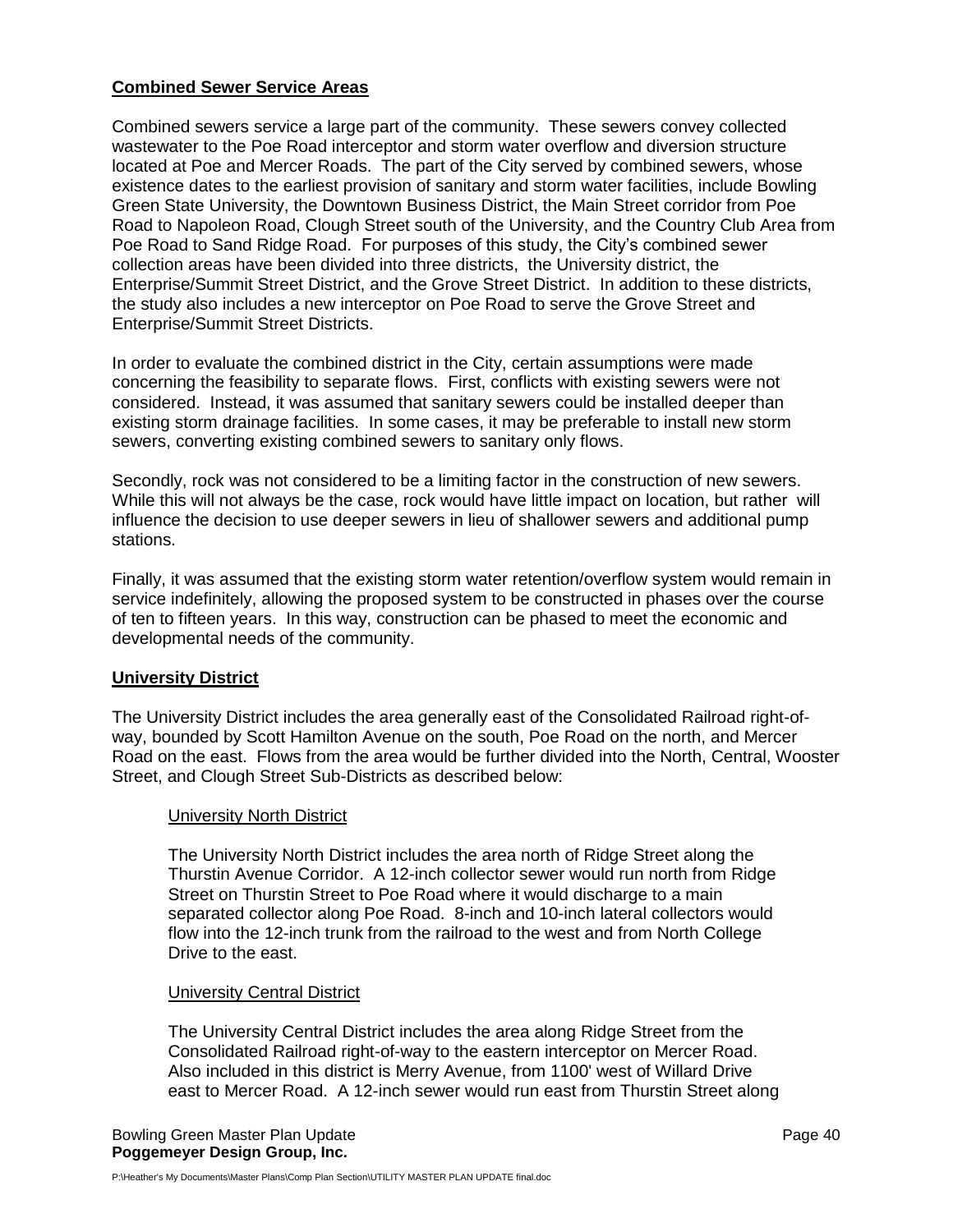Ridge Street to Mercer Road. 8-inch and 10-inch sewers would serve areas around Thurstin Street. An 8-inch sewer would serve areas along Merry Avenue.

## University Wooster Street District

The University Wooster Street District includes the area from the Consolidated Railroad right-of-way east to Mercer Road in a direct corridor along Wooster Street. Primarily, service will be to the University buildings along Wooster Street to the north, with limited service to the south, through a 12-inch sewer.

## Clough Street District

The Clough Street District will serve the area south of Wooster Street, from the Consolidated Railroad right-of-way to Mercer Road, which is currently served by combined sewers. A 10-inch sewer will run from the railroad to Mercer Road, with 8-inch laterals serving the connecting streets.

## Estimated Costs of Construction

The estimated costs of the improvements to the University District are based on current prices as of the 2003 construction season. No costs are included for pavement replacement, easement acquisition, contingencies, or project costs. Typically, contingencies would add 10% to the total project cost and project costs would add 15% to the total project cost.

## **University North District**

| 1. 12-inch Collector Sewer                | 2485 | lf | \$95    | /ft | \$236,075 |
|-------------------------------------------|------|----|---------|-----|-----------|
| 2. 8-inch Local Sewer                     | 3320 | lf | \$85    | /ft | \$282,200 |
| 3. Sanitary Manhole                       | 19   | ea | \$2,500 | ea  | \$47,500  |
| Sub-Total                                 |      |    |         |     | \$565,775 |
| <b>University Central District</b>        |      |    |         |     |           |
| 1. 12-inch Collector Sewer                | 3540 | lf | \$95    | /ft | \$336,300 |
| 2. 8-inch Local Sewer                     | 1365 | lf | \$85    | /ft | \$116,025 |
| 3. 8-inch Local Sewer (Merry Avenue)      | 2480 | lf | \$85    | /ft | \$210,800 |
| 4. Sanitary Manhole                       | 22   | ea | \$2,500 | ea  | \$55,000  |
| Sub-Total                                 |      |    |         |     | \$718,125 |
| <b>University Wooster Street District</b> |      |    |         |     |           |
| 1. 12-inch Collector Sewer                | 4060 | lf | \$95    | /ft | \$385,700 |
| 2. 8-inch Local Sewer                     | 750  | lf | \$85    | /ft | \$63,750  |
| 3. Sanitary Manhole                       | 15   | ea | \$2,500 | ea  | \$37,500  |
| Sub-Total                                 |      |    |         |     | \$486,950 |

# **Clough Street District**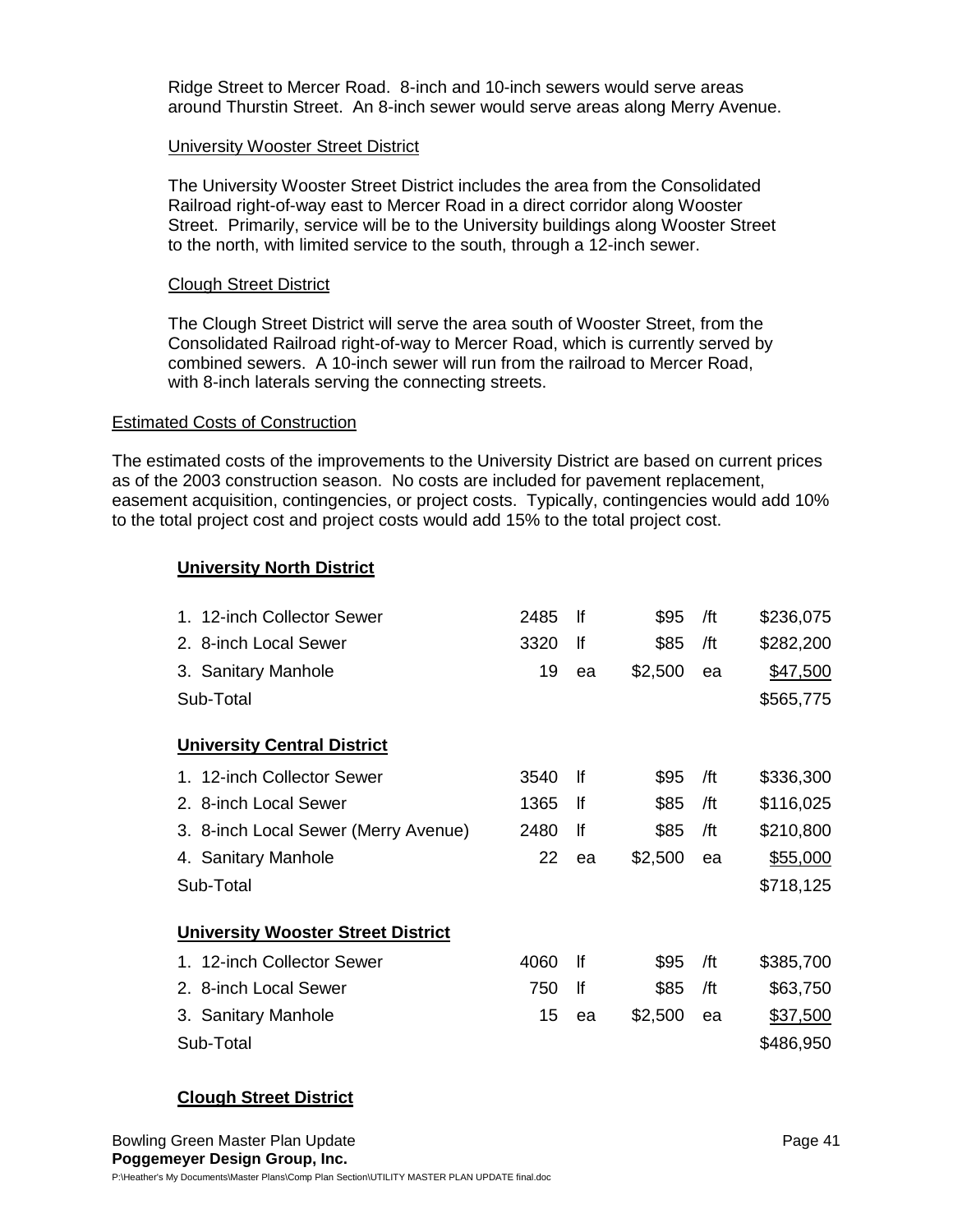| 1. 10-inch Collector Sewer | 4020    | lf | $$90$ /ft |    | \$361,800 |
|----------------------------|---------|----|-----------|----|-----------|
| 2. 8-inch Local Sewer      | 5750 lf |    | $$85$ /ft |    | \$488,750 |
| 3. Sanitary Manhole        | 50      | ea | \$2,500   | ea | \$125,000 |
| Sub-Total                  |         |    |           |    | \$975,550 |
|                            |         |    |           |    |           |

# **Total University Area Costs \$2,746,400**

## **Poe Road Interceptor**

A new interceptor along Poe Road will be installed to serve the Grove Street and Enterprise/Summit Street Districts and the University North Collector. The Poe Road Interceptor will collect flows from the Grove Street District at the west and flow east to the Poe Road Pump Station. As this point, it will join waste from the Western and Eastern Interceptors, which is pumped to the wastewater treatment plant.

The Interceptor sewer will begin at Grove Street as a 24-inch sewer and flow east to Enterprise Street where it will increase to a 42-inch sewer and continue to the Poe Road Pump Station, intercepting the flows from the University North District at Thurstin Street. Local sewers will join the interceptor at Fairview Avenue, Owens Avenue, North Main Street, North Prospect Street, Summit Street, and Enterprise Street.

## Estimated Costs of Construction

The estimated costs of the improvements to the Poe Road Interceptor are based on current prices as of the 2003 construction season. No costs are included for pavement replacement, easement acquisition, contingencies, or project costs. Typically, contingencies would add 10% to the total project cost and project costs would add 15% to the total project cost.

## **Poe Road Interceptor Costs**

| <b>Total Poe Road Interceptor Costs</b> |      |      |         |     | \$1,415,250 |
|-----------------------------------------|------|------|---------|-----|-------------|
| Sub-Total                               |      |      |         |     | \$1,415,250 |
| 5. Railroad Bore                        | 140  | -lf  | \$250   | ea  | \$35,000    |
| 4. Sanitary Manhole                     | 30   | ea   | \$2,500 | ea  | \$75,000    |
| 3. 8-inch & 10-inch Local Sewers        | 3500 | -lf  | \$95    | /ft | \$332,500   |
| 2. 24-inch Interceptor Sewer            | 2040 | -lf  | \$125   | /ft | \$255,000   |
| 1. 42-inch Interceptor Sewer            | 4350 | - If | \$165   | /ft | \$717,750   |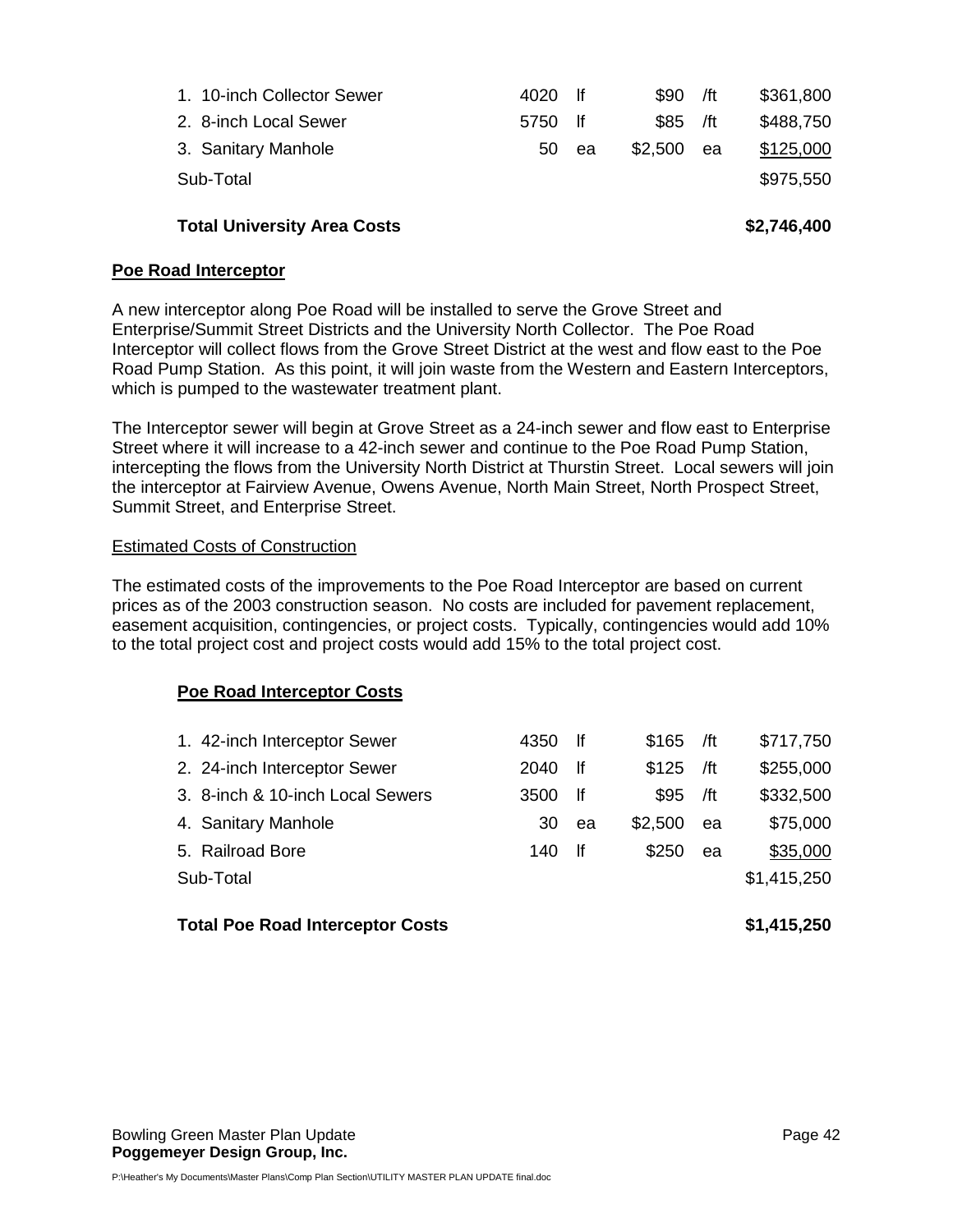## **Enterprise/Summit Street District**

The Enterprise/Summit Street District includes the area from Main Street on the west to the Consolidated Railroad right-of-way on the east, and from Poe Road on the North to Napoleon Road on the south. It includes the Central Downtown Business District on the east side of Main Street. The main trunk for this area is a 24-inch interceptor sewer that begins north of Napoleon on South Summit Street and flows north to Ridge Street, east on Ridge Street to North Enterprise Street, and north along North Enterprise Street to the proposed Poe Road Interceptor sewer. Areas along this trunk are served by 8-inch and 10-inch local sewers. This area is further divided into four sub-districts, Enterprise/Summit Street North, Enterprise/Summit Street North Business, Enterprise/Summit Street South Business, Enterprise/Summit Street South.

## Enterprise/Summit Street North

The North area extends from Poe Road on the north, to Merry Avenue on the South. Laterals collect sewage from the west to the 24-inch trunk beginning east of Main Street, and collect sewage from the east beginning at the CSX Railroad right-of-way. Local laterals are 8-inch and 10-inch sewers.

## Enterprise/Summit Street North Business

This area begins at Wooster Street and extends north along Summit Street to Merry Avenue (the Enterprise/Summit Street North District). It serves businesses and residences in the North Downtown Business area. Local laterals are 8-inch and 10-inch sewers.

## Enterprise/Summit Street South Business

This area begins at Lehman Avenue and extends north to Wooster Street (the Enterprise/Summit Street South Business District). It serves businesses and residences in the South Downtown Business area. Local laterals are 8-inch and 10-inch sewers.

## Enterprise/Summit Street South

This area begins north of Napoleon Road and extends north to Lehman Avenue. This area is primarily residential. Local laterals are 8-inch and 10-inch sewers.

## Estimated Costs of Construction

The estimated costs of the improvements to the Enterprise/Summit Street District are based on current prices as of the 2003 construction season. No costs are included for pavement replacement, easement acquisition, contingencies, or project costs. Typically, contingencies would add 10% to the total project cost and project costs would add 15% to the total project cost.

## **Enterprise/Summit St North**

| 1. 24-inch Interceptor Sewer | 1700 lf | $$125$ /ft | \$212,500 |
|------------------------------|---------|------------|-----------|
|------------------------------|---------|------------|-----------|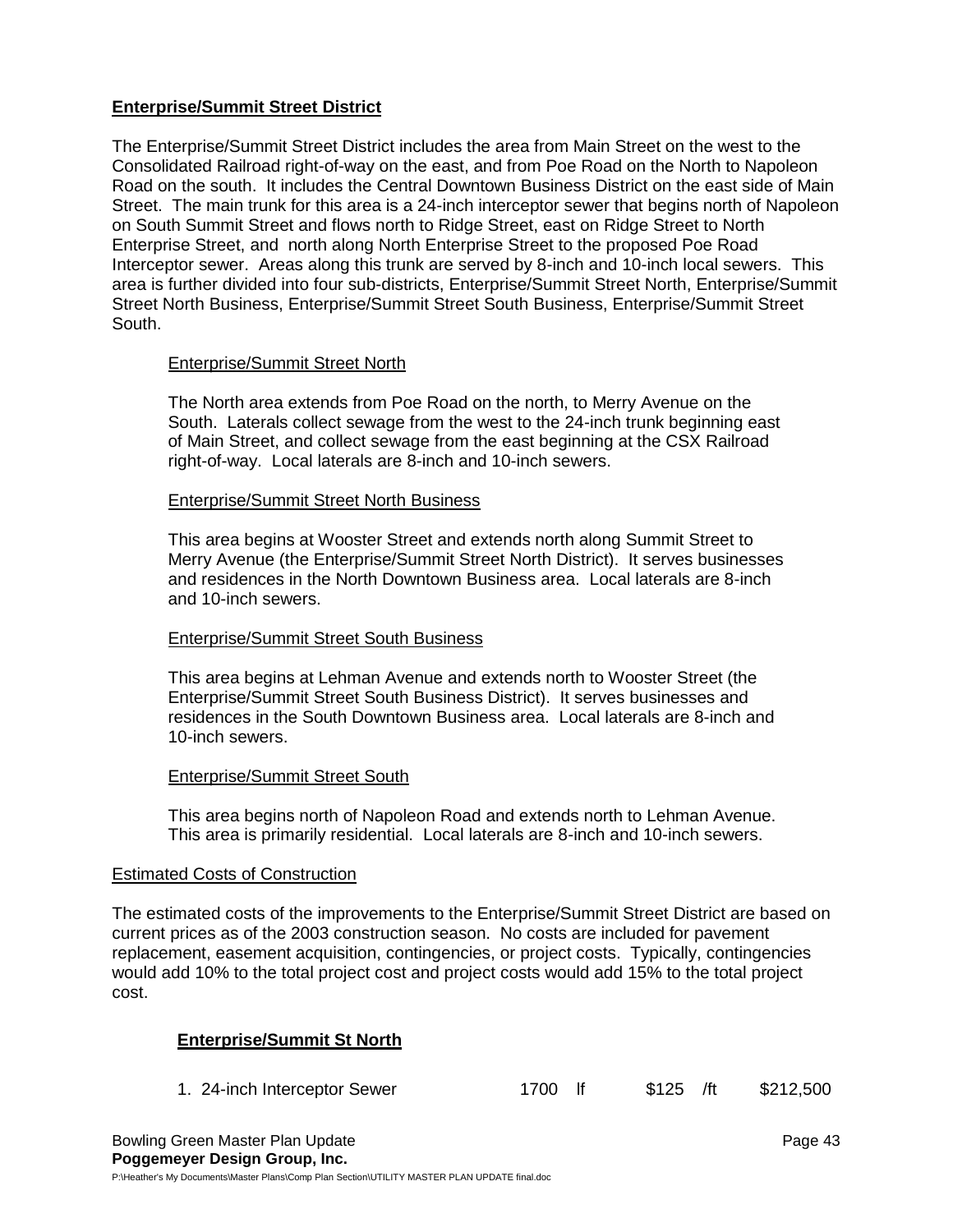| 2. 8-inch & 10-inch Local Sewer              | 6460 | lf | \$95    | /ft | \$613,700   |
|----------------------------------------------|------|----|---------|-----|-------------|
| 3. Sanitary Manhole                          | 26   | ea | \$2,500 | ea  | \$65,000    |
| Sub-Total                                    |      |    |         |     | \$891,200   |
| <b>Enterprise/Summit St North Business</b>   |      |    |         |     |             |
| 1. 24-inch Interceptor Sewer                 | 2580 | lf | \$125   | /ft | \$322,500   |
| 2. 8-inch & 10-inch Local Sewer              | 7350 | lf | \$95    | /ft | \$698,250   |
| 3. Sanitary Manhole                          | 34   | ea | \$2,500 | ea  | \$85,000    |
| Sub-Total                                    |      |    |         |     | \$1,105,750 |
| <b>Enterprise/Summit St South Business</b>   |      |    |         |     |             |
| 1. 24-inch Interceptor Sewer                 | 1740 | lf | \$125   | /ft | \$217,500   |
| 2. 8-inch & 10-inch Local Sewer              | 8800 | lf | \$95    | /ft | \$836,000   |
| 3. Sanitary Manhole                          | 33   | ea | \$2,500 | ea  | \$82,500    |
| Sub-Total                                    |      |    |         |     | \$1,136,000 |
|                                              |      |    |         |     |             |
| <b>Enterprise/Summit St South</b>            |      |    |         |     |             |
| 1. 24-inch Interceptor Sewer                 | 2200 | lf | \$125   | /ft | \$275,000   |
| 2. 8-inch & 10-inch Local Sewer              | 8280 | lf | \$95    | /ft | \$786,600   |
| 3. Sanitary Manhole                          | 38   | ea | \$2,500 | ea  | \$95,000    |
| Sub-Total                                    |      |    |         |     | \$1,156,600 |
| <b>Total Enterprise/Summit St Area Costs</b> |      |    |         |     | \$4,289,550 |

## **Grove Street Interceptor District**

The Grove Street Interceptor District includes the area west of Main Street from Poe Road to Sand Ridge Road, and west to Western, Dunbar, and Coleman, where the existing separated system begins. The Grove Street District is further divided into five sub-districts, North (from Poe Road to Liberty Avenue), North Central (from Conneaut Avenue to Court Street), Central (Wooster Street/Bowling Green Road West Corridor), South Central (Pearl Street and Ordway Avenue Corridors), and South (Sand Ridge Road Corridor). The combined sewer area at west Wallace Avenue and Haskins Road, referred to as the West Area District, will flow to the existing separated system and the Western Trunk sanitary sewer.

## Grove Street North

The Grove Street North sub-district includes the area from Poe Road to Liberty Avenue. The sewers for the district include a 24-inch interceptor on Grove Street with 8-inch and 10-inch local sewers collecting flows from side streets between Fairview Avenue and Main Street. This area is primarily residential.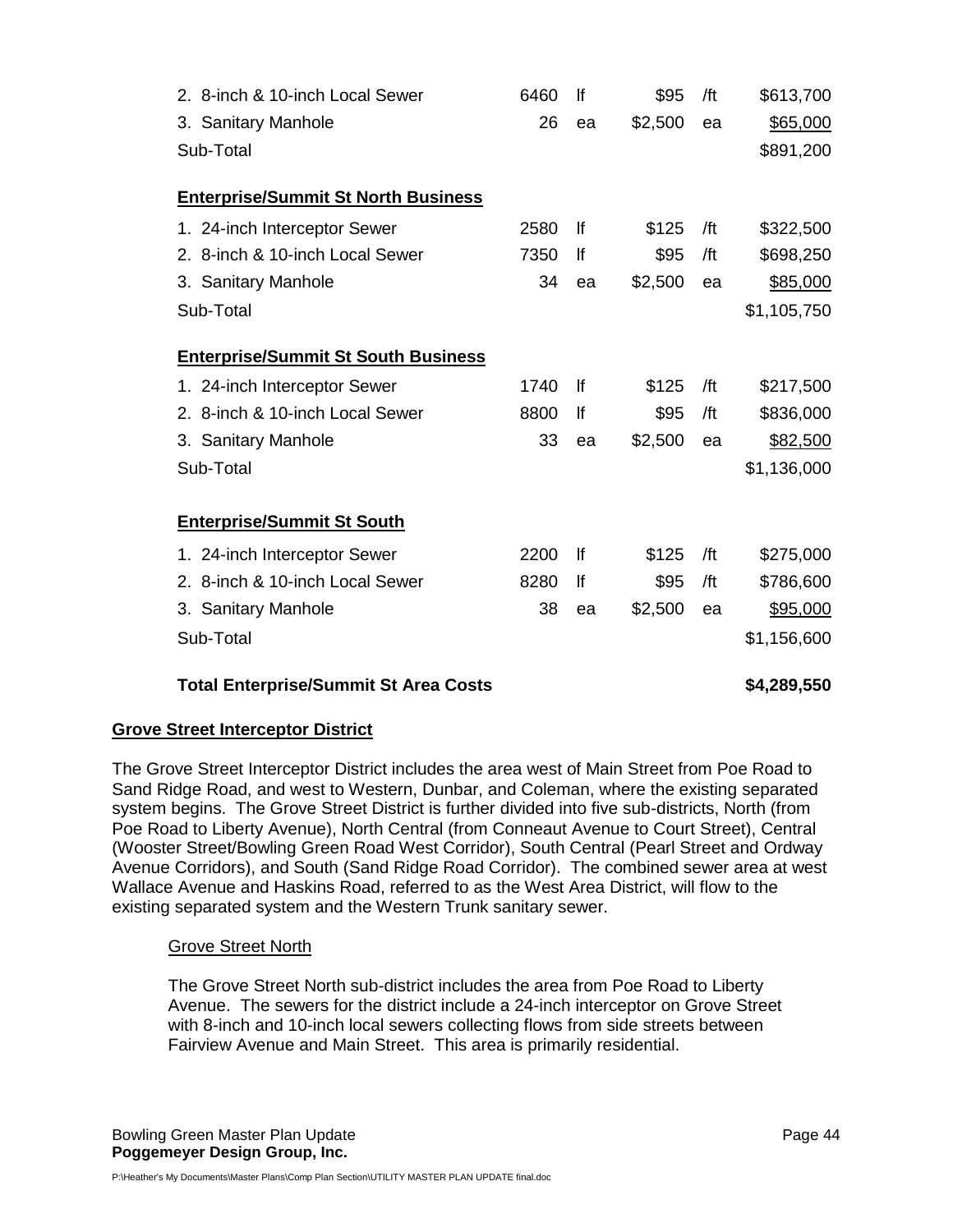## Grove Street North Central

The Grove Street north-central sub-district includes the area along Conneaut Avenue from west of Faye Avenue, Wallace Avenue from east of Haskins Road, and the Clay and Oak Street area that is west of Main Street and the connected side streets along these routes. The sewers for this district include a 24-inch interceptor on Grove Street and a 12-inch collector sewer along Conneaut Avenue with 8-inch and 10-inch local sewers collecting from side streets. This area is a mixture of residential, commercial, and institutional users.

#### Grove Street Central

The Grove Street Central sub-district includes the area long Wooster Street (Bowling Green Road West) from Western Avenue east to Main Street and the connected side streets along this route. The sewers for this district include a 24 inch interceptor on Grove Street and a 12-inch collector sewer along Wooster Street from Haskins Road to Grove Street, with 8-inch and 10-inch local sewers collecting from side streets. This area is a mixture of residential, commercial, and institutional users.

## Grove Street South Central

The Grove Street south-central sub-district includes the area on the east side of Grove Street from west of Main Street along the Washington Street and Ordway Avenue corridors (including part of South Church Street), and the Pearl Street corridor from Hillcrest to Grove Street, the Ordway Avenue corridor from Erie Street to Grove Street, and the connected side streets along these routes. The sewers for this district include a 24-inch interceptor on Grove Street and a 12 inch collector along Pearl Street with 8-inch and 10-inch local sewers collecting from side streets. This area is primarily residential, with some commercial and institutional users.

#### Grove Street South

The Grove Street South sub-district includes the area along the Sand Ridge Road corridor, west of Grove Street from Coleman Avenue and east of Grove Street from Main Street, including the side streets along this route. The sewers for this district include a 24-inch interceptor on Grove Street and a 12-inch collector sewer along Sand Ridge Road, with 8-inch and 10-inch local sewers collecting from side streets. This area is primarily residential and commercial users.

#### West Area

Flows from the West Area district are not collected by the Grove Street Interceptor. Rather the flows are collected at an existing 24-inch sewer on West Wallace Avenue. This area includes Haskins Road south of Conneaut Avenue to West Wallace Street and Haskins Road north of Wooster Street to West Wallace Street, and Lambert Drive, Vine Street, Parker Avenue and Keil Court. The sewers in this area are 8-inch and 10-inch local sewers. This area is primarily residential.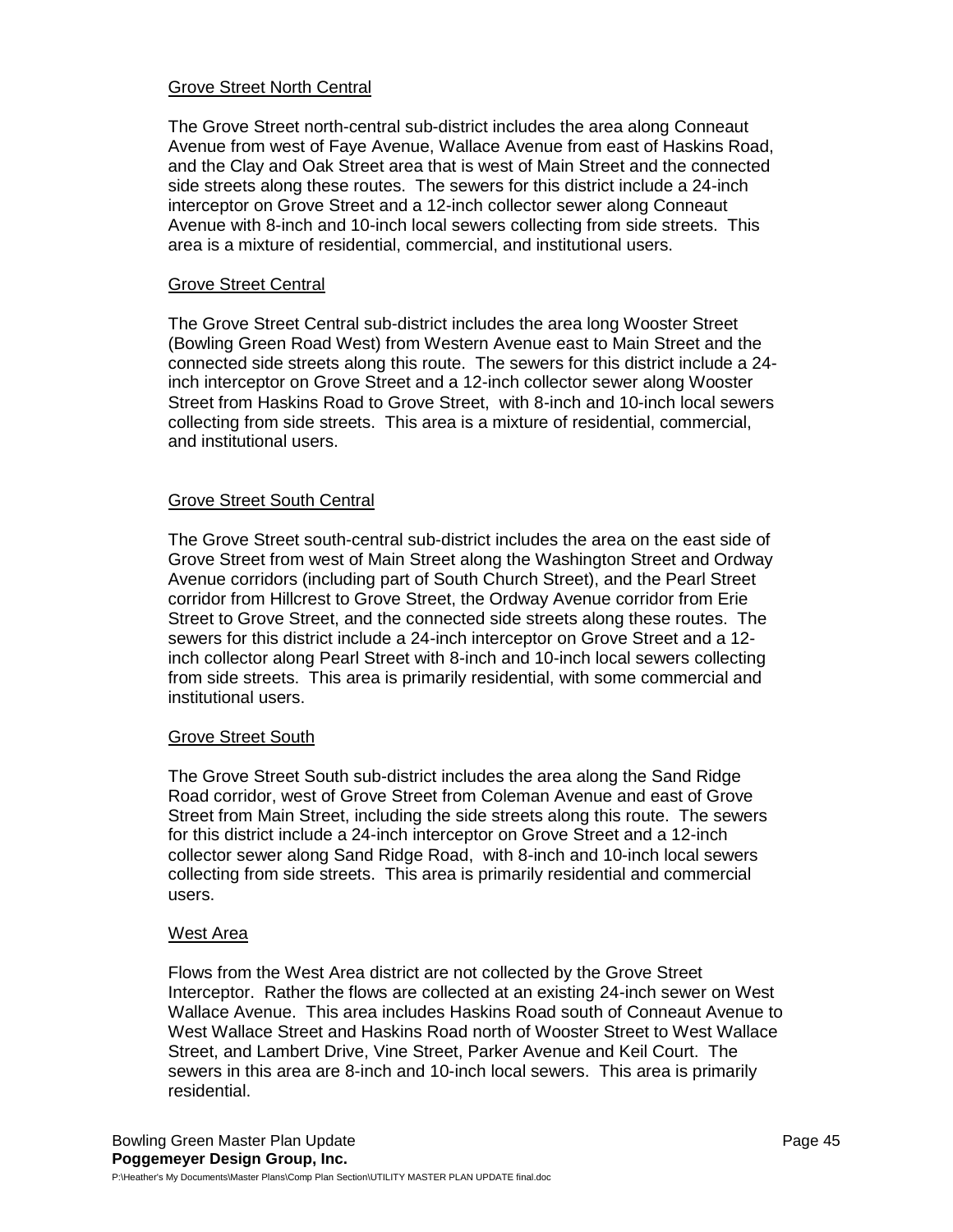## Estimated Costs of Construction

The estimated costs of the improvements to the Grove Street Interceptor District are based on current prices as of the 2003 construction season. No costs are included for pavement replacement, easement acquisition, contingencies, or project costs. Typically, contingencies would add 10% to the total project cost and project costs would add 15% to the total project cost.

## **Grove St North**

| 1. 24-inch Interceptor Sewer    | 2480  | lf | \$125   | /ft | \$310,000   |
|---------------------------------|-------|----|---------|-----|-------------|
| 2. 8-inch & 10-inch Local Sewer | 6630  | lf | \$95    | /ft | \$629,850   |
| 3. Sanitary Manhole             | 39    | ea | \$2,500 | ea  | \$97,500    |
| Sub-Total                       |       |    |         |     | \$1,037,350 |
|                                 |       |    |         |     |             |
| <b>Grove St North-Central</b>   |       |    |         |     |             |
| 1. 24-inch Interceptor Sewer    | 1480  | lf | \$125   | /ft | \$185,000   |
| 2. 12-inch Collector Sewer      | 2370  | lf | \$110   | /ft | \$260,700   |
| 3. 8-inch & 10-inch Local Sewer | 7920  | lf | \$95    | /ft | \$752,400   |
| 4. Sanitary Manhole             | 43    | ea | \$2,500 | ea  | \$107,500   |
| Sub-Total                       |       |    |         |     | \$1,305,600 |
|                                 |       |    |         |     |             |
| <b>Grove St Central</b>         |       |    |         |     |             |
| 1. 24-inch Interceptor Sewer    | 1050  | lf | \$125   | /ft | \$131,250   |
| 2. 12-inch Collector Sewer      | 1860  | lf | \$110   | /ft | \$204,600   |
| 3. 8-inch & 10-inch Local Sewer | 10025 | lf | \$95    | /ft | \$952,375   |
| 4. Sanitary Manhole             | 50    | ea | \$2,500 | ea  | \$125,000   |
| Sub-Total                       |       |    |         |     | \$1,413,225 |
| <b>Grove St South Central</b>   |       |    |         |     |             |
|                                 |       |    |         |     |             |
| 1. 24-inch Interceptor Sewer    | 1610  | If | \$125   | /ft | \$201,250   |
| 2. 12-inch Collector Sewer      | 2620  | lf | \$110   | /ft | \$288,200   |
| 3. 8-inch & 10-inch Local Sewer | 14100 | lf | \$95    | /ft | \$1,339,500 |
| 4. Sanitary Manhole             | 70    | ea | \$2,500 | ea  | \$175,000   |
| Sub-Total                       |       |    |         |     | \$2,003,950 |
| <b>Grove St South</b>           |       |    |         |     |             |
| 1. 12-inch Collector Sewer      | 2350  | lf | \$110   | /ft | \$258,500   |
| 2. 8-inch & 10-inch Local Sewer | 6750  | lf | \$95    | /ft | \$641,250   |
|                                 |       |    |         |     |             |

Bowling Green Master Plan Update **Page 46** and the Page 46 **Poggemeyer Design Group, Inc.**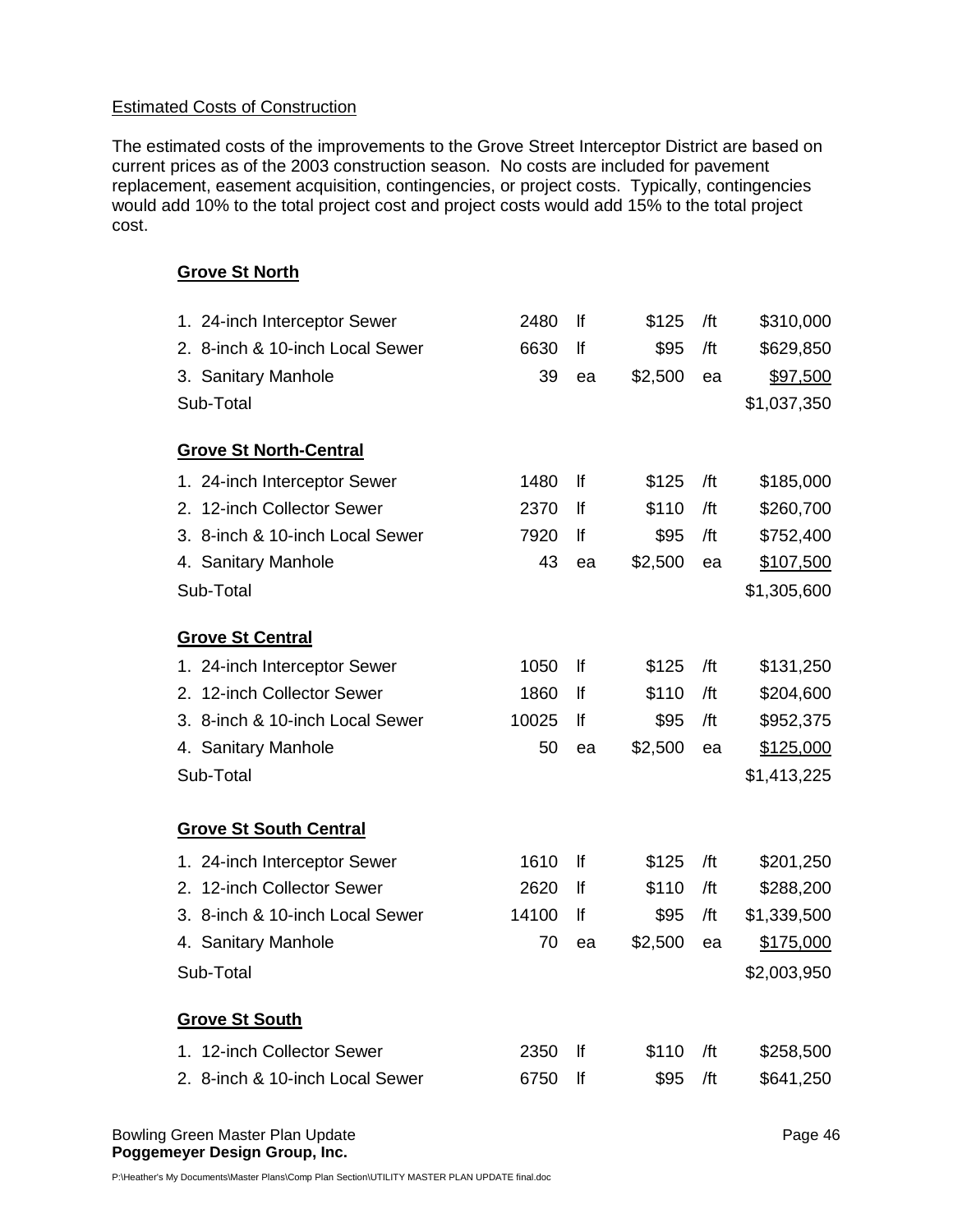| 3. Sanitary Manhole                             | 36   | ea  | \$2,500 | ea  | \$90,000    |
|-------------------------------------------------|------|-----|---------|-----|-------------|
| Sub-Total                                       |      |     |         |     | \$989,750   |
| <b>West Area</b>                                |      |     |         |     |             |
| 1. 8-inch & 10-inch Local Sewer                 | 4100 | -lf | \$95    | /ft | \$389,500   |
| 2. Sanitary Manhole                             | 15   | ea  | \$2,500 | ea  | \$37,500    |
| Sub-Total                                       |      |     |         |     | \$427,000   |
| <b>Total Grove Street &amp; West Area Costs</b> |      |     |         |     | \$7,176,875 |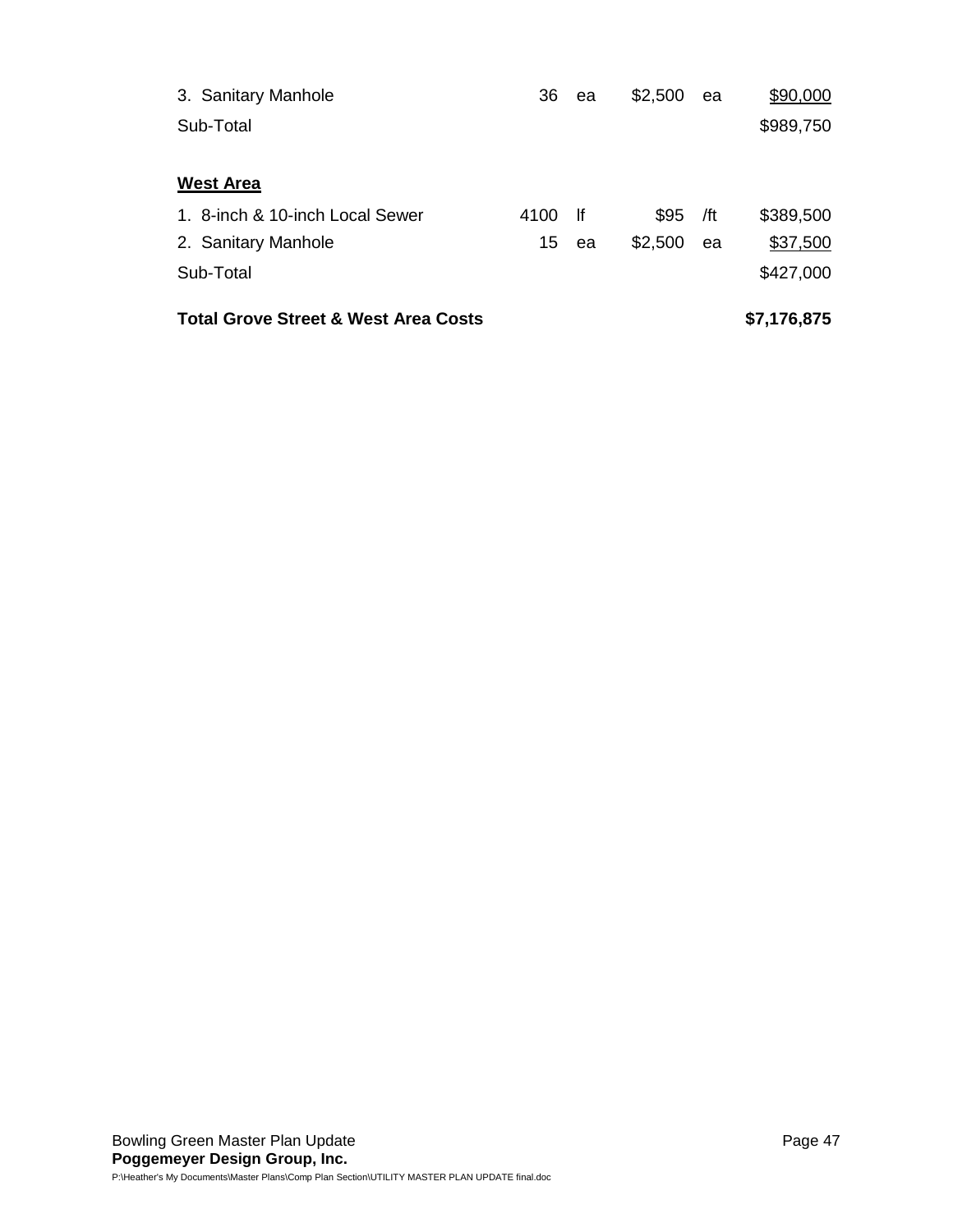## **Drainage Areas and Storm Systems**

## Existing Drainage Areas and Storm Systems

Bowling Green is located on a rather flat area of ground with higher elevations located within the City. The ground falls off in all directions from the City to the natural drainage outlets. Plate 1 is a reproduction of a USGS Quadrangle Map for the Bowling Green Area showing topographic features. The City has drainage outlets consisting of several shallow man-made ditches having nearly flat slopes and limited capacities. The shallow ditches are tributary on the west and northwest to the Maumee River, on the east, south, southeast, and central portions of the City to the North Branch of the Portage River, and on the north and northeast to the Toussaint Creek. In general, all area storm runoff is carried away by separate storm sewer systems except for portions of the central City. Those portions of the central City are served by a combined sewer system, which captures both sanitary flows and storm runoff and directs them to the wastewater treatment plant. This combined system is discussed in more detail in the section on existing wastewater sewer systems. A plan for separation is included as well. All storm runoff eventually drains to either the Maumee River, the North Branch of the Portage River, or the Toussaint Creek. Plate 2 shows the areas of the City that drain to each of the basins.

The Maumee River drains nearly 6,600 square miles in Ohio, Indiana, and Michigan and is the largest river flowing into the Great Lakes. There is only about 20 feet of fall over a distance of approximately 6 2/3 miles extending north and west of Bowling Green to the Maumee River.

The North Branch of the Portage River has its origin about 12 miles southwest of Bowling Green and flows in a general northeasterly direction through the Village of Portage and south and east of Bowling Green. Nearly one-half of the storm flow of Bowling Green area drains into this outlet.

The Toussaint Creek has its origin in the Bowling Green study area. Its natural point of origin was in the vicinity of U.S. Route 25 and Newton Road. However, through man-made extensions, it now has an origin along Haskins Road north of Poe Road. The creek discharges to the Toussaint River, which in turn discharges to Lake Erie approximately 33 miles northeast of Bowling Green.

Drainage areas and design of the numerous ditches of the Bowling Green study area are the responsibility of the Wood County Engineer. Many of the ditches serving Bowling Green are on County Maintenance as shown on Plate 2. In general, the drainage areas follow the topography of the ground and the direction in which runoff or tile drainage flows. The width, depth, and slope of the ditches have been determined by basing calculations on agricultural runoff. Where increased capacity is necessary to handle runoff from new development, it is the responsibility of the developer to provide for the necessary detention and improvements to reduce runoff to predevelopment conditions.

Plate 2 shows the approximate area served by each of the major drainage outlets and the smaller drainage areas that exist within the major areas. Each of the smaller drainage areas have one main ditch as the principal storm drainage feature. Individual storm sewer systems provide drainage of storm flows to the ditches. Unlike the sanitary sewer system, which bring all flow to a common point at the treatment plant, the storm sewers flow away from the City in a number of directions to the respective ditches for the area.

Tables Nos. 1, 2, and 3 list the existing ditches that drain storm runoff for the Maumee, North Branch of the Portage River, and the Toussaint drainage areas.

Bowling Green Master Plan Update **Page 48** and the Page 48 **Poggemeyer Design Group, Inc.**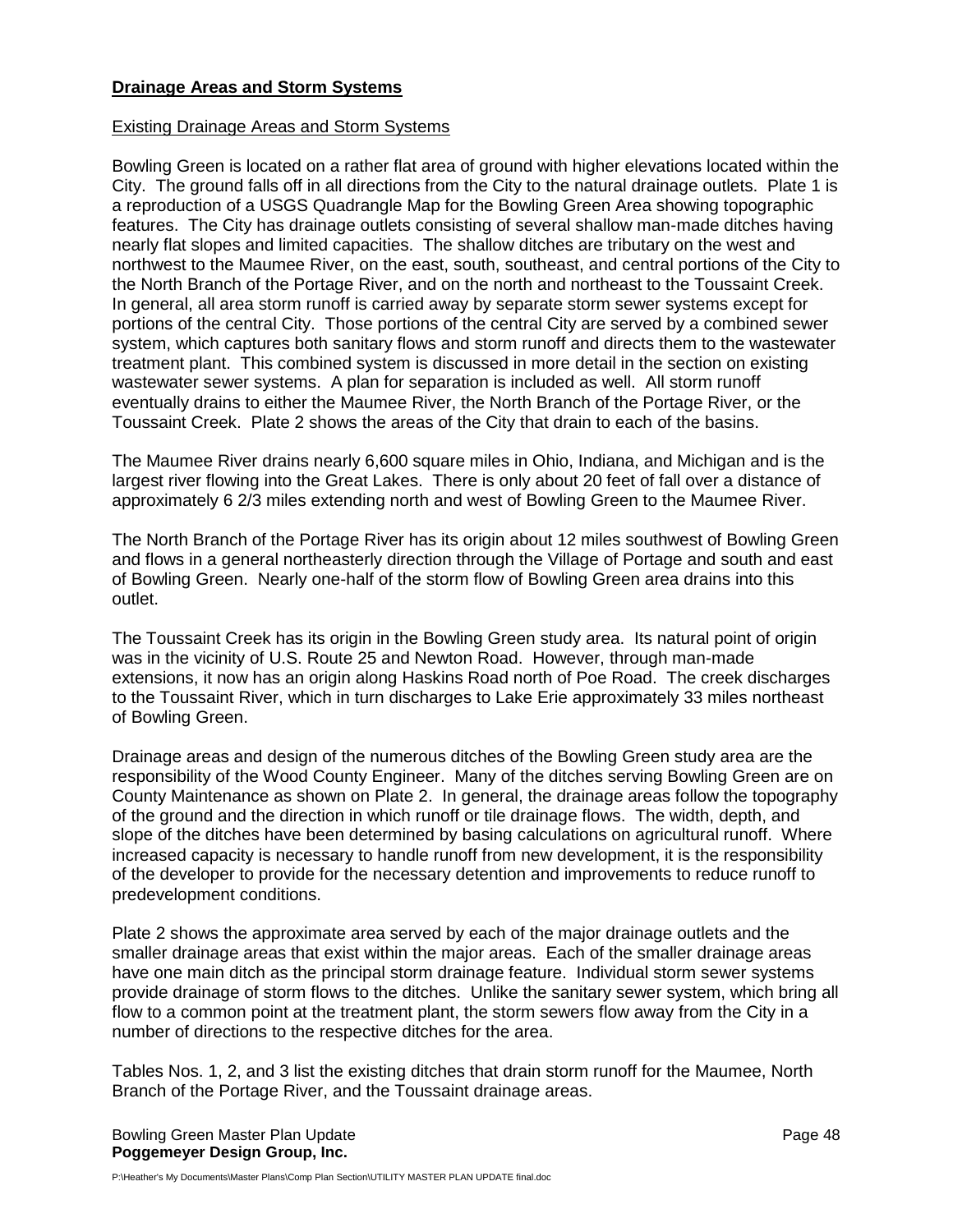# TABLE 1 EXISTING DITCHES TRIBUTARY TO THE MAUMEE RIVER

| Name                        | <b>Number</b> | Location                                                                                                                                                                       |
|-----------------------------|---------------|--------------------------------------------------------------------------------------------------------------------------------------------------------------------------------|
| Asmus Ditch                 | 2090          | Originates 1/4 mile west of Brim Road and 1/8<br>mile north of Van Camp - flows east to Brim<br>Road thence north along Brim Road.                                             |
| <b>Belleville Ditch</b>     | 2313          | Originates south of Sheffield Drive and west of<br>Stonegate Boulevard - flows north across<br>Conneaut Avenue, Poe Road, and the<br>abandoned B & O Railroad to Haskins Road. |
| Belleville Ditch, Branch #1 | 2313          | Originates sough of Pearl Street and near<br>Mitchell Road - flows west across Mitchell Road<br>thence north parallel to Mitchell Road to main<br>Belleville Ditch.            |
| Belleville Ditch, Branch #3 | 2313          | Originates north of U.S. Route 6 and west of<br>Mitchell Road - flows north to ditch 2313 Branch<br>#1.                                                                        |
| <b>Rahdert Ditch</b>        | 2380          | Originates south of Sand Ridge Road and west<br>of Mitchell Road - flows west to Liberty Hi Road<br>then north.                                                                |
| Gillespie Ditch             | 2413          | Originates south of U.S. Route 6 between<br>Rudolph and Mitchell Roads - flows west across<br>Mitchell Road and continues west and north.                                      |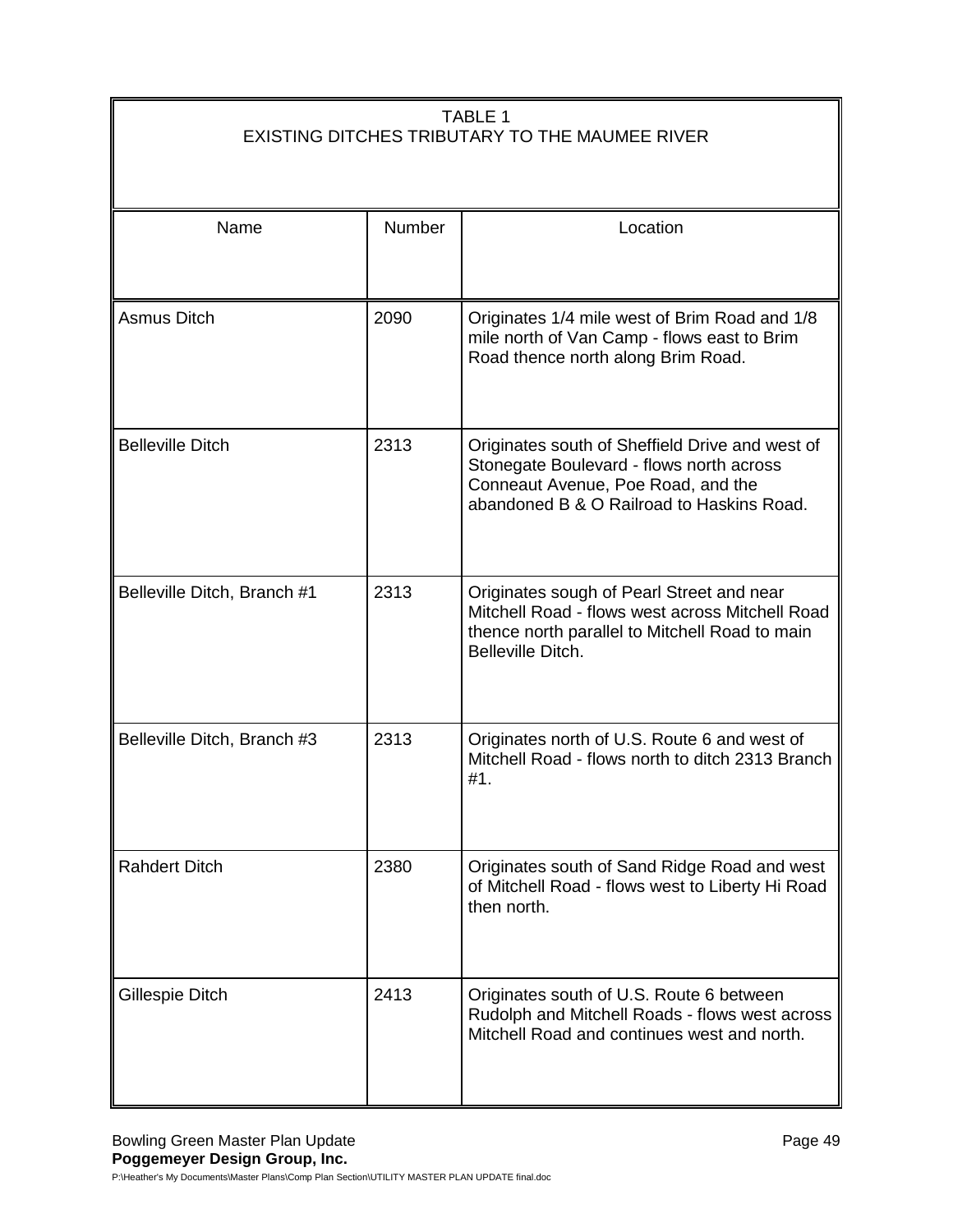| TABLE 2<br>EXISTING DITCHES TRIBUTARY TO THE NORTH BRANCH OF THE PORTAGE RIVER |        |                                                                                                                                   |  |  |  |
|--------------------------------------------------------------------------------|--------|-----------------------------------------------------------------------------------------------------------------------------------|--|--|--|
| Name                                                                           | Number | Location                                                                                                                          |  |  |  |
| <b>Zimmerman Ditch</b>                                                         | 732    | Originates north of Kramer Road at<br>South Main Street and flows east to<br>$1 - 75.$                                            |  |  |  |
| <b>Roe Ditch</b>                                                               | 1468   | Originates sought of Sand Ridge<br>Road and west of Rudolph Road -<br>flows south.                                                |  |  |  |
| <b>McElmurry Ditch</b>                                                         | 2121   | Originates south of Napoleon Road<br>and west of Klotz Road - flows<br>northeasterly to Hyduke Ditch.                             |  |  |  |
| <b>Russell Ditch</b>                                                           | 2166   | Originates south of Gypsy Lane<br>Road and east of CSX Railroad -<br>flows east.                                                  |  |  |  |
| <b>Hyduke Ditch</b>                                                            | 2314   | Originates east of South College<br>Drive and north of Robinwood Lane<br>- flows north-easterly to Wooster<br>Street thence east. |  |  |  |
| Carpenter Ditch                                                                | 2346   | Originate south of Sand Ridge<br>Road and east of Rudolph Road -<br>flows south.                                                  |  |  |  |
| <b>Carter Ditch</b>                                                            | 2347   | Originates south of Napoleon Road<br>and west of Campbell Hill Road -<br>flows east.                                              |  |  |  |
| Portage Township Trustees Ditch                                                | 2358   | Originates south of Kramer Road<br>and east of South Main Street -<br>flows east.                                                 |  |  |  |
| <b>Fearnside Ditch</b>                                                         | 2408   | Originates north of Poe Road and<br>west of Mercer Road - flows north<br>thence east.                                             |  |  |  |
| <b>Curtice-Davis Ditch</b>                                                     | 2414   | Originates north of U.S. Route 6<br>and east of South Main Street -<br>flows east.                                                |  |  |  |
| Poe Road                                                                       |        | Originates south of Poe Road and<br>east of Mercer Road - flows east.                                                             |  |  |  |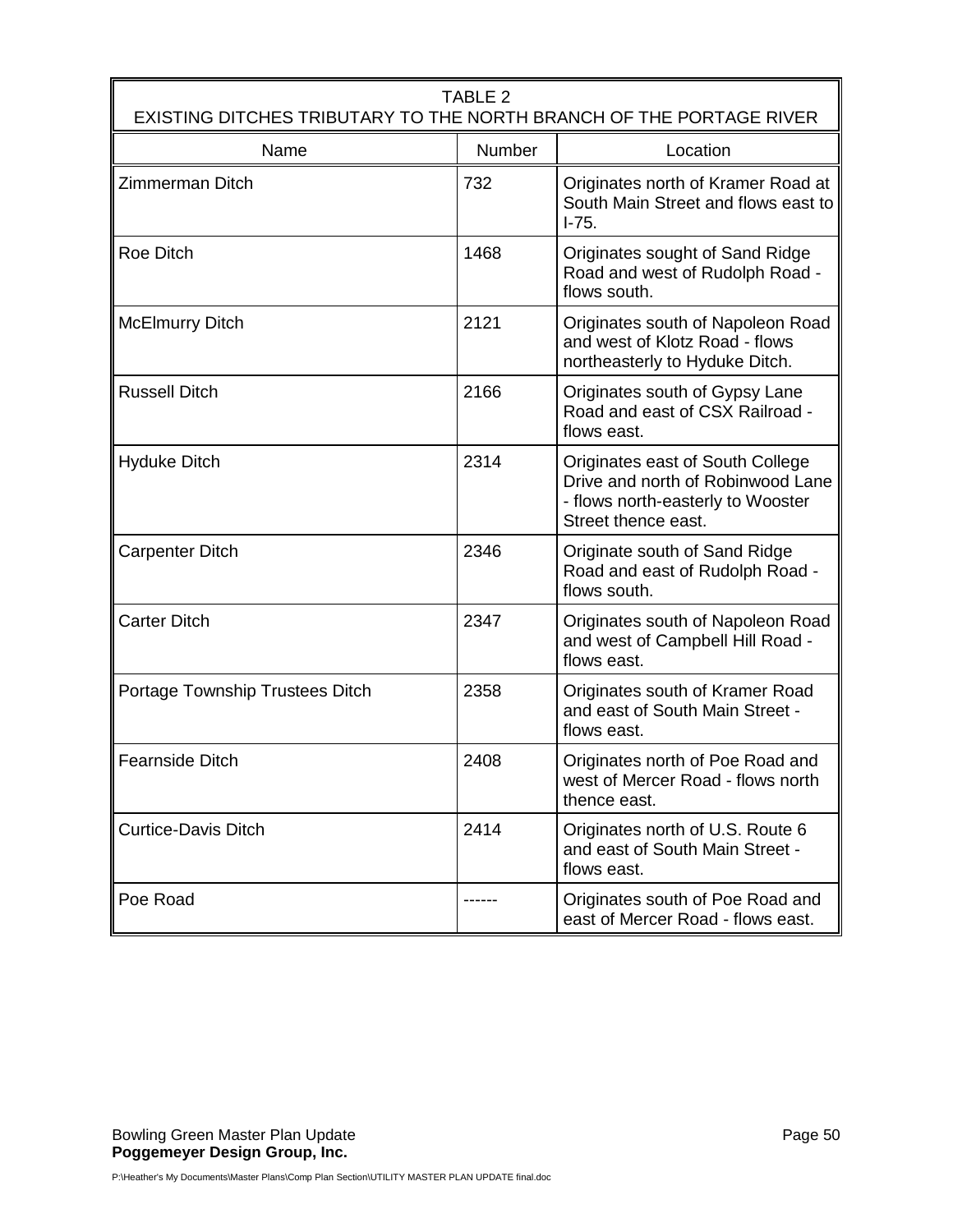| TABLE 3<br>EXISTING DITCHES TRIBUTARY TO THE TOUSSAINT CREEK |               |                                                                                                                  |
|--------------------------------------------------------------|---------------|------------------------------------------------------------------------------------------------------------------|
| Name                                                         | <b>Number</b> | Location                                                                                                         |
| Catherine Knauss Ditch                                       | 1145          | Originates south of Newton Road and east of<br>Dunbridge Road - flows east.                                      |
| <b>Newton Ditch</b>                                          | 1159          | Originates south of Newton Road at North<br>College Drive - flows east to Mercer Road<br>thence north.           |
| <b>Catherine Knauss Ditch</b>                                | 1318          | Originates north of Gallier Road and east of<br>Dunbridge Road - flows east to Reber Ditch.                      |
| <b>Haswell Ditch</b>                                         | 1909          | Originates north of Gallier Road and west of<br>Dunbridge Road - flows north.                                    |
| <b>Euler Ditch</b>                                           | 1959          | Originates north of Newton Road and east of<br>Dunbridge Road - flows north.                                     |
| George Knauss Ditch                                          | 2116          | Originates south of Bishop Road between<br>North Main Street and Brim Road - flows south<br>thence east.         |
| North Main Street Ditch                                      |               | Originates north of Parkview Drive and west of<br>CSX Railroad - flows north parallel to the<br>railroad tracks. |

## Storm Water Runoff Design Criteria

For this report the rate of storm water runoff is calculated by using the Rational Method as was used in past updates to the report. This method yields fairly accurate results for the Bowling Green area. This design method calculates the quantity of flow with input of rainfall intensity, rainfall frequency, coefficient of runoff and acres in the drainage area.

The formula used when calculating the rate of storm water runoff is:  $Q = CIA$ .

 $Q =$  the quantity of flow in cubic feet per second.

 $C =$  the coefficient of runoff, 0.10 is the figure used in this study because all new development requires on-site retention to release flow at an equivalent rate for pre-development C factor. Impervious areas have a coefficient of .90.

I = the average rainfall intensity in inches per hour taken from the City of Toledo/U.S. Department of Commerce two year storm curve, 25 year per ODOT Zone A for Bowling Green area.

 $A =$  the drainage area in acres.

The design of culverts is also based on the Rational Method.

The condition of the numerous ditches in the Bowling Green study area greatly affects how efficiently storm water runoff is carried away. The design and maintenance of most of the ditches in the study, with the exception of Poe Ditch and North Main Street Ditch, is the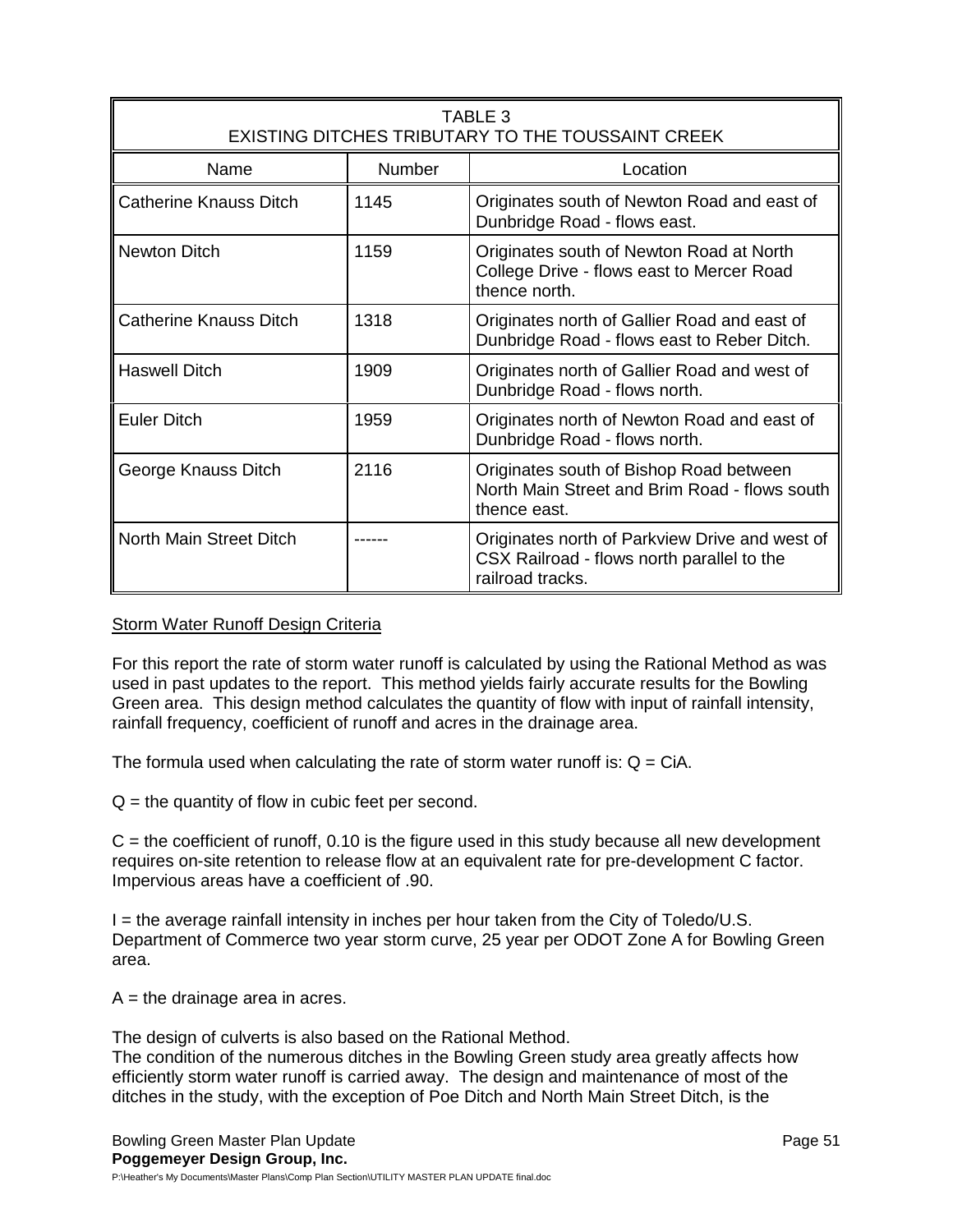responsibility of the Wood County Engineer. Therefore, in the computation of ditch capacities, the Wood County Engineer's ditch profiles were used.

Nearly all future development in the Bowling Green study area will require the construction of detention basins to reduce runoff from the development. This is required in order to prevent the ditches from receiving more storm water than their design capacity, which could cause the ditch to overflow its banks and flooding.

#### Detention Basin Design Criteria

Detention basins shall be designed to store the storm water volume generated by a 25-year storm using post development runoff minus the allowable discharge to the receiving ditch or sewer.

The allowable discharge from any design area to the receiving ditch or sewer shall be equal to the flow generated by a 2 year - 30 minute storm at an agricultural discharge of  $C = 0.10$ . The allowable Q out =  $0.10 \times 1.80 \times A = 0.18A$ .

#### Proposed Drainage System Improvements

#### General Drainage Improvements

As previously mentioned, the Wood County Engineer is responsible for the maintenance of most of the drainage ditches that transport storm water runoff away from Bowling Green. It is the responsibility of the City to ensure that the runoff from the City reaches these ditches in the most direct manner while at the same time preventing downstream flooding caused by too great a volume of water in the ditches. The City's detention requirements will help reduce the peak flows from new developments, although the overall volume of runoff will increase.

In general, proposed improvements to the storm sewer system will follow the recommendations made in the previous Master Plan. The recommendations of the previous Master Plan offer reasonable solutions to the problems of properly managing area storm water runoff. The storm sewer sizing is based on current City design standards with the assumptions shown in the calculations in Appendix A.

All areas within the current land use plan were considered in the calculations. Areas that may possibly develop outside the study limits of this plan should be handled on a case-by-case basis taking into consideration the type of development proposed and the impact it would have on the existing drainage area.

There are several smaller drainage areas within each of the three major drainage areas. See Plate 2. Each of these smaller drainage areas has a county ditch to serve as the outlet for storm water. Each of the ditches in the study area are designated by a county ditch name and county ditch number with the exception of Poe Ditch and North Main Street Ditch which were constructed by the City of Bowling Green. The county ditch names sometimes change and are named for the person who most recently petitioned the county for improvements to the ditch. The county ditch numbers, however, do not change. Because of these facts, the following report will refer initially to the ditches by name and by number; all subsequent reference to the ditches will be by ditch number only.

Wherever any ditches referred to in the report are not recommended for improvements, the following should be understood. If and when development occurs in those areas, storm drainage design shall be treated on a case-by-case basis. Any ditch or storm sewer

Bowling Green Master Plan Update **Page 52 Page 52 Poggemeyer Design Group, Inc.**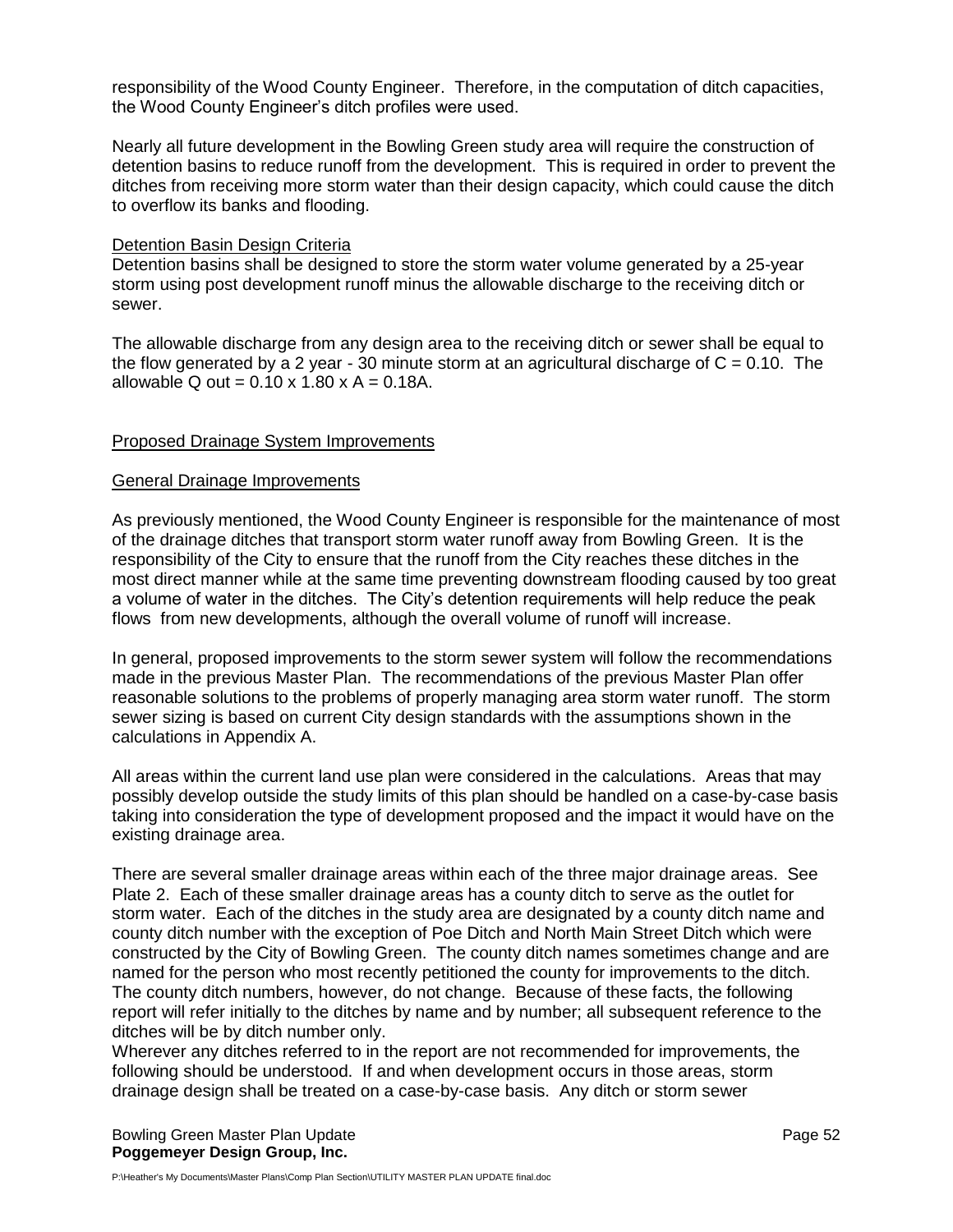improvements that are proposed must be of sufficient capacity to convey storm runoff from the proposed site as well as storm runoff that could be generated by all upstream areas of the watershed.

Complete drainage calculations must be submitted for all proposed developments. The calculations must be prepared by the developer's engineer and must be approved by the Wood County Engineer for all properties outside the Corporate Limits and by the City of Bowling Green's Director of Public Works for all properties within, or adjacent to, the Corporate Limits.

No work will be permitted on proposed drainage improvements until after the respective approvals are obtained.

## Maumee Watershed Proposed Improvements

## Asmus Ditch - County Ditch #2090

This ditch serves as the drainage outlet for lands adjacent to Brim Road lying north of Van Camp Road and south of Bishop Road. Development is occurring in the drainage area; but with proper on-site storm water management, the ditch should be adequate. However, if it becomes desirable to enclose the ditch, calculations have been completed to show the proper sewer sizes. Estimated Cost: \$3,945,240.

At this time, no improvements are recommended for County Ditch #2090 until development occurs in the watershed, which may require enclosure.

#### Belleville Ditch - County Ditch #2313

This ditch serves as the drainage outlet for lands east and west of the ditch and West Wooster Street on the south. The developed areas tributary to the ditch include all of the Belleville Acres Subdivision, the Quail Hollow Subdivision, the Brown Estates Subdivisions, Sequoia Heights, Coventry, Foxgate Farms, and Greenwood Gardens, and Stonegate Subdivisions south of Conneaut Avenue as far west as Beech Lane. Areas served by this ditch that include lands north of the Corporate Limits to Bishop Road; the land adjacent to the ditch between the south line of the Quail Hollow Subdivision on West Poe Road; and the lands lying west of Wintergarden Road between the south line of Greenwood Gardens Plat I and West Wooster Street and east of Wintergarden Road between the south line of Brown Estates Plats 2 and 3 and West Wooster Street. Storm Sewer Improvements proposed in this drainage area are:

- 1. The construction of 27" through 36" storm sewer along Wintergarden Road between Conneaut Avenue and West Wooster Street. Estimated Cost: \$200,668.
- 2. The construction of 24" through 36" storm sewer along Haskins Road from County Ditch #2313. Estimated Cost: \$287,630.

A detention basin to be located west of Haskins Road where County Ditch #2313 meets Haskins Road was recommended in the 1979 Belleville Ditch Drainage Study. However, the City improvements and maintenance program has reduced the need for this basin. If it becomes necessary to construct this basin in the future, it is estimated that it will cost \$688,000 to construct.

## Belleville Ditch Branch # 1 - County Ditch #2313

This ditch serves as the drainage outlet for lands adjacent to Mitchell Road lying north of Sand Ridge Road and south of Bishop Road. The developed areas tributary to the ditch include all of the Westgate area, Oak Meadows Plats 1, 2, and 3, Old Hickory Estates Plat 1, Stone Ridge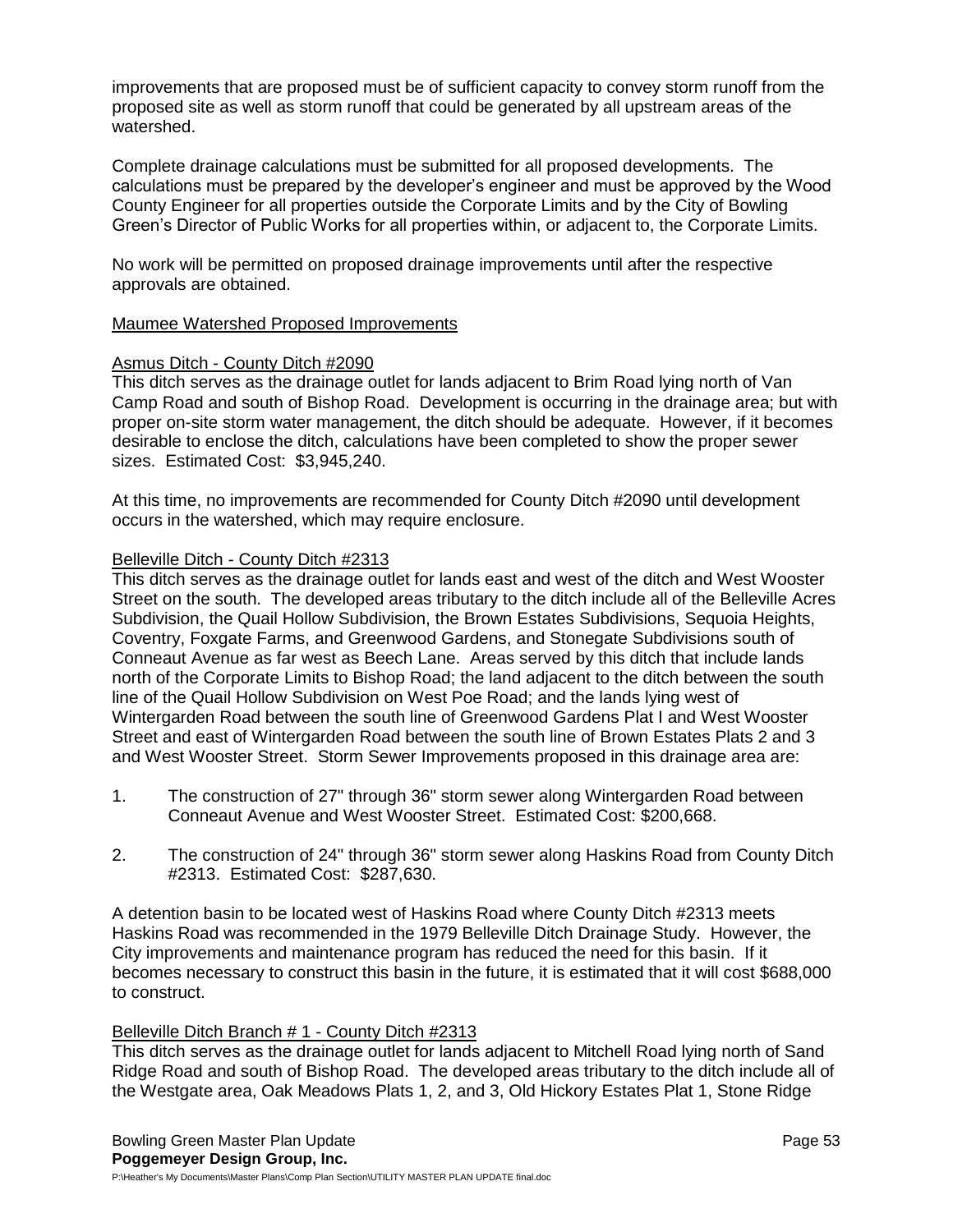Golf Course Subdivision, Greenwood Gardens Plat 2 and the part of Greenwood Gardens Plat 1 lying west of Beech Lane. Areas served by this ditch that are still undeveloped include some of the land between Bowling Green Road West lying east of Mitchell Road; land bounded by the corporate limits on the east and south, Mitchell Road on the west, and West Poe Road and the abandoned railroad from Mitchell Road to the Corporate Limits; the land adjacent to Mitchell Road between the abandoned railroad and Bishop Road.

## Storm Sewer Improvements

Storm Sewer Improvements proposed in this drainage area include:

- 1. The construction of a 30" through 54" storm sewer along Mitchell Road from Sand Ridge Road north for a distance of approximately 3,600 feet. Estimated Cost: \$564,455. Recommended improvements were not made in this area. An 18" to 24" storm sewer has been constructed for part of this length. Future extensions to the south should be 18" storm sewers.
- 2. The construction of a 21" through 42" storm sewer along Bowling Green Road West from the Pearl/Wooster intersection west to Mitchell Road. Estimated Cost: \$564,350.
- 3. A 24" to 36" storm sewer along West Poe Road from Mitchell Road easterly for approximately 1,700 feet. Estimated Cost: \$200,473.
- 4. A 27" and 42" storm sewer along West Poe Road discharging to a sewer flowing northerly from Poe Road to the abandoned railroad. Estimated Cost: \$286,663.
- 5. A 24", 30", and 36" storm sewer is also proposed on Martindale Road from Melrose Street, which is presently a City Park where no development will be permitted. Estimated Cost: \$208,775.

## Ditch Improvements

Proposed ditch improvements in this drainage area include the following:

- 1. A new ditch along the south side of the abandoned railroad east of Mitchell Road for a distance of approximately 2,400 feet. This ditch will outlet to branch #1 of County Ditch # 2313 on the west side of Mitchell Road and will intercept storm water flows from the north-south sewer beginning at West Poe Road. The estimated project cost is \$50,000.
- 2. Increasing the capacity of Branch #1 of County Ditch #2313 by widening from 3,500 feet south Bowling Green Road West to a point approximately 2,100 feet north of the abandoned railroad on Mitchell Road. The estimated cost is \$540,000.

## Detention Basin

A detention basin is another proposed improvement. The location of the proposed detention basin will be on Mitchell Road north of the abandoned railroad. Construction of this basin should not be considered until the drainage area is further developed and impact of increased runoff is known. After the drainage area is more fully developed it is possible that the proposed retention basin could be eliminated or constructed smaller than shown in the calculations. Estimated Cost: \$750,000.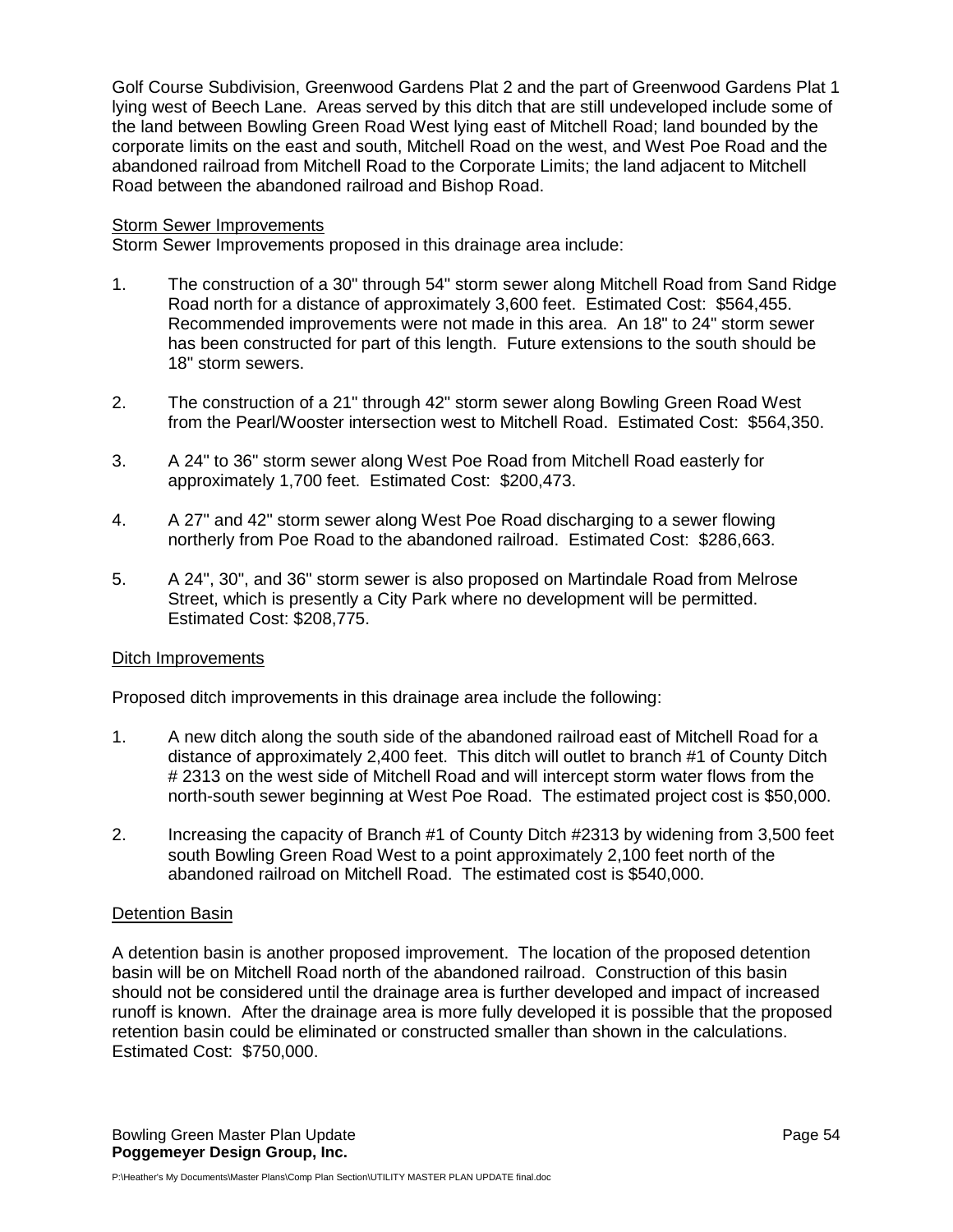## Estimated Construction Costs Maumee Watershed

The estimated costs of the recommended proposed Drainage System Improvements to the Maumee Watershed are based on prices current as of 2003 and include 10 percent for the contingencies and 20 percent for design, legal, and other costs. The Asmus Road Ditch enclosure cost is not included as it is highly speculative.

| <b>Belleville Ditch Watershed</b>                           |                       |
|-------------------------------------------------------------|-----------------------|
| Sewer                                                       | <b>Estimated Cost</b> |
| Wintergarden Road Sewer                                     | \$200,668.00          |
| <b>Haskins Road Sewer</b>                                   | \$287,630.00          |
| <b>Haskins Road Retention Basin</b>                         | \$688,000.00          |
| <b>BELLEVILLE DITCH WATERSHED TOTAL</b>                     | \$1,176,298.00        |
| Belleville Ditch Branch #1 Watershed                        |                       |
| <b>Mitchell Road Sewer</b>                                  | \$564,455.00          |
| <b>Bowling Green Road Sewer</b>                             | \$564,350.00          |
| West Poe Road                                               | \$200,473.00          |
| Poe Road Sewer to North                                     | \$286,663.00          |
| <b>Martindale Road Sewer</b>                                | \$208,775.00          |
| New Abandoned Railroad Ditch                                | \$50,000.00           |
| Belleville Ditch Branch #1 Widening                         | \$540,000.00          |
| Mitchell Road Retention Basin                               | \$750,000.00          |
| <b>BELLEVILLE DITCH BRANCH #1</b><br><b>WATERSHED TOTAL</b> | \$3,164,716.00        |
| <b>MAUMEE WATERSHED TOTAL</b>                               | \$4,341,014.00        |

## Portage Watershed Proposed Improvements

## Zimmerman Ditch - County Ditch #732

This ditch serves as the drainage outlet for land lying north of Kramer Road between South Main Street and the North Branch of the Portage River. No improvements are recommended for County Ditch #732 until development occurs in the area.

## Roe Ditch - County Ditch #1468

This ditch serves as the drainage outlet for developed land north of Sand Ridge Road to north of North Street; and lands presently undeveloped adjacent to the ditch between Sand Ridge Road and Kramer Road.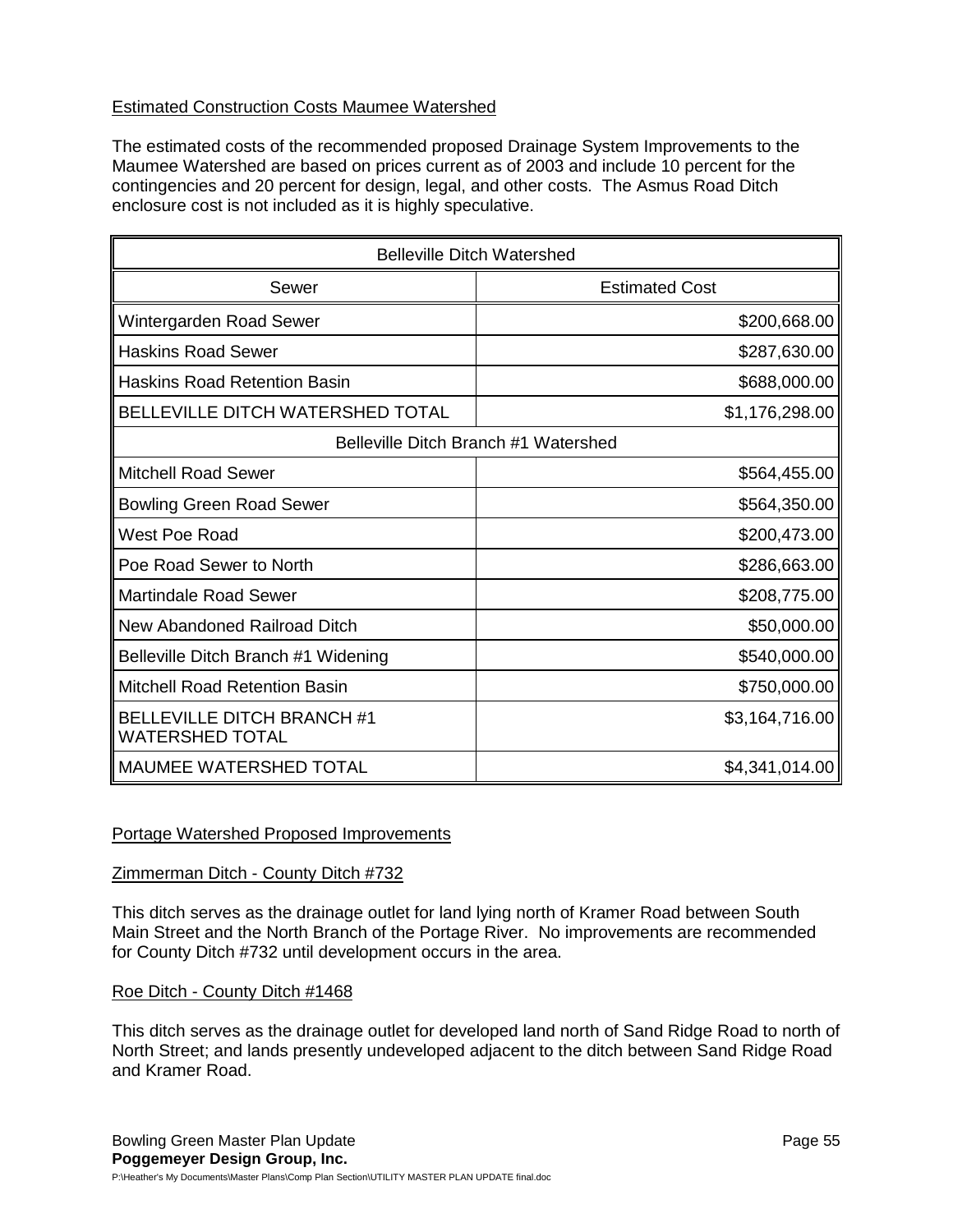Proposed improvements in the county ditch #1468 drainage area include the following:

- 1. Enclosure of the ditch with 42" to 48" storm sewer from Sand Ridge Road to U.S. Route 6. Estimated Cost: \$629,876.
- 2. Construction of a 9 acre-ft. retention basin south of U.S. Route 6. Estimated Cost: \$261,000.

#### McElmurray Ditch - County Ditch #2121

This ditch serves as the drainage outlet for lands lying south of Napoleon Road between the railroad and Cherry Hill Drive and land north of Napoleon Road between South College Drive and the Corporation line east of the ditch. The ditch outlets to the Hyduke Ditch at Scott Hamilton Drive and State Street.

The proposed improvements in the County Ditch #2121 drainage area include the following:

1. Enclosure of the ditch from Klotz Road to the east side of Cherry Hill Drive and enclosure of the ditch from Napoleon Road to the proposed enclosure of the Hyduke Ditch at State Street. Costs for both improvements are estimated at \$783,314.

#### Russell Ditch - County Ditch #2166

This ditch serves as the drainage outlet for lands adjacent to East Gypsy Lane Road between the Conrail Railroad and the North Branch of the Portage River.

The proposed improvements to the County Ditch #2166 drainage area include the following:

- 1. Construction of a trunk storm sewer in the location of the existing ditch from the railroad to the existing 60" culvert under Interstate 75 and of a storm sewer along Campbell Hill Road from approximately 1200' north of East Gypsy Lane Road to East Gypsy Lane Road. Estimated Cost: \$1,124,557.
- 2. Cleaning and widening the existing ditch between Interstate 75 and the North Branch of the Portage River to provide adequate capacity for design flows. Estimated Cost: \$80,000.

## Hyduke Ditch - County Ditch #2314

This ditch serves as the drainage outlet for the lands lying between Ninth Street and Clough Street from the Conrail Railroad to High Street; between Scott Hamilton Drive to the alley between Baldwin Avenue and State Street; and lands lying south of East Wooster Street from the alley between Baldwin Avenue and State Street to Interstate 75.

The proposed improvements to the County Ditch #2314 drainage area include the following:

1. Enclosure of the ditch from East Wooster Street south to the Corporation Line along the south side of Amherst Village with twin horizontal elliptical reinforced concrete pipe (HERCP) and from the southeast corner of Amherst Village to Scott Hamilton Drive at State Street with twin HERCP and the ditch along Scott Hamilton Drive from State Street to the existing twin 36" with twin 42" HERCP. Estimated Cost: \$1,183,364.

#### Carpenter Ditch - County Ditch #2346

Bowling Green Master Plan Update **Page 56** and the Page 56 and the Page 56 and the Page 56 and the Page 56 and the Page 56 and the Page 56 and the Page 56 and the Page 56 and the Page 56 and the Page 10 and the Page 10 and **Poggemeyer Design Group, Inc.**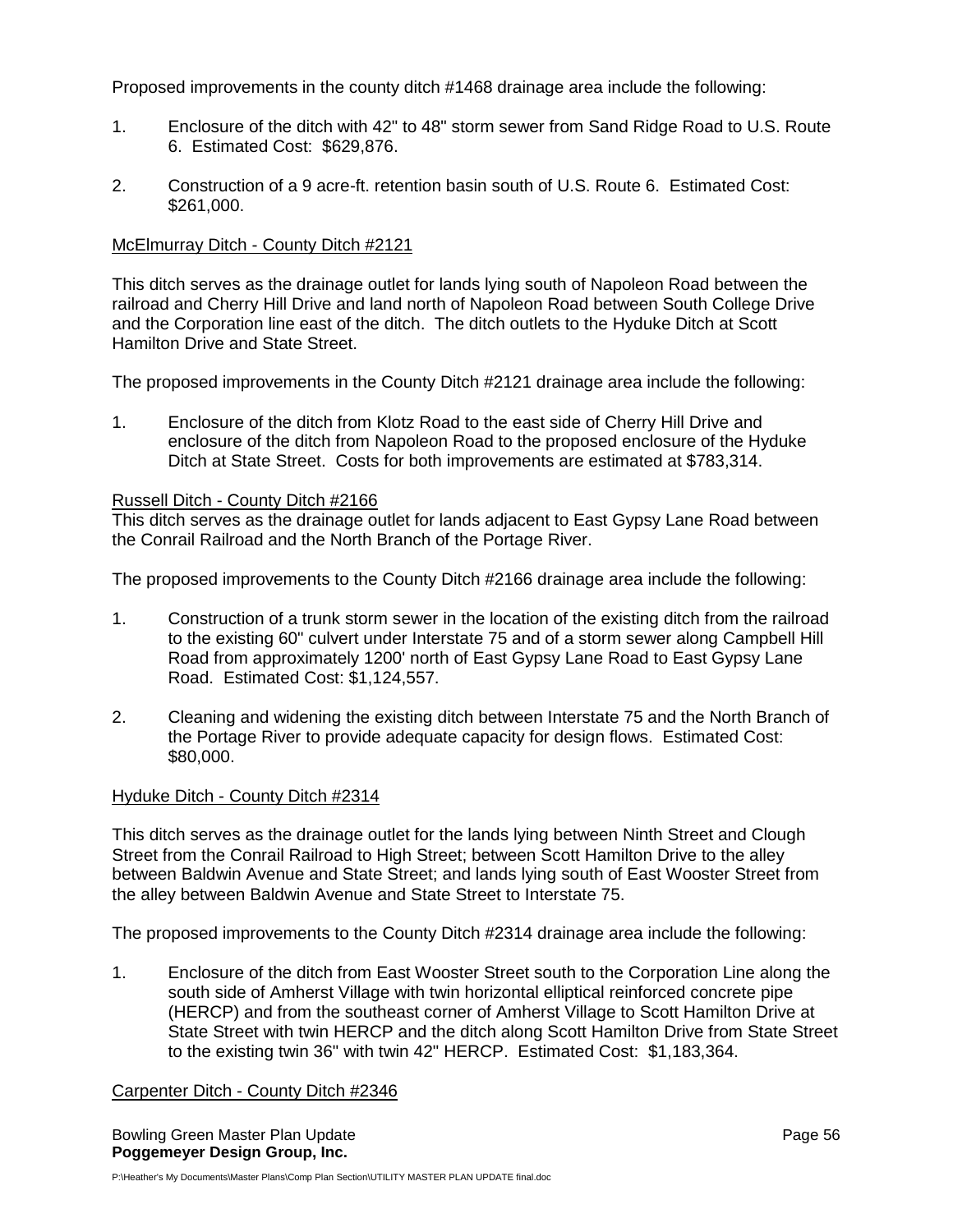This ditch serves as the drainage outlet for lands lying north of Sand Ridge Road to the Corporation Line between Baker Drive and Wintergarden Road except for the area of North Street, South Street, and Sharon; between Sand Ridge Road and West Gypsy Lane Road between Rudolph Road and the Slippery Elm Trail; and south of West Gypsy Lane Road to U.S. Route 6 from just west of Rudolph Road to the Gypsy Lane Estates Mobile Home Park.

The proposed improvements to the County Ditch #2346 drainage area include the following:

- 1. Construction of a storm sewer beginning on Baker Drive extending south to Sand Ridge Road; then west along Sand Ridge Road to Rudolph Road; then south along Rudolph Road to West Gypsy Lane Road and County Ditch #2346 and of a storm sewer beginning on Avery Drive extending south to West Gypsy Lane Road; then west along West Gypsy Lane Road to Rudolph Road and County Ditch #2346 and of storm sewers on West Gypsy Lane Road and Sand Ridge Road west of Rudolph Road. Estimated Cost: \$837,216.
- 2. Construction of a storm water retention basin on the south side of U.S. Route 6, which will empty into County Ditch #2346. Estimated Cost: \$397,300.
- 3. Cleaning and widening County Ditch #2346 between West Gypsy Lane Road and U.S. Route 6. Estimated Cost: \$40,000.

## Carter Ditch - County Ditch #2347

This ditch serves as the drainage outlet for lands lying adjacent to Napoleon Road from the County Ditch #2121 eastern drainage boundary to the North Branch of the Portage River.

The proposed improvements to the County Ditch #2347 drainage area include the following:

- 1. Construction of a storm sewer along Napoleon Road from the corporate limits to Interstate 75. This proposed sewer will be installed in the existing open ditch and empty to the ditch on the east side of Interstate 75 through an existing 60" culvert under Interstate 75 and construction of storm sewers along Campbell Hill Road to approximately 900 feet south of Napoleon Road. Estimated Cost: \$1,124,557.
- 2. Cleaning and widening the existing ditch between Interstate 75 and the North Branch of the Portage River to provide adequate capacity for design flows. Estimated Cost: \$68,000.

## Portage Township Trustees Ditch - County Ditch #2358

This ditch serves as the drainage outlet for lands lying south of Sand Ridge Road to Gypsy Lane Road between South Main Street and the Slippery Elm Trail; south of Napoleon Road to Gypsy Lane Road between South Main Street and the Conrail Railroad; and south of Gypsy Lane Road to U.S. Route 6 adjacent to South Main Street area. This area was also studied in 1994 and 1999. The recommendations and cost estimates for this area are developed from these studies.

The proposed improvements to serve this area include the following:

1. Ditch widening and cleaning is estimated at \$176,000.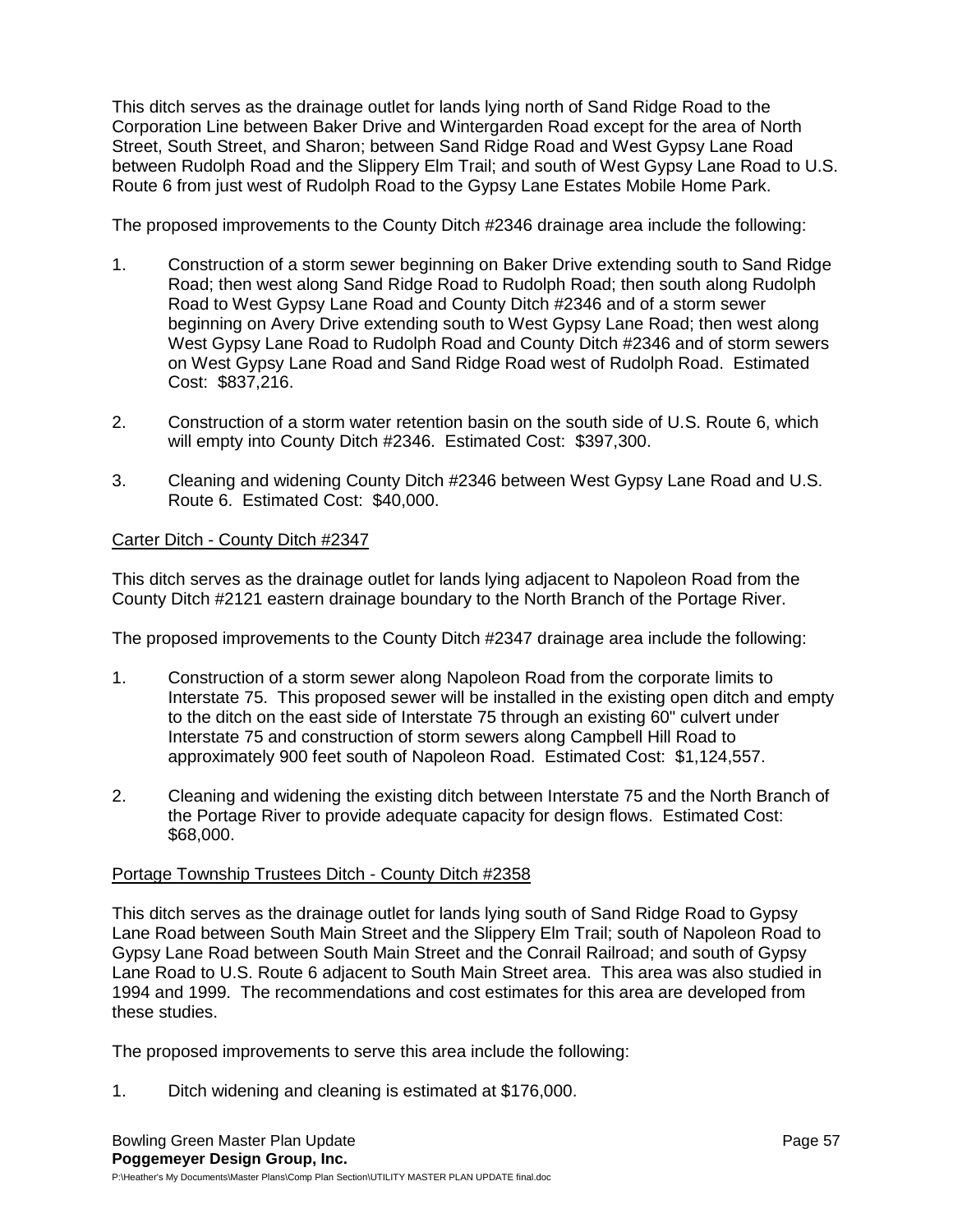- 2. Construction of a storm trunk sewer along South Main Street from Gypsy Lane Road to Kramer Road. Estimated Cost: \$1,010,000.
- 3. Construction of an 11.2-acre detention pond south of Colony Lane. Estimated Cost: \$200,000.
- 4. Construction of storm sewers along South Main Street from West Gypsy Lane Road to Napoleon Road. Estimated Cost: \$1,621,000.
- 5. Proposed storm pump station, force main and detention pong near Maple Street extended. Estimated Cost \$610,000. The detention pond will intercept flows from the existing combined sewer on Maple Street and redirect flows south via a force main to Gypsy Lane Road at Avery Drive. This change in drainage area will require approval of the Wood County Commissioners.

#### Fearnside Ditch - County Ditch #2408

This ditch serves as the drainage outlet for lands lying north of East Poe Road and south of Newton Road from the west side of Wood County Airport property to Interstate 75 and lands lying south of Gallier Road from Interstate 75 to Carter Road. No improvements are recommended for County Ditch #2408 until development occurs in the drainage area.

#### Curtis - Davis Ditch - County Ditch #2414

This ditch serves as the drainage outlet for lands adjacent to U.S. Route 6 from South Main Street to just east of Klopfenstein Road and drains through County Ditch #2414 to the North Branch of the Portage River.

The proposed improvements to the County Ditch #2414 drainage area include the following:

- 1. Construction of a sewer on the north side of and parallel to U.S. Route 6 that will outlet to County Ditch #2414 through an existing 42 inch culvert under U.S. Route 6. Estimated Cost: \$614,276.
- 2. Construction of a sewer along Klopfenstein Road beginning approximately 1,000 feet south of Gypsy Lane Road and extending south across U.S. Route 6 to County Ditch #2414. The existing 21-inch culvert across U.S. Route 6 is inadequate and will have to be replaced with a new 42-inch culvert. Estimated Cost: \$329,095.
- 3. Cleaning and widening of the portion of County Ditch #2414 lying south of U.S. Route 6 to the North Branch of the Portage River. Estimated Cost: \$121,800.

#### Poe Ditch

This ditch serves as the drainage area for all of the Enterprise-Summit Area; the Fairview-Meeker-Gorrell Area; the BGSU Campus and areas adjacent to the ditch. This includes all of the area of the City that is served by combination sewers and drains through Poe Ditch to the North Branch of the Portage River at East Poe Road and State Route 105.

The proposed improvements to the Poe Ditch Drainage area include the following: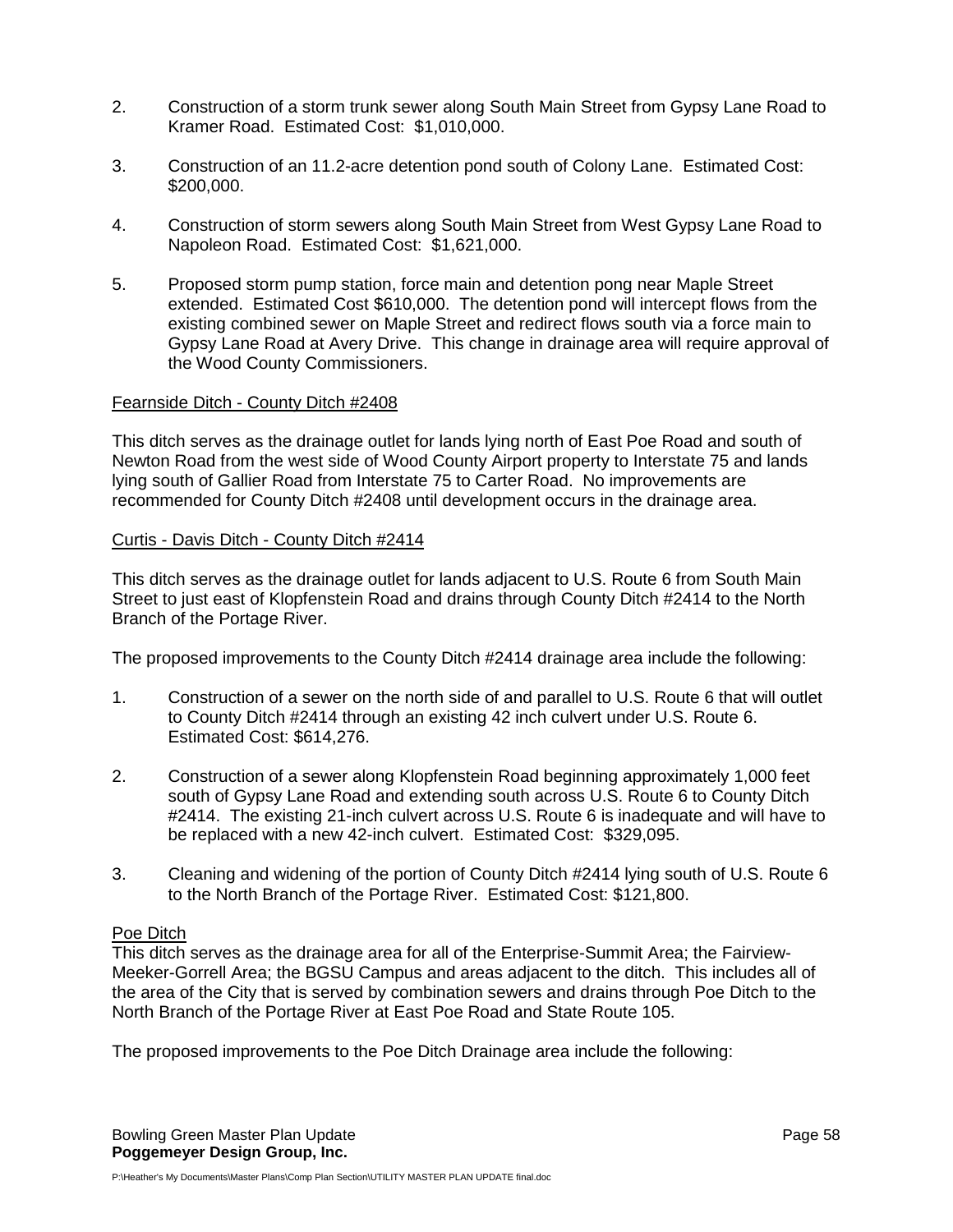- 1. Culvert replacement at Dunbridge Road and the construction of a 140 acre-foot retention pond adjacent to Poe Ditch and east of Dunbridge Road. Costs are estimated at \$950,000.
- 2. Replacement of the three culverts downstream from the proposed retention basin. Costs are estimated at \$360,000.
- 3. Cleaning of Poe Ditch from the proposed retention pond to State Route 105. Costs are estimated at \$58,000.
- 4. Enclosure of that part of Poe Ditch from Mercer Road to Interstate 75. Costs are estimated at \$4,395,820.
- 5. Although the areas of the City that are drained by combined sewers to Poe Ditch appear to be adequately served by the existing combined trunk sewers, it should be mentioned that the Fairview, Meeker, Gorrell system should be extended to the west along West Wooster Street from Meeker Street to Western Avenue. Costs are estimated at \$323,123.

Other areas of the City that are served by existing combined sewers that experience drainage problems can be served with lateral extensions from the existing combined trunk mains as needed. The CSO separation plan must be considered when future storm sewer extensions are planned.

## Estimated Construction Costs Portage Watershed

The estimated costs of the proposed Drainage System Improvements to the Portage Watershed are based on prices current as of 2002, and include 10 percent for contingencies and 20 percent for design, legal, and other costs.

| <b>Roe Ditch Watershed</b> |              |
|----------------------------|--------------|
|                            |              |
| <b>Ditch Enclosure</b>     | \$629,876.00 |
|                            |              |
| <b>Retention Basin</b>     | \$261,000.00 |
|                            |              |
| ROE DITCH WATERSHED TOTAL  | \$890,876.00 |
|                            |              |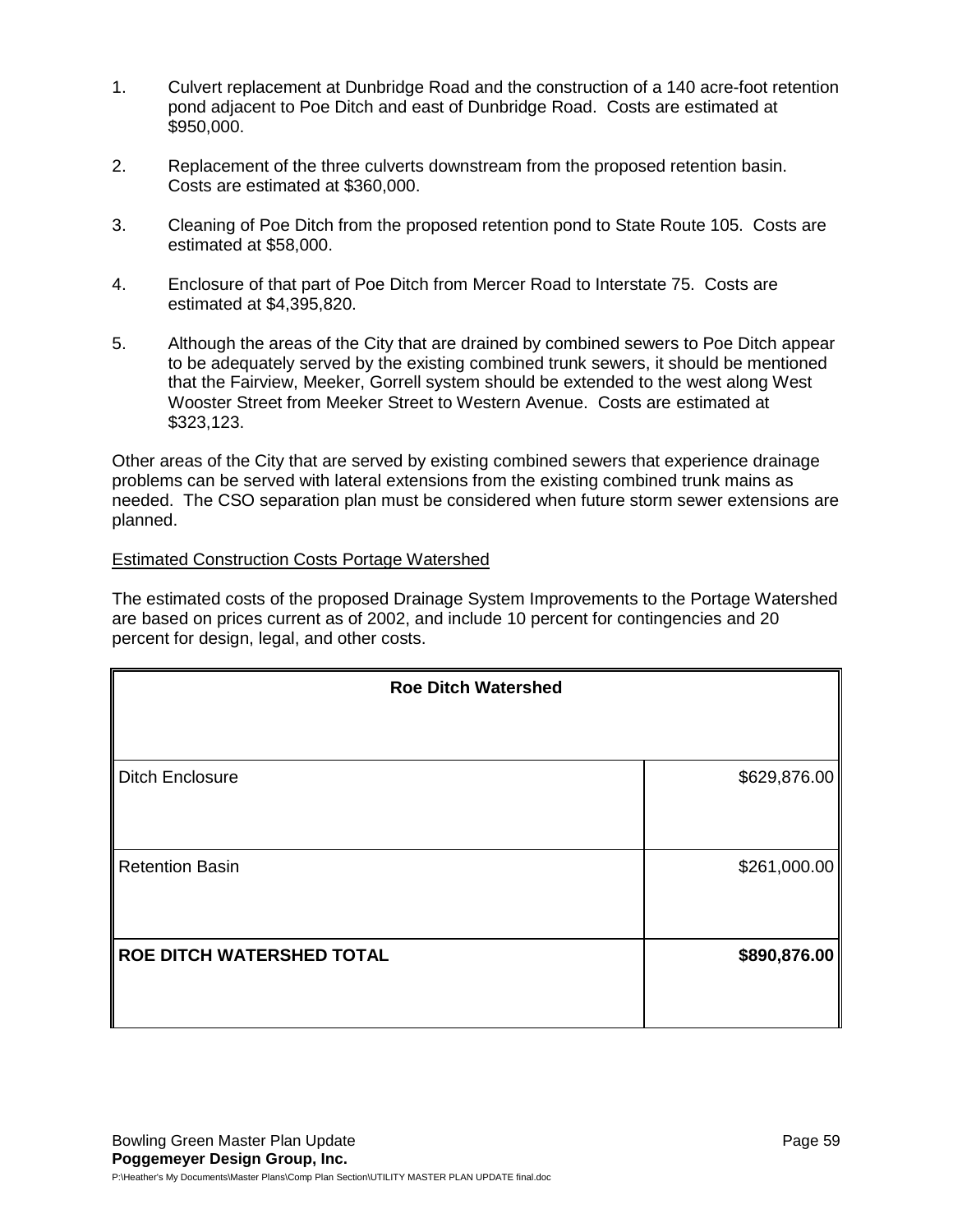| <b>McElmurry Ditch Watershed</b>                  |                |
|---------------------------------------------------|----------------|
| Ditch enclosure on and north of Napoleon Road     | \$783,314.00   |
| MCELMURRY DITCH WATERSHED TOTAL                   | \$783,314.00   |
| <b>Russell Ditch Watershed</b>                    |                |
| East Gypsy Lane Road and Campbell Hill Road Sewer | \$1,124,557.00 |
| <b>Russell Ditch Widening</b>                     | \$80,000.00    |
| <b>RUSSELL DITCH WATERSHED TOTAL</b>              | \$1,204,557.00 |
| <b>Hyduke Ditch Watershed</b>                     |                |
| <b>Ditch Enclosure</b>                            | \$1,183,364.00 |
| HYDUKE DITCH WATERSHED TOTAL                      | \$1,183,364.00 |
| <b>Carpenter Ditch Watershed</b>                  |                |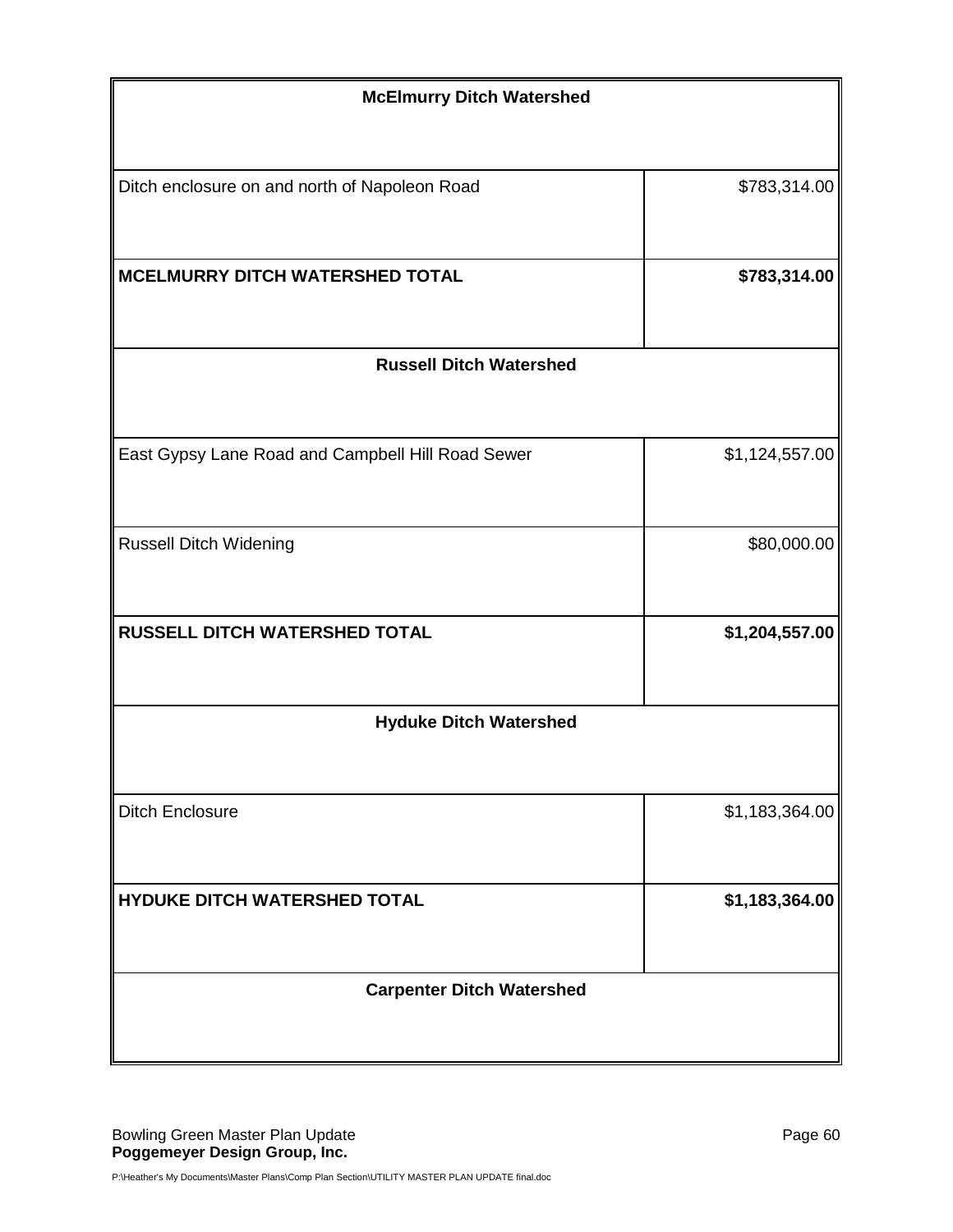| West Gypsy Lane Road and Sand Ridge Road Sewer    | \$837,216.00   |
|---------------------------------------------------|----------------|
| Carpenter Ditch Cleaning/Widening                 | \$40,000.00    |
| Rudolph Road Retention Basin                      | \$397,300.00   |
| <b>CARPENTER DITCH WATERSHED</b>                  | \$1,274,516.00 |
| <b>Carter Ditch Watershed</b>                     |                |
|                                                   |                |
| Napoleon Road and Campbell Hill Road Sewer        | \$1,124,557.00 |
| Clean and Widen Carter Ditch                      | \$68,000.00    |
| <b>CARTER DITCH WATERSHED</b>                     | \$1,192,557.00 |
| <b>Portage Township Trustees Ditch Watershed</b>  |                |
|                                                   |                |
| <b>Ditch Improvements</b>                         | \$176,000.00   |
| South Main Street Sewer Gypsy Lane to Kramer Road | \$1,010,000.00 |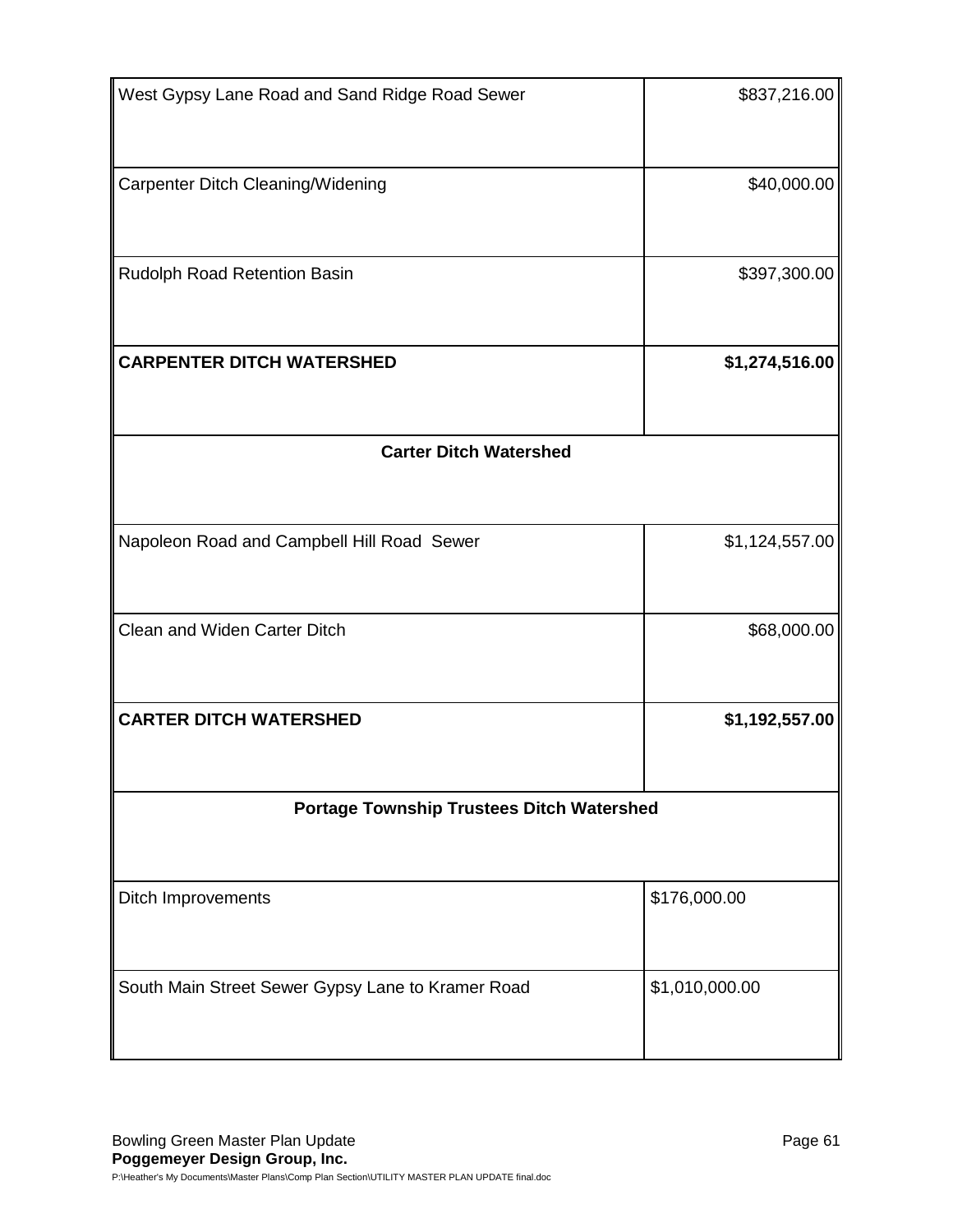| South Main Street Sewer Gypsy Lane to Napoleon Road | \$1,621,000.00 |
|-----------------------------------------------------|----------------|
| Maple Street Improvements                           | \$610,000.00   |
| PORTAGE TOWNSHIP TRUSTEES DITCH WATERSHED TOTAL     | \$3,417,000.00 |
| <b>Curtis - Davis Ditch Watershed</b>               |                |
|                                                     |                |
| U.S. Route 6 Sewer                                  | \$614,276.00   |
| Klopfenstein Road Sewer                             | \$329,095.00   |
| Clean and Widen Curtis - Clean Ditch                | \$121,800.00   |
| <b>CURTIS - DAVIS WATERSHED TOTAL</b>               | \$1,065,171.00 |
| <b>Poe Ditch Watershed</b>                          |                |
|                                                     |                |
| Dunbridge Road Culvert and Retention Basin          | \$950,000.00   |
| <b>Culvert Replacements</b>                         | \$360,000.00   |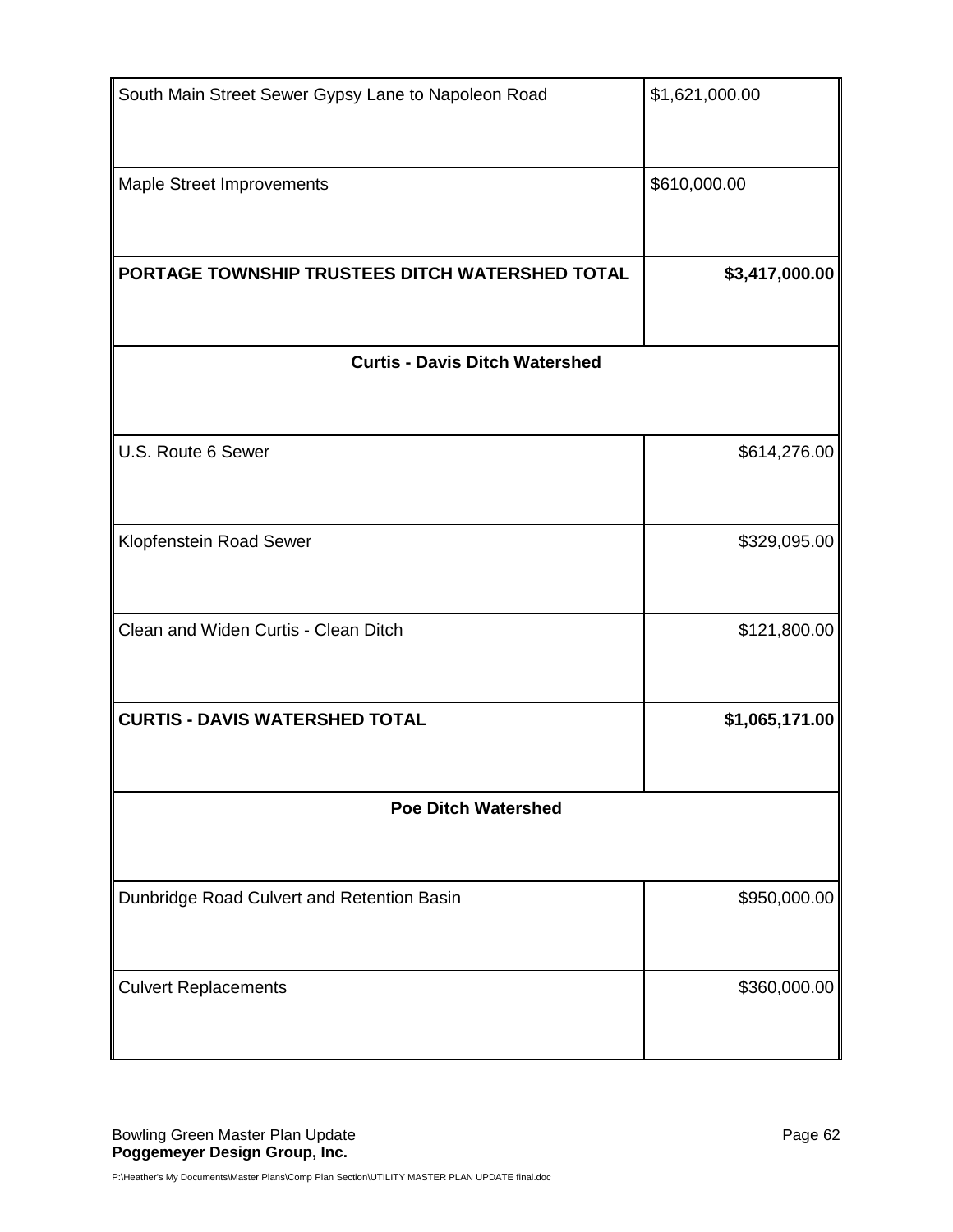| <b>Ditch Cleaning</b>            | \$58,000.00     |
|----------------------------------|-----------------|
|                                  |                 |
| Enclosure (Mercer Road to I-75)  | \$4,395,820.00  |
| North College Drive Sewer        | \$180,000.00    |
| <b>West Wooster Street Sewer</b> | \$323,123.00    |
| POE DITCH WATERSHED TOTAL        | \$6,266,943.00  |
| PORTAGE WATERSHED TOTAL          | \$17,278,298.00 |

## Toussaint Watershed Proposed Improvements

## Toussaint Watershed

The 1983 Toussaint Creek Drainage Study was completed to determine the capacity of Toussaint Creek and the effect of runoff from developed property within the City of Bowling Green on areas downstream. The study encompassed the Toussaint Creek from its upper terminus in the City of Bowling Green downstream to Dunbridge Road.

The Toussaint Creek Drainage Study still serves as the basis for the recommended improvements outlined in the text that follows for the Drainage Master Plan.

For the purposes of the Drainage Master Plan and the Toussaint Creek watershed will be separated into two parts. One is that part of the watershed lying basically within the corporate limits; the second is that part lying north and east of the corporate limits in Center Township and the area in Plain Township in the vicinity of Bishop Road that is tributary to the Toussaint, via the George Knauss Ditch (County Ditch #2116).

The existing ditches tributary to the Toussaint Creek that lie within the Master Plan Study area are shown on the map. No improvements are recommended for most of these ditches. Drainage improvements in those areas will be handled on a case by case basis through the Wood County Engineer's Office and, if the lands are annexed to the City, through the Engineering Division of the City of Bowling Green.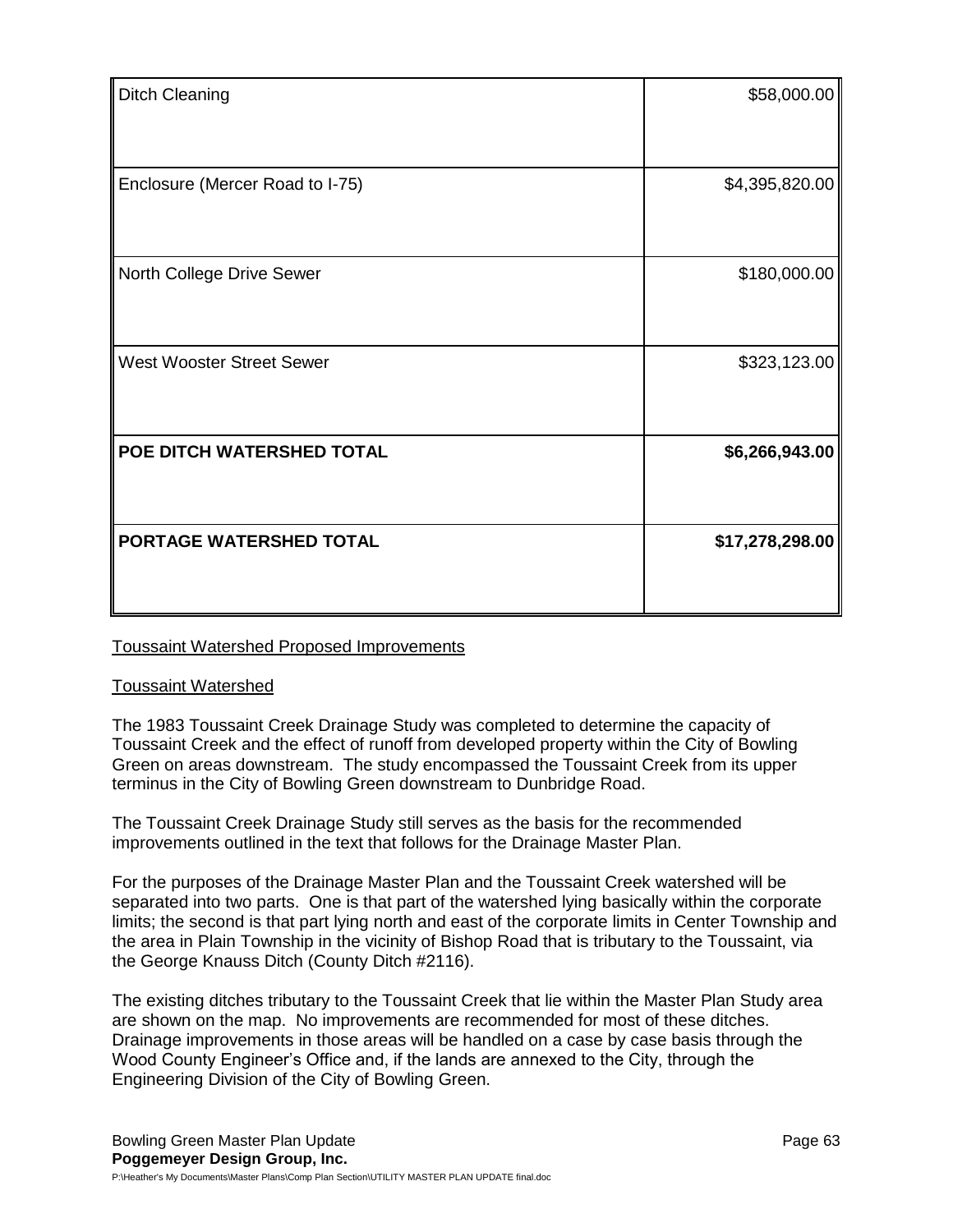## Toussaint Creek West of North Main Street

The Toussaint Creek Drainage Study shows that continued development within the City, south of Van Camp Road, will increase the volume of runoff into Center Township, but not the peak rate of runoff. The peak rate of runoff is controlled by the 54-inch pipe enclosure of the Toussaint Creek along North Main Street.

The Toussaint Creek west of North Main Street, during heavy rainfalls, occasionally overtops its banks. This situation may happen more frequently in the future, as more development occurs because the 54-inch pipe along North Main Street, while controlling the peak rate of runoff downstream, has the opposite effect upstream. As development occurs upstream of the 54 inch pipe, the rate of flow in the open creek will increase to a point where it could be greater than the capacity of the pipe during more frequent rainfall occurrences, which will cause overtopping of the banks more often.

The following improvements are recommended for that portion of the Toussaint Creek west of North Main Street:

- 1. Widen the creek bottom from the existing 4-foot width to a proposed 12-foot width between Fairview Avenue and North Main Street for a length of approximately 1,250 feet. Costs are estimated at \$43,000.
- 2. Another proposed improvement is the construction of a storm detention pond to be located in the industrial park area west of North Main Street. The pond would provide 31 acre-feet of storage. Costs are estimated at \$1,260,000.
- 3. Enclosure of Catherine Knauss and Haswell Ditches along Newton Road. Costs are estimated at \$3,761,030.

It is suggested that all other improvements to the ditch be implemented before the construction of the proposed detention basin. This will enable the City to better evaluate the impact of those improvements on the watershed and perhaps be able to construct a smaller detention basin. Until such time as the proposed detention basin is constructed, all developments in the areas tributary to the Toussaint Creek west of North Main Street will be required to provide individual detention facilities to regulate storm water discharge.

It should be noted that the lands north of Van Camp Road that are tributary to the Toussaint Creek and the lands drained by the North Main Street Ditch shall require storm water detention so that the peak rate of runoff is controlled and the City does not alter the capacity of the enclosed Toussaint Creek along North Main Street. The peak rate of discharge into Center Township should not exceed the current peak flows.

## Estimated Construction Costs Toussaint Watershed

The estimated costs of the proposed Drainage System Improvements to the Toussaint Watershed are based on prices current as of 2003 construction include 10 percent for contingencies and 20 percent for technical costs. No costs have been included for property or easement acquisitions.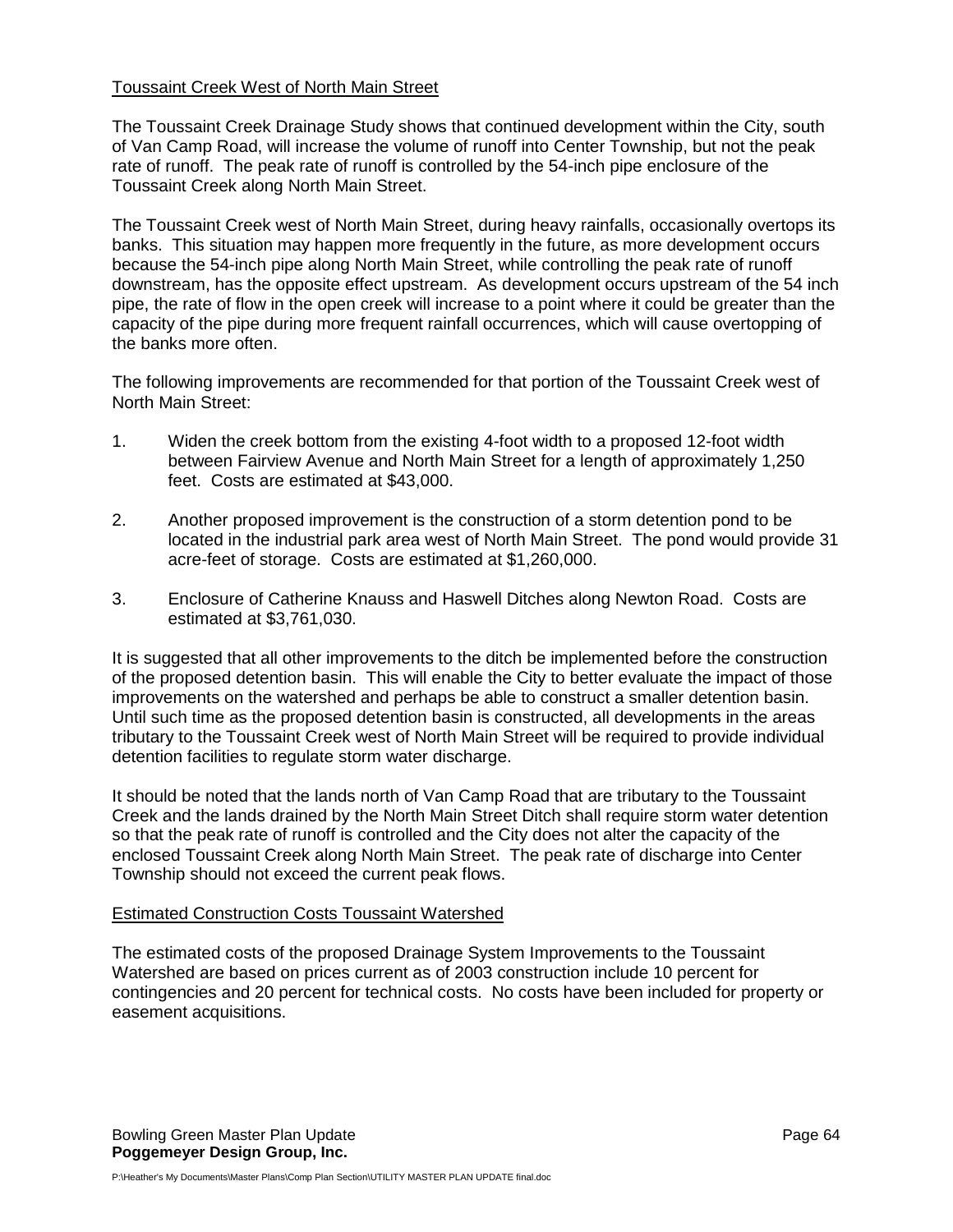| <b>TOUSSAINT CREEK WATERSHED</b>         |                |  |
|------------------------------------------|----------------|--|
| Creek Widening (Fairview to North Main)  | \$43,000.00    |  |
| Detention Basin                          | \$1,260,000.00 |  |
| Catherine Knauss/Haswell Ditch Enclosure | \$3,761,030.00 |  |
| TOUSSAINT CREEK WATERSHED TOTAL          | \$5,064,030.00 |  |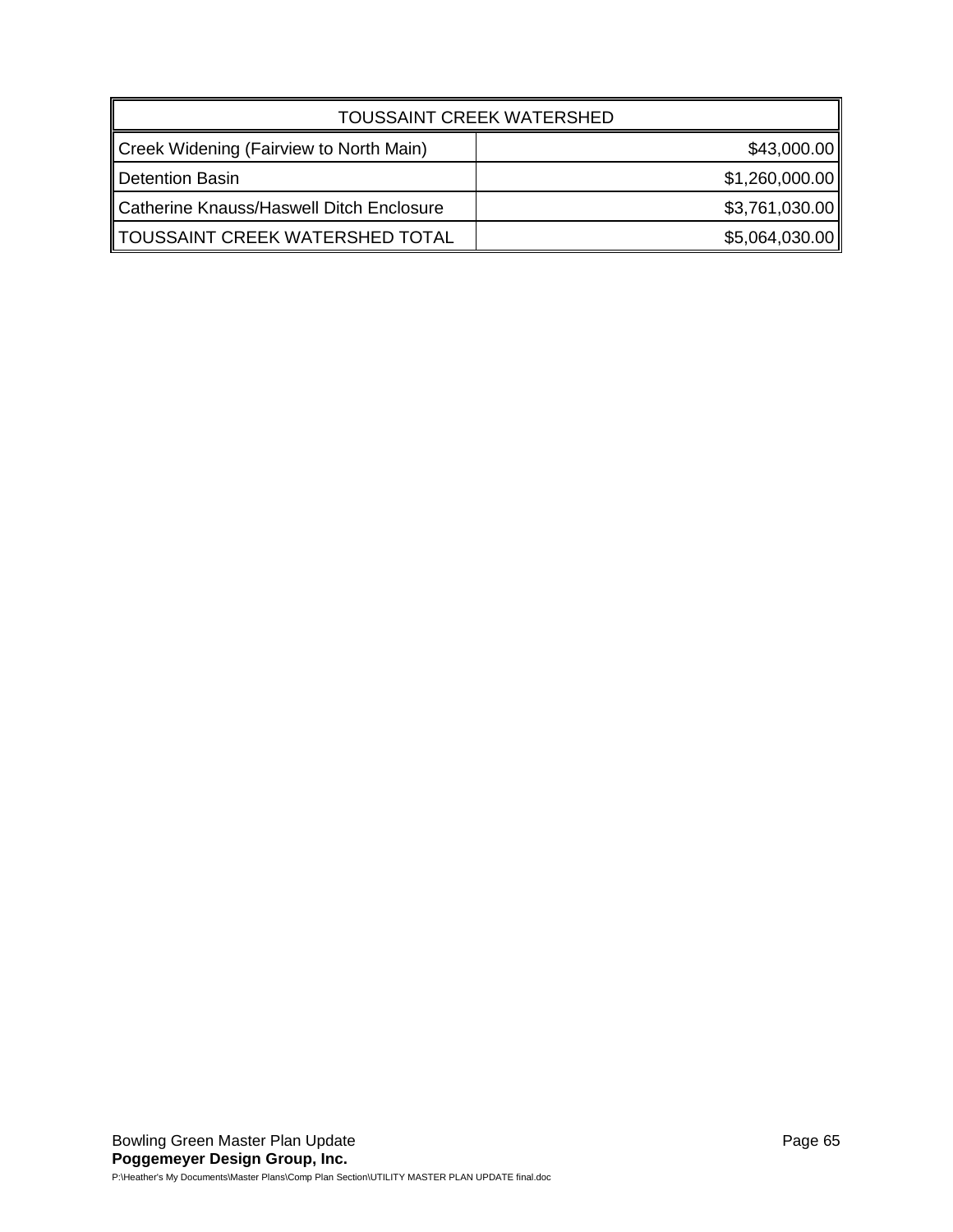## **FINANCING**

## General

Public improvements may be financed in several ways, based upon a combination of methods available under Ohio laws. The method chosen depends on the nature of the improvements, which will benefit from the improvements, and the ability of the community to assume additional financial indebtedness. Alternate methods for financing capital improvements are discussed below.

#### Current Revenues

Current revenues may be used to finance improvement projects. Such revenues may be derived from general taxation, fees, charges for services, special funds, or special assessments. The advantages of this method include: the community saves the interest costs that would be charged on borrowed money, and the community retains greater budget flexibility for future projects.

The major disadvantage is the need to have uncommitted cash available, which often precludes the financing of extensive capital improvements in a small community.

Reserve fund financing may also be used. Under this procedure, funds are accumulated in advance for the construction of capital projects. The accumulation may result from surplus or "earmarked" operational revenues that are set aside, depreciation accounts, or from the sale of capital assets.

## General Obligation Bonds (Excluding Self-Supporting Bonds)

General obligation bonds are secured by an unconditional pledge of the municipality's credit, including its taxing powers. General obligation bonds are retired by a levy against the property over the stated period of the bond issue, including interest costs.

Voter-approved indebtedness is outside the 10-mill debt limitation; nonvoted indebtedness is included within the 10-mill debt limitation. Both, however, are still subject to the statutory debt limitations of 10-1/2% of assessed valuation.

#### General Obligation Bonds (Self-Supporting)

Self-supporting bonds are secured by an unconditional pledge of the municipality's credit. These bonds are retired from revenues of a municipal water, sewer, or other utility, which are in excess of revenues required for the operating expenses of the utility and of any other bond retirement.

Self-supporting bonds are included within the 10-mill debt limitation, unless approved by the electorate. In either case, these bonds are subject to the statutory limitation of 10.5% of assessed valuation.

A revenue experience record of six months to one year, at the rate schedule necessary to support the bond issue, is normally required to determine that bonds are self-supporting. However, an experience record is not required for bonds falling within the limitation of non-voted

Bowling Green Master Plan Update **Page 66** and the Page 66 and the Page 66 and the Page 66 and the Page 86 and the Page 86 and the Page 86 and the Page 86 and the Page 86 and the Page 86 and the Page 86 and the Page 86 and **Poggemeyer Design Group, Inc.**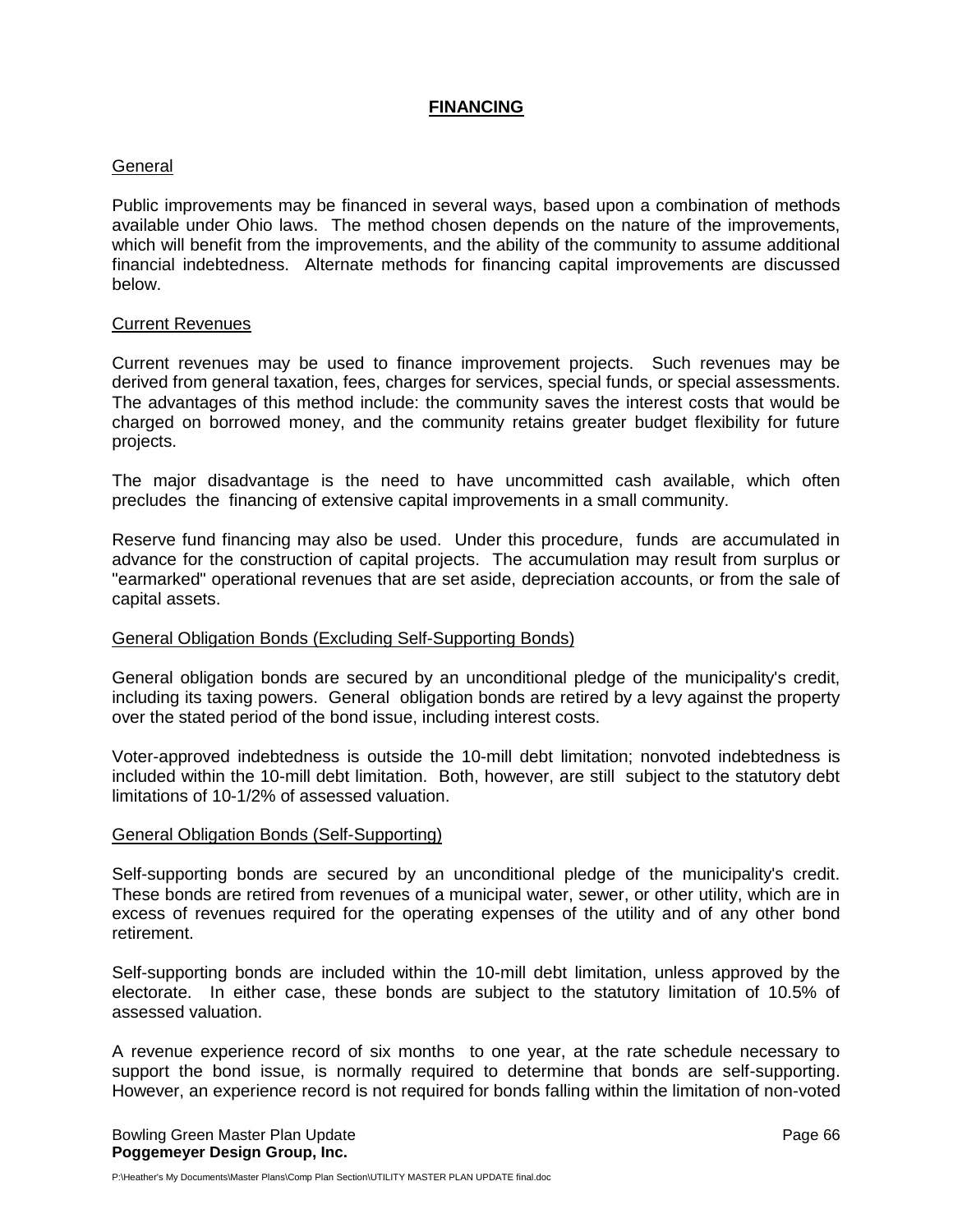bonds, as described in the previous summary on General Obligation Bonds. In such cases, the 10-mill or 10.5% percent debt limitation would also apply until an experience record was established.

In the event that revenues are not sufficient to retire self-supporting bonds, a levy against property must be made. This levy takes precedence over all other unvoted levies within the 10 mill limitation.

#### Special Assessments

Special assessments may be levied on a front foot, benefits derived, or tax valuation basis, against all properties within the area served by the improvement. Once levied, special assessments may be paid in cash or by a levy against the property to be paid on an annual basis over the stated period of the bond issue. Interest costs are included in the assessed amount.

Special assessment bonds also are secured by an unconditional pledge of the municipality's credit. They are not subject to the statutory debt limitation, but are included within the constitutional 10-mill limitation.

In the event that collections are not sufficient to retire special assessment bonds, a levy against all property must be made. This levy takes precedence over all other unvoted levies within the 10-mill limitation.

#### Mortgage Revenue (M.R.) Bonds

Mortgage revenue bonds are secured only by the income received by the municipality for the specific improvements being funded by the bond. They are self-liquidating obligations.

Revenue Bonds are not included within the statutory debt limitations or 10-mill limitation. From a practical standpoint, however, a mortgage revenue issue is limited by the ability to market the bonds at reasonable rates and by a rate schedule acceptable to the consumers of the system.

Since M.R. bonds are secured only by revenue, the rate schedules established must be sufficient to provide for operation and maintenance costs of the utility and for the annual principal and interest payments on the bonds, and to produce "coverage", or additional revenue, until specified reserve amounts are established.

Mortgage Revenue Bonds are often discounted or sold for less than par value, and generally carry higher-interest rates than other bonds.

#### Notes

Notes are often used as a means of initial financing in anticipation of the issuance of bonds. Notes may be issued for a period of up to one year and generally, may be renewed seven times for a maximum life of eight years. Notes can be used for general obligation and special assessment issues, but not for mortgage revenue issues.

RD (USDA Rural Development) (formerly Farmers Home Administration) (formerly Rural Economic and Community Development Services)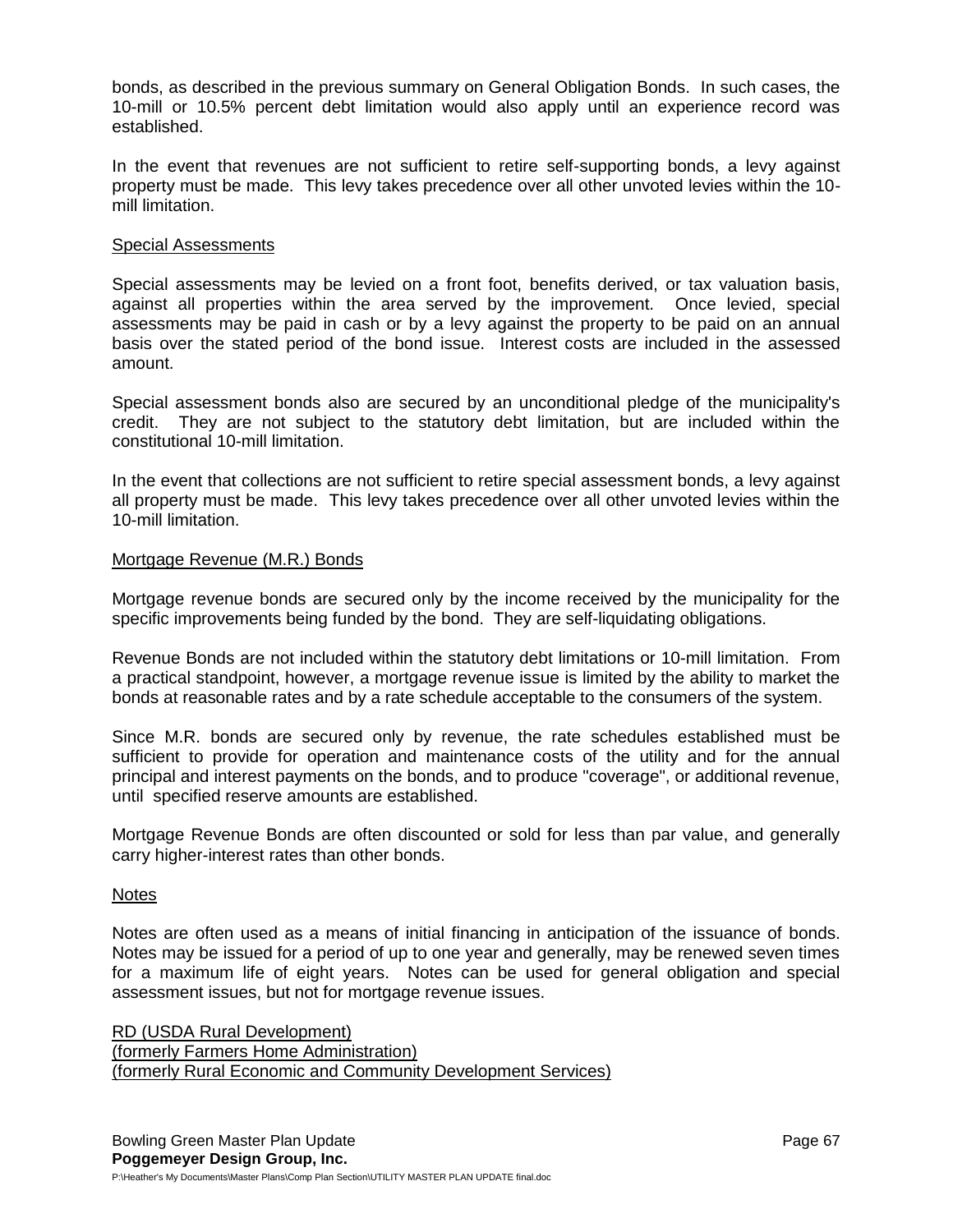RD provides grants and loans to rural communities (less than 10,000 population) under its water and wastewater program. The income of households within the community and the community's ability to repay the debt determine whether the community is eligible for a grant, a low-interest loan, a mid-range interest rate loan, or a market interest rate loan. The determination for eligibility is made by RD, upon receipt of a pre-application. Up to forty-year terms are provided on RD loans.

RD also has a Community Facilities Loan program for communities of less than 20,000 population. Utility extensions in rural areas may be eligible under this program, when funds are available.

RD may also provide loan guarantees to lower conventional bank interest rates. Loan guarantees may be for up to 80% of the principal financed.

#### Ohio Water Development Authority (OWDA)

The OWDA has loan funds available to communities for water and sewer improvements. Terms are 40 years in hardship cases only and 10 to 25 years in all other cases. All users are eligible and the market rates are lower than conventional financing rates usually attainable by most small communities. This indebtedness is outside the statutory debt limitations of the community.

There are low interest (2%) loans available in cases of extreme hardship and economic need.

#### Planning Loans (OWDA)

OWDA also has planning loans available to initiate projects within a community. Loans are available at attractive rates for five-year terms.

## Community Development Block Grants (CDBG)

Public improvements may be funded by CDBG funds, if the project meets program criteria as established by the Department of Housing and Urban Development (HUD) and the Ohio Department of Development (ODOD). The Ohio Department of Development and the various offices within that Department can be contacted at (1-800-848-1300).

Funds may be acquired under the "Formula" program for public improvements. Small cities and non-urban counties receive formula grants from the State based on distress criteria. (Communities receiving less than \$25,000 year must request their funds from the County.) Eligible projects must demonstrate a "net effect" of benefiting low and moderate income persons or removal of slums and blight.

Funds may be acquired under the "Housing Rehabilitation" program for public improvements directly associated with the housing rehab. Water, sewer, street, sidewalk, drainage, park, and other public improvements associated with housing rehab may be eligible for funding under this program, but must have a direct benefit to low and moderate income households and must meet other program requirements.

Funds may be acquired under the "Economic Development" program for public improvements directly associated with an economic development project. Water, sewer, street, drainage, and other public improvements may be eligible if they are required by a business or industry in order to expand existing facilities or locate a new facility in a community. Projects are rated on the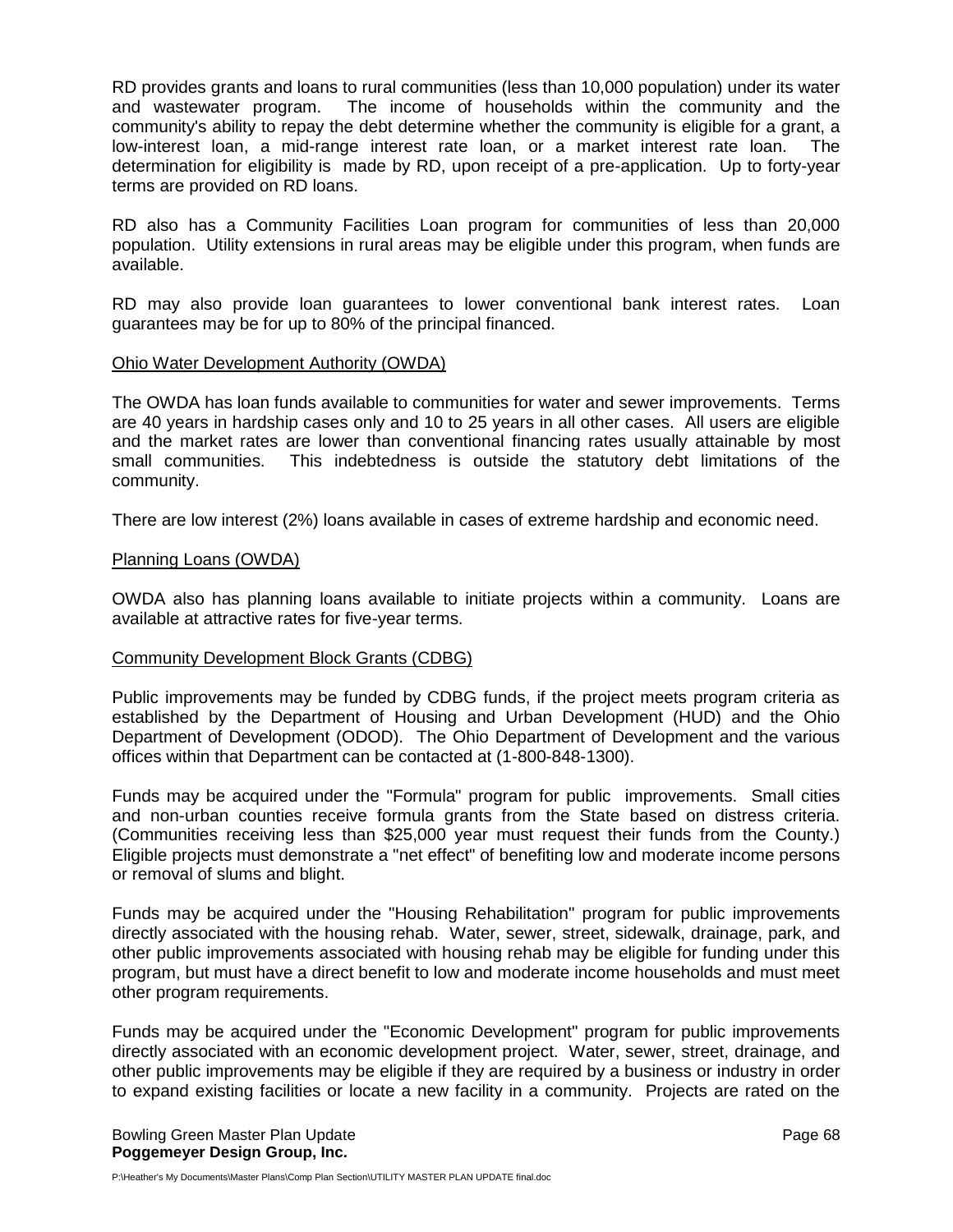number of newly created or retained jobs by the business or industry, private investment made by the business or industry, other dollars contributed to the project, a determination as to whether the expenditure of public funds is necessary and appropriate, as well as other program criteria.

Funds may be acquired under the CDBG "Imminent Threat" program for public improvements required to alleviate threats to public health and safety. Eligible projects must be unique and must pose an imminent threat. The community must have no other funds available and can only use these funds to mitigate the emergency condition.

## CDBG Water and Sanitary Sewer Competitive Program

Goal: The primary goal of the Water and Sanitary Sewer Program is the creation of a safe and sanitary living environment for Ohio citizens, through the provision of safe and reliable drinking water and proper disposal of sanitary waste.

Total Funds: Approximately \$9.4 million in 1995.

Grant Ceiling: The awards may not exceed \$500,000. Grantees will be allowed up to 26 months to complete and closeout their program.

Eligible Jurisdictions: Counties, cities and villages. Counties must apply on behalf of townships and unincorporated areas. A County may submit only one application either on behalf of itself or on behalf of one or more eligible subunits of general local government (townships, village and cities within the county jurisdiction). Jurisdictions which were funded under this program in the most recent round will not be eligible for funding under the upcoming competition; however, counties which were funded in the most recent round are allowed to apply on behalf of a different subunit of government within their jurisdiction.

Eligible Activities: The Water and Sanitary Sewer Program will only fund projects, which provide water and/or sanitary sewer service to primarily residential users (minimum 60% of total users.)

## Application Timing:

Full Application: May 1996 (with open funding cycle to continue until funds are depleted) Award: July 1996

Local Program Benefit: The program is targeted at distressed communities or areas in Ohio, which have a low- and moderate-income population of at least 51%.

Administrative Cost: A maximum of 5% of the total grant amount may be used for general administration, environmental review, audit and close-out.

Program Benefit Survey: The grantee my qualify a project on the basis of the 1990 Census Data or an income survey of the benefit area (or service area) of an activity according to the Ohio Housing and Community Partnerships (OHCP) Survey Methodology which shows that as least 51% of the activity beneficiaries will be of low or moderate income. The grantee is required to submit appropriate survey information with the original application of the State. Use of any additional database will be allowed though prior OHCP approval.

Program Amendments: Because of the nature of the application and grant award, which are based on competitive criteria, Water and Sanitary Sewer grantees are discouraged from changing their programs. OHCP will consider on a case-by-case basis only those minor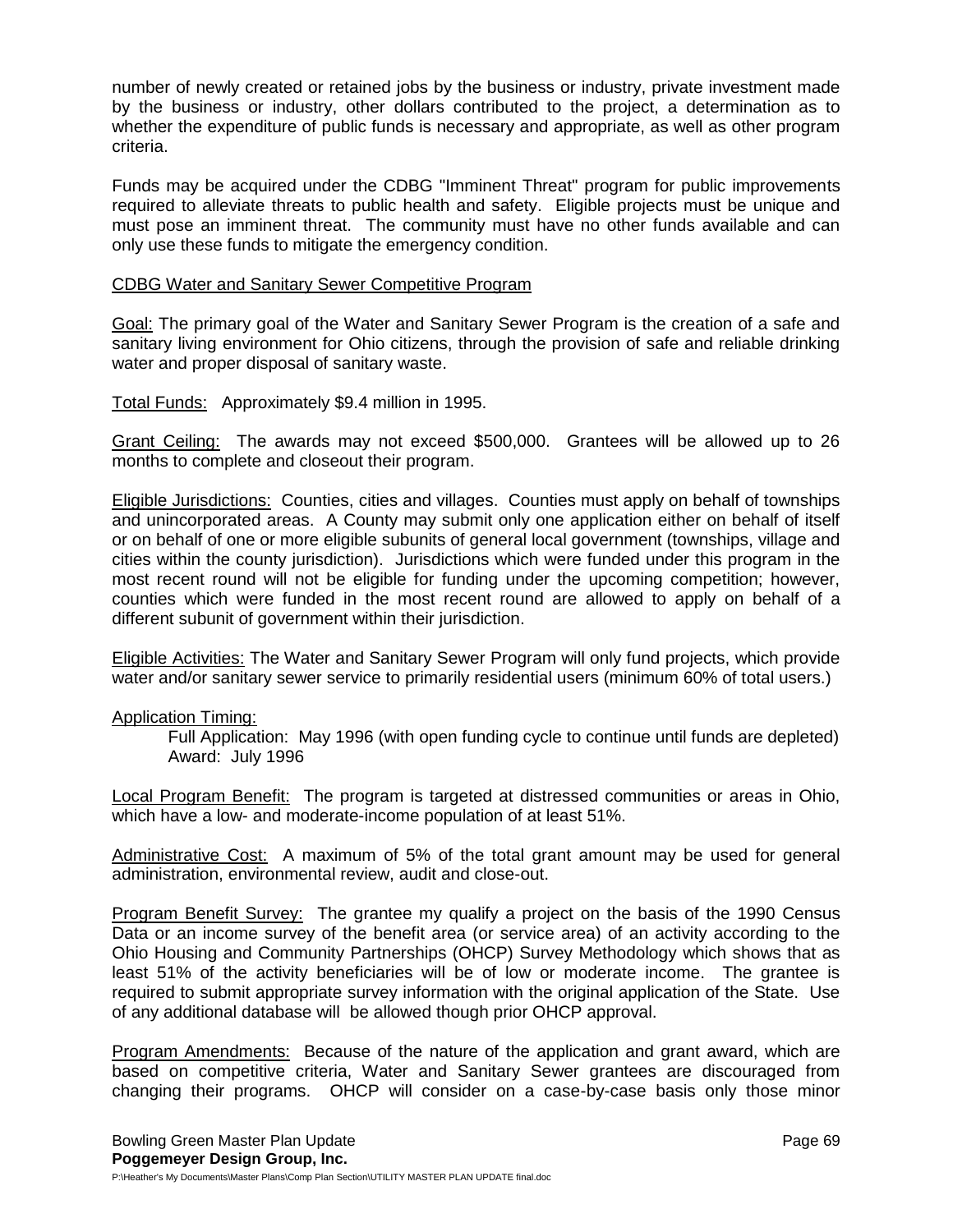changes that do not affect the competitiveness of their approved applications for which the original grant award was made. If the grantee is considering a change in program scope, location or design, number and type of beneficiaries or anticipated accomplishments, it must notify OHCP of the proposed changes in writing. Formal written OHCP approval is required.

Local Program Period: FY 1995 Water and Sanitary Sewer grantees must complete their programs according to the following deadlines: (1) all activities (except audit and balance of administration) must be completed by June 30, 1997; (2) all drawdown requests must be submitted to OHCP by July 31,1997; and (3) all funds must be disbursed, expended and final performance report submitted by August 31, 1997.

Application Submission: The application must be received by the OHCP by 5:00 p.m. on the date set as the deadline of application submission. OHCP will not consider any application that either arrive after that deadline or are incomplete. OHCP reserves the right to request additional information from the applicant.

## Assessments and Fees:

- (1) Definition of special assessment: The term "special assessment" means a fee or charge levied or filed as a lien against a parcel of real estate as a direct result of benefit derived form the installation of a public improvement, such as streets, water or sewer lines, curbs, and gutters. The amount of the fee represents the prorated share of the capital costs of the public improvement levied against the benefiting public improvement. This term does not relate to taxes, or the establishment of the value of real estate, property, and ad valorem taxes, nor does it include periodic charges based on the use of public improvements, such as water or sewer user charges, even if such charges include the recovery of all or some portion of the capital costs of the public improvement.
- (2) Special assessments to recover capital costs: Where CDBG funds are used to pay all or part of the costs of a public improvement, special assessments may be used to recover capital costs as follows:
	- (a) Special assessments to recover the CDBG funds may be made only against properties owned and occupied by households not of low and moderate income. **Such assessments constitute program income.**
	- (b) Special assessments to recover the non-CDBG portion may be made provided that CDBG funds are used to pay the special assessment in behalf of all properties owned and occupied by low- and moderate-income households; except that CDBG funds need not be used to pay the special assessments on behalf of properties owned and occupied by moderatedincome households if the grant recipient certifies that it does not have sufficient CDBG funds to by the assessment in behalf of all the low- and moderate-income, owner-occupant households. Funds collected though such special assessments are not program income.
- (3) Other uses of CDBG funds for special assessments: Program funds may be used to pay all or part of special assessments levied against a property when such assessments are used to recover the capital costs of eligible public improvements financed solely from sources other than CDBG funds, provided that: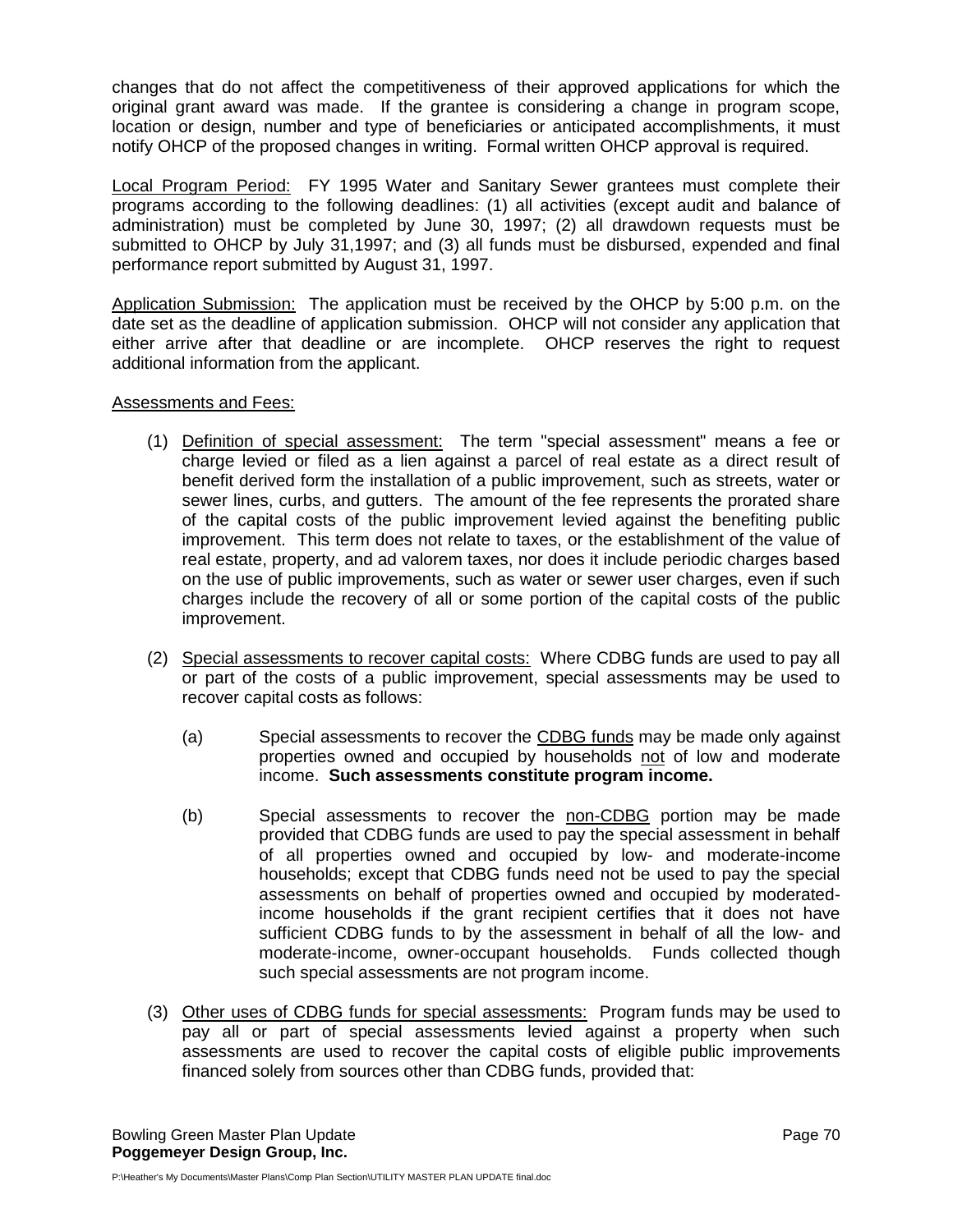- (a) The assessment represents that property's share of the capital cost of the improvements;
- (b) The installation of the public improvements was carried out in compliance with requirements applicable to activities assisted under this part of the CDBG Regulations including environmental, citizen participation, and Davis-Bacon requirements; and
- (c) The installation of public improvements meets a national objective criterion.

#### Note:

- (1) Special assessments may no longer be paid for low/moderate income persons where the public improvements itself does not meet a national objective.
- (2) "To pay" an assessment for a low/moderate income person means to pay 100% of the assessment in the form of a grant.

## Rating System Principles:

All applications will be competitively rated against the following criteria:

- (1) Benefit Impact (15 points): percent and number of low- and moderate- income persons benefiting from the program;
- (2) Leverage (15 points): each CDBG dollar must leverage at least one dollar of other public or private funds in the project's fixed cost and this commitment must be in writing in the application;
- (3) Program Impact (25 points): communities under EPA mandates with documented health and safety concerns will be given priority (relationship of proposed activities to identified needs);
- (4) Program Readiness (20 points): the engineering has been completed and the project is ready to bid;
- (5) Community's Financial Capacity and Rate Structure (25 points).

## Economic Development Administration (EDA)

EDA has grant funds available for public improvements directly related to industrial development projects. An overall Economic Development Plan (OEDP) must be approved for the County in which the project is located in order for a community to be eligible to receive funds. Job creation/retention by industries is also a prerequisite for eligibility.

#### Ohio Water and Sewer Rotary Commission

Ohio Water and Sewer Rotary Commission may provide loans to communities for water and sewer lines in an amount equal to the assessments for farmland, provided that the farmland is in a designated agricultural district. Once the land use is changed from agricultural to any other use, the landowner must reimburse the community for the assessment.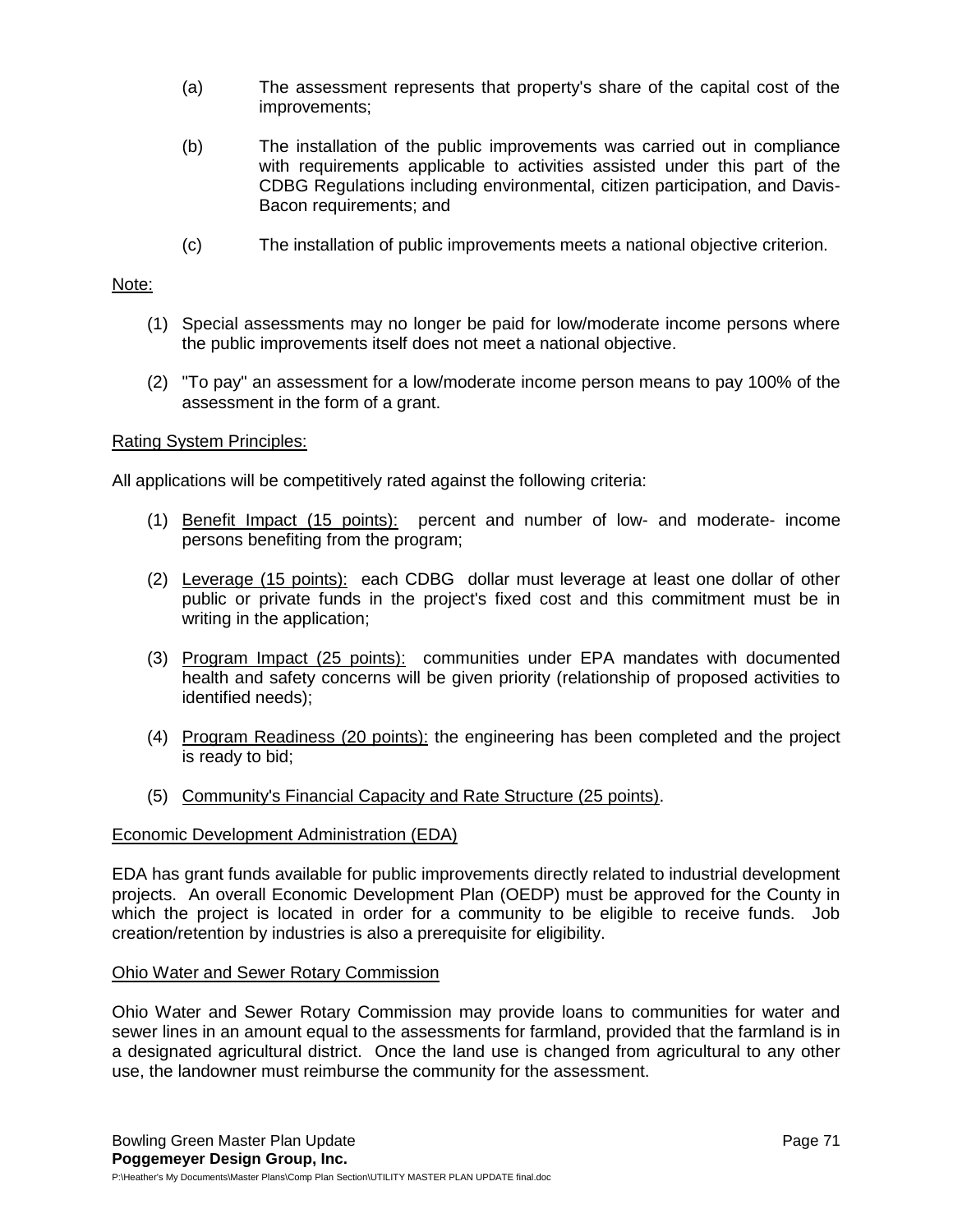## Village Capital Improvement Fund (VCIF) (Planning Loan)

The Environmental Protection Agency (EPA) has loan funds available to Villages to pay all or part of the cost to prepare plans and specifications for water and sewer construction projects. Loans are interest free and are repaid at the time financing is acquired for construction of the project or in equal installments (ten or less) if the project does not go to construction within two years.

This requires ten (10) years of equal interest-free payments starting at the end of the second year unless the project is financed sooner, at which time it will be repaid in full. Maximum loan amount range is from \$25,000 to \$50,000.

## Ohio Public Works Commission (Issue II)

The Ohio Public Works Commission (OPWC) has up to 90% grants for repair/replacement type projects, 50% grants for new construction, and zero interest to low interest loans. There are four programs: Issue II District Funds, Small Government Funds, Local Transportation Improvement Projects, and Emergency Projects. OPWC also offers credit enhancement or loan assistance to offset interest costs of funds borrowed from non-OPWC sources.

## OWDA Research and Development Grants

These grants are for 50% matching funds to investigate innovative/alternative water, wastewater, and solid waste research projects. Funds are available through the Ohio Water Development Authority.

## Water Pollution Control Loan Fund

The source of the Water Pollution Control Fund is the Ohio Environmental Protection Agency and Ohio Water Development Authority. This Fund was developed to improve water quality within the State. With the passage of the Water Quality Act of 1987 (P.L. 100-4), Congress established the State Revolving Fund (SRF) program to provide a permanent replacement for the Construction Grant program, for which federal funding ended after FY 1990. Funds are available for construction, short-term construction (up to 5 years) and also planning and design loans. Communities with high economic needs may secure financing for up to 20 years at a lower interest rate.

## NatureWorks Program and the Ohio Parks and Natural Resources Fund (Issue 1)

The NatureWorks Program and the Ohio Parks and Natural Resources Fund (Issue 1) authorizes the State of Ohio to issue bonds, which will be retired from general State revenues, to finance Capitol Improvements for state and local parks and recreational areas and to preserve Ohio's natural areas and habitats. Issue 1 also permits the State to make grants and assist local governments with Capitol Improvements Projects related to natural resources and require at least twenty percent (20%) of the proceeds of the first two hundred million dollars (\$200,000,000) of these bond dollars will be available to Ohio communities for such local Capitol Improvements. The Ohio Parks and Natural Resources Fund provides 75 percent reimbursement assistance to eligible political subdivisions (townships, joint recreation districts, municipalities, park districts, counties, and conservancy districts), for acquiring and/or developing public recreation areas.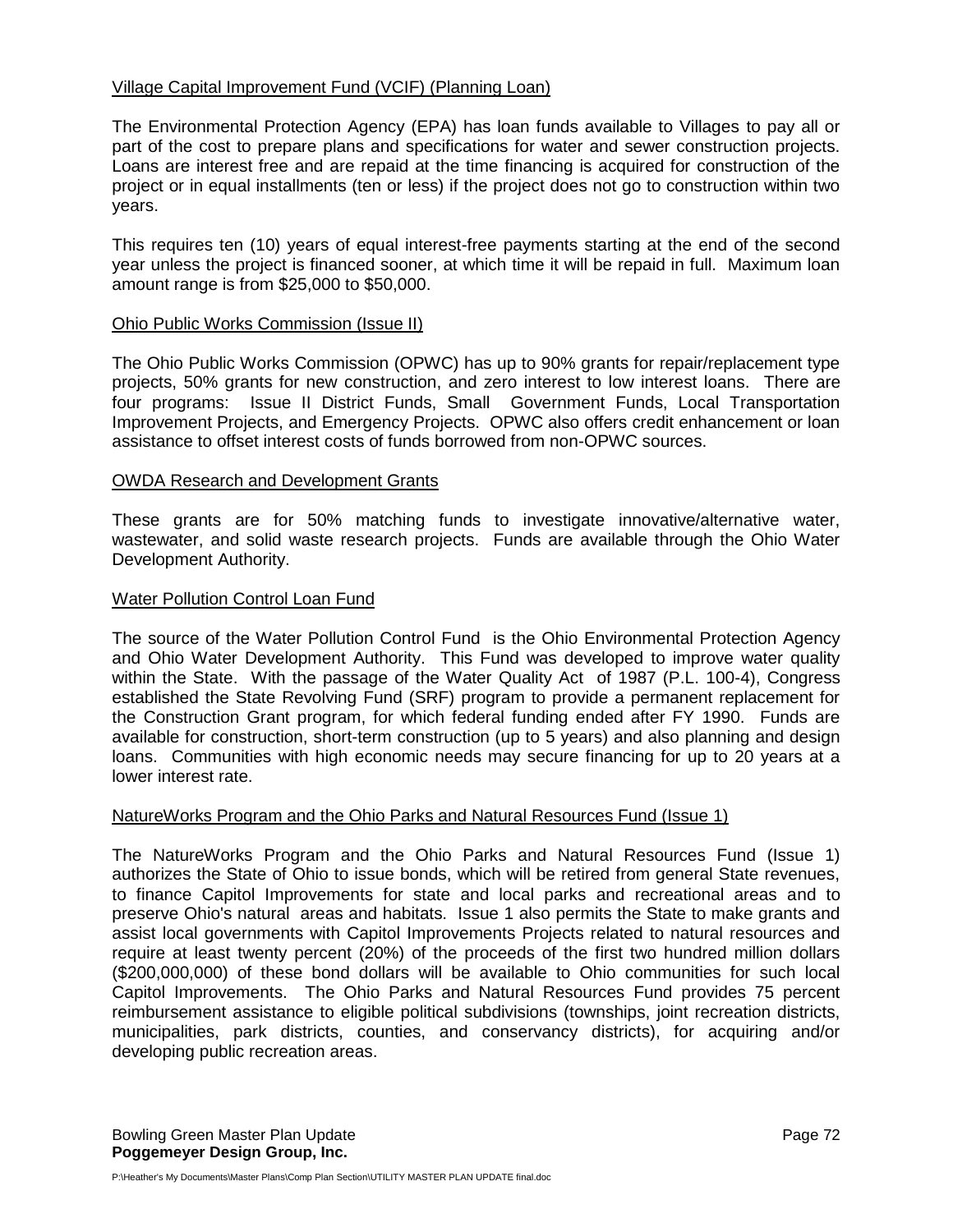### Transportation Enhancement Program

The Intermodal Surface Transportation Efficiency Act of 1991 established funding for Transportation Enhancement Activities. The Act directs that at least 10% of a State's surface Transportation Program funds must be set-aside for this program. For Ohio, this equates to approximately \$10 million per year. This criteria is for a two-year program of Transportation Enhancement projects for the Fiscal Year 1996 and 1997 period.

Transportation Enhancement projects must have a direct relationship to the intermodal transportation system. The Transportation Enhancement Program provides a means of stimulating additional activities that go beyond the cultural or environmental mitigation required when developing a transportation improvement project. The intent of the program is to more creatively integrate transportation facilities into their surrounding communities and the natural environment.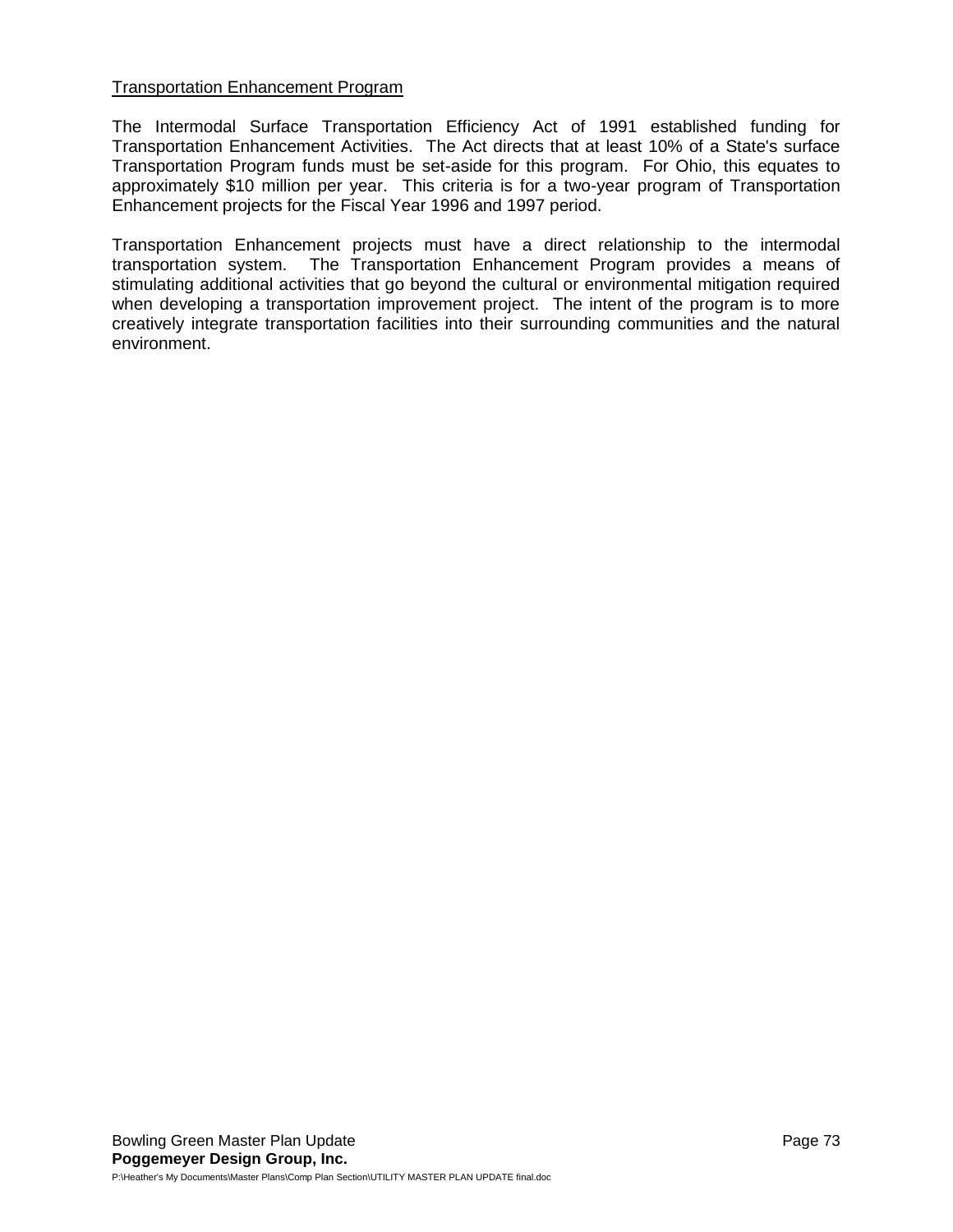# State and Federal Funding Programs for Water Treatment Systems

# Introduction

The following summary is designed to provide municipalities and other public entities in Ohio with information about federal and state funding programs available to finance the construction and improvement of water treatment systems.

The summary for each program description includes the following information categories:

- (1) Purpose of the program<br>(2) Eligibility requirements
- Eligibility requirements
- (3) Funding guidelines
- (4) Priority criteria
- (5) Application procedures

Some of the sources outlined also are available for wastewater and solid waste projects.

General questions may be directed to OEPA, Division of Water Pollution Control, Economic Analysis Unit (614) 644-2001.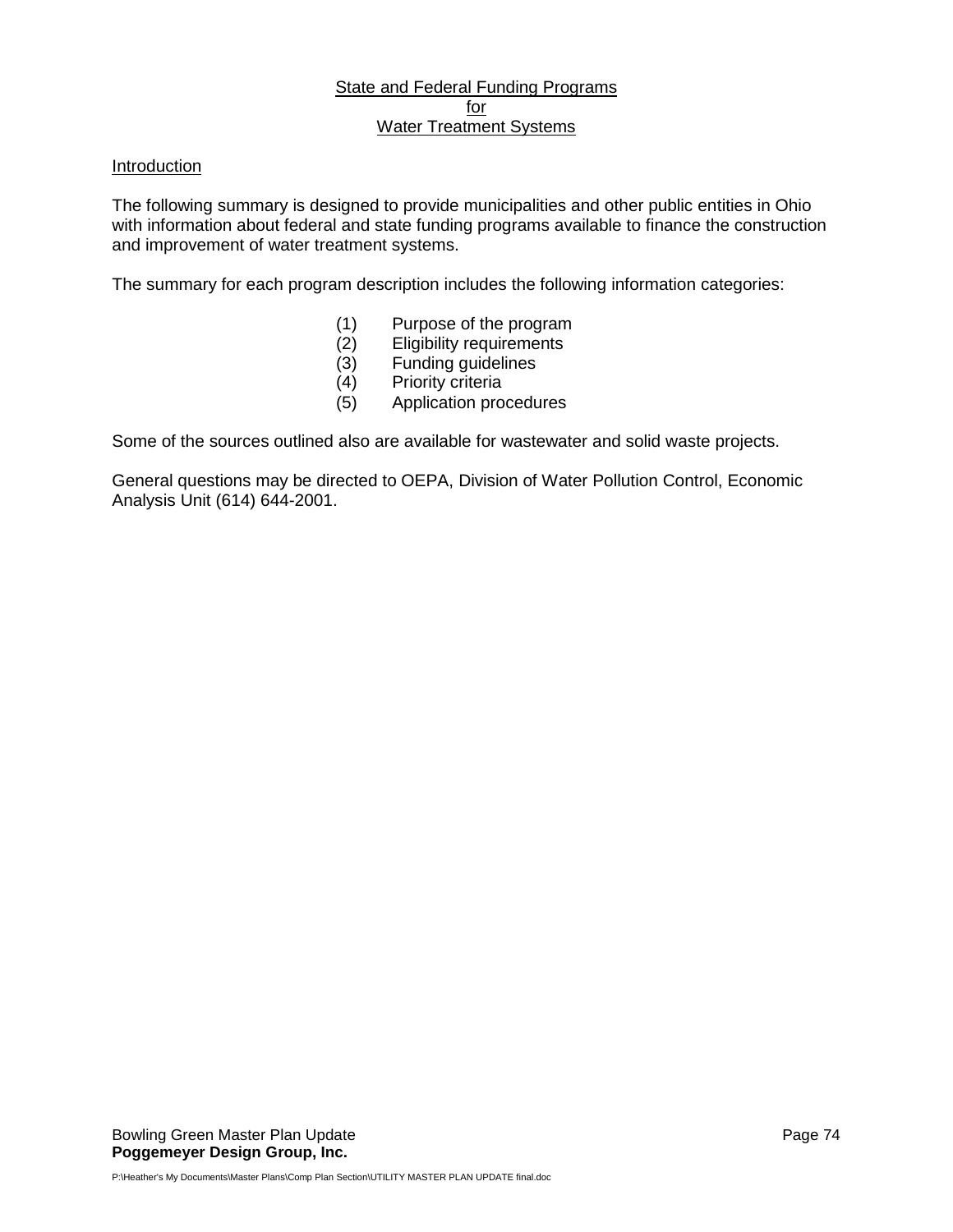- SOURCE: Village Capital Improvement Account (VCIF) (formerly referred to as EVCISA or Emergency Village Capital Improvement Special Account Fund) Administered by the Ohio Environmental Protection Agency, Division of Environmental and Financial Assistance
- PURPOSE: To aid Ohio villages in financing the preparation of preliminary engineering plans, detailed engineering plans, feasibility studies, plans and applications for financing the project, and legal costs incurred for the planning phases of wastewater treatment and/or public water supply systems. This is an interestfree loan program.
- ELIGIBILITY: Any Ohio village, which by ordinance or resolution of its legislative authority, has determined it to be necessary to construct or improve their wastewater treatment system or public water supply. Equal consideration will be given for the purposes of preparing plans for wastewater treatment facilities or public water supplies. Application for a loan from the VCIF program must be made prior to the preparation of the plans, study, or design for which funds are being requested. A plan of study outlining the nature and scope of the project, along with a schedule of tasks and cost estimates is required with the application materials. Villages are evaluated on the financial and technical need for their water service planning projects. The village must maintain an adequate rate structure to cover its loan obligations, including the VCIF advancement. A loan repayment schedule must also be established. Communities with a MHI of over \$40,000 are ineligible. For wastewater design loans, communities must have a population of 500 or less if, MHI is \$25,375 to \$40,000. If MHI is less than \$25,375, then population size is not a factor.
- FUNDING: Financial assistance through the VCIF is in the form of an advancement. When financing for construction of the project is completed, the full amount of the loan will be due. Villages will be required to sign an agreement with the Ohio EPA, which sets forth the conditions under which funds will be paid, and the use and repayment of these funds. Should the project fail to be financed within two years from the date of the final advancement, repayment shall not exceed ten years and may be restricted to three to five years. Application for an advance from the VCIF must be made prior to preparation of the plans, study, or design work for which funds are being requested. A maximum of \$25,000 - \$50,000 can be awarded for each phase per project (either water or sewer). Planning loans have a ceiling of \$25,000. Design loans maintain a \$50,000 ceiling per phase.
- PRIORITY: Loans are processed on a first-come, first-served basis. However, because VCIF funds are limited, priority consideration is involved when requests for loans exceed the funds available. Priority would be given to villages meeting the following criteria:
	- (1) Villages with documented health problems concerning their public water supply or wastewater treatment system.
	- (2) Equal consideration will be given to planning projects for either wastewater treatment systems or public water supplies.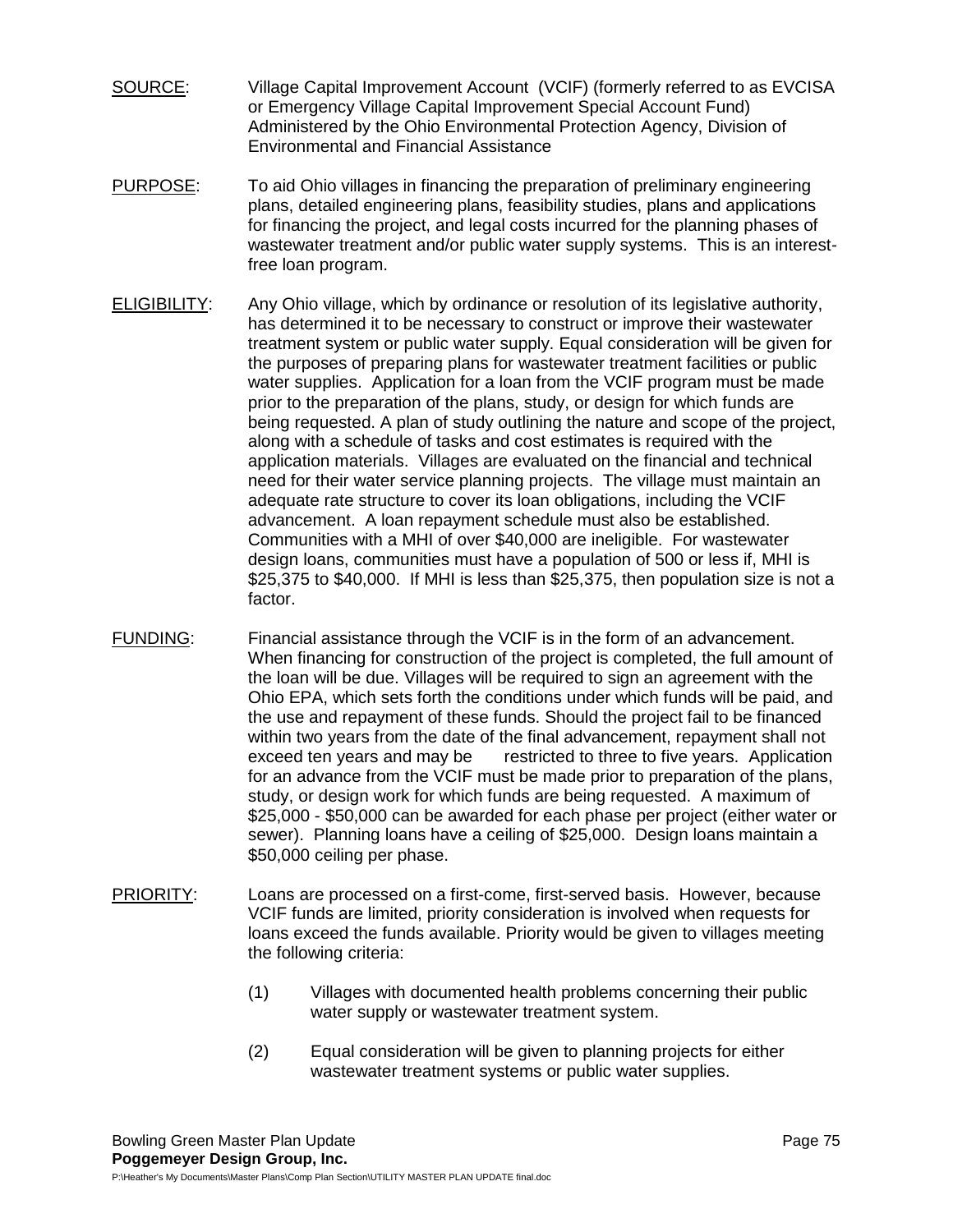- (3) Villages with no existing wastewater treatment system or public water supply system.
- (4) Villages under administrative or judicial orders to proceed with construction of wastewater treatment facilities or public water supply projects.
- (5) Villages which need to improve their wastewater treatment system or public water supply.

APPLICATION: For application and further information contact:

VCIF Coordinator Division of Environmental and Financial Assistance Ohio Environmental Protection Agency P.O. Box 163669 1800 Watermark Drive Columbus, Ohio 43216-3669 (614) 644-2798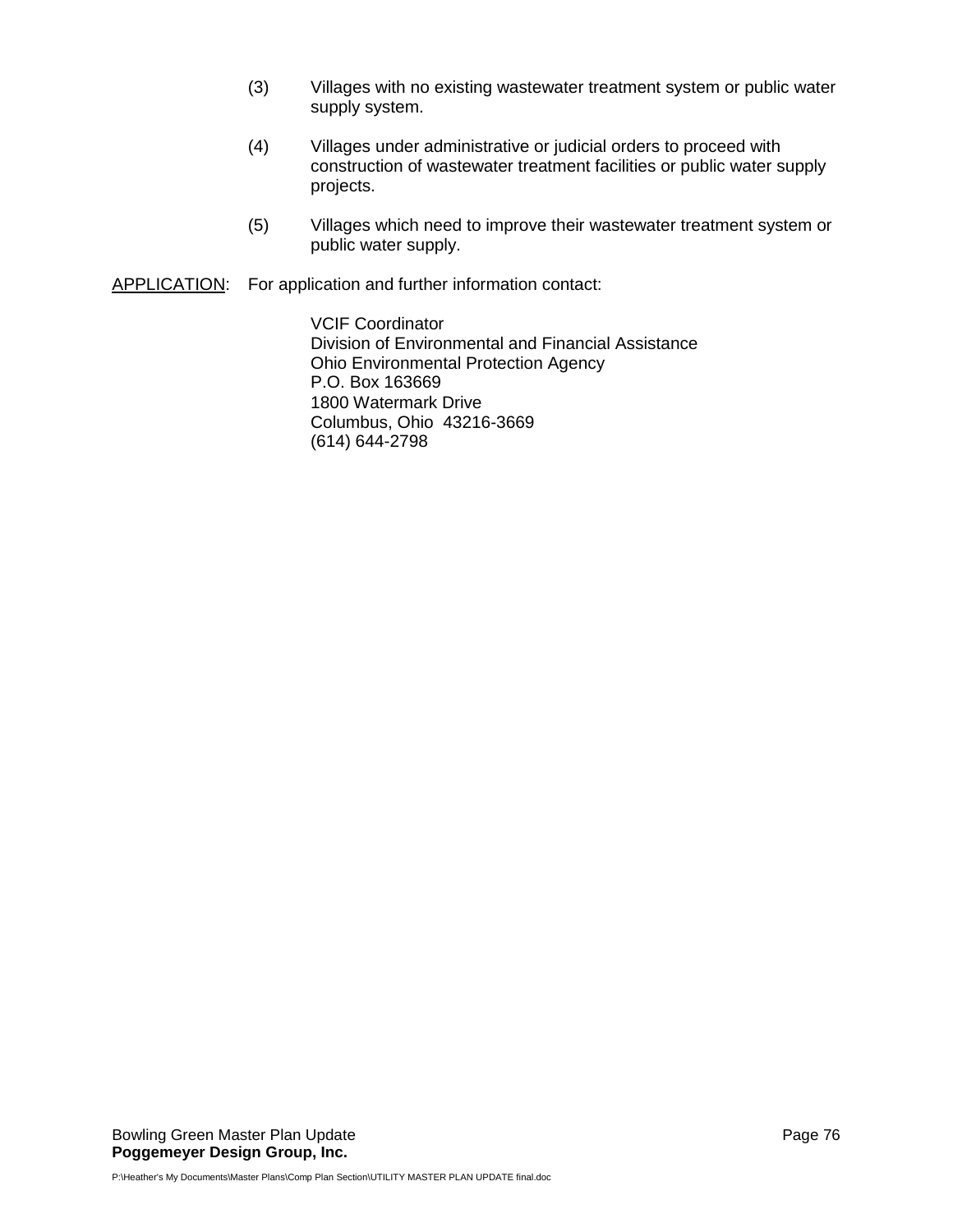- SOURCE: Ohio Water Development Authority (OWDA) State of Ohio
- PURPOSE: To provide financing for local municipalities in the State of Ohio for the construction of wastewater, solid waste, and water treatment facilities necessary to comply with water pollution control standards. Any such Ohio project is eligible to receive OWDA financing, provided plans have been approved by the Ohio EPA and local rate legislation enacted to insure project system revenues adequate to meet annual loan repayments to OWDA. No additional coverage requirement is necessary.
- ELIGIBILITY: Applicants must be an Ohio local government agency and must have the legal authority to borrow funds. Applicants must have in existence or be willing to establish a rate structure sufficient to amortize a loan. Loan repayment may not be funded through general tax revenues. The proposed project must be in accordance with any comprehensive management plan in existence or in preparation by the OEPA.
- FUNDING: Cooperative Agreements are approved by the Authority each month based upon a contract interest rate which is determined by adding 50 basis points to the average of the "Bond Buyers" 20-Bond Index interest rate for the eight weeks ending on the last publication of the Index which occurs just prior to each two month period. That interest rate will prevail during the next two month period. The term of years over which the loan is repaid can be from 10 to 25 years, with the first semiannual repayment to commence on the January or July 1st next following the project completion date but not more than twenty-nine months from the date of the Cooperative Agreement. The local government authority can, prior to entering into the Agreement, elect either to make equal monthly or annual principal repayments to the Authority. Interest charged during construction will be the same as the contract rate.

When the Agreement has been approved, the Authority can then certify the availability of funds to the local government authority so that construction contracts can be signed.

The Agreement provides for the Authority to pay all construction costs, which have been approved for payment by the local government authority, directly to the contractor. All other costs such as engineering, legal, inspection, etc. are reimbursed directly to the local government authority. The Authority charges a one-time administrative fee of .35% (.0035) of total estimated project costs. The current lending rate for May/ June 1996 is 6.36%.

- PRIORITY: To date, all eligible applicants have been funded.
- APPLICATION: The time required by OWDA to evaluate an application is minimal. Therefore, the applicant must be ready to accept the funds when the application is approved.

Applications and further information can be obtained by contacting:

Ohio Water Development Authority 88 East Broad Street Columbus, Ohio 43215 (614) 466-5822 SOURCE: Ohio Water and Sewer Rotary Commission State of Ohio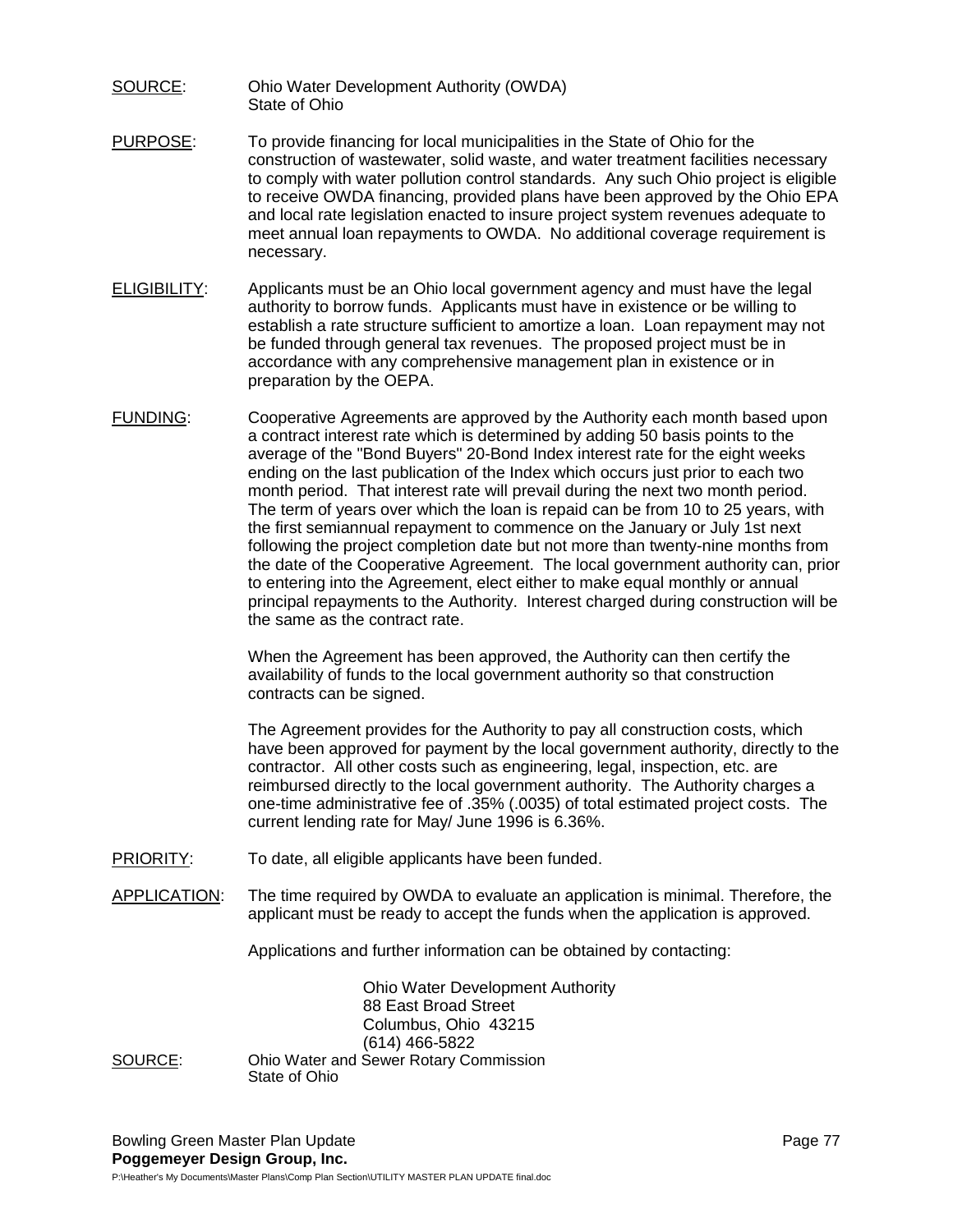- PURPOSE: To provide interest free loans to pay that portion of the cost of a sewer or water line extension project which otherwise would have been paid by assessments on agricultural land. Such assessments may be deferred for 20 years under Ohio Revised Code Chapter 1525, or may be exempted from collection under ORC Chapter 929, the so-called "Agricultural District Act", until such time as the property involved changes to a use other than agricultural.
- ELIGIBILITY: Counties, municipalities, and certain special districts are eligible applicants for agricultural district loans. Only counties may apply for the 20-year loans under ORC Chapter 1525.
- FUNDING: A rotary loan fund is the source of all Commission loans. In recent years, the Commission has loaned an average of \$2 million per year. There are no minimum or maximum loan limits.
- **PRIORITY:** In addition to meeting legal requirements, all applications are reviewed using the following criteria:
	- (1) Evidence that the proposed water or sewer project will result in the creation or retention of permanent jobs;
	- (2) Evidence that the project will directly or indirectly generate tax revenues benefiting local government;
	- (3) Evidence that the project is in conformity to locally adopted water and sewer plans, and land use plans, and that it reflects the applicant's efforts to preserve prime agricultural lands;
	- (4) Evidence that the construction of the project will help to eliminate or alleviate serious pollution problems;
	- (5) Evidence that indicates the time in which the advanced monies could be expected to be repaid;
	- (6) Evidence that the approval of the requested advance will permit the applicant to secure or retain other financial assistance commitments;
	- (7) Evidence that the proposed project has the support of the community;
	- (8) Evidence that the loan amount is reasonable in relationship to the agricultural lands being preserved;
	- (9) The total amount of funds already received by the applicant, with the applicant having received more funds given lower priority.
- APPLICATION: Applications may be submitted at any time. For application forms and further information, contact:

**Secretary** Ohio Water and Sewer Rotary Commission Department of Development P.O. Box 1001 Columbus, Ohio 43266-0101 1-800-848-1300

- SOURCE: Economic Development Administration (EDA) U.S. Department of Commerce
- PURPOSE: To provide grants and loans to generate employment and improve living standards in communities and areas burdened by high unemployment or low per capita incomes.

Bowling Green Master Plan Update **Page 78** and the Page 78 **Poggemeyer Design Group, Inc.**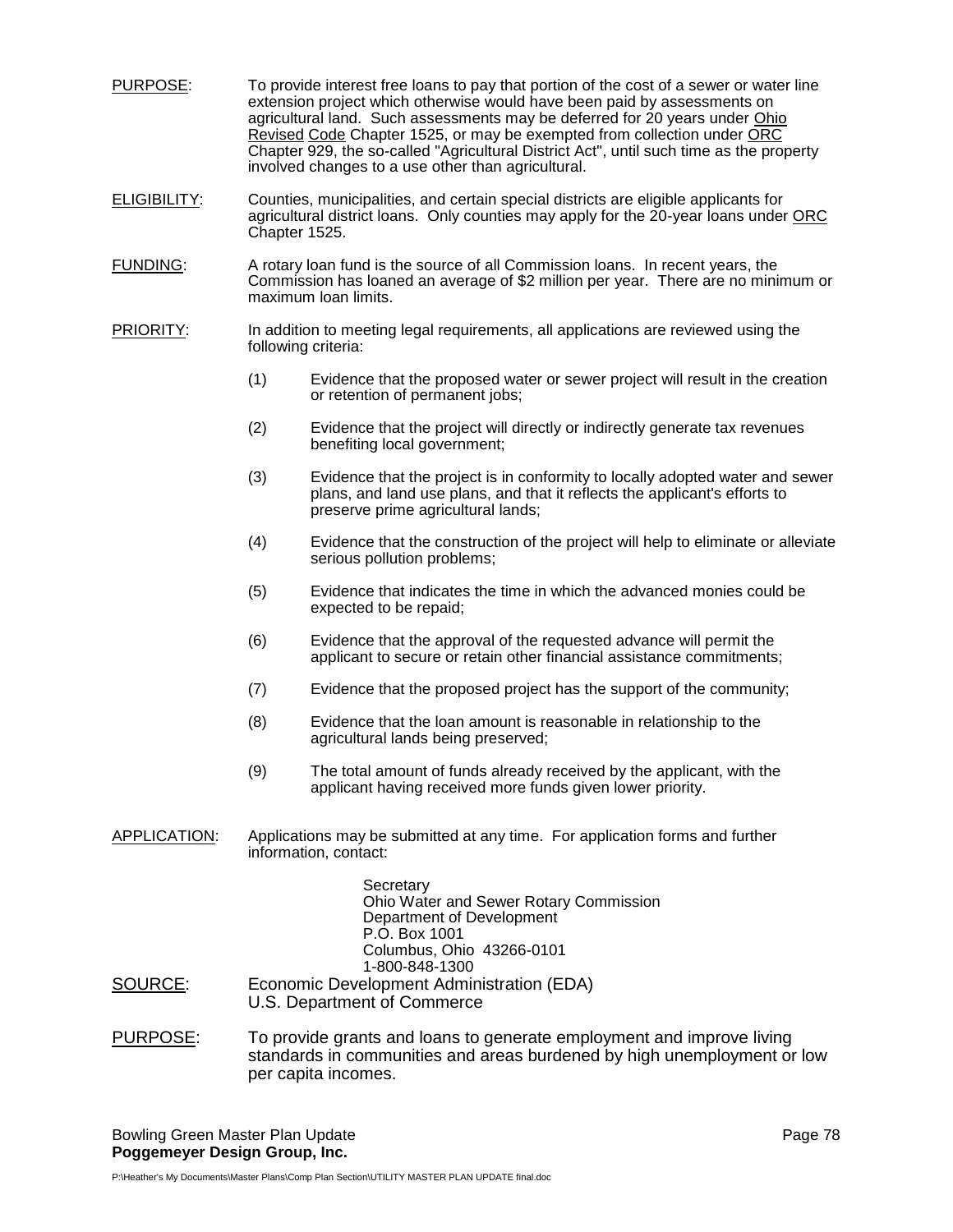Funding is available for public wastewater treatment system construction or improvements which serve industrial and commercial users.

ELIGIBILITY: To be eligible for EDA funding, the entity must be within an EDA designated area or an economic development district. Primarily, high unemployment and low per capita incomes are the criteria for an EDA designated area.

> Any local government or political subdivision in an EDA designated area may apply for funding.

A list of eligible areas will be provided upon request.

FUNDING: EDA funding is generally in the form of direct or supplemental grants. While empowered to loan funds, historically, allocations have been in the form of grants.

> Grant rates may vary from 50 to 80 percent of total eligible project cost depending on the level of economic distress.

- PRIORITY: Funding assistance from EDA is evaluated on the following criteria:
	- (1) The degree of economic distress in the area (unemployment rate).
	- (2) The amount of new and permanent jobs created by the project.
	- (3) The resultant leverage with other public and private funds.
- APPLICATION: Applicants should contact the local EDA representative at the address listed below for applications and further information:

U.S. Department of Commerce Economic Development Administration Federal Building, Room 607 200 North High Street Columbus, Ohio 43215-2408 (614) 469-7314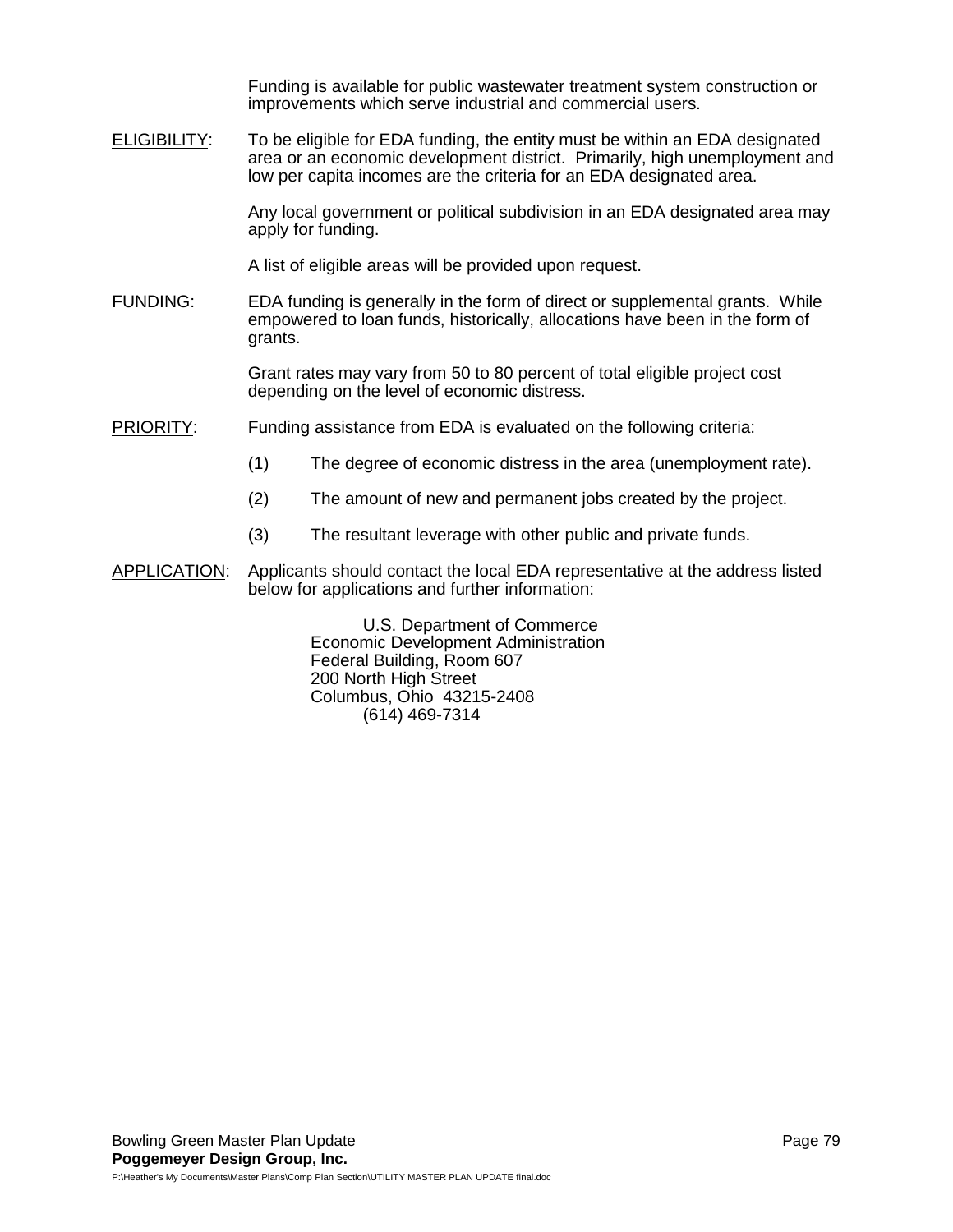SOURCE: Rural Development (RD) (Formerly Farmers' Home Administration - FmHA) U.S. Department of Agriculture

PURPOSE: RD administers a loan and grant program for the installation or improvement of water, sanitary sewer, storm sewer, and solid waste facilities in rural areas and towns of up to 10,000 in total population.

> Funds may be used for construction and non-construction costs including land, equipment, engineering services, legal services, capitalized interest, and initial operating funds. RD administers direct loan and grant programs, as well as providing guarantees for conventionally financed projects.

ELIGIBILITY: Public bodies such as municipalities, counties, special purpose districts, and authorities, as well as non-profit corporations are eligible. The projects must be located in rural areas or incorporated rural communities of up to 10,000 population.

> Funding may be obtained through RD only when the applicant is unable to secure funding from other sources at reasonable rates and terms.

The applicant must have the legal capacity to borrow and repay loans, to pledge security for the loans, and to operate and maintain the facilities. The applicant must be financially sound and able to manage the facility effectively as well as have a financially sound facility based upon taxes, assessments, revenues, fees, or other satisfactory sources of income to pay the cost of operating, debt service, and reserve. The project design must be satisfactory to USDA Rural Development.

FUNDING: Loans are available with a maximum term of 40 years. Interest rates depend upon the median household income (MHI) of the service area and change quarterly based on the current market rate for municipal obligations. All MHI data used is from the 1990 U.S. Census. The interest rates are as follows for the quarter beginning January 1, 1996.

> Poverty (4.5%) - MHI is less than \$25,090 (80% of State's non-metropolitan MHI) and facility required to meet a health or sanitary standard.

> Intermediate (4.875%) - MHI is less than \$31,363 (100% of the State's nonmetropolitan MHI).

Market (5.375%) - MHI more than \$31,363.

Supplemental Grants may be awarded in addition to loans if the MHI of the service area is less than \$31,363. A project is eligible for grant consideration if the debt service cost will exceed the following rule of thumb:

> -0.5% of MHI when median household income of the service area is less than \$25,090.

> -1.0% of MHI when median household income of the service area is greater than \$25,090 but less than \$31,363.

Grants are used to reduce the debt service cost for residential sized customers down to the above noted percentages, or to where the total user charge is considered reasonable. USDA Rural Development's maximum grant is 75% of eligible project costs where the MHI of the service area is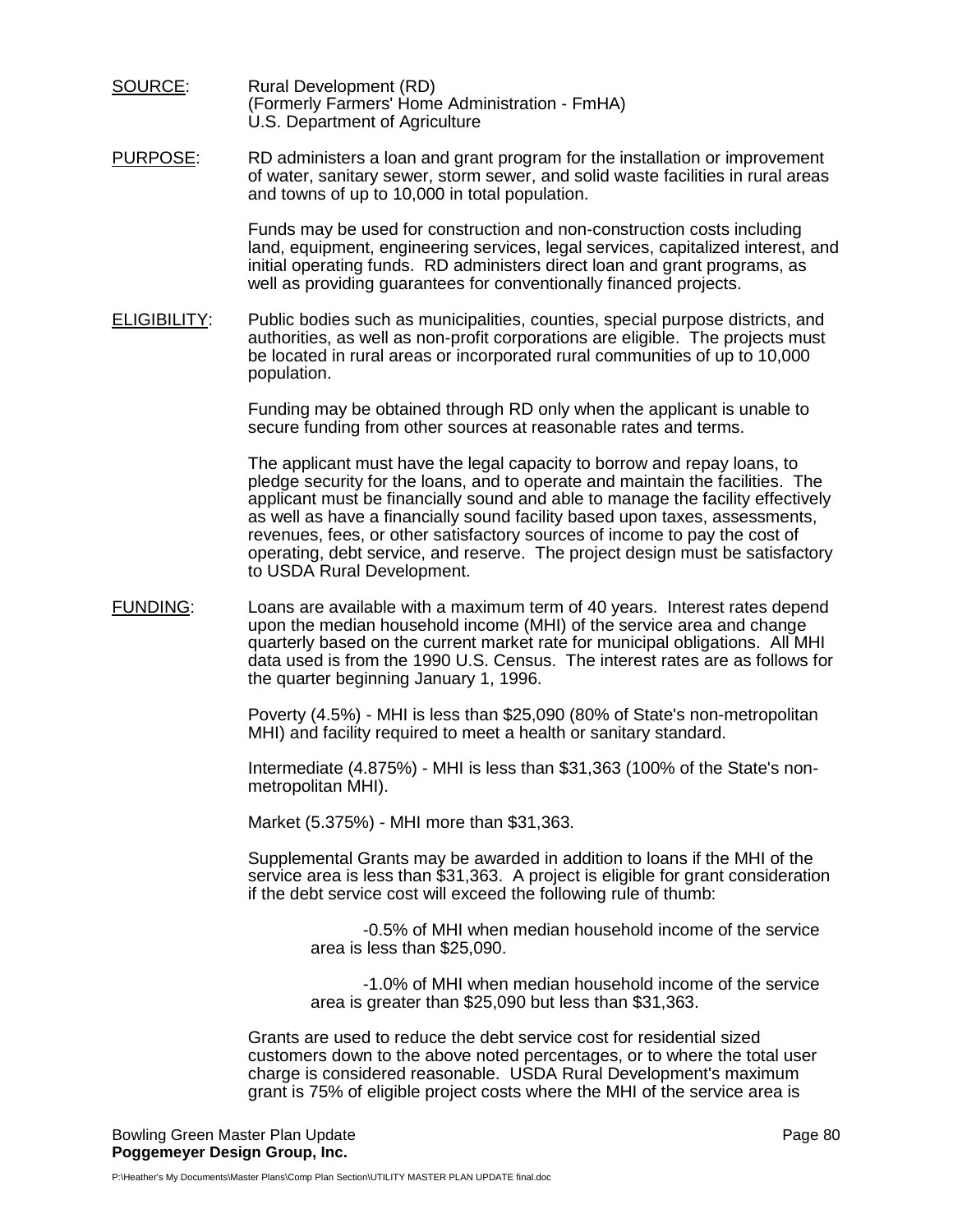\$25,090 or less, and 55% of the eligible project costs where the MHI is between \$25,090 and \$31,363.

PRIORITY: Funding is on a first come, first served basis with priority to lower income communities, to communities with populations of less than 5,500 and for projects necessary to meet established health or sanitary standards.

In addition, applications are evaluated on the basis of:

- Improved operating efficiency.
- Extension of service to additional rural residents.
- Amount of funds provided from private, local, or state sources.
- Financial soundness.
- Quality of USDA Rural Development funding required.
- APPLICATION: Pre-applications may be obtained from one of the USDA Rural Development District Offices which are located in Bluffton (419-358-6647), Hillsboro (513- 393-9996), Wooster (216-345-6791), Marietta (614-373-7113), and Pataskala (614-927-2978), or contact the USDA Rural Development office listed below for further information:

USDA Rural Development Federal Building, Room 740 200 North High Street Columbus, Ohio 43215 (614) 469-5400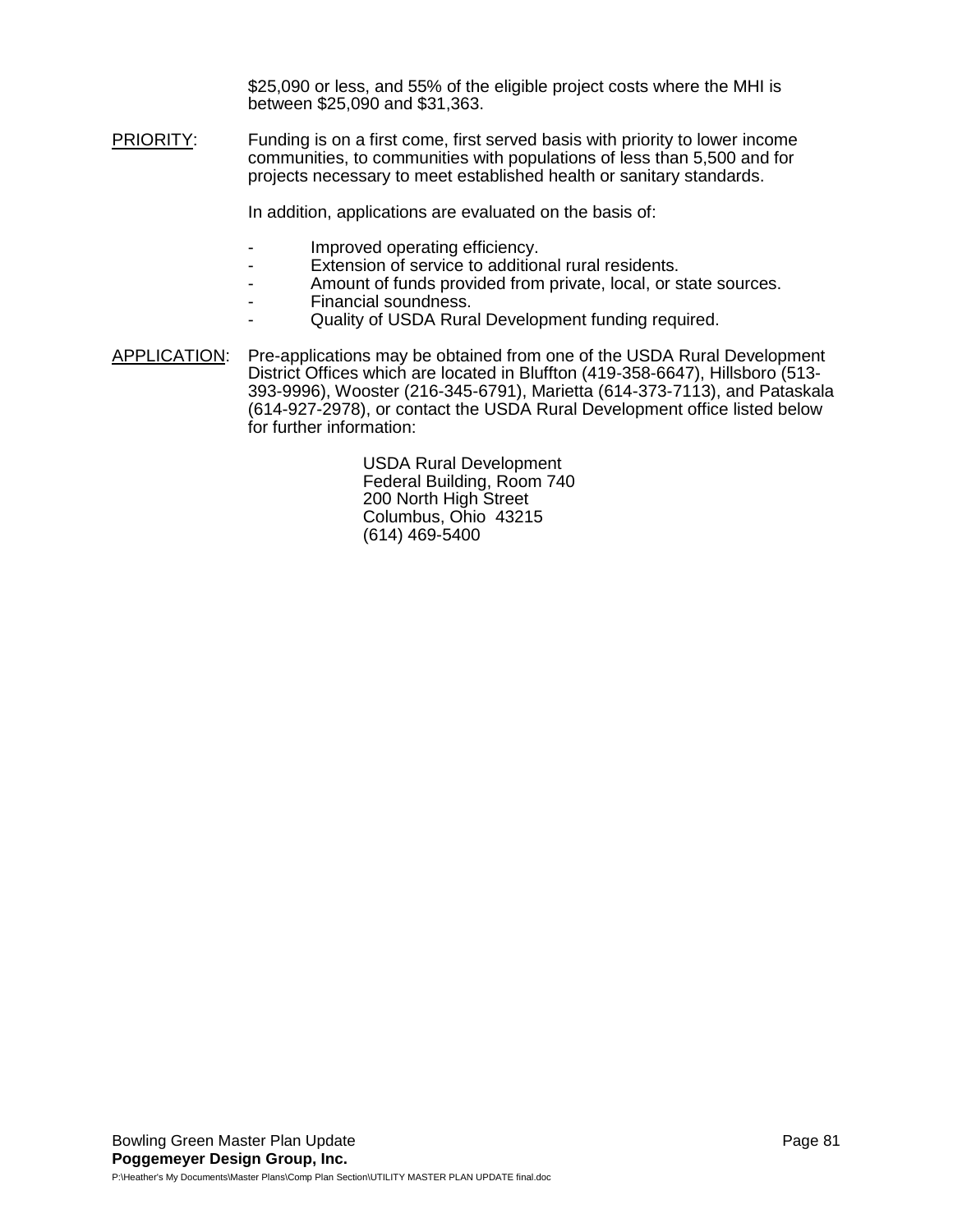#### SOURCE: Appalachian Regional Commission (ARC) Administered by the Governor's Office of Appalachia

PURPOSE: Promotion of economic development in the 28 counties of the Appalachian region of Ohio is the major goal of the ARC. ARC also aims to develop and improve the quality and quantity of social services available and to maintain and improve the environmental quality of the area. Funds can also be used to assist in the development of infrastructure facilities.

> ARC is able to fund wastewater treatment facilities given that the project complies with the above stated goals. The funding is in the form of a supplemental grant only; ARC will never be the lead agency.

ARC will fund a project to a maximum of 80% of the total cost of the project. The 80% refers not only to the grants obtained from ARC, but to the total grant amount received from other government agencies.

- ELIGIBILITY: Any local entity within the 28 Appalachian counties of Ohio is eligible to apply for funding. Multi-jurisdictional entities such as county or regional projects are also eligible.
- FUNDING: The funding consists of supplemental grants available from the federallyfunded Appalachian Regional Commission.
- PRIORITY: Priority for funding is determined by a combination of factors. Foremost, is the amount of economic development which will result from the project, namely growth in jobs and investment.

In addition, projects which are ready to begin will receive a higher priority.

APPLICATION: Applications should be submitted as soon as possible since approximately 1 - 1 ½ years are required for funding decisions.

> The 28 Ohio Appalachian counties are divided into three jurisdictions, to be administered by local government units. These three jurisdictions are referred to as Local Development Districts (LDD).

> Applications are categorized at the local level. Pre-applications should be sent to the local development district for local review. The higher priority projects are then sent to the state ARC office where a composite of all LDD submittals, plus state initiated projects are then sent to the Federal ARC for funding approval.

General information may be obtained for all 28 counties by contacting:

**Director** Governor's Office of Appalachia Ohio Department of Development State Office Tower P.O. Box 1001 Columbus, Ohio 43266-0101 1-800-848-1300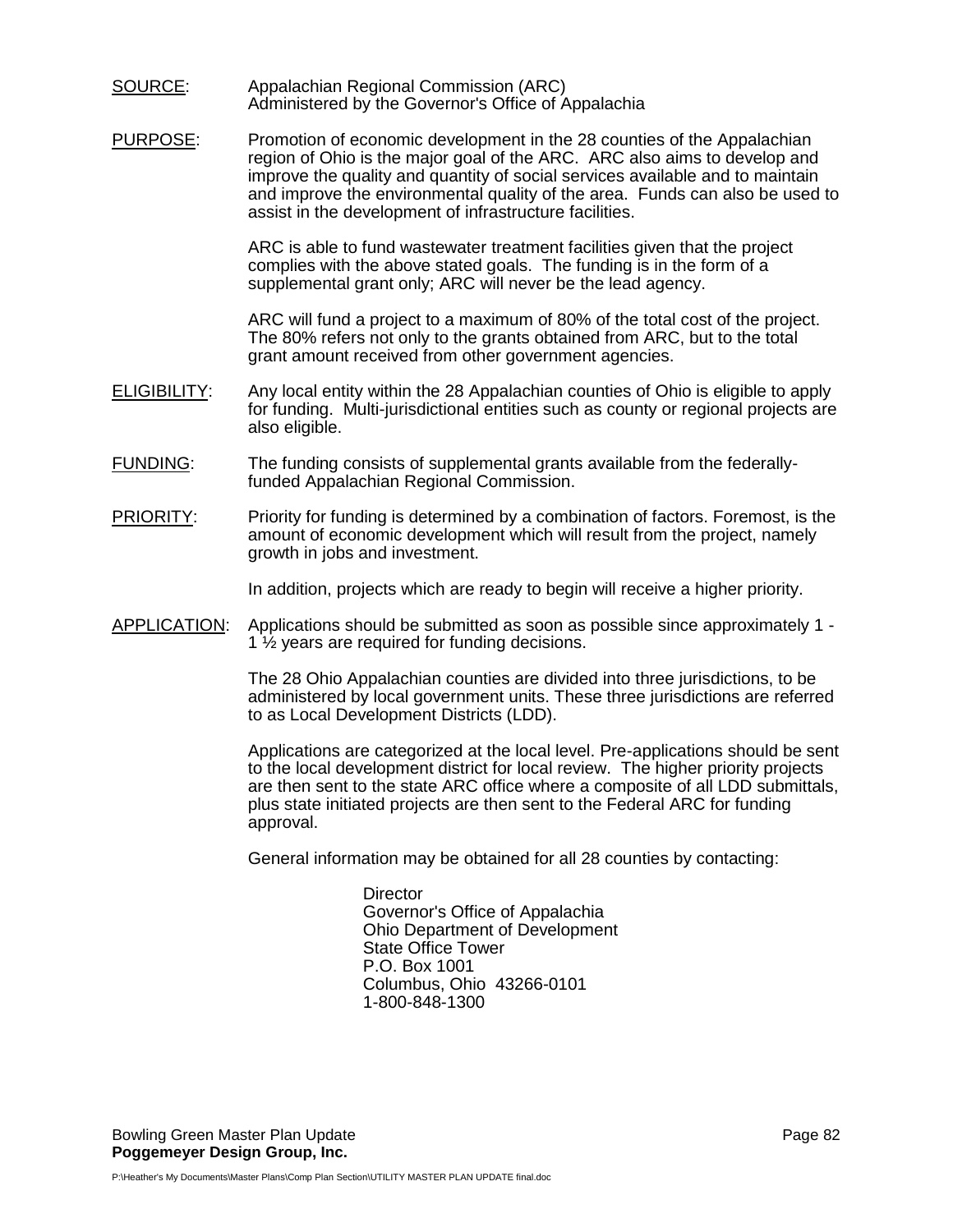Below is a listing of Ohio Appalachian counties and the LDD into which they are divided. Applications and further information may be obtained by contacting the LDD in your district:

- (1) Ohio Mid-Eastern Governments Association (OMEGA) 326 Highland Avenue P.O. Box 130 Cambridge, Ohio 43725 (614) 439-4471 This district covers the following counties: Belmont, Carroll, Columbiana, Coshocton, Guernsey, Harrison, Holmes, Jefferson, Muskingum, and Tuscarawas.
- (2) Buckeye Hills-Hocking Valley Regional Development District (BH-HVRDD) Route 1, Box 299D Marietta, Ohio 45750 (614) 374-9436 This district covers the following counties: Athens, Hocking, Meigs, Monroe, Morgan, Noble, Perry, and Washington.
- (3) Ohio Valley Regional Development Commission (OVRDC) 740 Second Street Portsmouth, Ohio 45662-4088 Fax No. (614) 353-6353 (614) 354-7795 (800) 223-7491

This district covers the following counties: Adams, Brown, Clermont, Gallia, Highland, Jackson, Lawrence, Pike, Ross, Scioto, and Vinton.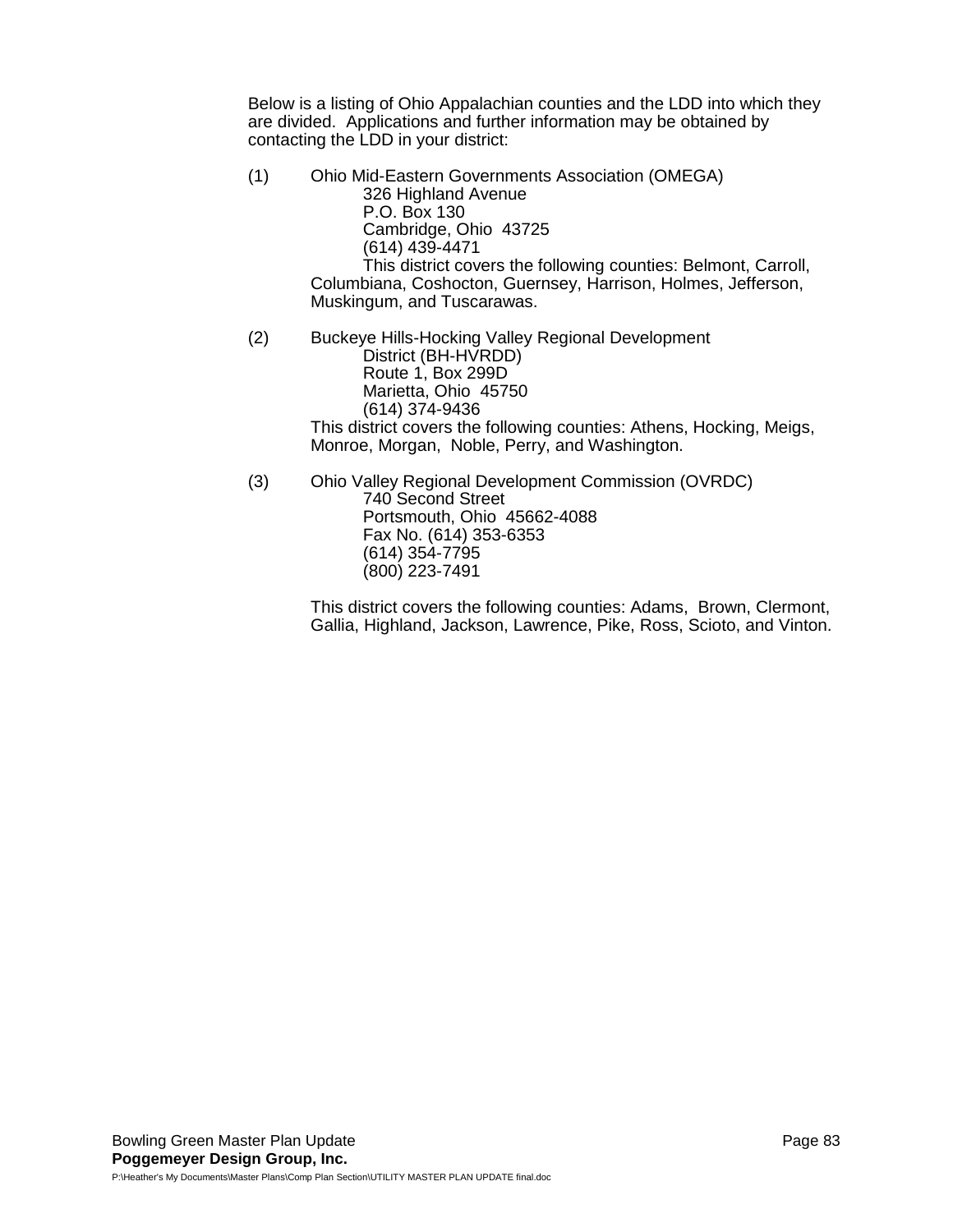### SOURCE: Department of Housing and Urban Development (HUD)

PURPOSE: The Housing and Community Development Act was enacted to aid housing and community development activities principally for low and moderate income persons. In addition, the goals of the Act are designed to aid in the correction of deficiencies that pose a serious and immediate threat to public health or safety where other financial resources are not available to meet such needs, and to aid in the prevention or elimination of slums and blight.

> Community Development Block Grant funds may be used to construct a wastewater treatment system if it is determined to meet one of the three broad national objectives mentioned above.

- ELIGIBILITY: Any general local government unit that does not receive funds as an entitlement community is eligible to apply for grant funds through the State of Ohio's Office of Housing and Community Partnerships (OHCP).
- FUNDING: Grants are made directly to entitlement communities through HUD. The Small Cities Block Grant Program administrated by the OHCP includes a noncompetitive (formula) program and several competitive programs, including a water and sewer competitive program introduced in FY'93.
- PRIORITY: In the State of Ohio's Small Cities Block Grant Program, priority for funding of competitive programs is determined by the rating of applications or preapplications according to rating systems established by OHCP. Single purpose programs refer to those involved with funding for one type of activity, (i.e., economic development) comprehensive programs deal with funding for development plans for an area, (i.e., Comprehensive Housing/Neighborhood Revitalization Competitive Program or Downtown Revitalization Competitive Program, Water and Sewer Competitive Program).

When a pre-application process is used by OHCP, after the initial ranking is completed, full applications will be requested in accordance with available funding.

APPLICATION: Information and applications for participation in the Small Cities Block Grant Program may be obtained by contacting:

> Office of Housing and Community Partnerships 77 S. High Street P.O. Box 1001 Columbus, Ohio 43266-0101 1-800-848-1300, Ext. 6-2285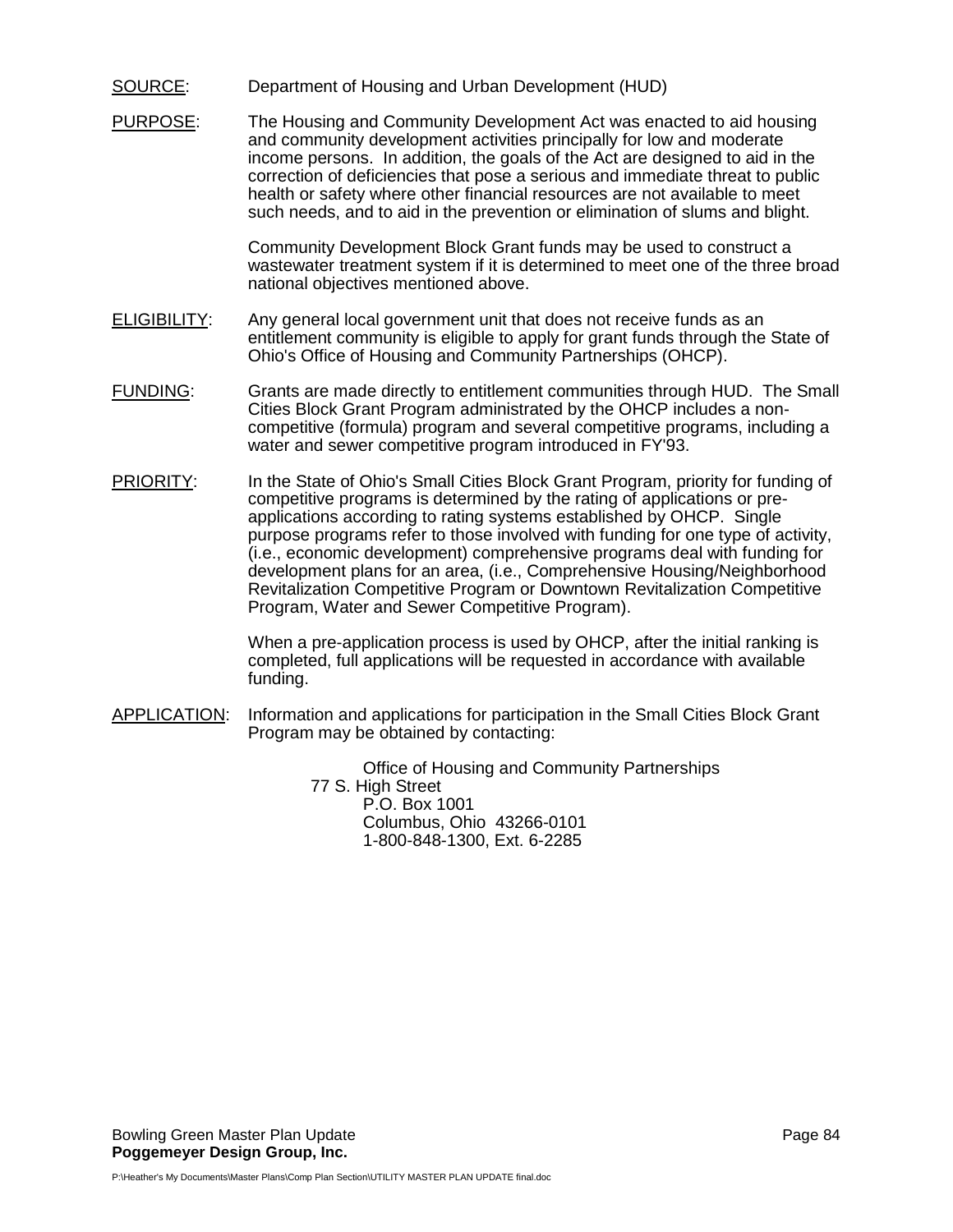- SOURCE: Industrial Plant Inducement Account (Program 412) Ohio Department of Development State of Ohio
- PURPOSE: To assist Ohio counties, municipalities, township, or any other political subdivision of the state for the purpose of expediting the creation, location, or expansion of industrial, distribution, commercial, or research facilities in the state. Industrial Inducement Funds can be used for the construction or installation of streets, sidewalks, storm sewers, sanitary sewers and sewage disposal works, water lines, and water supply facilities. A plan for the use of money loaned must be judged to be economically sound and must benefit the people of the state by increasing opportunities for employment and strengthening the economy.
- ELIGIBILITY: Any local government, political subdivision, or business entity may apply for funding.
- FUNDING: Both loans and grants are available through the Industrial Inducement Fund. However, the vast majority of funding is in the form of grants. The Director of Development, with State Controlling Board approval, may lend or grant funds to political subdivisions or business entities. There is no maximum grant amount an entity may request. Up to 50% of the project may be funded from this program. Most Industrial Inducement grants are matched by other state, federal, and local funding sources, as well as business entities.
- APPLICATION: Information concerning this program may be obtained by contacting:

Business Development Division Ohio Department of Development 77 South High Street, 28th Floor Box 1001 Columbus, Ohio 43266-0101 1-800-848-1300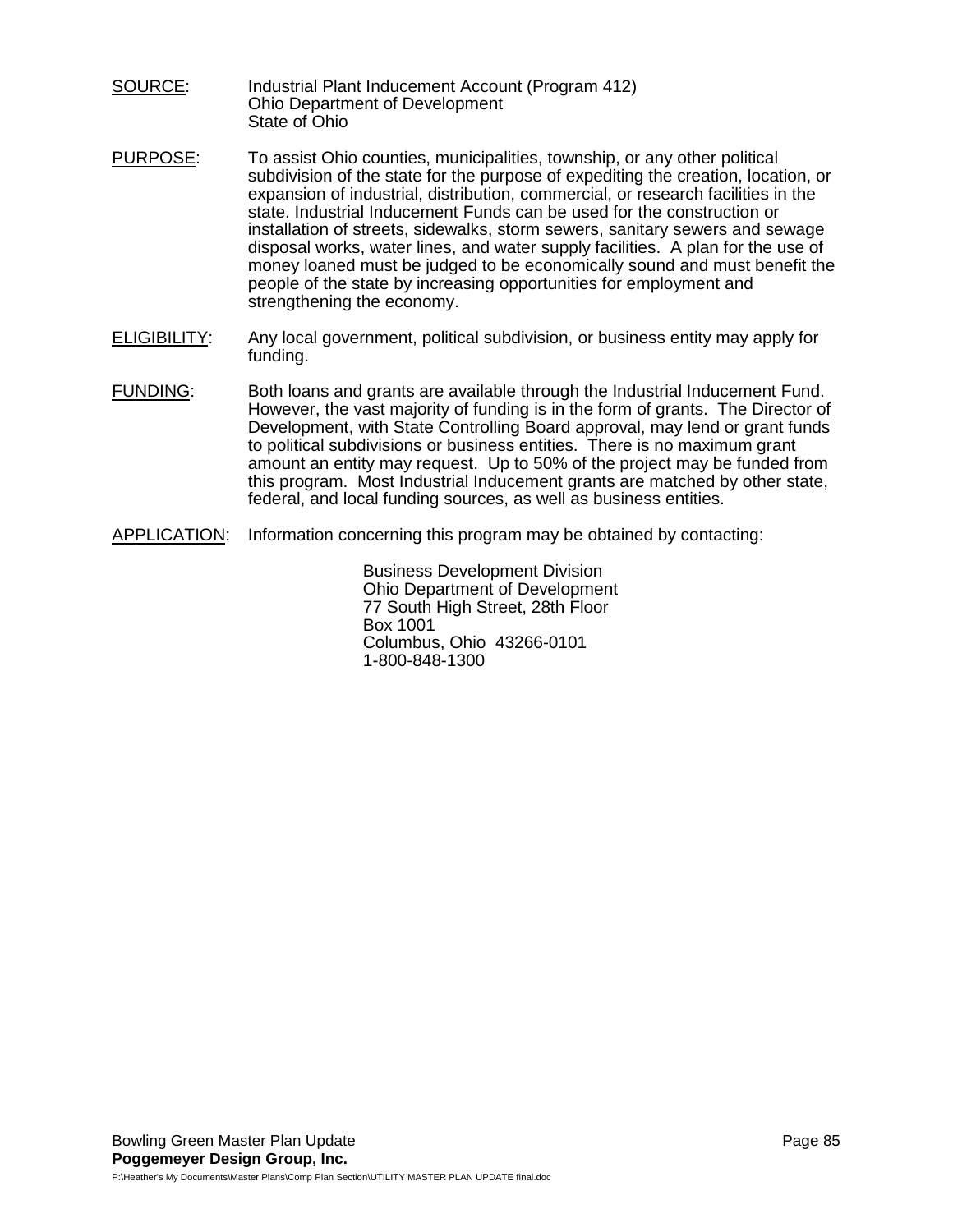- SOURCE: Water Pollution Control Loan Fund Ohio Environmental Protection Agency and Ohio Water Development Authority
- PURPOSE: The Water Pollution Control Loan Fund is used to realize improved water quality within the State. With the passage of the Water Quality Act of 1987 (P.L. 100-4), Congress established the State Revolving Fund (SRF) program to provide a permanent replacement for the Construction Grant program, for which federal funding ended after FY 1990. The federal government provides a series of capitalization grants to the states through the year 2000 at \$2.5 billion/year. These grants, along with the required state matches, will be used by the states to provide small community assistance for planning and design, to establish revolving loan funds designed to operate in perpetuity to provide low interest loans, and other forms of financial assistance for water pollution control projects. This is a cooperative inter-agency program administered by the Ohio Water Development Authority. Besides financing municipal wastewater treatment construction, the fund can also be used to finance nonpoint source pollution control projects, which include items such as agricultural run-off controls, storm water treatment projects, and strip mine reclamation.

Certain federal requirements must be met in the loan program; beyond those requirements, the loan program is essentially a state program. In Ohio, the SRF is called the Water Pollution Control Loan Fund (WPCLF).

- ELIGIBILITY: Initially, eligibility for funding from the WPCLF is directed toward municipal dischargers who are not in compliance with their NPDES permit limits and towards refinancing construction costs for smaller communities of 25,000 or less who undertook construction before July 1, 1988 to meet the National Municipal Policy goals for NPDES permit compliance. However, Ohio EPA recognizes the importance of funding a variety of different approaches to water pollution control, including non-point source pollution controls, and fully intends to fund such projects after the initial priorities of the program have been met. Eligible projects include: storm water and combined sewer overflow (CSO) controls; implementation of designated watershed management plans; Lakewide Management Plans and Remedial Action Plans under the Great Lakes Initiative, Lake Protection projects under the Clean Lakes Program; Animal Waste Management Facilities; subsurface sewage disposal (septic tank) management organization; land, easements, and rightsof-way for POTW construction; state technical assistance for facilities planning and design to small communities (population <10,000); unsewered area improvements; nonpoint source pollution control projects, wastewater treatment plants not meeting effluent limits; other existing wastewater treatment needs; future wastewater treatment needs; and extension or replacement of sewers.
- FUNDING: Funding of projects in the WPCLF program in any given federal fiscal year is based on the availability of funds, priority sequence of the projects, and readiness to proceed on the part of the applicants implementing the projects. Readiness to proceed is defined as the ability of applicants to meet the program deadlines for submission of facilities plans, detailed plans and specifications, loan application, and the ability of applicants to initiate construction no later than six months after the end of the fiscal year from which they will receive funding.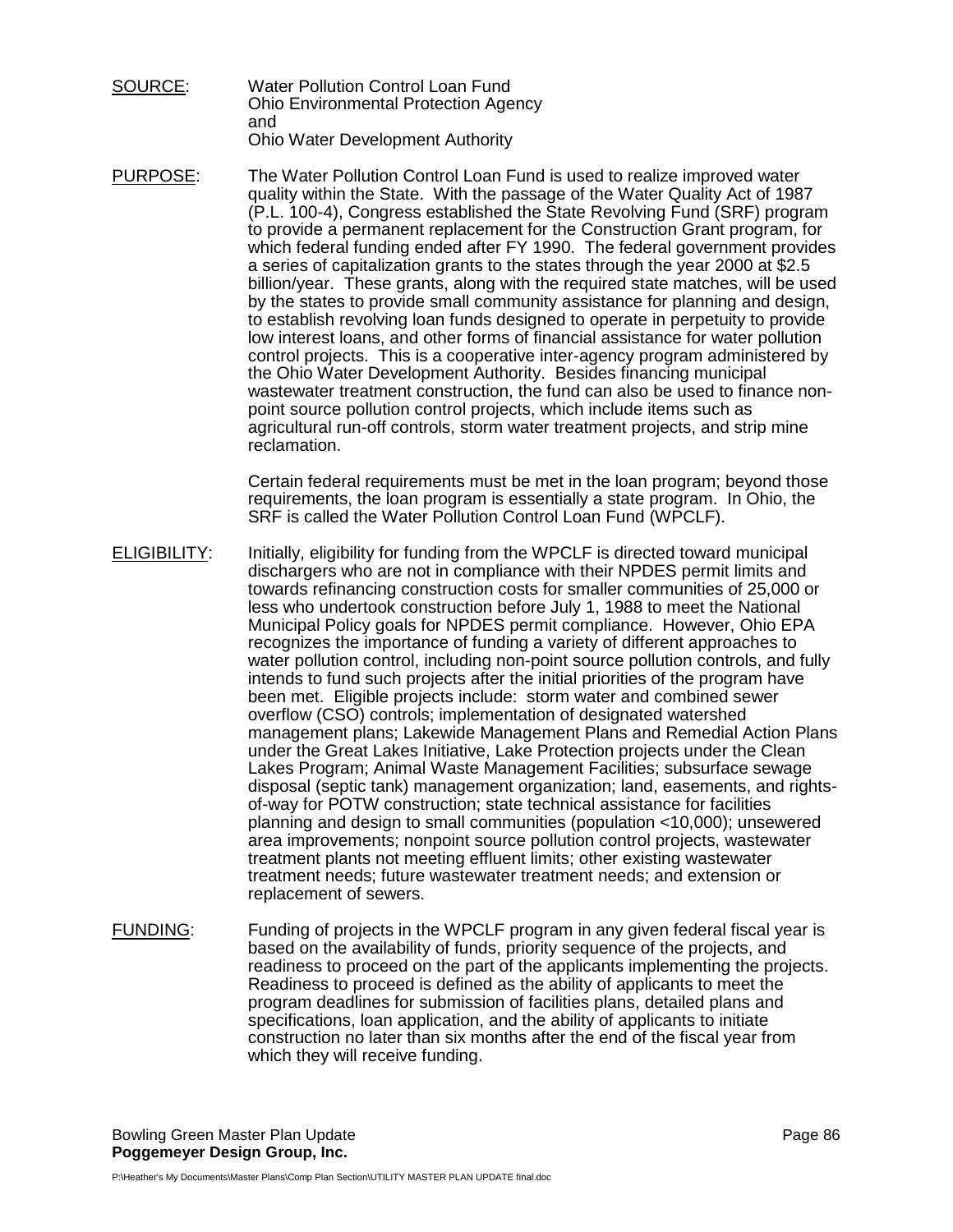PRIORITY: The WPCLF ranking system has ten different project categories, reflecting the different project types which can be funded in the loan program. The priority sequence of the project categories is based on their relative importance in terms of water quality and public health benefits. It is consistent with the intent of the Water Quality Act of 1987, as expressed in the first use requirement, which stipulates that only non-complying National Municipal Policy (MHP) projects be funded until all NMP communities are either; a) in compliance, or b) on an enforceable schedule, or c) have an enforcement action filed, or d) have a funding commitment during or prior to the first year covered by the Intended Use Plan (IUP).

> Projects are initially identified as to which project category they belong, and then they are ranked within their project category using the ranking factors specific to each category. All projects are ranked on a single project priority list based both on the priority ranking of their category and also on their ranking within their particular category. For example, if each project category contained 10 projects, then on the priority list non-complying NMP projects would have priority numbers of 1-10, other non-compliance projects would be ranked 11-20, etc.

Communities with projects that are not ranked on the priority list may nominate themselves for placement on the list by obtaining a nomination application from the Ohio EPA.

Projects are ranked within each category based on water quality-related factors, and for the nine categories which contain municipal wastewater treatment projects, also on the basis of economic need. Giving consideration to economic need recognizes the role it plays in the ability of communities to attain permit compliance in a timely manner. In that sense, including the economic need factor in the ranking system for municipal wastewater treatment projects supports the over-all WPCLF goal of enhancing water quality.

The ten project categories, listed according to their priority sequence, are shown below:

- 1. Non-complying Municipal Dischargers (3 categories prioritized in this item)
	- a) National Municipal Policy (NMP) projects
	- b) Other publicly operated treatment works (POTW) noncompliance projects.
	- c) Unfunded segments of previously non-complying NMP construction grants projects.
- 2. Refinancing A Refinancing for NMP communities with an incorporated population of 25,000 or less or, if unincorporated, with a service area population of 25,000 or less, who initiated construction of the project prior to July 1, 1988.
- 3. Combined Sewer Overflow Projects
- 4. Unsewered Area Projects
- 5. Non-point Source Pollution Control Projects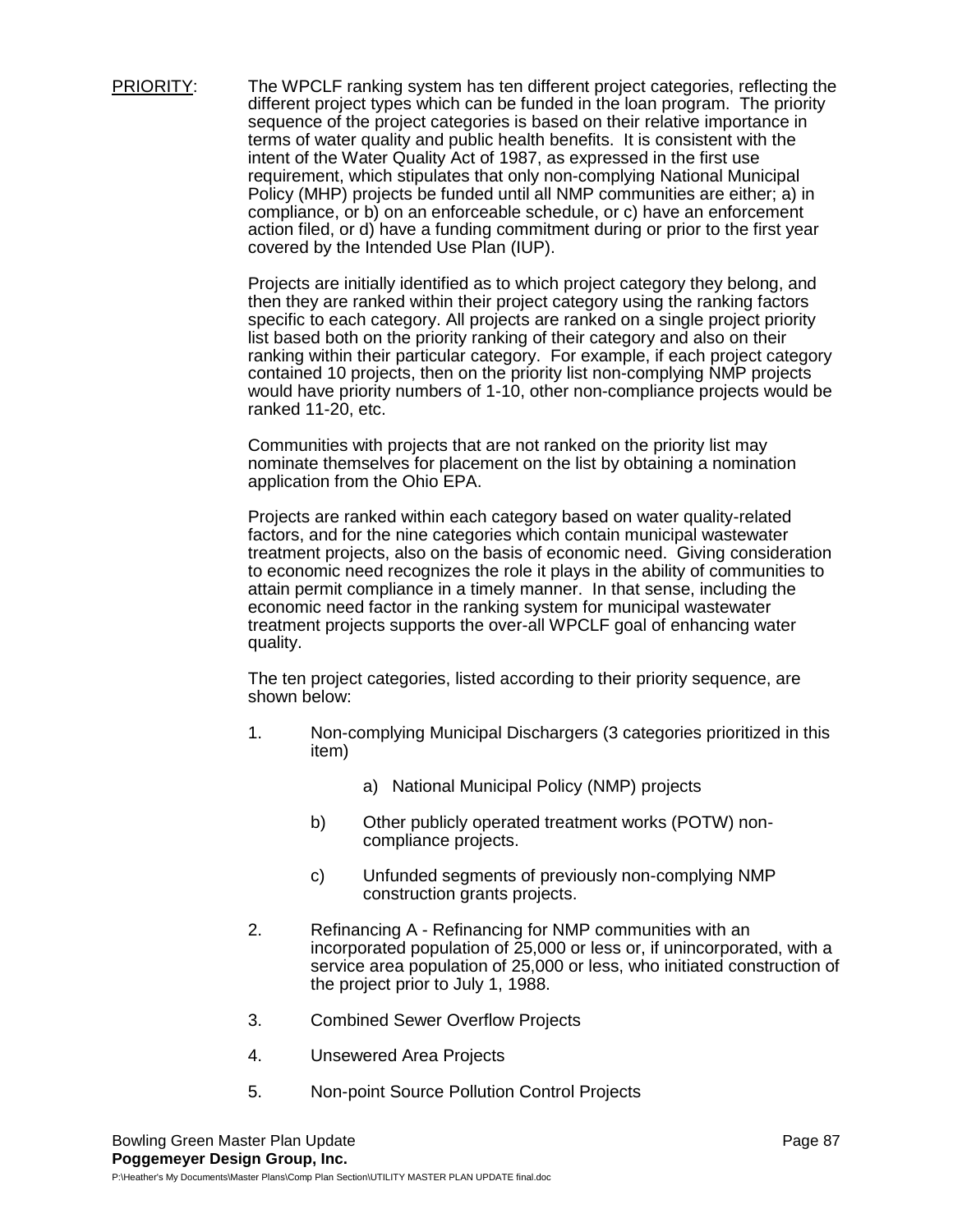- 6. Refinancing B Other Refinancing Projects
- 7. Existing Needs Projects
- 8. Future Needs Projects

Communities are assigned either a 4.04% or 2.2% interest rate, based on a system which considers the size of the communities, and also their median household incomes and the percentages of their populations below poverty level. All median household income data used is from the 1990 U.S. Census data. Short-term construction loans (up to 5 years) are available at 3.2%: planning loans (up to 5 years) at 3.2%; and design loans (up to 5 years) at 3.2%.

APPLICATION: Any questions concerning application or further information should be directed to:

> Ohio EPA Assistance Administration Section 1800 Watermark Drive Columbus, Ohio 43266-0149 (614) 644-2832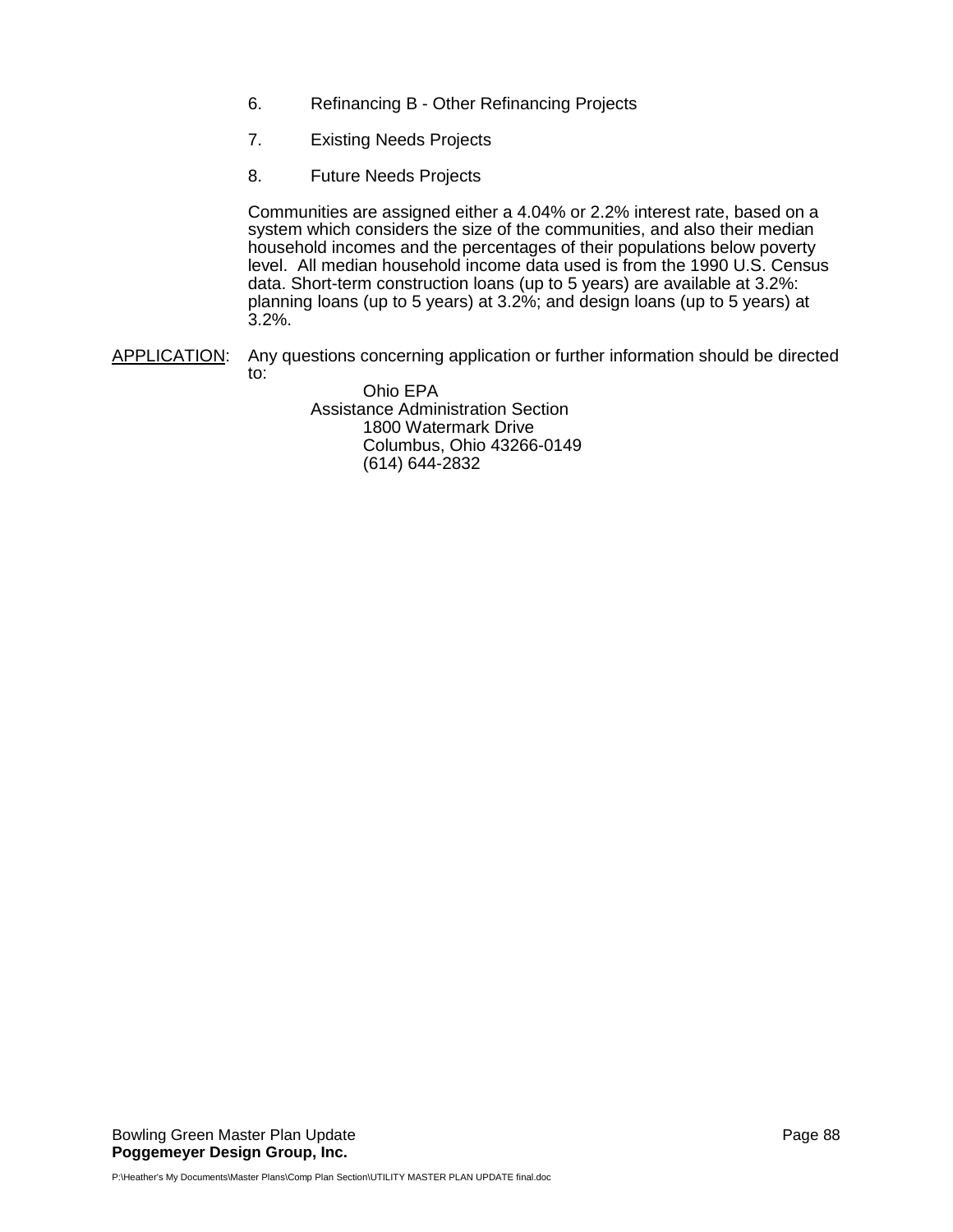- SOURCE: Ohio Public Works Commission (Administrative Agency for State Issue 2 Monies)
- PURPOSE: The Ohio Public Works Commission (OPWC) was created in 1988, and renewed by the voters in 1995, to deliver the State Issue 2 Local Public Infrastructure Financial Program. This program assists municipal corporations, counties, townships, and regional water and/or sewer districts in keeping their roads, bridges, waste water treatment systems, water supply systems, solid waste disposal facilities, and storm water and sanitary collection, storage, and treatment facilities in vital working order and of adequate service capacity.
- ELIGIBILITY: Only those infrastructure improvements listed above are eligible for funding. Local subdivision projects are recommended for funding through 19 public works districts that cover the state. In each district, a review is completed of each proposed project by the district committee. The districts make recommendations to the OPWC which has final approval authority.
- FUNDING: Annually, OPWC awards approximately \$120 million as grants, loans, and other forms of assistance toward completing a project's construction funding needs. A discretionary program with an annual budget of \$12 million is set aside for small government use only. Emergency funds are also available in a limited amount annually.
- PRIORITY: No particular type of infrastructure project has priority over another. Those projects of most critical need within a district should receive district recommendation for funding.
- APPLICATION: Ohio Public Works Commission 65 East State Street, Suite 312 Columbus, Ohio 43266 (614) 466-0880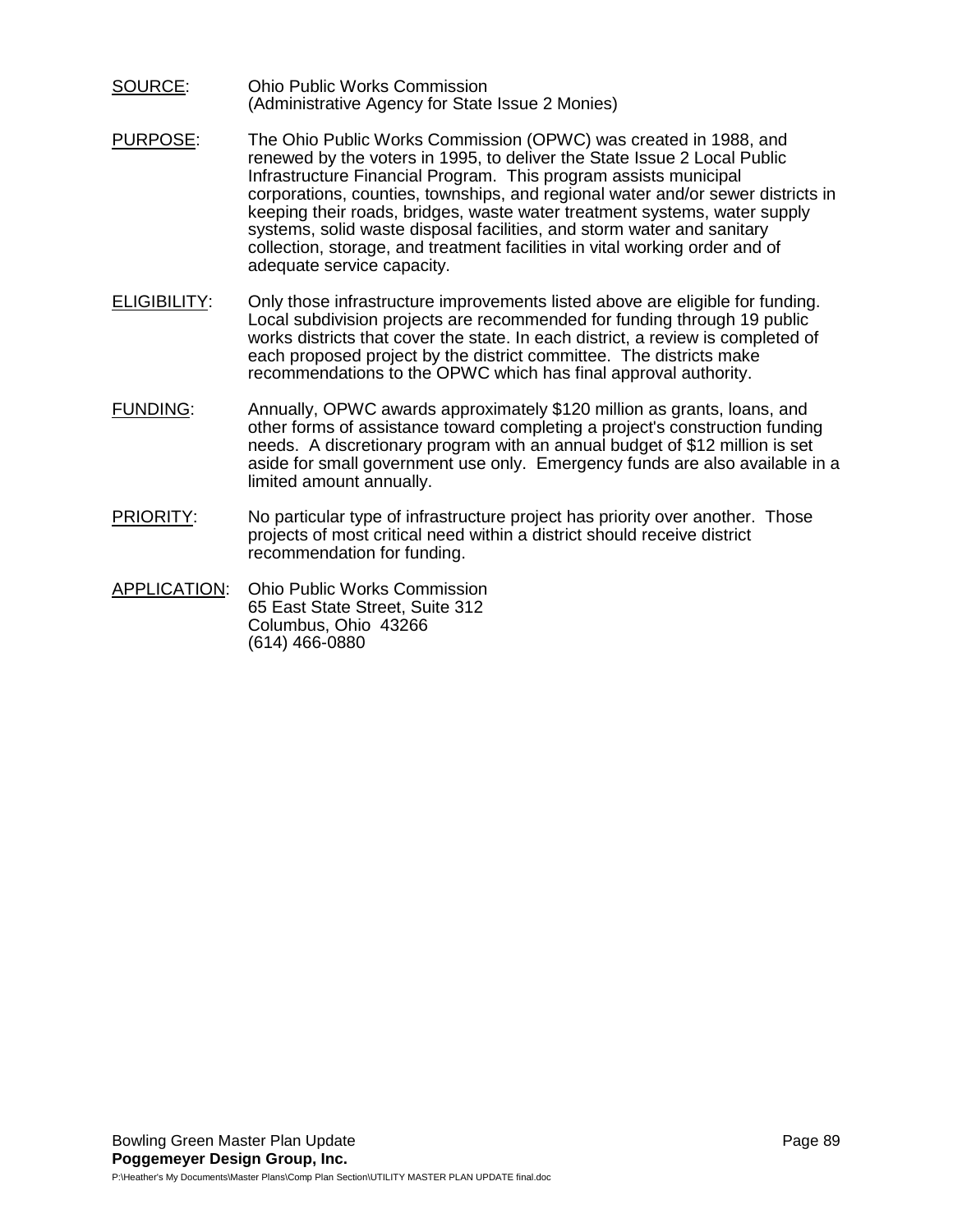- SOURCE: NatureWorks Program and the Ohio Parks and Natural Resources Fund (Issue 1) by the Ohio Department of Natural Resources
- PURPOSE: The Ohio Parks and Natural Resources Fund provides up to 75 percent reimbursement assistance to eligible political subdivisions (townships, joint recreation districts, municipalities, park districts, counties, and conservancy districts), for acquiring and/or developing public recreation areas.
- ELIGIBILITY: Only local governments (for example: cities, villages, townships, joint recreation districts, park districts, counties, and conservancy districts) are eligible to apply for up to 75 percent reimbursement under the NatureWorks program. The applicant must be able to finance the project and maintain it as a public recreation facility. Recognizing that other federal/state funding programs may be matchable with the NatureWorks program, the Ohio Department of Natural Resources acknowledges the need for involvement of local funds to assure a commitment to the proper operation and maintenance of the project. Therefore, the Ohio Department of Natural Resources requires that a minimum of twenty percent (20%) of the project costs be local funds.
- FUNDING: The NatureWorks program is an up-to-75 percent reimbursement program. The local government must have adequate funds to finance the project. Payments to participants will be made on a reimbursement basis.
- PRIORITY: Priority ratings for each local project application will be based on the following criteria:
	- (1) Projects that fall within the county's allocation level<br>(2) Projects that give evidence of meeting an immediat
	- Projects that give evidence of meeting an immediate and serious recreation need.
	- (3) Projects that provide quality recreation for Ohio's citizens.<br>(4) Projects that (a) are normally bevond the financial capabili
	- Projects that (a) are normally beyond the financial capabilities of the political subdivision, and (b) are most applicable to the intended purposes of the state funds.
	- (5) Projects that are in balance with existing and probable future recreation developments by private, state, and other political subdivisions within the area to be served.

APPLICATION: For application and further information contact:

The Ohio Department of Natural Resources Fountain Square, Building C4 Columbus, Ohio 43224